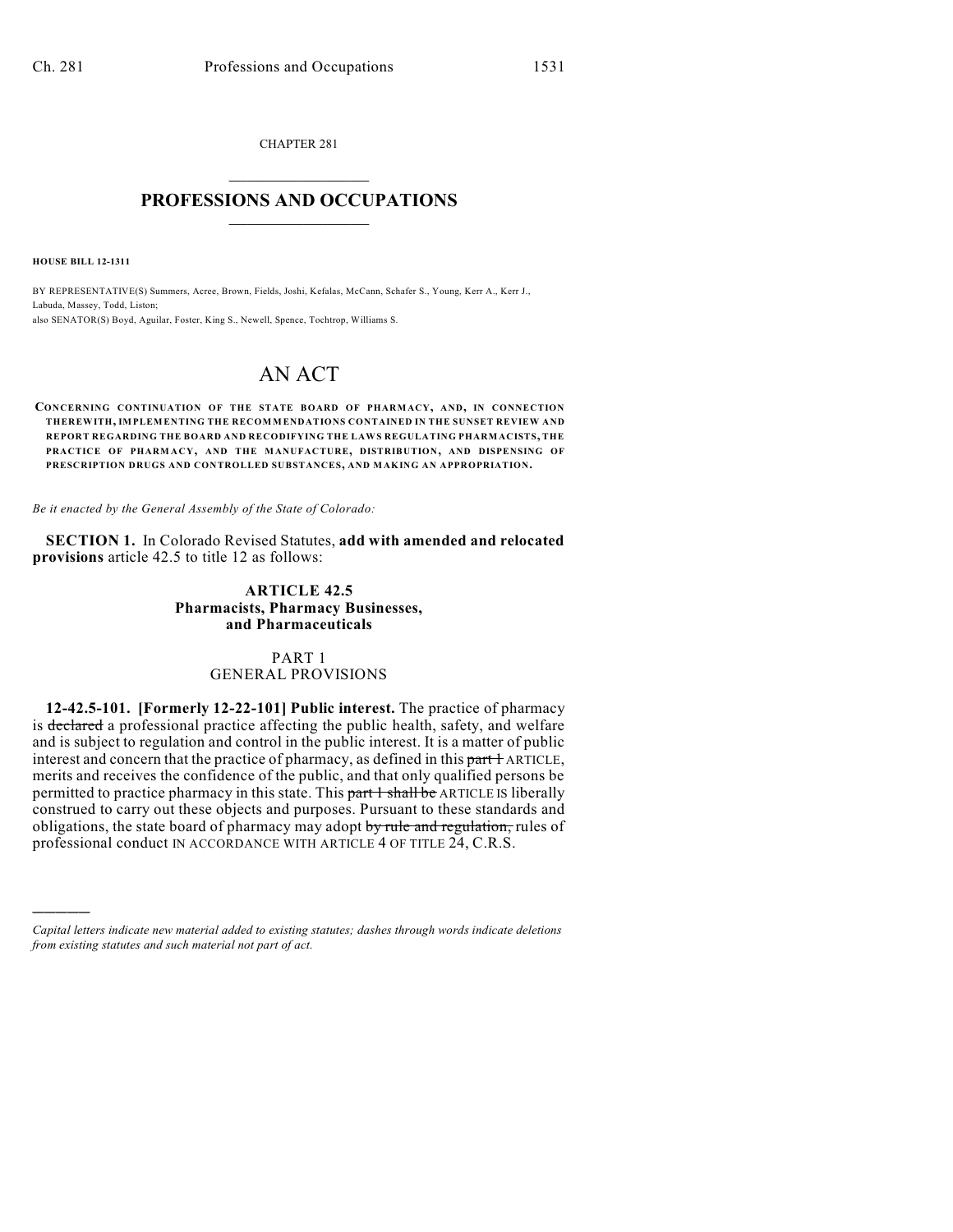**12-42.5-102. [Formerly 12-22-102] Definitions.** As used in this part + ARTICLE, unless the context otherwise requires OR THE TERM IS OTHERWISE DEFINED IN ANOTHER PART OF THIS ARTICLE:

(1) "Administer" means the direct application of a drug to the body of a patient or research subject by injection, inhalation, ingestion, or any other method.

(2) "Advertise" means to publish or display information about prescription prices or drugs in any medium.

 $(2.5)$  (3) "Anabolic steroid" has the same meaning as that set forth in section 18-18-102 (3), C.R.S.

## (3) Repealed.

(3.5) **[Formerly 12-22-801 (1) (b)]** "Authorized distributor of record" means a wholesaler with whom a manufacturer has established an ongoing relationship to distribute the manufacturer's prescription drug. FOR PURPOSES OF THIS SUBSECTION (3.5), an ongoing relationship is deemed to exist between a wholesaler and a manufacturer when the wholesaler, including any affiliated group of the wholesaler as defined in section 1504 of the federal "Internal Revenue Code of 1986", complies with the following:

 $(H)$  (a) The wholesaler has a written agreement currently in effect with the manufacturer evidencing such ongoing relationship; and

 $(H)$  (b) The wholesaler is listed on the manufacturer's current list of authorized distributors of record, which list is updated by the manufacturer on no less than a monthly basis.

(4) "Board" means the state board of pharmacy.

(5) **[Formerly 12-22-303 (6)]** "Bureau" means the drug enforcement administration, or its successor agency, of the United States department of justice.

 $(5)$  (6) "Casual sale" means a transfer, delivery, or distribution to a corporation, individual, or other entity, other than a consumer, entitled to possess prescription drugs; except that the amount of drugs transferred, delivered, or distributed in such manner by any registered prescription drug outlet or hospital other outlet shall not exceed ten percent of the total number of dosage units of drugs dispensed and distributed on an annual basis by such outlet.

(6.5) **[Formerly 12-22-801 (1) (d)]** "Chain pharmacy warehouse" means a physical location for prescription drugs that acts SERVES as a central warehouse and performs intracompany sales or transfers of such PRESCRIPTION drugs to a group of chain pharmacies or other chain pharmacy warehouses that are under common ownership or control. Notwithstanding any other provision of this part 8 ARTICLE, a chain pharmacy warehouse receiving distributions on behalf of, or making distributions to, an intracompany pharmacy is not required to NEED NOT be an authorized distributor of record to be considered part of the normal distribution channel.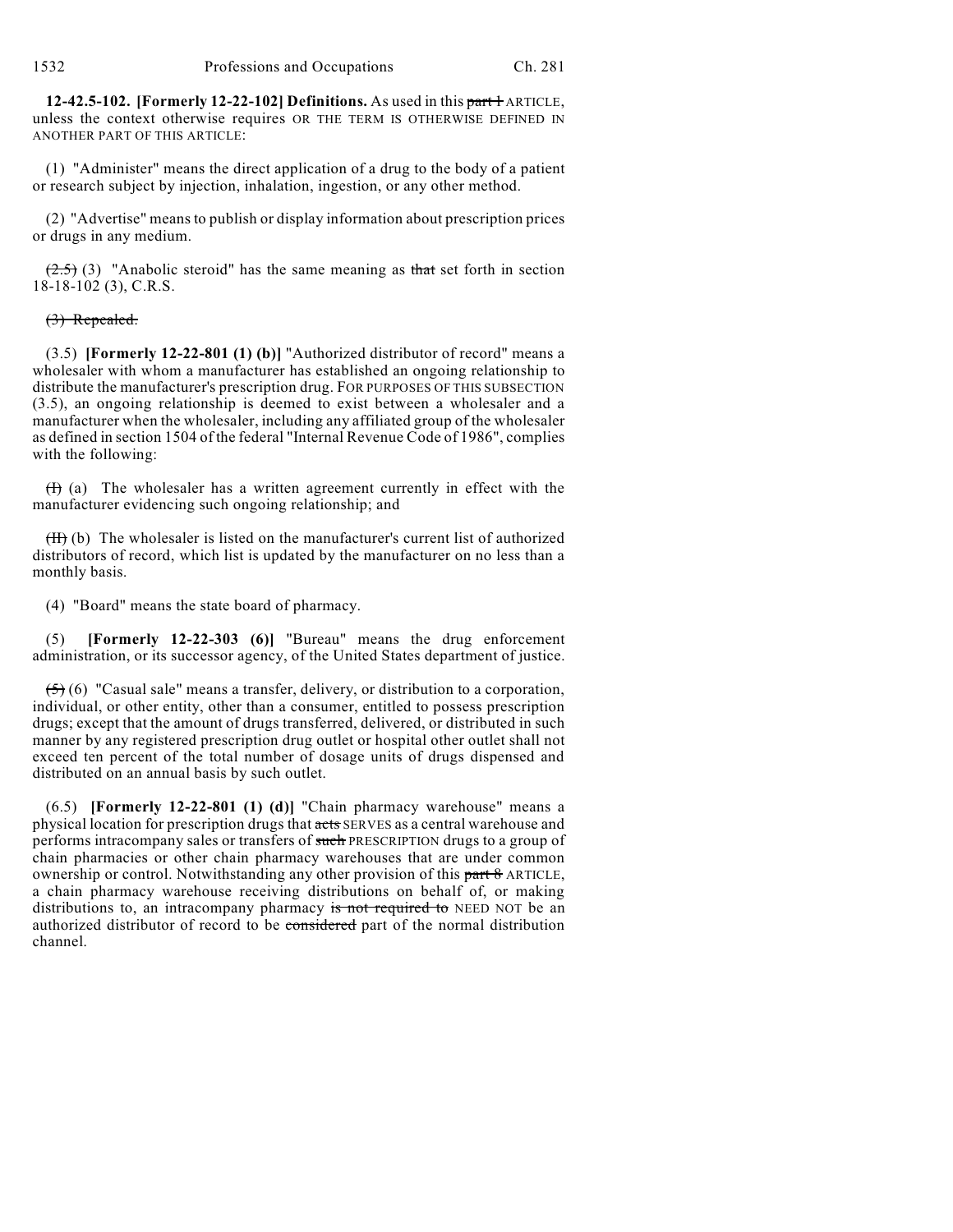$(6)$  (7) (a) "Compounding" means the preparation, mixing, assembling, packaging, or labeling of a drug or device:

(I) As the result of a practitioner's prescription drug order, chart order, or initiative, based on the relationship between the practitioner, patient, and pharmacist in the course of professional practice; or

(II) For the purpose of, or as an incident to, research, teaching, or chemical analysis and not for sale or dispensing.

(b) "Compounding" also includes the preparation of drugs or devices in anticipation of prescription drug orders based on routine, regularly observed prescribing patterns.

(8) **[Formerly 12-22-303 (7)]** "Controlled substance" shall have the same meaning as in section 18-18-102 (5), C.R.S.

 $(7)(9)$  "Delivery" means the actual, constructive, or attempted transfer of a drug or device from one person to another, whether or not for consideration.

(8) (10) "Device" means an instrument, apparatus, implement, machine, contrivance, implant, or similar or related article that is required under federal law to bear the label, "**Caution: federal law requires dispensing by or on the order of a physician.**" "Device" also includes any component part of, or accessory or attachment to, any such article, whether or not the component part, accessory, or attachment is separately so labeled.

 $(9)$  (11) "Dispense" means to interpret, evaluate, and implement a prescription drug order or chart order, including the preparation of a drug or device for a patient or patient's agent in a suitable container appropriately labeled for subsequent administration to or use by a patient.

 $(10)$  (12) "Distribution" means the transfer of a drug or device other than by administering or dispensing.

 $(11)$  (13) (a) "Drug" means:

(I) Substances recognized as drugs in the official United States pharmacopoeia, national formulary, or the official homeopathic pharmacopoeia of the United States, or any supplement to any of them COMPENDIA;

(II) Substances intended for use in the diagnosis, cure, mitigation, treatment, or prevention of disease in individuals or animals;

(III) Substances, other than food, intended to affect the structure or any function of the body of individuals or animals; and

(IV) Substances intended for use as a component of any substance specified in subparagraph (I), (II), or (III) of this paragraph (a).

(b) "Drug" does not include devices or their components, parts, or accessories.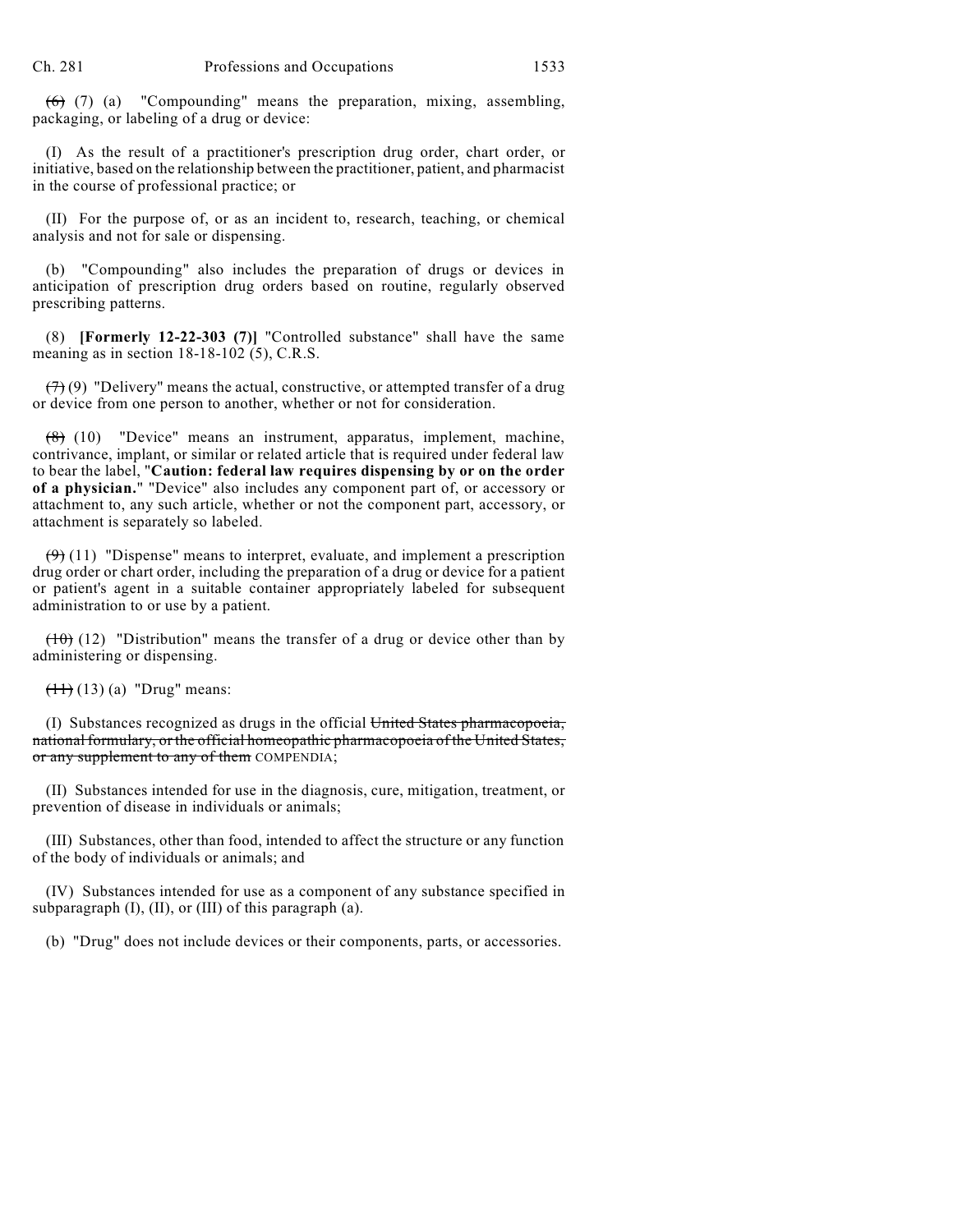$(12)(14)$  "Generic drug type" means the chemical or generic name, as determined by the United States adopted names (USAN) and accepted by the federal food and drug administration (FDA), of those drug products having exactly the same active chemical ingredients in exactly the same strength and quantity.

## (13) (Deleted by amendment, L. 2003, p. 944, § 1, effective July 1, 2003.)

(14) (15) "Hospital" means a general hospital or specialty hospital having a license or certificate of compliance issued by the department of public health and environment.

(16) "HOSPITAL SATELLITE PHARMACY" MEANS A SATELLITE THAT REGISTERS PURSUANT TO SECTION 12-42.5-117 (10) FOR THE PURPOSE OF ADMINISTRATION OF DRUGS TO PATIENTS WHILE BEING TREATED IN THE FACILITY.

 $(15)$  (17) "Intern" means a person who is: attending, or who is in good standing with, an accredited school of pharmacy, who has graduated from an accredited school of pharmacy and is completing an internship to satisfy board requirements for licensure, or who is licensed

(a) (I) ENROLLED IN A PROFESSIONAL DEGREE PROGRAM OF A SCHOOL OR COLLEGE OF PHARMACY THAT HAS BEEN APPROVED BY THE BOARD;

(II) CURRENTLY LICENSED BY THE BOARD TO ENGAGE IN THE PRACTICE OF PHARMACY; AND

(III) IS SATISFACTORILY PROGRESSING TOWARD MEETING THE REQUIREMENTS FOR LICENSURE AS A PHARMACIST;

(b) LICENSED AS A PHARMACIST IN COLORADO OR ANOTHER STATE OR TERRITORY OF THE UNITED STATES and in good standing and making the clinical rotations of the nontraditional pharmacy program at the university of Colorado or a substantially equivalent program as determined by the board;

(c) A GRADUATE OF AN APPROVED PROFESSIONAL DEGREE PROGRAM OF A SCHOOL OR COLLEGE OF PHARMACY OR A GRADUATE WHO HAS ESTABLISHED EDUCATION EQUIVALENCY BY OBTAINING A BOARD-APPROVED FOREIGN PHARMACY GRADUATE CERTIFICATION AND WHO IS CURRENTLY LICENSED BY THE BOARD FOR THE PURPOSE OF OBTAINING PRACTICAL EXPERIENCE AS A REQUIREMENT FOR LICENSURE AS A PHARMACIST; OR

(d) A QUALIFIED APPLICANT AWAITING EXAMINATION FOR LICENSURE AS A PHARMACIST OR MEETING BOARD REQUIREMENTS FOR LICENSURE.

 $(16)$  (18) "Labeling" means the process of preparing and affixing a label to any drug container, exclusive, however, of the labeling by a manufacturer, packer, or distributor of a nonprescription drug or commercially packaged legend drug or device. Any such label shall include all information required by federal and state law or regulation.

 $(16.5)$  (19) "Location" means the physical confines of an individual building or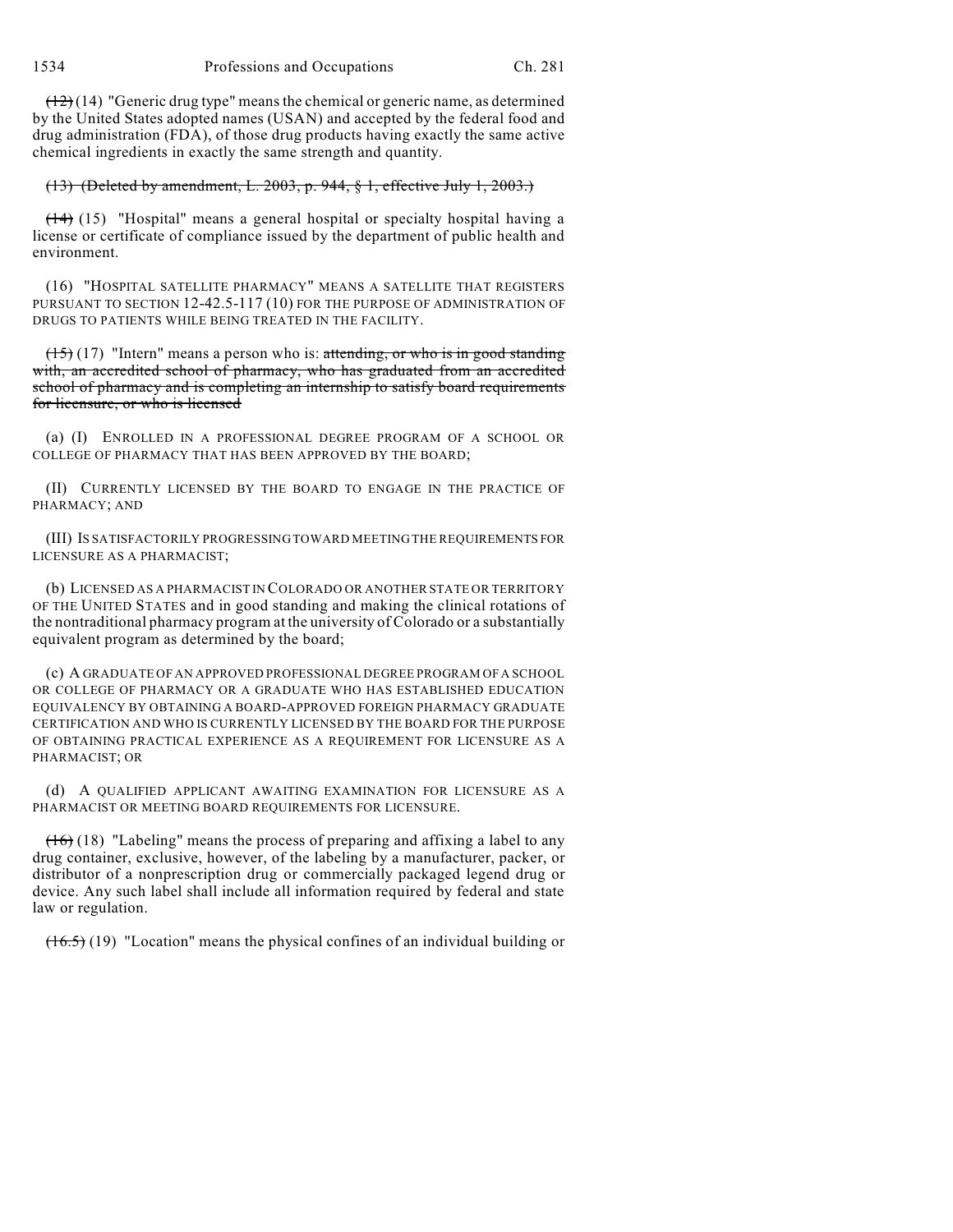at the same address.

(19.5) "LONG-TERM CARE FACILITY" MEANS A NURSING FACILITY, AS DEFINED IN SECTION 25.5-4-103 (14), C.R.S., THAT IS LICENSED PURSUANT TO SECTION 25-1.5-103, C.R.S.

(17) (20) "Manufacture" means to cultivate, grow, or prepare by other process drugs for sale to wholesalers or other persons entitled to purchase drugs other than the ultimate user, but "manufacture" does not include the compounding and dispensing of a prescription drug pursuant to a prescription order.

## (18) and (19) Repealed.

(20.5) **[Formerly 12-22-801 (1) (h)]** "Manufacturer's exclusive distributor" means anyone A PERSON who contracts with a manufacturer to provide or coordinate warehousing, distribution, or other services on behalf of a manufacturer and who takes title to the manufacturer's prescription drug but who does not have general responsibility to direct the sale or disposition of the manufacturer's prescription drug. Such manufacturer's exclusive distributor shall be licensed as a wholesaler under this part 8 and, To be considered part of the normal distribution channel, AS DEFINED IN SECTION 12-42.5-301 (6), A MANUFACTURER'S EXCLUSIVE DISTRIBUTOR shall also be an authorized distributor of record.

 $(20)$  (21) "Nonprescription drug" means a drug that may be sold without a prescription and that is labeled for use by the consumer in accordance with the requirements of the law and rules of this state and the federal government.

 $(21)(22)$  "Nuclear pharmacy" means a specialized pharmacy which THAT deals with the preparation and delivery of radioactive material as defined in section 25-11-101, C.R.S.

(22) (23) "Official compendia" means the official United States pharmacopeia, national formulary, homeopathic pharmacopoeia of the United States, or any supplements thereto.

## $(22.5)$  (24) "Order" means:

(a) A prescription order which THAT is any order, other than a chart order, authorizing the dispensing of a single drug or device that is written, mechanically produced, computer generated and signed by the practitioner, transmitted electronically or by facsimile, or produced by other means of communication by a practitioner to a licensed pharmacy or pharmacist and that includes the name or identification of the patient, the date, the symptom or purpose for which the drug is being prescribed, if included by the practitioner at the patient's authorization, and sufficient information for compounding, dispensing, and labeling; or

(b) A chart order, which is an order for inpatient drugs or medications that are to be dispensed by a pharmacist, or by a pharmacy intern under the direct supervision of a pharmacist, and administered by an authorized person only during the patient's stay in a hospital, MEDICAL CLINIC OPERATED BY A HOSPITAL, AMBULATORY SURGICAL CENTER, HOSPICE, or long-term care facility. The chart ordershall contain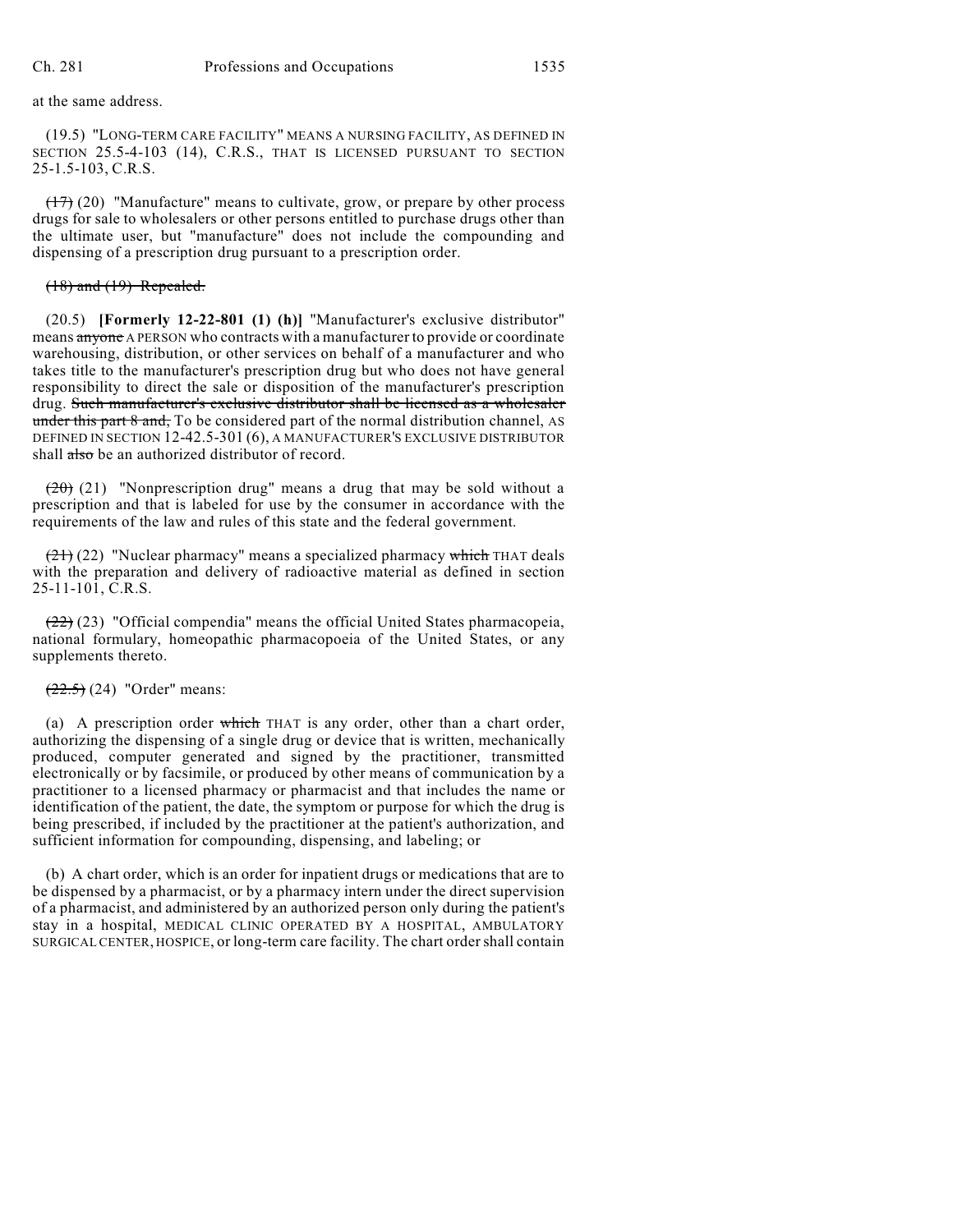the name of the patient and the medicine ordered and such directions as the practitioner may prescribe concerning strength, dosage, frequency, and route of administration.

 $(23)$  (25) "Other outlet" means: any

(a) A hospital that does not operate a registered pharmacy,  $\overline{\text{and any}}$  rural health clinic, FEDERALLY QUALIFIED HEALTH CENTER, AS DEFINED IN SECTION 1861 (aa) (4) OF THE FEDERAL "SOCIAL SECURITY ACT", 42 U.S.C. SEC. 1395x (aa) (4), family planning clinic, school, jail, county or district public health agency, community health clinic, university, or college that:

(I) Has facilities in this state registered pursuant to this article; and

(II) that Engages in the compounding, dispensing, and delivery of drugs or devices; OR

(b) AN AMBULATORY SURGICAL CENTER LICENSED PURSUANT TO PART 1 OF ARTICLE 3 OF TITLE 25, C.R.S., A MEDICAL CLINIC OPERATED BY A HOSPITAL, OR A HOSPICE LICENSED PURSUANT TO PART 1 OF ARTICLE 3 OF TITLE 25, C.R.S., THAT:

(I) HAS FACILITIES IN THIS STATE REGISTERED PURSUANT TO THIS ARTICLE; AND

(II) ENGAGES IN THE COMPOUNDING, DISPENSING, AND DELIVERY OF DRUGS OR DEVICES FOR ADMINISTRATION TO PATIENTS WHILE BEING TREATED IN THE FACILITY.

 $(23.5)$  (26) "Patient counseling" means the oral communication by a pharmacist or intern of information to the patient or caregiver in order to improve therapy by ensuring proper use of drugs and devices.

 $(23.6)$  (27) "Pharmaceutical care" means the provision of drug therapy and other pharmaceutical patient care services by a pharmacist intended to achieve outcomes related to the cure or prevention of a disease, elimination or reduction of a patient's symptoms, or arresting or slowing of a disease process. In addition to the preparation, dispensing, and distribution of medications, "pharmaceutical care" may include assessment and evaluation of the patient's medication-related needs and development and communication of a therapeutic plan with defined outcomes in consultation with the patient and the patient's other health care professionals to attain the desired outcome. This function includes efforts to prevent, detect, and resolve medication-related problems for individual patients. "Pharmaceutical care" does not include prescriptive authority; except that a pharmacist may prescribe only over-the-counter medicationsto a recipient under the "Colorado Medical Assistance Act" as authorized pursuant to section 25.5-5-322, C.R.S.

 $(24)(28)$  "Pharmacist" means an individual licensed by this state to engage in the practice of pharmacy.

 $(24.1)$  (29) "Pharmacist manager" means an individual, licensed in this state as a pharmacist, who has direct control of the pharmaceutical affairs of a prescription drug outlet, and who is not the manager of any other prescription drug outlet.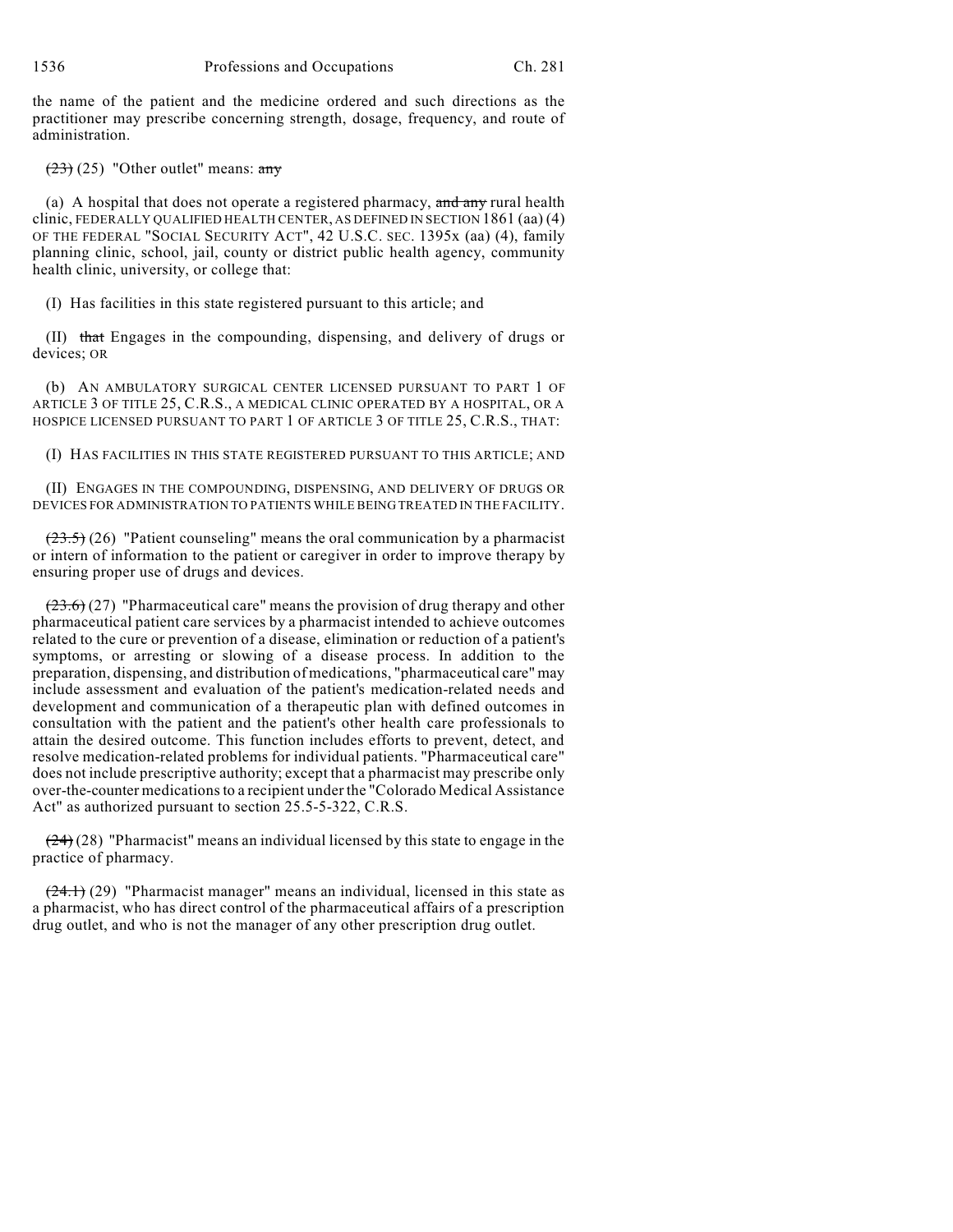(29.5) **[Formerly 12-22-801 (1) (k)]** "Pharmacy buying cooperative warehouse" means a permanent physical location that acts as a central warehouse for prescription drugs and from which sales of such PRESCRIPTION drugs are made to an exclusive group of pharmaciesthat are members or member owners of the buying cooperative operating the warehouse. that shall be licensed as a wholesaler.

 $(24.2)$  (30) "Pharmacy technician" means an unlicensed person who performs those functions set forth in paragraph (b) of subsection  $(26)$  (31) of this section under the supervision of a pharmacist.

#### $(24.5)$  and  $(25)$  Repealed.

 $(26)(31)$  "Practice of pharmacy" means:

(a) The interpretation, evaluation, implementation, and dispensing of orders; participation in drug and device selection, drug administration, drug regimen reviews, and drug or drug-related research; provision of patient counseling; and the provision of those acts or services necessary to provide pharmaceutical care in all areas of patient care; and

(b) (I) The preparation, mixing, assembling, packaging, labeling, or delivery of a drug or device;

(II) Proper and safe storage of drugs or devices; and

(III) The maintenance of proper records for such drugs and devices.

## (c) (Deleted by amendment, L. 81, p. 696, § 1, effective July 1, 1981.)

 $(27)$  (32) "Practitioner" means a person authorized by law to prescribe any drug or device, acting within the scope of such authority.

#### (28) Repealed.

 $(29)$  (33) "Prescription" means the finished product of the dispensing of a prescription order in an appropriately labeled and suitable container.

 $(30)(34)$  "Prescription drug" means a drug that:

(a) IS REQUIRED BY ANY APPLICABLE FEDERAL OR STATE LAW OR RULE TO BE DISPENSED ONLY PURSUANT TO AN ORDER;

(b) IS RESTRICTED BY ANY APPLICABLE FEDERAL OR STATE LAW OR RULE TO USE BY PRACTITIONERS ONLY; OR

(c) Prior to being dispensed or delivered, is required UNDER FEDERAL LAW to be labeled with ONE OF the following statement: "Caution: Federal law prohibits dispensing without a prescription.", STATEMENTS:

(I) "Rx only"; or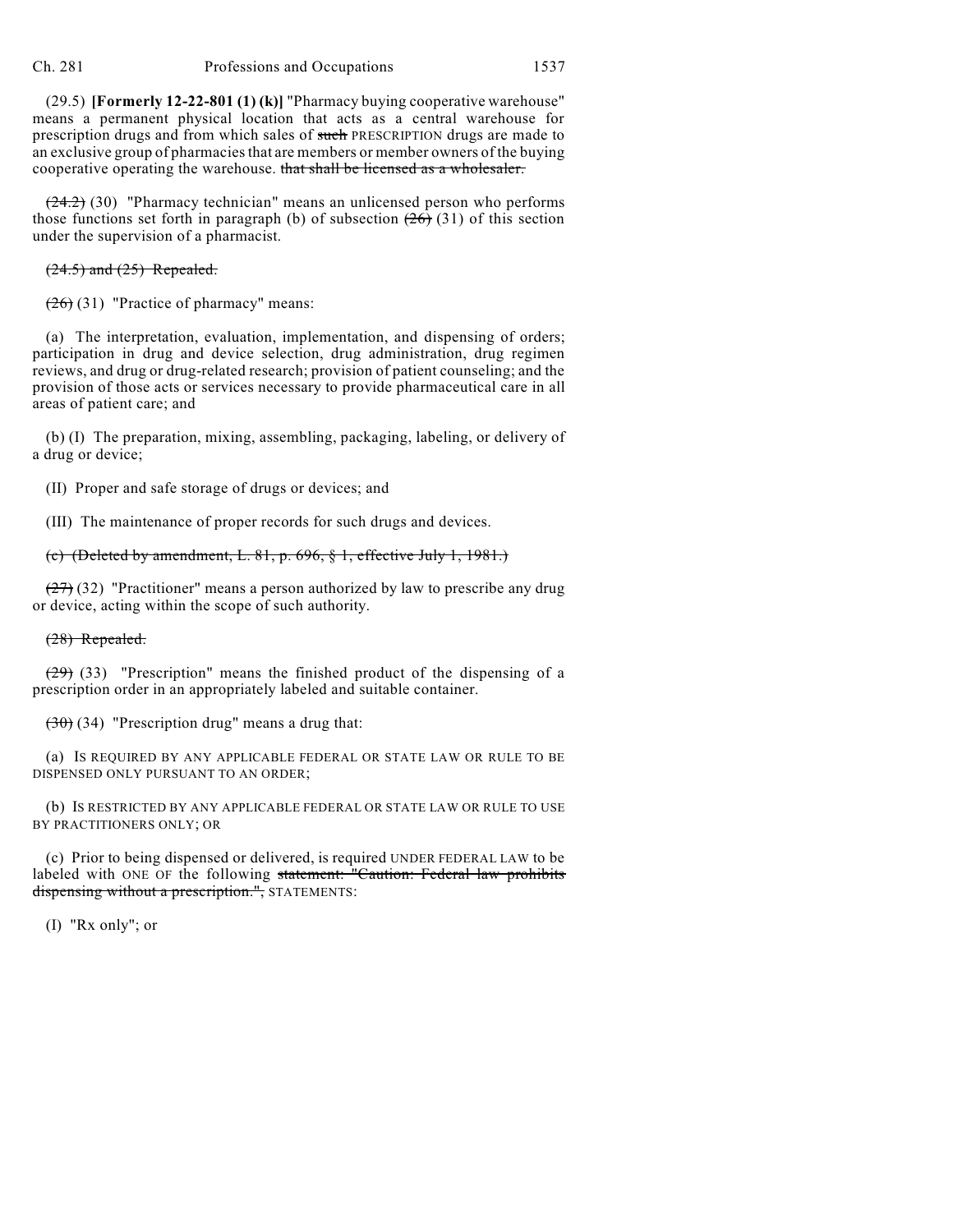(II) "Caution: Federal law restricts this drug to use by or on the order of a licensed veterinarian."

(30.2) (35) "Prescription drug outlet" OR "PHARMACY" means any pharmacy outlet registered pursuant to this article where prescriptions are compounded and dispensed. "Prescription drug outlet" includes, without limitation, a compounding prescription drug outlet registered pursuant to section  $12-22-120(9)$  12-42.5-117(9) OR SPECIALIZED PRESCRIPTION DRUG OUTLET REGISTERED PURSUANT TO SECTION 12-42.5-117 (11).

 $(30.3)$  (36) "Refill" means the compounding and dispensing of any drug pursuant to a previously executed order.

#### (31) Repealed.

(36.3) **[Formerly 12-22-801 (1) (m)]** "Repackage" means repackaging or otherwise changing the container, wrapper, or labeling to further the distribution of a prescription drug, excluding that REPACKAGING OR LABELING completed by the pharmacist responsible for dispensing product to the patient.

(36.5) **[Formerly 12-22-801 (1) (n)]** "Repackager" means a person who repackages prescription drugs.

 $(32)$  (37) "Sample" means any prescription drug given free of charge to any practitioner for any reason except for a bona fide research program.

 $(32.5)$  (38) "Satellite" means an area outside the prescription drug outlet where pharmaceutical care and services are provided and that is in the same location.

 $(32.6)$  (39) "Supervision" means that a licensed pharmacist is on the location and readily available to consult with and assist unlicensed personnel performing tasks described in paragraph (b) of subsection  $(26)(31)$  of this section.

 $(33)$  (40) "Therapeutically equivalent" or "equivalent" means those compounds containing the identical active chemical ingredients of identical strength, quantity, and dosage form and of the same generic drug type, which, when administered in the same amounts, will provide the same therapeutic effect as evidenced by the control of a symptom or disease.

#### (33.5) Repealed.

(41) **[Formerly 12-22-303 (33)]** "Ultimate user" means a person who lawfully possesses a controlled substance PRESCRIPTION DRUG for his OR HER own use, for the use of a member of his THE PERSON'S household, or for use in administering to an animal owned by him THE PERSON or a member of his OR HER household.

(42) **[Formerly 12-22-801 (2)]** (a) For the purposes of this part 8, "Wholesale distribution" means distribution of prescription drugs to persons or entities other than a consumer or patient.

(b) "Wholesale distribution" does not include: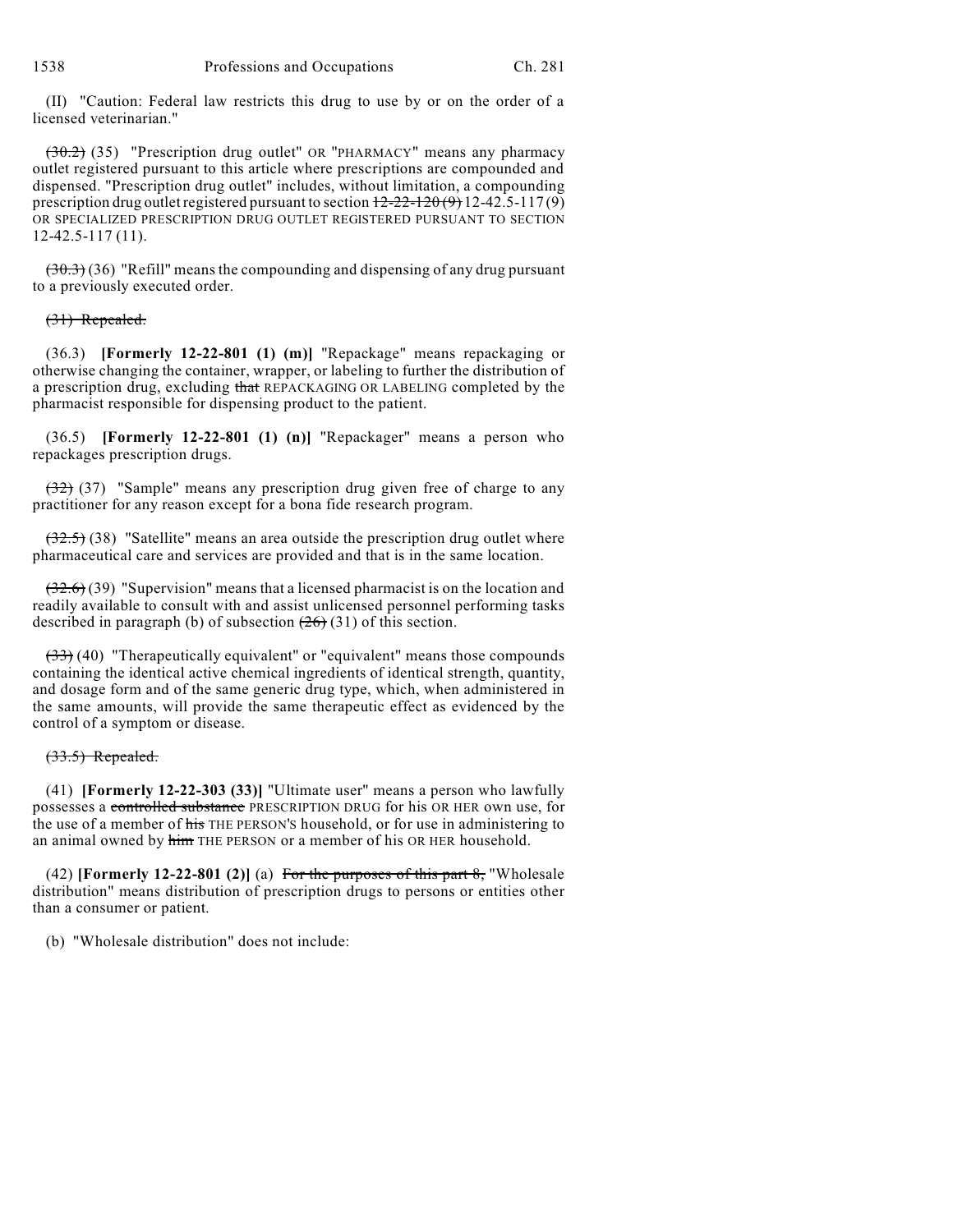$(a)$  (I) Intracompany sales or transfers of prescription drugs, including a transaction or transfer between a division, subsidiary, parent, or affiliated or related company under common ownership or control of an entity;

 $(\theta)$  (II) The sale, purchase, distribution, trade, or transfer of a prescription drug or offer to sell, purchase, distribute, trade, or transfer a prescription drug for emergency medical reasons or during a state or national declaration of emergency;

 $\overline{(e)}$  (III) The sale or transfer of a drug for medical reasons by a retail pharmacy to another retail pharmacy to alleviate a temporary shortage; pursuant to Colorado law;

 $\overrightarrow{(d)}$  (IV) The distribution of prescription drug samples by a manufacturer's representative;

 $\overrightarrow{e}$  (V) Drug returns, when conducted by a hospital, health care entity, or charitable institution in accordance with 21 CFR 203.23;

 $(f<sup>2</sup>)$  (VI) The sale of minimal quantities of prescription drugs by retail pharmacies to licensed practitioners for office use;

 $(g)$  (VII) A retail pharmacy's delivery of prescription drugs to a patient or patient's agent pursuant to the lawful order of a licensed practitioner;

 $\left(\frac{h}{h}\right)$  (VIII) The sale, transfer, merger, or consolidation of all or part of the business of a pharmacy or pharmacies from or with another pharmacy or pharmacies, whether accomplished as a purchase and sale of stock or business assets;

 $\overleftrightarrow{(ii)}$  (IX) The direct sale, purchase, distribution, trade, or transfer of a prescription drug from a manufacturer to an authorized distributor of record to one additional authorized distributor of record but only if an authorized distributor of record that purchases a prescription drug from an authorized distributor of record that purchased the prescription drug directly from the manufacturer:

 $(H(A))$  Provides the supplying authorized distributor of record with a verifiable statement that the product is unavailable from the manufacturer; and

 $(H)$  (B) Receives a verifiable statement from the supplying authorized distributor of record that the product was purchased directly from the manufacturer;

## (j) (Deleted by amendment, L. 2007, p. 1246,  $\S$  1, effective August 3, 2007.)

 $\left(\mathbf{k}\right)$  (X) The delivery of, or offer to deliver, a prescription drug by a common carrier solely in the common carrier's usual course of business of transporting prescription drugs where the common carrier does not store, warehouse, or take legal ownership of the prescription drug;

 $(H)$  (XI) The sale or transfer from a retail pharmacy or chain pharmacy warehouse of expired, damaged, returned, or recalled prescription drugs to the original manufacturer or to a third-party returns processor;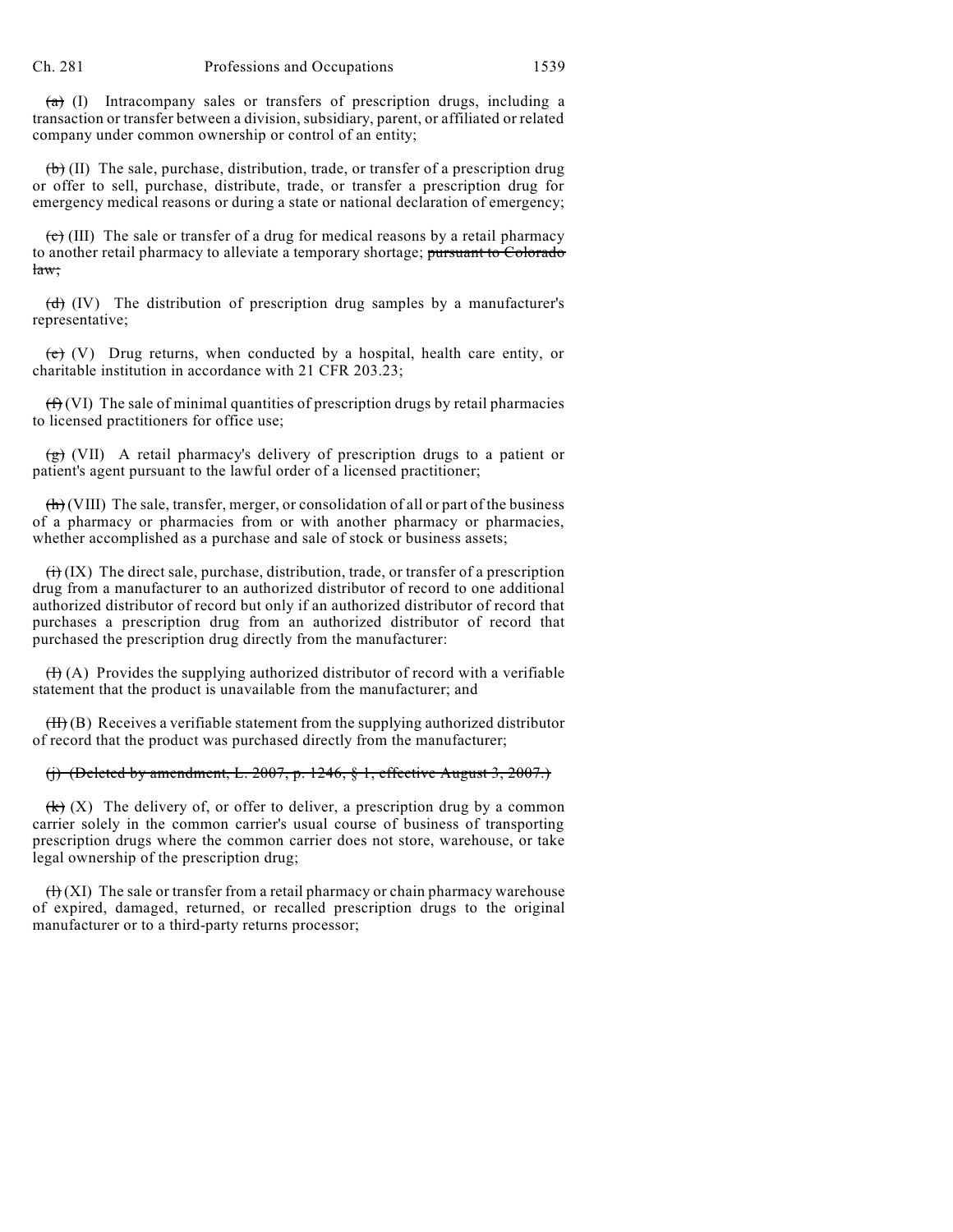$(m)$  (XII) The sale or transfer of compounded drugs compounded by a retail pharmacy as defined in section  $12{\text -}22{\text -}102$  (6) SUBSECTION (7) OF THIS SECTION and as authorized by section  $12-22-121$  12-42.5-119 (6) (b);

 $\overline{(m)}$  (XIII) The transfer of prescription drugs within Colorado purchased with public funds by the department of public health and environment, created in section 25-1-102, C.R.S., or a district or county public health agency, created pursuant to section 25-1-506, C.R.S., and procured by a physician licensed in Colorado who is either the executive director or the chief medical officer appointed pursuant to section 25-1-105, C.R.S., or a public health director or medical officer of a county or district public health agency selected pursuant to section 25-1-508 (5) (c) (I), C.R.S. The transfers may only be made to the department of public health and environment pursuant to the Colorado medical license of the executive director or chief medical officer, a district or county public health agency pursuant to the Colorado medical license of the public health director or medical officer, or a physician licensed in Colorado.

(34) (43) "Wholesaler" means a corporation, individual, or other entity with facilities in this state that buys drugs or devices for resale or distributes drugs or devices to corporations, individuals, or entities entitled to possess such drugs or devices, other than consumers PERSON ENGAGED IN THE WHOLESALE DISTRIBUTION OF PRESCRIPTION DRUGS TO PERSONS, OTHER THAN CONSUMERS, WHO ARE ENTITLED TO POSSESS PRESCRIPTION DRUGS, INCLUDING: REPACKAGERS; OWN-LABEL DISTRIBUTORS; PRIVATE-LABEL DISTRIBUTORS; JOBBERS; BROKERS; WAREHOUSES, INCLUDINGMANUFACTURERS'AND DISTRIBUTORS'WAREHOUSES; MANUFACTURERS' EXCLUSIVE DISTRIBUTORS; AUTHORIZED DISTRIBUTORS OF RECORD; DRUG WHOLESALERS OR DISTRIBUTORS; INDEPENDENT WHOLESALE DRUG TRADERS; PHARMACY BUYING COOPERATIVE WAREHOUSES; RETAIL PHARMACIES THAT CONDUCT WHOLESALE DISTRIBUTION; AND CHAIN PHARMACY WAREHOUSES THAT CONDUCT WHOLESALE DISTRIBUTION.

**12-42.5-103. [Formerly 12-22-103] State board of pharmacy - creation subject to termination - repeal of parts.** (1) The responsibility for enforcement of the provisions of this part 1 ARTICLE is vested in the state board of pharmacy, which is hereby created. The board shall have HAS all of the duties, powers, and authority specifically granted by and necessary to the enforcement of this part 1 ARTICLE, as well as such other duties, powers, and authority as may be granted by statute from time to time. Except as otherwise provided to the contrary, the board shall exercise all its duties, powers, and authority in accordance with the "State Administrative Procedure Act", article 4 of title 24, C.R.S.

(2) The board shall exercise its powers and perform its duties and functions specified by this part 1 ARTICLE under the department of regulatory agencies and the executive director thereof OF THE DEPARTMENT as if the same were transferred to the department by a **type 1** transfer, as such transfer is defined in the "Administrative Organization Act of 1968", article 1 of title 24, C.R.S.

(3) (a) The provisions of Section 24-34-104, C.R.S., concerning the termination schedule for regulatory bodies of the state, unless extended as provided in that section, are applicable APPLIES to the state board of pharmacy created by this section.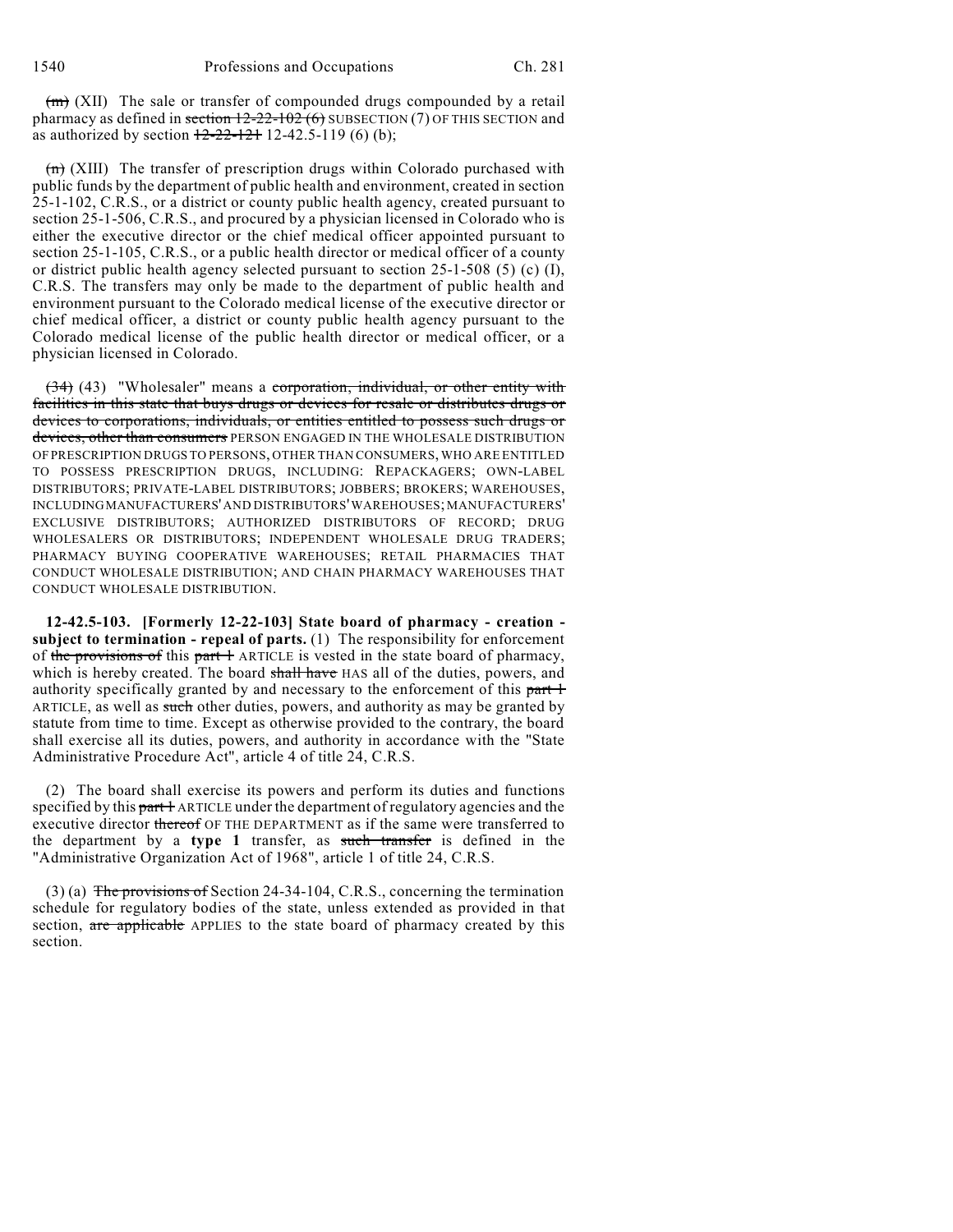(b) PARTS 1 TO 3 OF this article is ARE repealed, effective  $J_{\text{t}}$   $\frac{1}{2012}$ SEPTEMBER 1, 2021. PRIOR TO THE REPEAL, THE DEPARTMENT OF REGULATORY AGENCIES SHALL REVIEW THE BOARD AND THE REGULATION OF THE PRACTICE OF PHARMACY PURSUANT TO PARTS 1 TO 3 OF THIS ARTICLE AS PROVIDED IN SECTION 24-34-104, C.R.S.

**12-42.5-104. [Formerly 12-22-104] Membership of board - removal compensation - meetings.** (1) (a) The board shall be IS composed of five licensed pharmacists, each having at least five years' experience in this state and actively engaged in the practice of pharmacy in this state, and two nonpharmacists who have no financial interest in the practice of pharmacy.

 $(2)$  (b) THE GOVERNOR SHALL MAKE all appointments shall be made by the governor TO THE BOARD in accordance with this section.

 $(3)$  (c) For purposes of achieving a balance in the membership on the board, the governor shall consider:

 $(a)$  (I) Whether the appointee's home is in:

 $(H)(A)$  An urban or rural location; and

 $(H)$  (B) An area already represented geographically by another appointee on the board; and

 $\left(\frac{b}{b}\right)$  (II) The type of practice of the appointee so that various types of practices are represented on the board.

 $\left(4\right)$  (a) (l) The term of office of each member shall be IS four years.

 $(b)$  (II) In the case of any AN appointment to fill a vacancy, the appointee shall complete the unexpired term of the former board member.

 $\overline{(e)}$  (III) No member of the board may serve more than two consecutive full terms.

 $(5)$  (e) No more than four members of the board shall be members of the same major political party.

 $(6)$  (f) The GOVERNOR SHALL APPOINT THE pharmacist members shall be appointed so IN A MANNER TO ENSURE that the term of one member shall expire EXPIRES July 1 OF each year.

(2) **[Formerly 12-22-105]** The governor may remove any board member for misconduct, incompetence, or neglect of duty.

(3) **[Formerly 12-22-106]** Each member of the board shall receive the compensation provided for in section 24-34-102 (13), C.R.S.

(4) **[Formerly 12-22-107]** Meetings of The board shall be held HOLD MEETINGS at least once every four months at such THE times and places as may be fixed by the board. AT one meeting, THE BOARD shall be for the purpose of electing officers,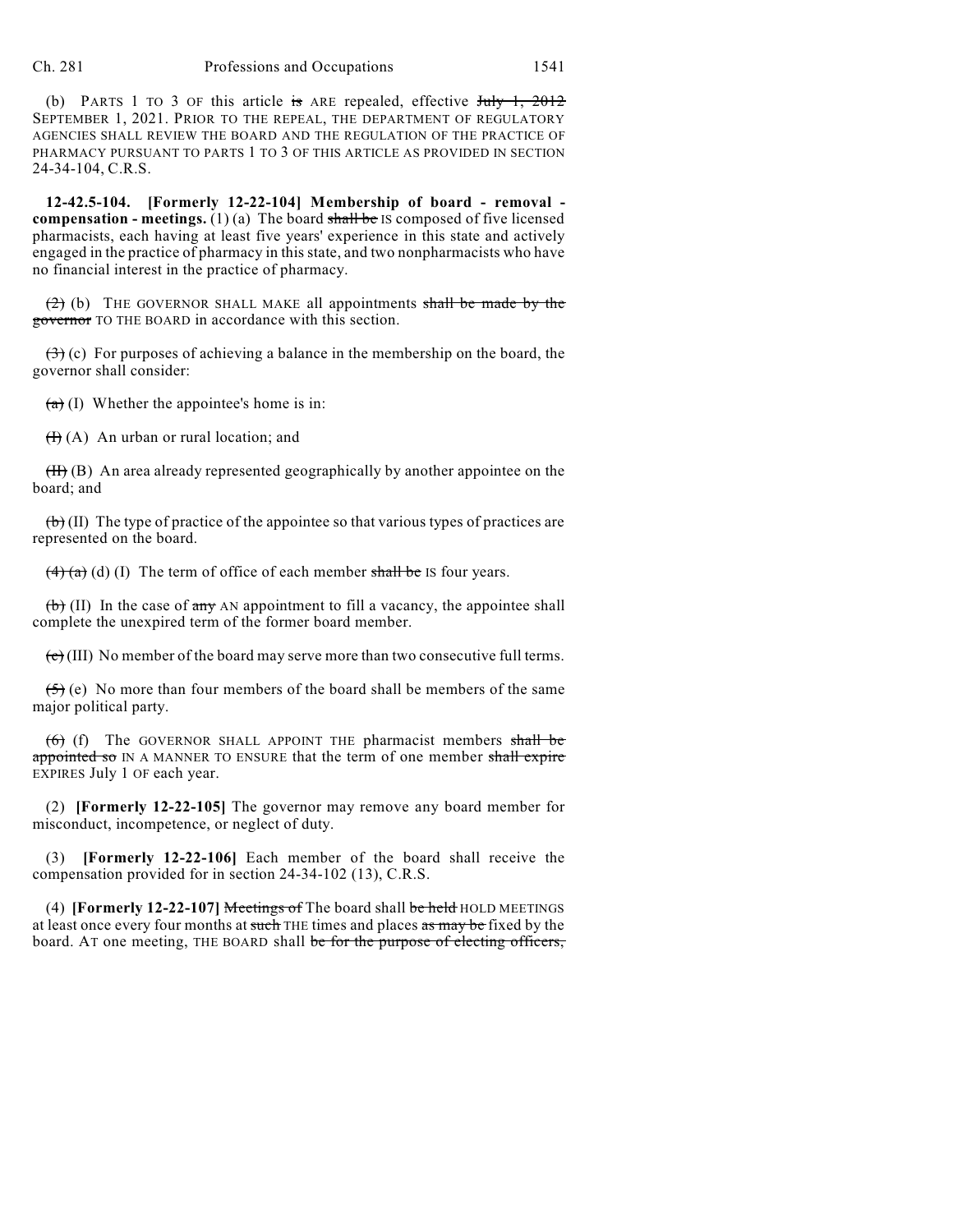1542 Professions and Occupations Ch. 281

who shall be ELECT a president and a vice-president. A majority of the members of the board shall constitute CONSTITUTES a quorum for the conduct of business, and, except as otherwise provided in this part 1, all actions of the board shall MUST be by a majority of a quorum. THE BOARD SHALL GIVE full and timely notice of all meetings of the board shall be given pursuant to any requirements of state laws. All board meetings and hearings shall be ARE open to the public; except that the board may conduct any portion of its meetings in executive session closed to the public, as may be permitted by law.

**12-42.5-105. [Formerly 12-22-108] Rules.** The board shall make, adopt, amend, or repeal such rules and regulations as may be deemed IN ACCORDANCE WITH ARTICLE 4 OF TITLE 24, C.R.S., THAT THE BOARD DEEMS necessary by the board for the proper administration and enforcement of the responsibilities and duties delegated to the board by this article, including those relating to prescription drug outlets dealing with the prescription and delivering of radioactive materials, as defined in section 25-11-101, C.R.S. All rules adopted or amended by the board on or after July 1, 1979, shall be subject to sections  $24-4-103$  (8) (c) and (8) (d) and 24-34-104 (9) (b) (II), C.R.S. NUCLEAR PHARMACIES.

**12-42.5-106. [Formerly 12-22-110] Powers and duties.** (1) The board shall:

(a) Inspect, or direct inspectors who are licensed pharmacists to inspect, all outlets and investigate violations of this part + ARTICLE;

(b) Prescribe forms and receive applications for licensure and registration and grant, and renew, REACTIVATE, AND REINSTATE licenses and registrations;

(c) Deny, suspend, or revoke licenses or registrations;

(d) Apply to the courts for and obtain in accordance with the Colorado rules of civil procedure restraining orders and injunctions to enjoin violations of the laws which THAT the board is empowered to enforce;

(e) Administer examinations to, and determine the qualifications and fitness of, applicants for licensure OR REGISTRATION;

(f) Keep a record of:

(I) All licenses, registrations, and license and registration renewals, REACTIVATIONS, AND REINSTATEMENTS for a reasonable period;

(II) All suspensions, revocations, and any other disciplinary actions; and

(III) Its own proceedings;

(g) Collect all fees prescribed by this  $part 1$  ARTICLE;

(h) Fine registrants when consistent with the provisions of this article and the rules adopted pursuant to this article;

(i) (I) Make CONDUCT investigations, hold hearings, and take evidence in all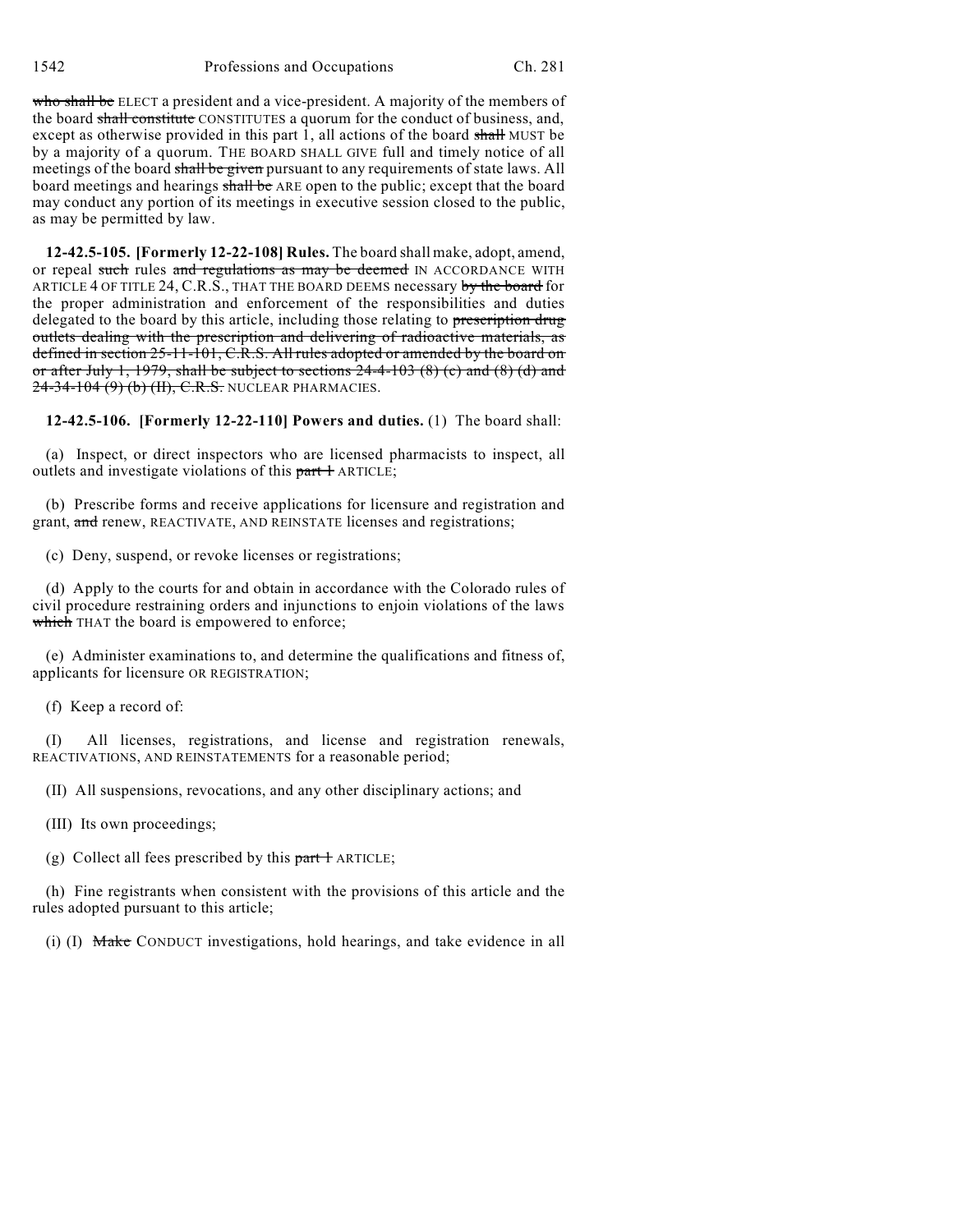matters relating to the exercise and performance of the powers and duties of the board.

(II) (A) The board or an administrative law judge may administer oaths, take affirmations of witnesses, and issue subpoenas to compel the attendance of witnesses and the production of all relevant papers, books, records, documentary evidence, and materials in any hearing, investigation, accusation, or other matter coming before the board.

(B) The board may appoint an administrative law judge pursuant to part 10 of article 30 of title 24, C.R.S., to take evidence, and to make findings, and report them THE FINDINGS to the board.

(III) Upon failure of any witness to comply with such A subpoena or process, the district court of the county in which the subpoenaed person or licensee resides or conducts business, upon application by the board or director with notice to the subpoenaed person or licensee, may issue to the person or licensee an order requiring that person or licensee to appear before the board; or director; to produce the relevant papers, books, records, documentary evidence, or materials if so ordered; or to give evidence touching the matter under investigation or in question. THE COURT MAY HOLD THE PERSON OR LICENSEE IN CONTEMPT OF COURT FOR failure to obey the order of the court. may be punished by the court as a contempt of court.

(j) REVIEW AND APPROVE OR REJECT APPLICATIONS FOR PARTICIPATION IN THE PHARMACY PEER HEALTH ASSISTANCE DIVERSION PROGRAM PURSUANT TO PART 2 OF THIS ARTICLE AND PERFORM ANY OTHER FUNCTIONS THAT WERE PERFORMED BY THE REHABILITATION EVALUATION COMMITTEE PRIOR TO ITS REPEAL.

(2) The board shall have such HAS other duties, powers, and authority as may be necessary to the enforcement of ENFORCE this part 1 ARTICLE and to the enforcement of THE rules and regulations made pursuant thereto ADOPTED PURSUANT TO THIS ARTICLE.

(3) The board may:

(a) Adopt a seal to be used only in such THE manner as may be prescribed by the board PRESCRIBES;

(b) Promulgate rules governing the compounding of pharmaceutical products, which rules shall MUST address the following:

- (I) Training and qualifications;
- (II) Quality control;
- (III) Internal operating procedures;
- (IV) Procurement of compounding materials;
- (V) Formulation, documentation, and testing requirements;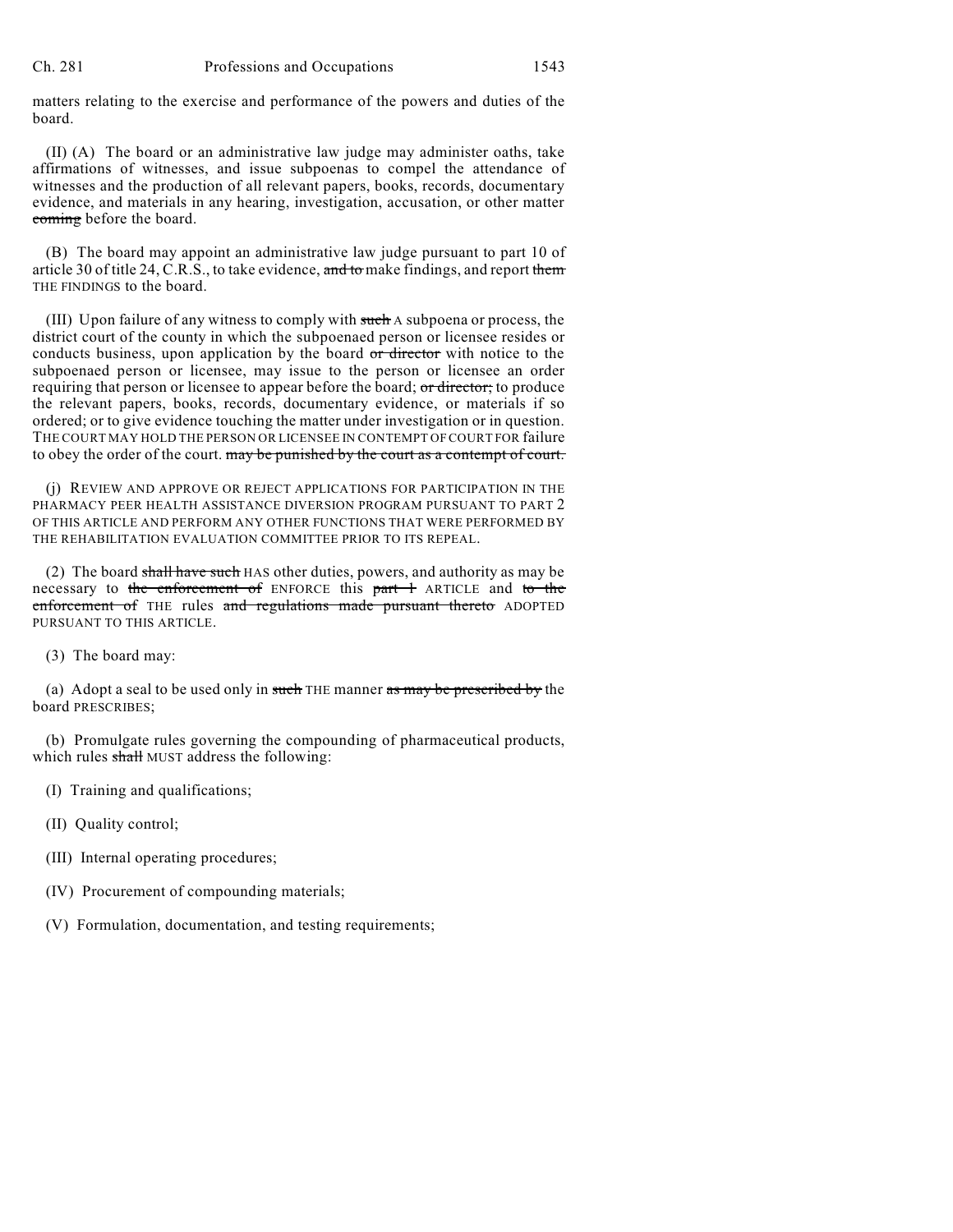(VI) Equipment standards;

(VII) Facility standards; and

(VIII) A recall system.

(4) (a) (I) Whenever a duly authorized agent of the board finds or has probable cause to believe that, in any registered outlet, any drug, nonprescription drug, or device is adulterated or misbranded within the meaning of the "Colorado Food and Drug Act", part 4 of article 5 of title 25, C.R.S., the agent shall affix to such THE article a tag or other appropriate marking giving notice:

(A) That such THE article is, or is suspected of being, adulterated or misbranded; and

(B) THAT THE ARTICLE has been detained or embargoed; and

(C) Warning all persons not to remove or dispose of such THE article by sale or otherwise until THE BOARD, ITS AGENT, OR THE COURT GIVES provision for removal or disposal. is given by the board, its agent, or the court.

(II) No person shall remove or dispose of such AN embargoed article by sale or otherwise without the permission of the board or its agent or, after summary proceedings have been instituted, without permission from the court.

(b) If the BOARD OR THE COURT REMOVE THE embargo, is removed by the board or by the court, neither the board nor the state shall be held IS liable for damages because of such THE embargo in the event that IF the court finds that there was probable cause for the embargo.

(c) When an AGENT FINDS THAT AN article detained or embargoed under paragraph (a) of this subsection (4) has been found by an agent to be IS adulterated or misbranded, such THE agent shall petition the judge of the district court in whose jurisdiction the article is detained or embargoed for an order for condemnation of such THE article. When such THE agent finds that an article so detained or embargoed is not adulterated or misbranded, he OR SHE shall remove the tag or other marking.

(d) (I) If the court finds that a detained or embargoed article is adulterated or misbranded, such article shall EXCEPT AS PROVIDED IN SUBPARAGRAPH (II) OF THIS PARAGRAPH (d), THE COURT SHALL ORDER THE ARTICLE, after entry of the decree, TO be destroyed at the expense of the owner thereof OF THE ARTICLE under the supervision of such THE agent. and THE OWNER OF THE ARTICLE OR THE OWNER'S AGENT SHALL BEAR all court costs and fees, storage, and other proper expense; shall be borne by the owner of such article or his agent; except that,

(II) When THE OWNER CAN CORRECT the adulteration or misbranding can be corrected by proper labeling or processing of the article, the court, after entry of the decree and after such THE OWNER HAS PAID THE costs, fees, and expenses have been paid by the owner of such article and HAS POSTED a good and sufficient bond, conditioned that such THE article shall be so PROPERLY labeled or processed, has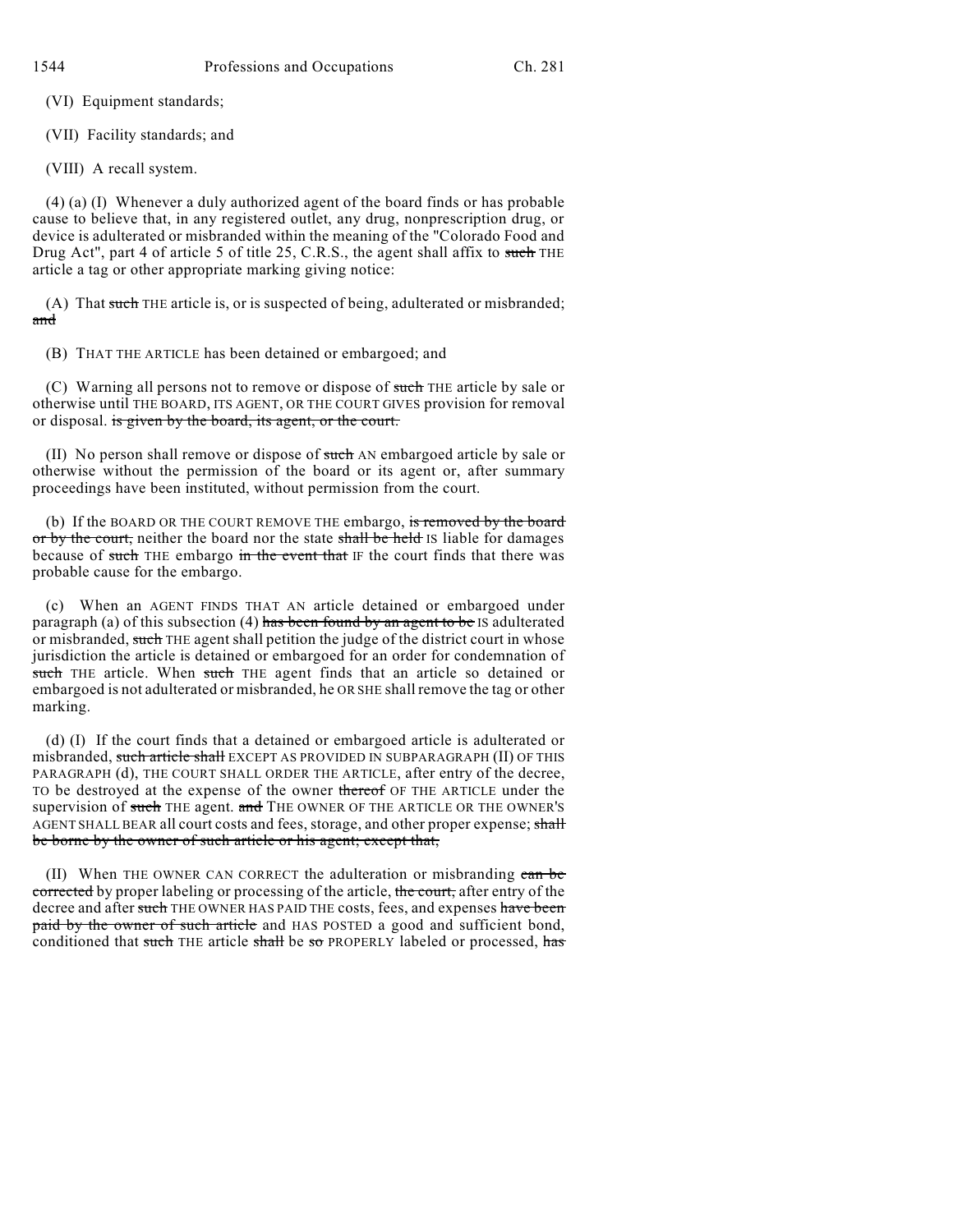been executed, THE COURT may by order, direct, BY ORDER, that such THE article be delivered to the owner thereof for such PROPER labeling or processing under the supervision of an agent. The OWNER SHALL PAY THE expense of such THE AGENT'S supervision. shall be paid by the owner. Such THE bond shall MUST be returned to the owner of the article on representation ONCE THE BOARD REPRESENTS to the court by the board that the article is no longer in violation of the embargo and that THE OWNER HAS PAID the expenses of supervision. have been paid.

(e) It is the duty of the attorney general or the district attorney to whom the board reports any violation of this subsection  $(4)$  to cause INSTITUTE appropriate proceedings to be instituted in the proper courts without delay and to be prosecuted PROSECUTE THE MATTER in the manner required by law. Nothing in this paragraph (e) shall be construed as requiring REQUIRES the board to report violations whenever WHEN the board believes the public interest will be adequately served in the circumstances by a suitable written notice or warning.

**12-42.5-107. [Formerly 12-22-112] Drugs, devices, and other materials.** (1) The board  $shall be$  IS responsible for the control and regulation of drugs, including the following:

(a) The regulation of the sale at retail and the dispensing of drugs;

(b) The specification of minimum professional and technical equipment, environment, supplies, and procedures for the compounding or dispensing of medications and drugs;

(c) The control of the purity and quality of drugs.

(2) The board shall be IS responsible for the control and regulation of the sale of devices at retail.

**12-42.5-108. [Formerly 12-22-113] Publications.** THE BOARD SHALL ISSUE ITS publications of the board THAT ARE circulated in quantity outside the executive branch shall be issued in accordance with the provisions of section 24-1-136, C.R.S. THE BOARD SHALL CIRCULATE ITS publications of the board shall be circulated to all registered prescription drug outlets which THAT will be directly affected by the publications.

**12-42.5-109. [Formerly 12-22-113.5] Reporting - malpractice claims.** (1) Each insurance company licensed to do business in this state and engaged in the writing of malpractice insurance for licensed pharmacists AND PHARMACIES, and each pharmacist or pharmacy that self-insures, shall send to the board, in the form prescribed by the board, information relating to each malpractice claim against a licensed pharmacist which THAT is settled or in which judgment is rendered against the insured.

(2) The insurance company or self-insured pharmacist or pharmacy shall provide information relating to each malpractice claim as is deemed necessary by the board to conduct a further investigation and hearing.

(3) Information relating to each malpractice claim provided by insurance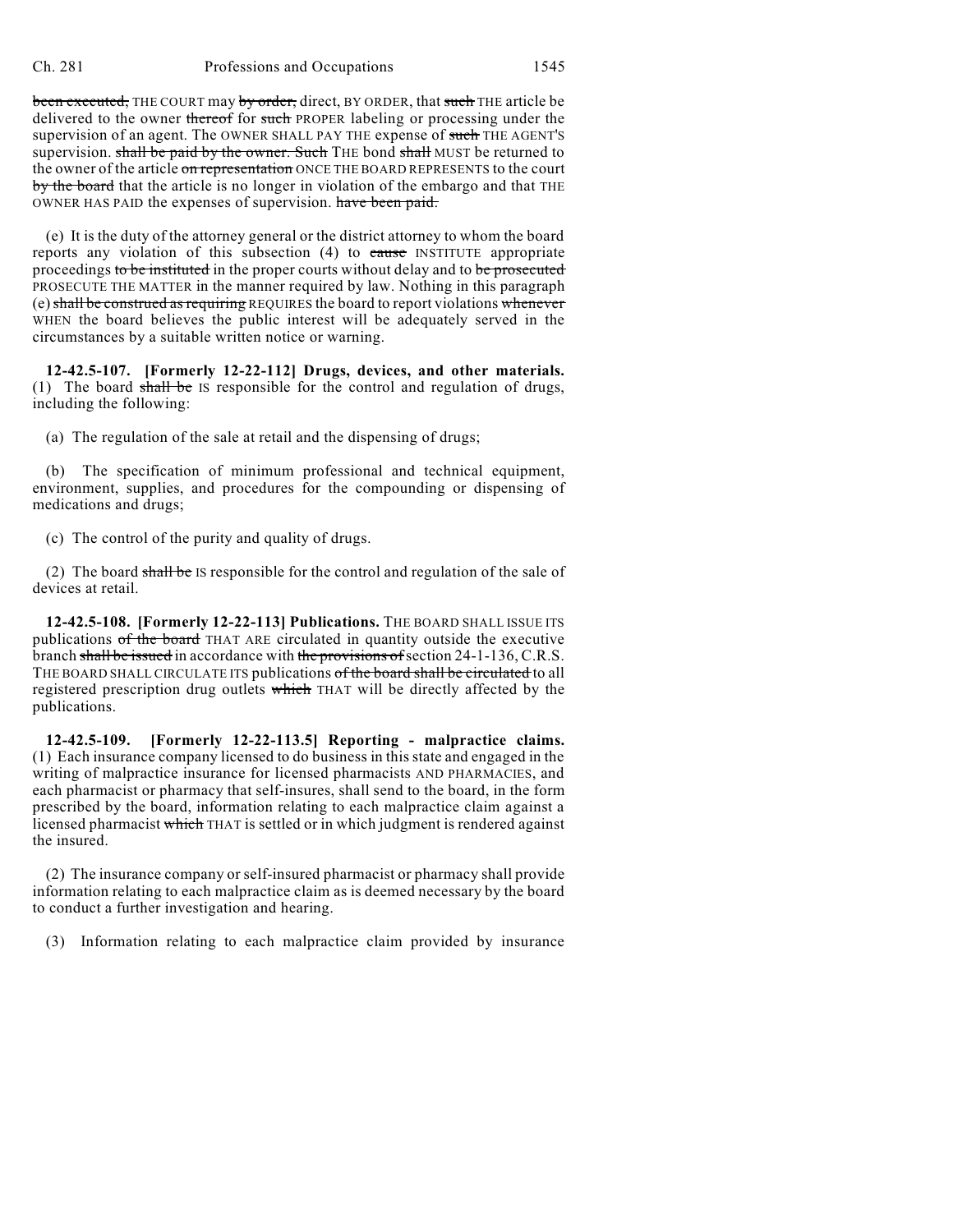companies or self-insured pharmacists or pharmacies shall be IS exempt from the provisions of any law requiring that the proceedings of the board be conducted publicly or that the minutes or records of the board be open to public inspection unless there is THE BOARD TAKES final disciplinary action. taken. The board may use such THE information in any formal hearing involving a licensee OR REGISTRANT.

**12-42.5-110. [Formerly 12-22-114] Fees.** (1) THE DIRECTOR OF THE DIVISION OF REGISTRATIONS SHALL DETERMINE, AND THE BOARD SHALL COLLECT, fees shall be determined and collected pursuant to section 24-34-105, C.R.S., for the following licenses and registrations:

(a) For certifying to another state the grades of a person who has taken the pharmacist examination in this state;

#### (b) Repealed.

 $(c)$  (b) For the initial licensure, upon examination, as a pharmacist, as provided in section  $12-22-116$  (3.3) 12-42.5-112 (4);

 $(d)$  (c) For the initial licensure, without examination and upon presentation of evidence of licensure in another state, as a pharmacist, as provided in section  $12-22-116(7)$  12-42.5-112 (8);

 $(e)$  (d) For the renewal of a license as a licensed pharmacist, as provided in section  $12-22-118(2)$  12-42.5-114 (1);

(f) (e) For reinstatement as a licensed pharmacist, as provided in section  $12-22-118(2)$  12-42.5-114 (2);

 $(g)$  (f) For the transfer of a prescription drug outlet registration to a new owner, as provided in section  $12-22-119$  (2) 12-42.5-116 (2);

 $\left(\frac{h}{h}\right)$  (g) For the transfer of a manager's name, as provided in section  $\frac{12-22-119}{1}$ 12-42.5-116 (1);

 $(h)$  For the issuance of a duplicate certificate to a licensed pharmacist;

 $(i)$  for the initial licensure as a pharmacy intern;

 $(k)(j)$  For the issuance of a duplicate license of a pharmacy intern;

#### (l) Repealed.

 $(m)$  (k) For the transfer of a prescription drug outlet registration to a new location, as provided in section  $12-22-119(2)$  12-42.5-116 (2);

 $\overline{(n)}$  (1) For reissuing a prescription drug outlet registration in a new store name, without change of owner or manager, as provided in section  $12-22-119$  (2) 12-42.5-116 (2);

 $\overline{(0)}$  (m) For the initial registration or the renewal of the registration of a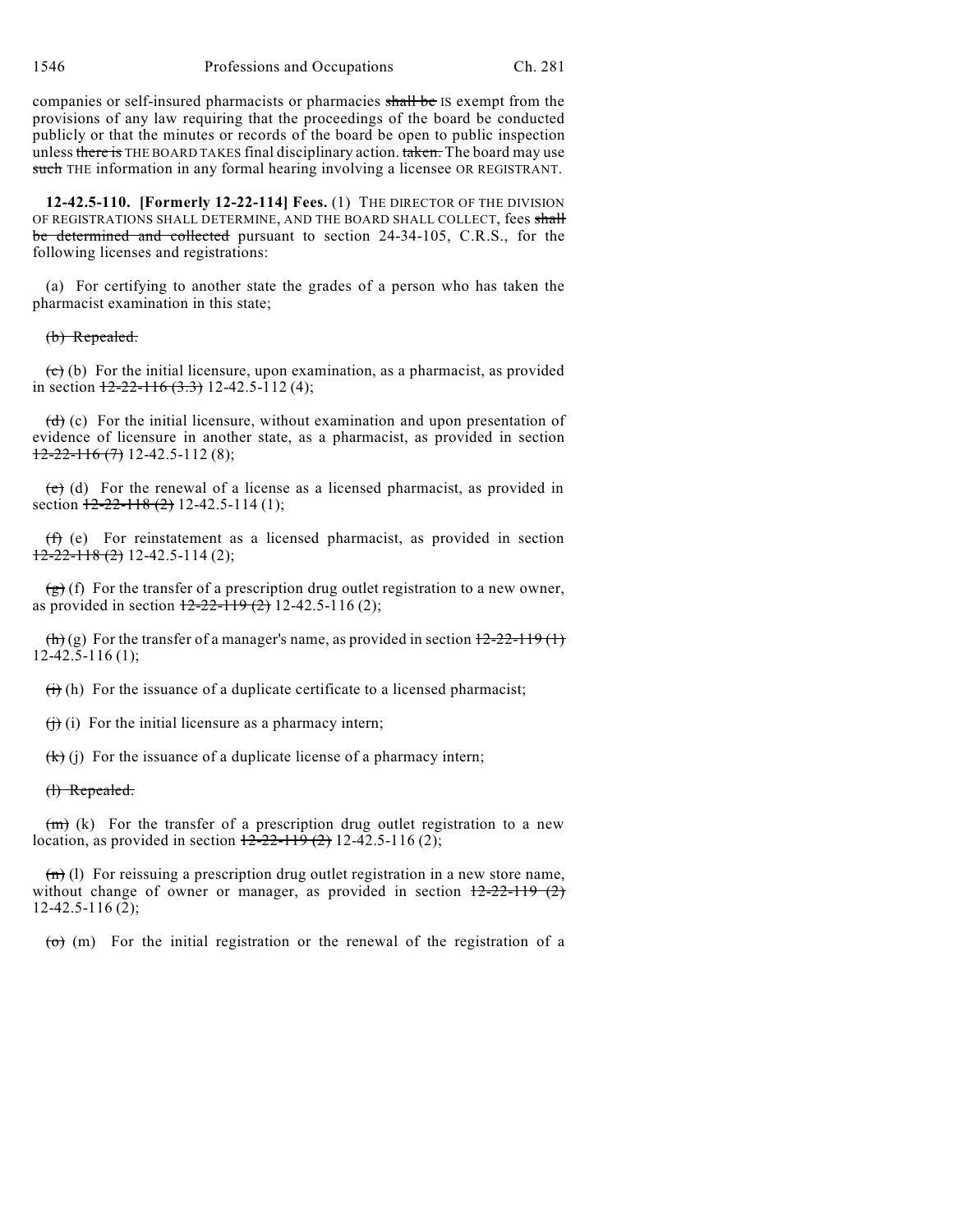prescription drug outlet, as provided in section  $12-22-119(2)$  12-42.5-116 (2);

 $(\vec{p})$  (n) For the initial certificate evidencing licensure for all pharmacists;

 $\overline{(q)}$  (o) For the initial and renewal registration of all other outlets under section 12-22-120 12-42.5-117 not covered in this section;

 $(r)(p)$  For the initial and renewal registration of all nonresident prescription drug outlets under section  $12-22-130$ . 12-42.5-130;

(q) FOR THE INITIAL AND RENEWAL REGISTRATION OF HUMANE SOCIETIES AND ANIMAL CONTROL AGENCIES PURSUANT TO SECTION 12-42.5-117 (12).

(2) Any licensed pharmacist licensed in Colorado for fifty years or more as a licensed pharmacist shall be IS exempt from the payment of fees under this part 1 but shall be ARTICLE AND IS allowed to practice as a licensed pharmacist.

**12-42.5-111. [Formerly 12-22-115] Approval of schools.** (1) A school or college of pharmacy which THAT is approved by the board as a school or college of pharmacy from which graduation is required in order for the graduate thereof OF THE SCHOOL OR COLLEGE OF PHARMACY to be an applicant for licensure APPLY FOR A LICENSE as a pharmacist shall MUST meet the requirements set forth by the board.

(2) The board may utilize the facilities, reports, requirements, and recommendations of any recognized accrediting organization in determining the requirements for a school or college of pharmacy.

(3) THE BOARD SHALL MAINTAIN a list of approved schools or colleges. shall be maintained by the board at its office.

**12-42.5-112. [Formerly 12-22-116] Licensure or registrations - applicability - applications - licensure requirements.** (1) The provisions of This part 1 shall apply ARTICLE APPLIES to all persons in this state engaged in the practice of pharmacy and to all outlets in this state engaged in the manufacture, DISPENSING, production, sale, and distribution of drugs, devices, and other materials used in the treatment of injury, illness, and disease.

(2) (a) Every applicant for a license under this  $part 1$  shall be able to ARTICLE MUST read and write the English language, or IF THE APPLICANT IS a partnership, each of whose members meet said qualifications, or MEMBER OF THE PARTNERSHIP MUST READ AND WRITE THE ENGLISH LANGUAGE. IF THE APPLICANT IS a Colorado corporation, THE CORPORATION MUSTBE in good standing, or AND IF THE APPLICANT IS a foreign corporation, IT MUST BE qualified to do business in this state.

(b) **[Formerly 12-22-305 (1)]** The department or the board as provided in section  $12-22-304$  (1) or (2) shall issue the appropriate license REGISTRATION to each manufacturer distributor, researcher, and addiction program meeting all WHOLESALER THAT MEETS the requirements of this  $part 3$  ARTICLE unless it THE BOARD determines that the issuance of the license REGISTRATION would be inconsistent with the public interest. In determining the public interest, the department or the board shall consider the following factors: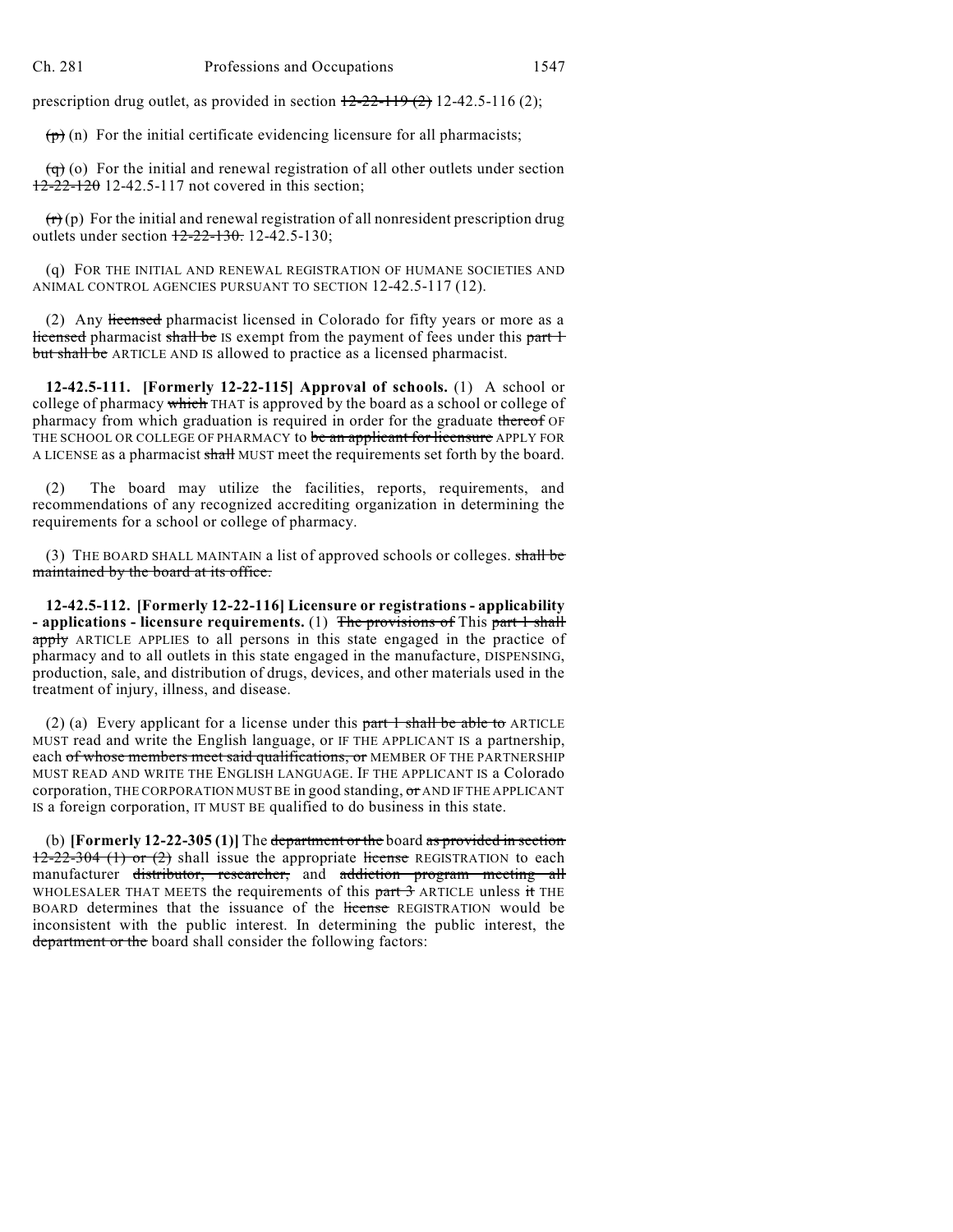$(a)$  (I) Maintenance of effective controls against diversion of controlled substances into illegitimate medical, scientific, or industrial channels;

 $(b)$  (II) Compliance with applicable state and local laws;

 $\overrightarrow{c}$  (III) Any conviction of the applicant under any federal or state law relating to a controlled substance;

 $\overrightarrow{(d)}$  (IV) Past experience in the manufacture or distribution of controlled substances and the existence in the applicant's establishment of effective controls against diversion;

 $\overline{(e)}$  (V) Any false or fraudulent information in an application filed under this part 3 1;

(f) (VI) Suspension or revocation of the applicant's federal registration to manufacture, distribute, or dispense a controlled substance as authorized by federal law; and

 $\left(\frac{g}{g}\right)$  (VII) Any other factors relevant to and consistent with the public peace, health, and safety.

(3) Every applicant for a license or registration under this  $part +$  ARTICLE shall make written application in the manner and form prescribed by the board, setting forth the applicant's name and address, the applicant's qualifications for said THE license or registration, and other information required by the board. Every THE APPLICANT SHALL SUBMIT WITH THE application shall be accompanied by the REQUIRED fee, specified, and, if the applicant is required to take an examination, such THE applicant shall appear for examination at the time and place fixed by the board.

 $(3.3)$  (4) (a) (I) An applicant who has graduated from a school or college of pharmacy approved by the board may take an examination before the board.

(II) The examination shall be fairly MUST BE designed FAIRLY to test the applicant's knowledge of pharmacy and other related subjects and shall MUST be in a form approved by the board. except that The examination shall not CANNOT be administered orally.

(III) An applicant for licensure by examination shall have completed an internship as prescribed by the board.

(b) A person who produces evidence satisfactory to the board that such THE person has graduated and obtained a degree from a school of pharmacy outside the United States and has passed a foreign graduate equivalency test given or approved by the board may apply to take the examination set forth in paragraph (a) of this subsection  $(3.3)$  (4).

 $(3.5)$  (5) Every applicant for licensure as a pharmacist, whether by examination, transfer of license, REACTIVATION, or reinstatement, shall take a jurisprudence examination approved by the board that testssuch applicant's knowledge of the laws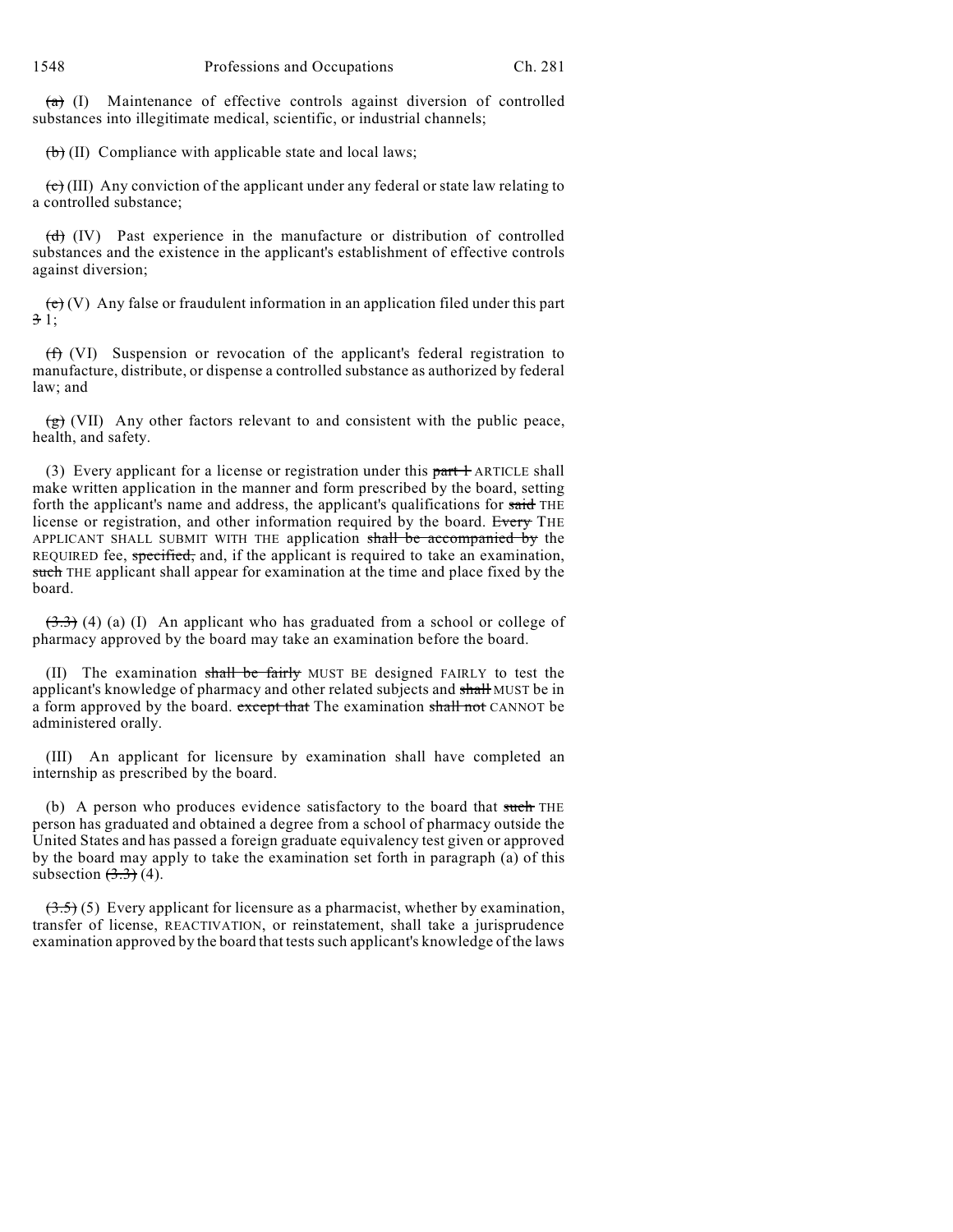of this state.

#### (4) Repealed.

 $(5)$  (6) No applicant shall exercise the privileges of licensure or registrations REGISTRATION until the BOARD GRANTS THE license or registration. has been granted by the board.

 $(6)$  (7) The board may require any applicant for licensure to display written or oral competency in English. The board may utilize a standardized test to determine language proficiency.

 $(7)$  (8) A person licensed by examination and in good standing in another state may apply for A license transfer. The board shall designate a clearinghouse for license transfer applicants, and such individuals A PERSON APPLYING FOR A LICENSE TRANSFER shall apply for license transfer through the clearinghouse designated by the board.

 $(8)$  (9) The board shall adopt such rules and regulations as may be deemed necessary by the board to ensure that any person who manufactures drugs as defined in section  $12-22-102$  (17), and any wholesaler of drugs as defined in section 12-22-102 (34), possesses the minimum qualifications required for wholesale drug distributors pursuant to the federal "Prescription Drug Marketing Act of 1987", 21 U.S.C. sec. 353, as amended.

 $(9)$  (10) No individual A PERSON whose license has been revoked shall NOT reapply for licensure earlier than two years after the effective date of the revocation.

(11) **[Formerly 12-22-305 (2)]** Issuance of a license OR REGISTRATION under subsection (1) of this section AND SECTION 12-42.5-117 does not entitle a licensee OR REGISTERED FACILITY OR OUTLET to wholesale, manufacture, distribute, DISPENSE, or professionally use controlled substances beyond the scope of his OR HER federal registration.

**12-42.5-113. [Formerly 12-22-116.5] Exemptions from licensure - hospital residency programs - home renal dialysis - research companies.** (1) The board shall have the authority IS AUTHORIZED to approve hospital residency programs in the practice of pharmacy. Persons accepted into an approved hospital residency program who are licensed to practice pharmacy in another state shall be ARE exempt from the licensing requirements of this  $part +$  ARTICLE so long as their practice is limited to participation in the residency program.

(2) This article shall DOES not apply to the sale or delivery of a dialysis solution if all of the following conditions are met:

(a) The sale or delivery is made directly by the manufacturer to a person with chronic kidney failure or to the designee of such a THE person;

(b) Such THE sale or delivery is for the purpose of self-administration by the person pursuant to an order by a physician lawfully practicing in this state; and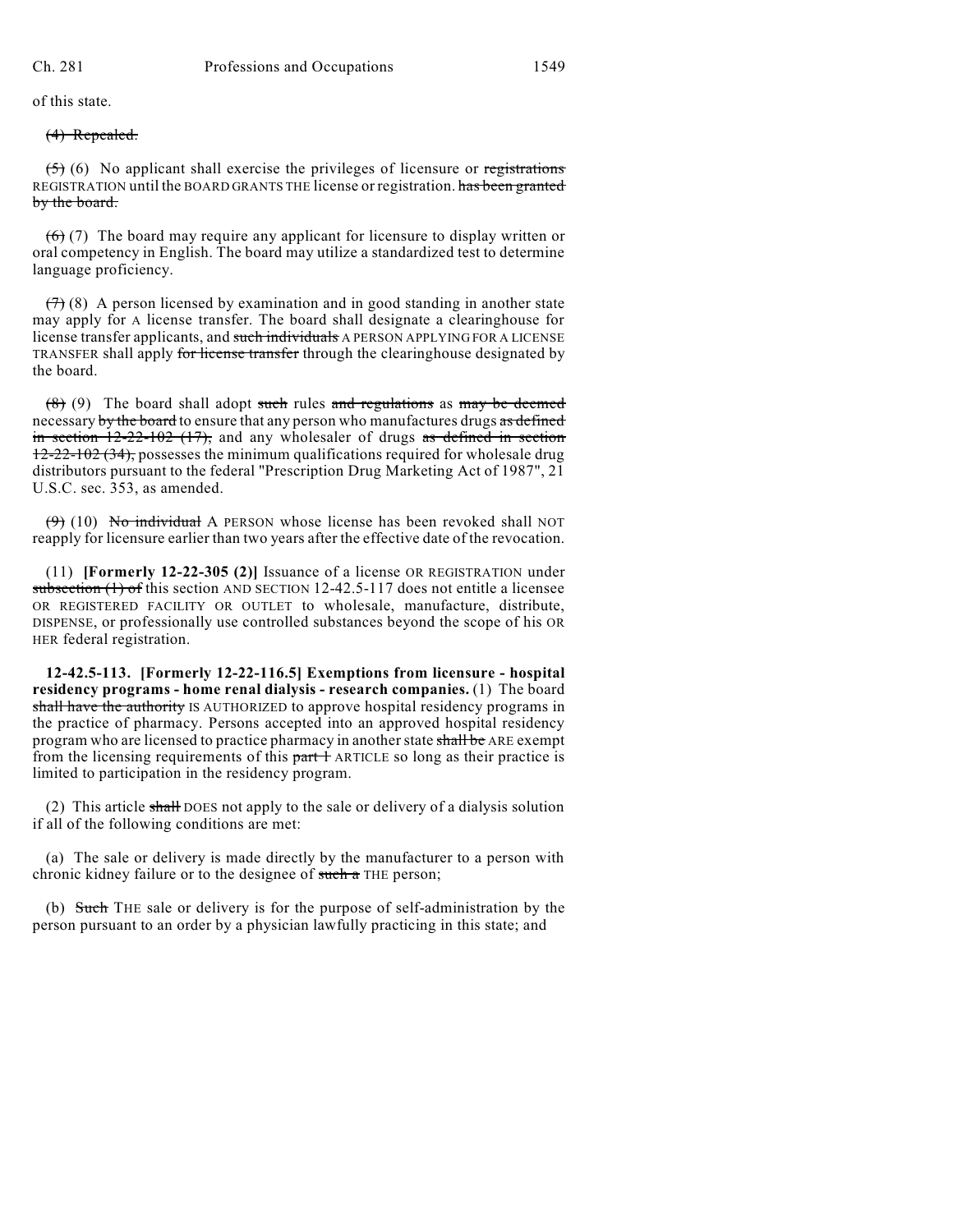1550 Professions and Occupations Ch. 281

(c) The solution is sold or delivered in original packages, properly labeled, and unadulterated in accordance with the requirements of the "Colorado Food and Drug Act", part 4 of article 5 of title 25, C.R.S., and the "Federal Food, Drug, and Cosmetic Act".

(3) A manufacturer that must obtain a prescription drug or device solely for use in its research, development, or testing procedures and that does not further distribute the drug or device may apply to the board for a waiver of registration pursuant to this subsection (3). The board may grant such a waiver if the manufacturer submits to the board the name of the drug or device it requires and an affidavit certifying that the drug or device shall WILL only be used for necessary research, development, or testing procedures and shall WILL not be further distributed. No A waiver granted pursuant to this subsection (3) shall DOES NOT apply to  $\frac{any}{x}$  A controlled substance, as defined in state SECTION 18-18-102 (5), C.R.S., or IN federal law.

(4) **[Formerly 12-22-304 (5)]** The following persons need not be licensed by the department or by the board to lawfully possess controlled substances under this part 3:

(a) to (d) (Deleted by amendment, L. 92, p. 387,  $\S$  6, effective July 1, 1992.)

(e) Employees of facilities AN EMPLOYEE OF A FACILITY, as defined in section  $25-1.5-301$ , C.R.S., who are IS administering and monitoring medications to persons under the care or jurisdiction of such facilities THE FACILITY pursuant to part 3 of article 1.5 of title 25, C.R.S., NEED NOT BE LICENSED BY THE BOARD TO LAWFULLY POSSESS CONTROLLED SUBSTANCES UNDER THIS ARTICLE.

**12-42.5-114. [Formerly 12-22-118] Expiration and renewal of licenses or** registrations. (1) All licenses shall AND REGISTRATIONS expire pursuant to a schedule established by the director of the division of registrations within the department of regulatory agencies and shall MUST be renewed or reinstated pursuant to section  $24-34-102$  (8), C.R.S. The director of the division of registrations within the department of regulatory agencies may establish renewal fees and delinquency fees for reinstatement pursuant to section 24-34-105, C.R.S. If a person fails to renew his or her license OR REGISTRATION pursuant to the schedule established by the director of the division of registrations, such THE license shall expire OR REGISTRATION EXPIRES. Any person whose license has expired shall be OR REGISTRATION EXPIRES IS subject to the penalties provided in this article or section 24-34-102 (8), C.R.S.

 $(2)$  (a) and (b) (Deleted by amendment, L. 2004, p. 1806, § 29, effective August  $4, 2004.$ 

 $\overline{c}$  (c)  $\overline{c}$  (2) Any A pharmacist failing WHO FAILS to renew such pharmacist's HIS OR HER license on or before the applicable renewal time may be HAVE HIS OR HER LICENSE reinstated for the remainder of the current renewal period by filing a proper application, satisfying the board that such THE pharmacist is fully qualified to practice, and paying the reinstatement fee as provided in section  $12-22-114$  (1) (f) 12-42.5-110 (1) (e) and all delinquent fees.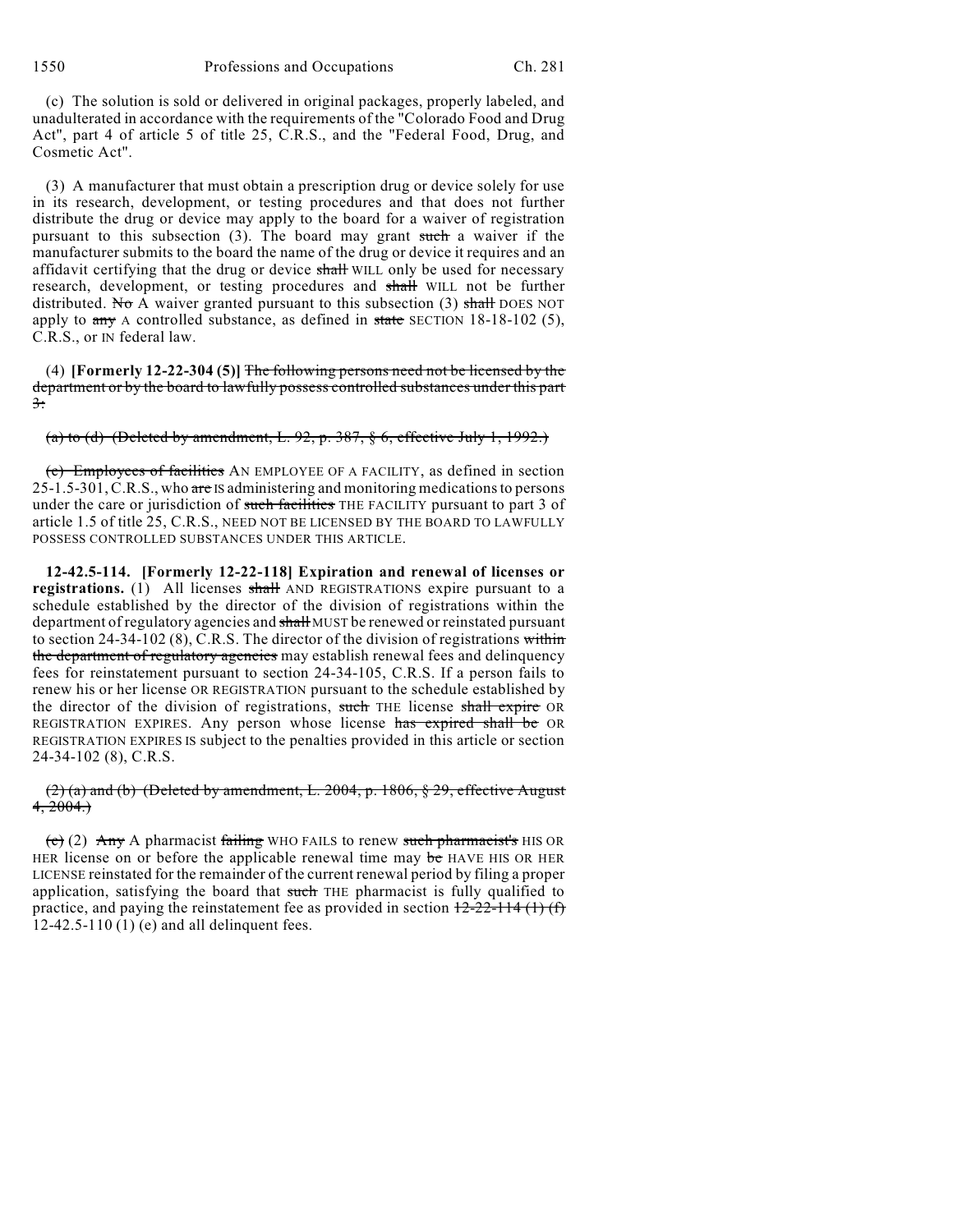(3) Except for good cause shown, no THE BOARD SHALL NOT GRANT A license shall be granted to a pharmacy intern more than two years after the applicant has ceased to be an enrolled student in a college or school of pharmacy approved by the board.

**12-42.5-115. [Formerly 12-22-118.5] Continuing education.** (1) Except as permitted in subsections  $(2)$  and  $(3)$  of this section, the board may SHALL not renew, REINSTATE, or reactivate the license of any pharmacist until the pharmacist presents evidence of having THAT HE OR SHE HAS completed twenty-four hours of approved continuing pharmaceutical education within the preceding two years. Subject to subsection  $(9)$  of this section, such THE evidence may be provided by checking a sign-off box on the license renewal application.

 $(2)$  (a) The board may renew the license of a pharmacist who presents acceptable evidence that the pharmacist was unable to comply with subsection (1) of this section.

(b) The board may grant a six-month compliance extension to pharmacists who are unable to comply with subsection (1) of this section.

(c) With regard to license renewals occurring prior to July 1, 2002, the board shall require pharmacists to present evidence of having completed only twelve hours of approved continuing pharmaceutical education.

(3) The board may renew the license for the first renewal period following the issuance of the original license without requiring a pharmacist to complete any continuing pharmaceutical education if the pharmacist obtains a license within one year after the completion of the pharmacist's pharmaceutical education.

(4) To qualify for continuing education credit, a program of continuing pharmaceutical education must be currently approved by the American ACCREDITATION council on pharmaceutical education or an equivalent accrediting body as determined by the board.

(5) Each program of continuing pharmaceutical education shall MUST consist of at least one continuing education unit, which is one hour of participation in an organized continuing educational experience, including postgraduate studies, institutes, seminars, lectures, conferences, workshops, correspondence courses, cassette programs, programmed learning courses, audiovisual programs, internet programs, and any other form of presentation that is accredited.

(6) Any aspect of the practice of pharmacy may be the subject of a program of continuing pharmaceutical education, including but not limited to, pharmaceutics, compounding, pharmacology, pharmaceutical chemistry, biochemistry, physiology, microbiology, pharmacy administration, and professional practice management.

(7) A program of continuing pharmaceutical education may include but is not limited to, the following:

(a) A definite stated objective;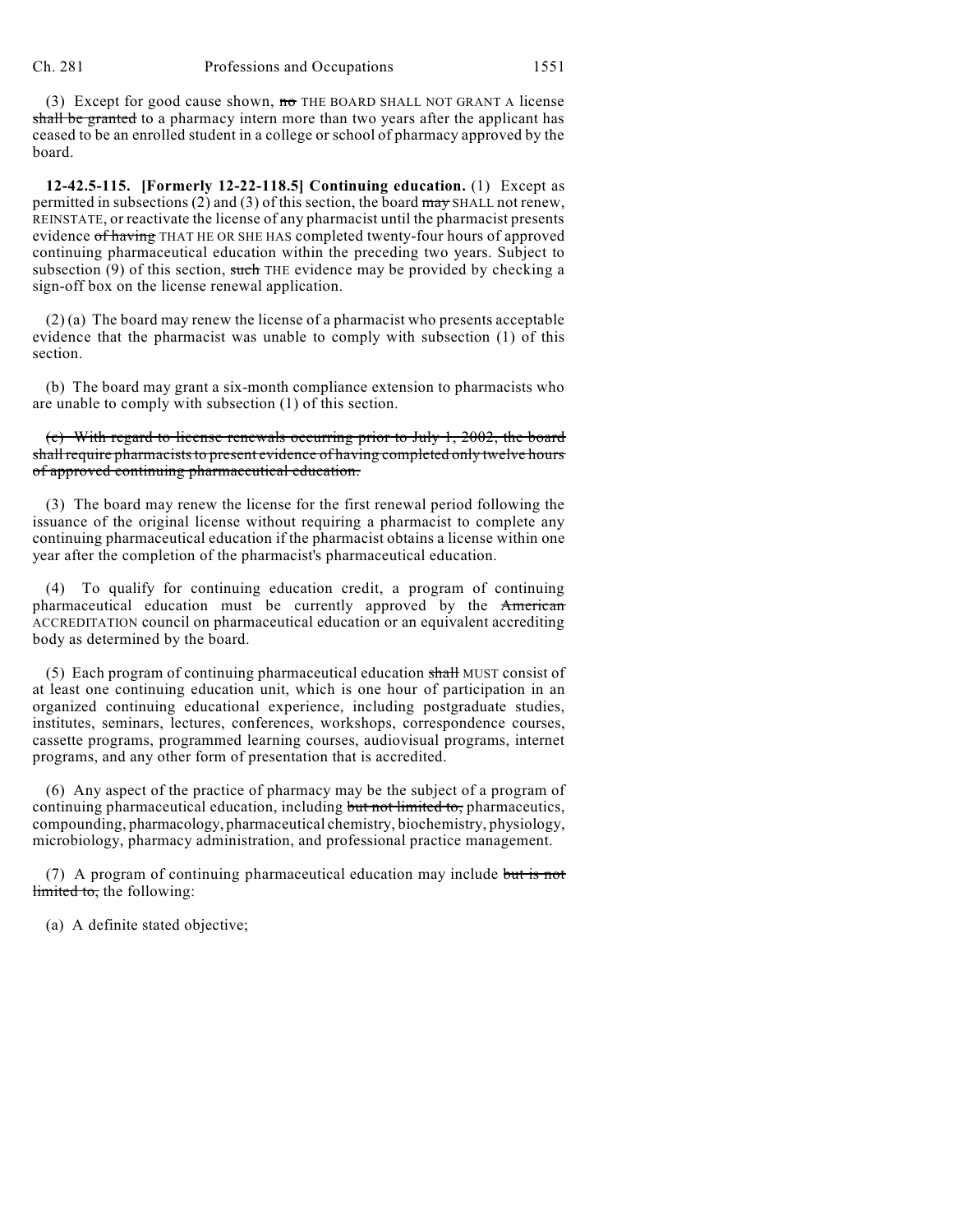(b) Presentation in an organized manner; and

(c) A method of program evaluation that is suitable to the type of program being presented.

(8) A program of continuing pharmaceutical education shall MUST meet the requirements as established by the accrediting body.

(9) The board may annually audit up to five percent of the pharmacists licensed and residing in Colorado to determine compliance with this section.

(10) Failure IF A LICENSED PHARMACIST FAILS to obtain the twenty-four hours of approved continuing pharmaceutical education, shall result in the PHARMACIST'S license becoming BECOMES inactive. AN inactive licensees shall LICENSEE IS not be required to comply with any continuing pharmaceutical education requirement so long as such licensees remain THE LICENSEE REMAINS inactive, but shall THE LICENSEE MUST continue to be required to pay applicable fees, including renewal fees. Inactive status shall be noted THE BOARD SHALL NOTE "INACTIVE STATUS" on the face of any license issued IT ISSUES TO A LICENSEE while the licensee remains inactive. Should an inactive pharmacist wish to resume the practice of pharmacy after being placed on an inactive list, the pharmacist shall file an application therefor TO ACTIVATE HIS OR HER LICENSE, pay the registration LICENSE renewal fee, and, subject to subsections (2) and (3) of this section, meet the twenty-four-hour continuing education requirement. Engaging IF A LICENSED PHARMACIST ENGAGES in the practice of pharmacy while on inactive status, pursuant to this article THAT CONDUCT may be grounds for license revocation UNDER THIS ARTICLE.

**12-42.5-116. [Formerly 12-22-119] Prescription drug outlet under charge of pharmacist.** (1) (a) A prescription drug outlet shall MUST be under the direct charge of a pharmacist manager. A proprietor who is not a pharmacist shall comply with this requirement and shall provide a manager who is a pharmacist.

(b) The registration of any prescription drug outlet shall become BECOMES void if the pharmacist manager in whose name the prescription drug outlet registration was issued ceases to be engaged as the manager. and The owner shall close the prescription drug outlet unless such THE owner:

(I) has employed EMPLOYS a NEW pharmacist manager; and

(II) Within fourteen THIRTY days after termination of the former manager's employment: has made application

(A) APPLIES to transfer the registration to the new pharmacist manager; and

(B) has paid PAYS the REGISTRATION transfer fee. therefor.

(c) AT THE TIME the pharmacist manager in whose name the registration was obtained at the time such pharmacist manager ceases to be employed as such THE PHARMACIST MANAGER, HE OR SHE shall immediately report to the board the fact that he or she is no longer manager of the prescription drug outlet. Such THE pharmacist manager shall be held IS responsible as the manager until the cessation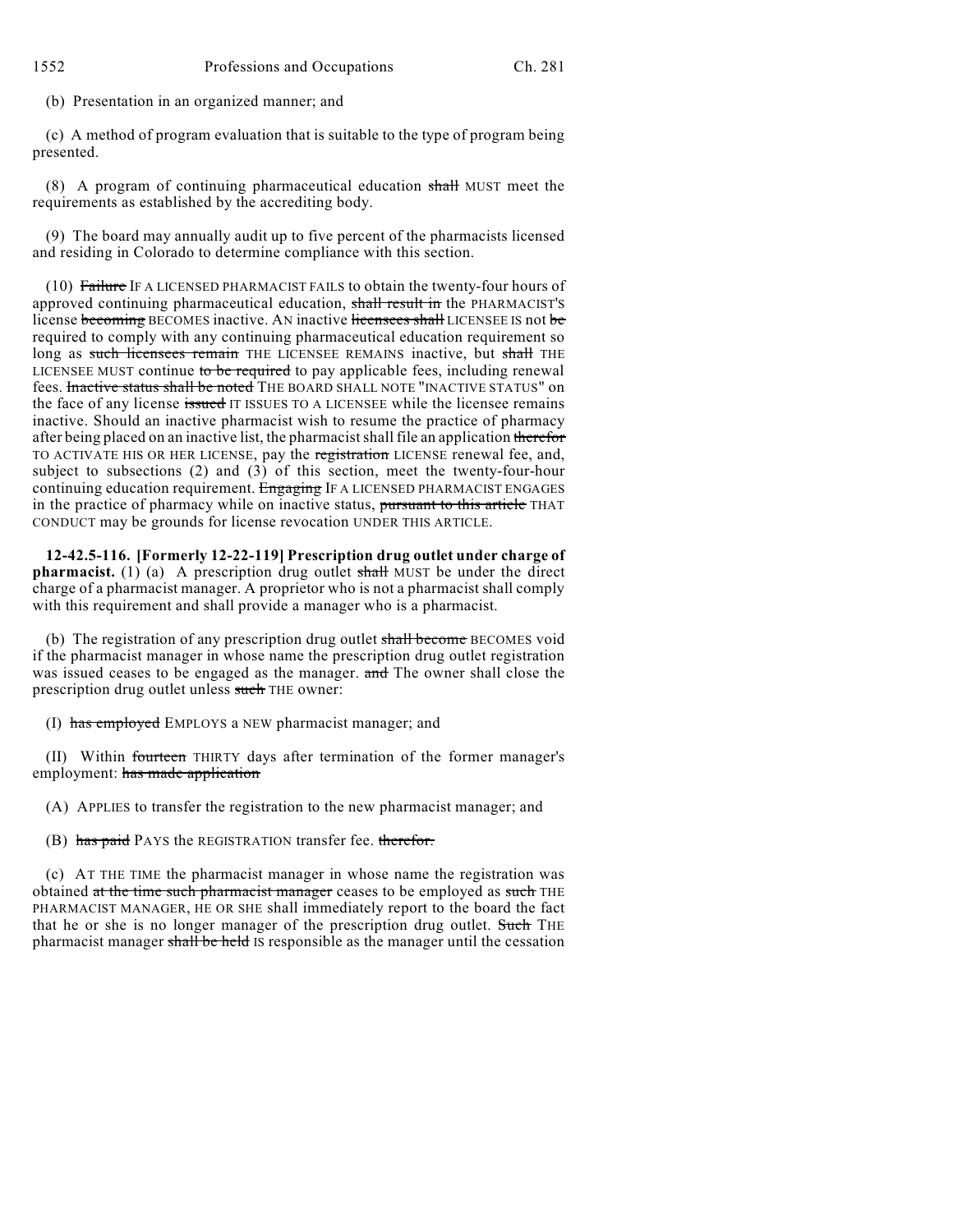of employment is reported. The proprietor of the prescription drug outlet shall also notify the board of the termination of managership.

(2) No A prescription drug outlet shall NOT commence business until it has made application APPLIES TO THE BOARD for a registration and has received RECEIVES from the board a registration showing the name of the proprietor and the name of the manager. Upon transfer of the ownership of a prescription drug outlet, THE NEW PROPRIETOR SHALL SUBMIT TO THE BOARD an application to transfer the registration of said THE prescription drug outlet, shall be submitted, and, upon approval of the transfer by the board, the BOARD SHALL TRANSFER THE registration shall be transferred to the new proprietor. Upon the change of name or location of a prescription drug outlet, the registrant shall submit an application to change the name or location AND THE APPLICABLE FEE, and, upon approval of the same and the payment of the fee therefor APPLICATION, THE BOARD SHALL ISSUE a new registration showing the new name or new location. shall be issued.

(3) (a) A prescription drug outlet operated by the state of Colorado or any political subdivision thereof, OF THE STATE is not required to be registered but, in lieu thereof, shall OF A REGISTRATION, MUST apply to the board, on a form approved by the board, for a certificate of compliance. The board shall determine whether said THE prescription drug outlet is operated in accordance with the laws of this state and the rules and regulations of the board. and, If it THE BOARD determines that the prescription drug outlet is so operated IN ACCORDANCE WITH STATE LAWS AND BOARD RULES, except for the holding of a prescription drug outlet registration, it THE BOARD shall issue a certificate of compliance, which shall expire CERTIFICATE EXPIRES and may be renewed in accordance with the provisions of section 24-34-102 (8), C.R.S. and, thereafter, said ONCE THE BOARD ISSUES THE CERTIFICATE OF COMPLIANCE, THE prescription drug outlet shall have HAS the rights and privileges of, and shall be IS treated in all respects as, a registered prescription drug outlet. The provisions of this  $part +$  ARTICLE with respect to the denial, suspension, or revocation of a prescription drug outlet registration shall apply to a certificate of compliance.

(b) An outlet as recognized in section  $12-22-120$  (1) (e) 12-42.5-117 (1) (d) need not be under the direct charge of a pharmacist, but a licensed pharmacistshall either initially interpret all prescription orders compounded or dispensed from such THE outlet or provide written protocols for such compounding and dispensing by unlicensed persons. An outlet qualifying for registration under this paragraph (b) may also apply to the board for a waiver of such THE requirements concerning physical space, equipment, inventory, or business hours as may be necessary and consistent with the outlet's limited public welfare purpose. In determining the grant GRANTING or denial of such A waiver application, the board shall ensure that the public interest criteria set forth in section 12-22-101 12-42.5-101 are satisfied. All other provisions of this part 1 ARTICLE, except as specifically waived by the board, shall apply to such THE outlet.

(4) The registration of Every outlet and the license of every pharmacist and pharmacy intern regularly practicing shall be conspicuously displayed DISPLAY THE REGISTRATION AND LICENSE, RESPECTIVELY, within the premises of the place of practice or outlet.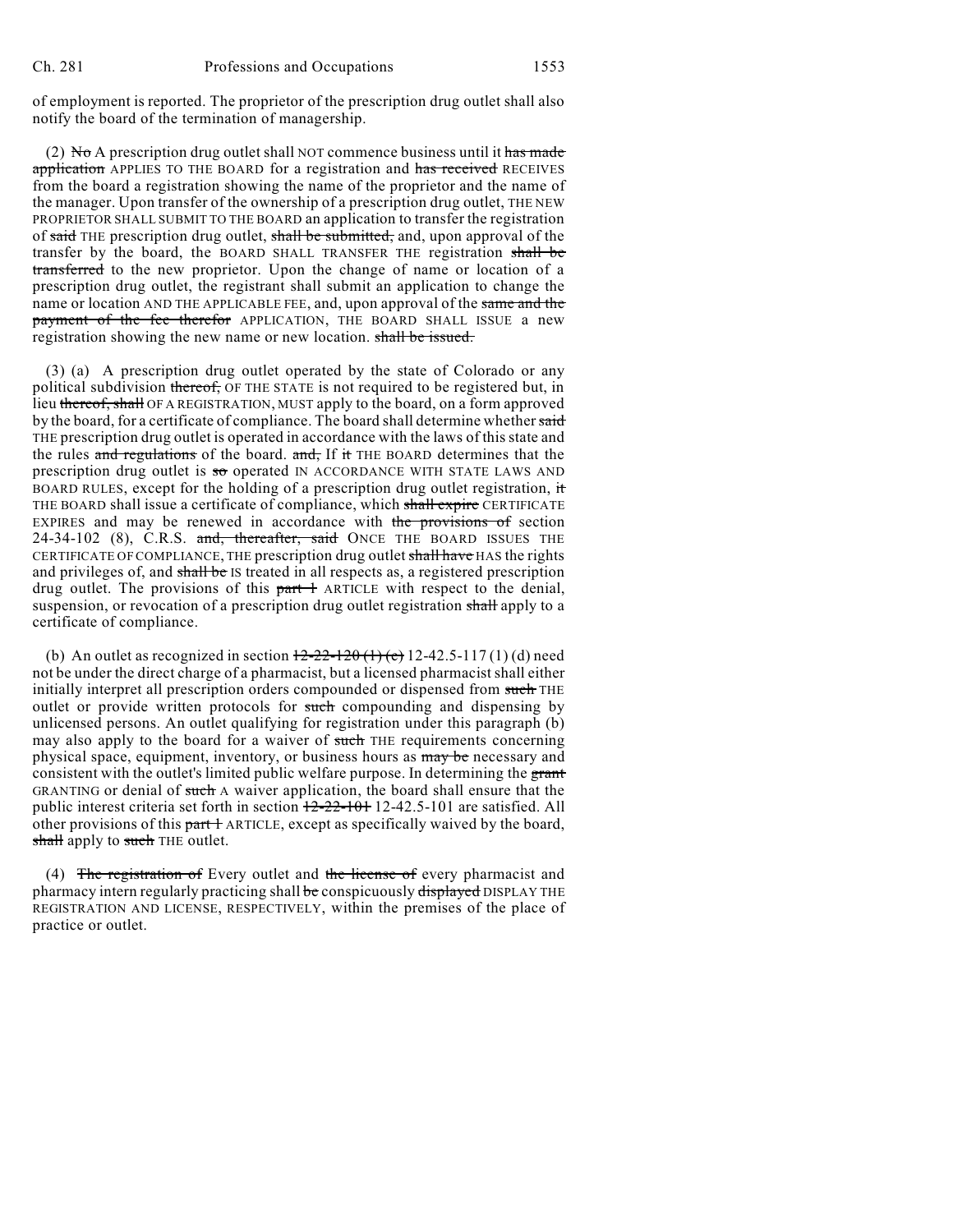## $(5)$  (a) Repealed.

 $(b)$  (f) (5) The pharmacist responsible for the prescription order or chart order may delegate certain specific tasks as provided DESCRIBED in section  $12-22-102(26)$  $(b)$ , 12-42.5-102 (31) (b) to a person who is not a pharmacist or pharmacy intern but who is an unlicensed assistant under such THE pharmacist's supervision if, in the pharmacist's professional judgment, such THE delegation is appropriate; except that no such THE PHARMACIST SHALL NOT MAKE THE delegation may be made if the delegation jeopardizes the public health, safety, or welfare, is prohibited by rule or regulation of the board, or violates the provisions of section  $12-22-126$  (1) 12-42.5-126 (1).

(II) This paragraph (b) is effective February 1, 1999.

**12-42.5-117. [Formerly 12-22-120] Registration of facilities - rules.** (1) All outlets with facilities in this state shall register with the board in one of the following classifications:

- (a) Prescription drug outlet;
- (b) Wholesale drug outlet;
- (c) Manufacturing drug outlet;

## (d) Repealed.

 $(e)$  (d) Any other outlet, as may be authorized by this article or that meets the definition of outlet as set forth in section  $12-22-102$  (23) 12-42.5-102 (25).

(2) The board shall establish, by rule, or regulation criteria, consistent with section  $12-22-116$  12-42.5-112 and with the public interest as set forth in section 12-22-101, which 12-42.5-101, THAT an outlet that has employees or personnel engaged in the practice of pharmacy must meet to qualify for registration in each classification.

(3) The board shall specify by rule or regulation the registration procedures to be followed APPLICANTS MUST FOLLOW, including but not limited to, the specification of forms SPECIFICATIONS for use in applying APPLICATION for registration and the information needed.

(4) Registrations issued by the board pursuant to this section are transferable or assignable only pursuant to this article and rules established by the board.

(5) It shall be IS lawful for a person to sell and distribute nonprescription drugs. Any person engaged in the sale and distribution of such NONPRESCRIPTION drugs shall IS not be deemed to be improperly engaged in the practice of pharmacy, nor AND THE BOARD shall the board NOT promulgate any rule or regulation pursuant to this part 1 which ARTICLE THAT permits the sale of nonprescription drugs only by a licensed pharmacist or only under the supervision of a licensed pharmacist or which THAT would otherwise apply to or interfere with the sale and distribution of nonprescription drugs.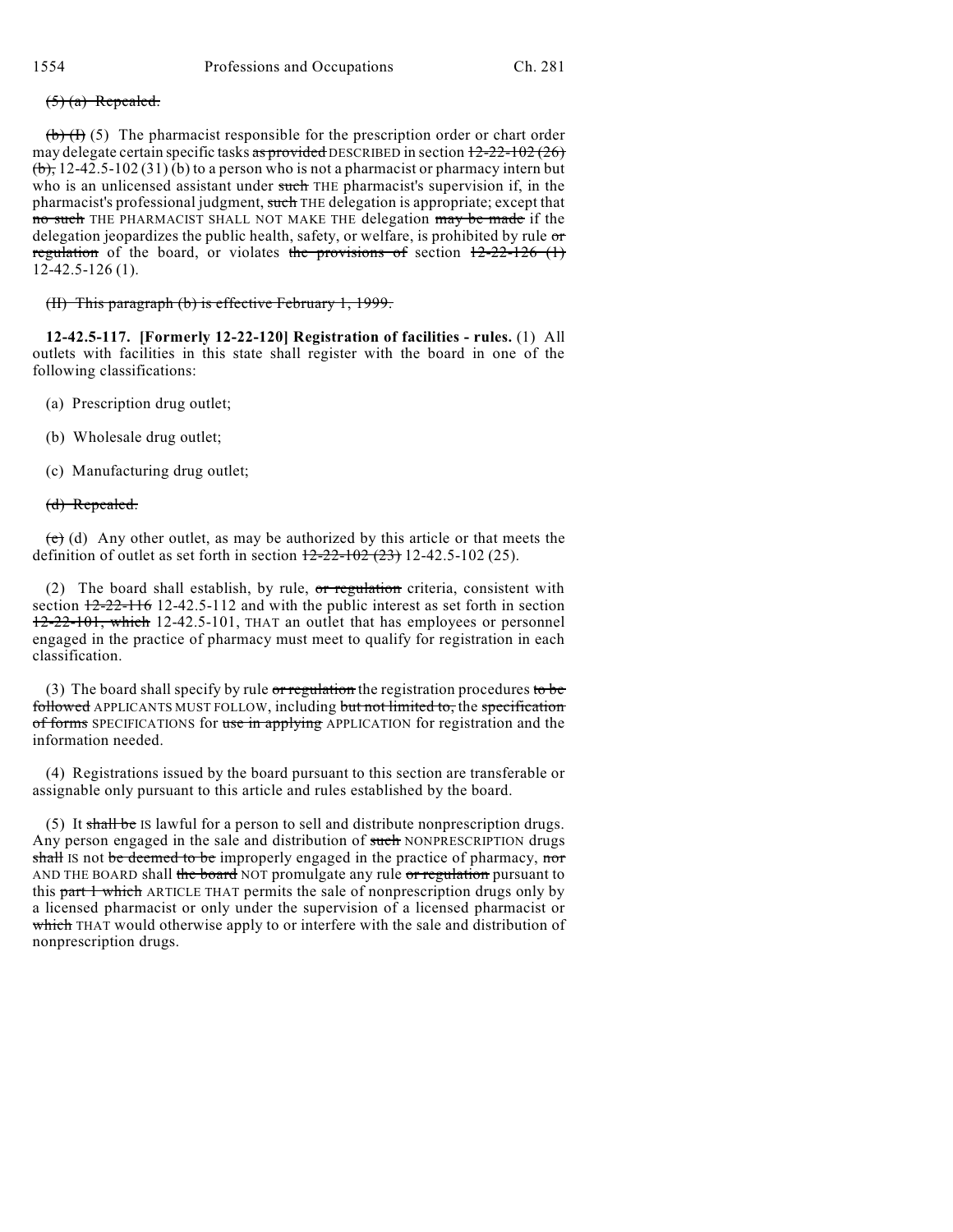(6) The board shall accept the licensure or certification of nursing care facilities and intermediate care facilities required by the department of public health and environment as sufficient registration under this section.

(7) A separate registration shall be IS required under this section for any area outside the outlet that is not a satellite where pharmaceutical care and services are provided and for any such area OUTSIDE THE OUTLET that is under different ownership from the outlet.

(8) No hospital outlet filling inpatient chart orders shall sell or otherwise transfer any portion of its prescription drug inventory to another registered outlet for sale or dispensing at retail. This subsection  $(8)$  shall not be construed to DOES NOT limit any transfer of prescription drugs for the hospital's own use or to limit the ability of a hospital outlet to engage in a casual sale. as defined in section  $12-22-102$  (5).

(9) (a) Subject to paragraph (b) of this subsection (9), a prescription drug outlet may register as a compounding prescription drug outlet.

(b) No THE BOARD SHALL NOT REGISTER A facility shall be registered as a compounding prescription drug outlet unless:

The facility has been accredited by a board-approved compounding accreditation entity to be within acceptable parameters to compound more than ten percent of the facility's total sales; and

(II) Ownership of the facility is vested solely in a pharmacist.

(c) To be approved by the board to accredit a compounding prescription drug outlet, a compounding accreditation entity shall be, at a minimum, a scientific organization with expertise in compounding medications.

(10) (a) ON OR AFTER JANUARY 1, 2013, A SATELLITE SHALL REGISTER AS A HOSPITAL SATELLITE PHARMACY IF THE SATELLITE:

(I) IS LOCATED IN A FACILITY THAT IS UNDER THE SAME MANAGEMENT AND CONTROL AS THE BUILDING OR SITE WHERE THE PRESCRIPTION DRUG OUTLET IS LOCATED; AND

(II) HAS A DIFFERENT ADDRESS THAN THE PRESCRIPTION DRUG OUTLET.

(b) THE BOARD SHALL ADOPT RULES AS NECESSARY TO IMPLEMENT THIS SUBSECTION (10). AT A MINIMUM, THE RULES MUST SET FORTH THE MANNER IN WHICH A SATELLITE IS TO APPLY FOR A HOSPITAL SATELLITE PHARMACY REGISTRATION AND THE LIMITS ON THE DISTANCE OF SATELLITES FROM THE MAIN PRESCRIPTION DRUG OUTLET.

(11) ON OR AFTER JANUARY 1, 2013, A PRESCRIPTION DRUG OUTLET MAY REGISTER AS A SPECIALIZED PRESCRIPTION DRUG OUTLET IF IT ENGAGES IN THE COMPOUNDING, DISPENSING, AND DELIVERY OF DRUGS AND DEVICES TO, OR THE PROVISION OF PHARMACEUTICAL CARE TO RESIDENTS OF, A LONG-TERM CARE FACILITY. THE BOARD SHALL ADOPT RULES AS NECESSARY TO IMPLEMENT THIS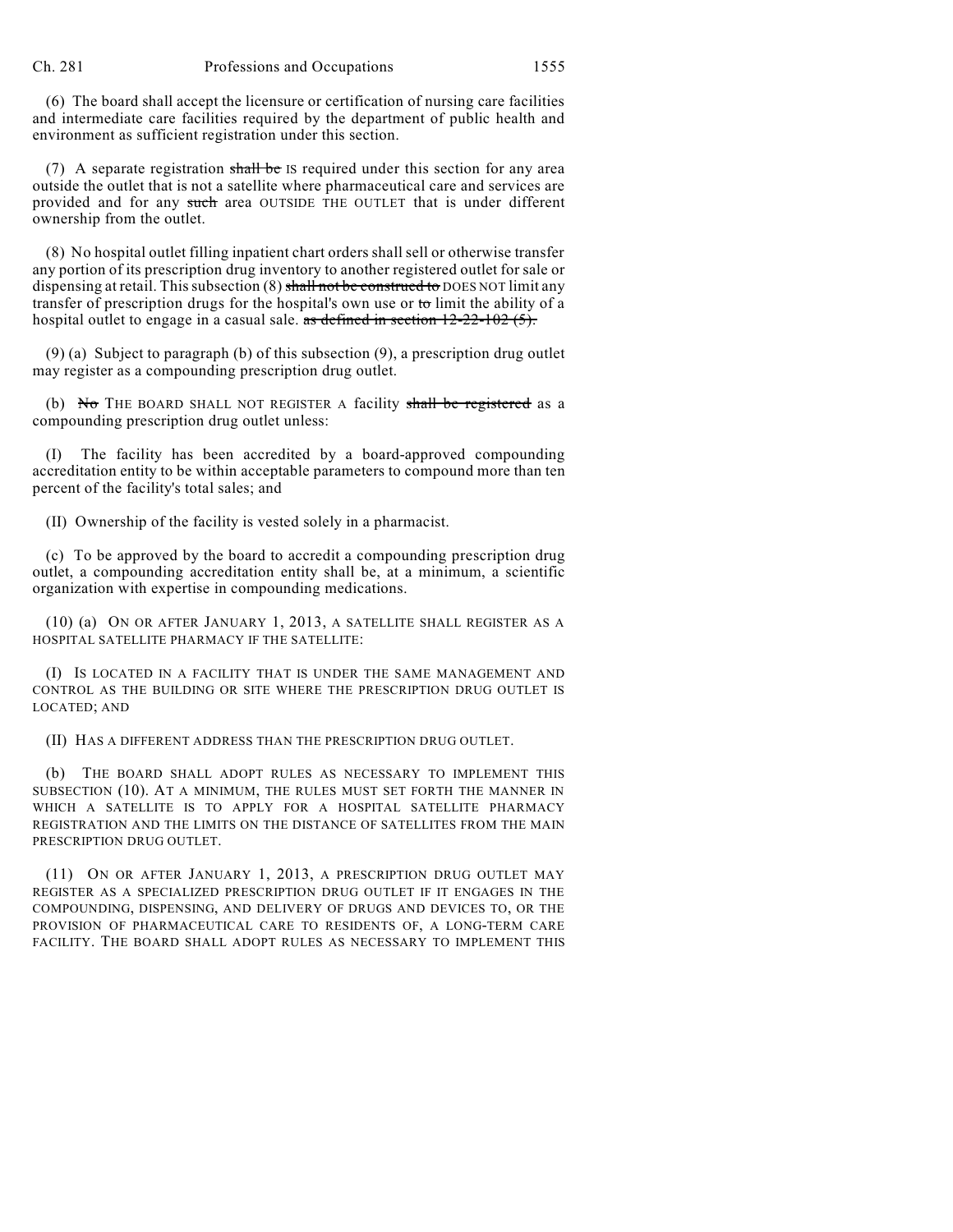#### SUBSECTION  $(11)$ .

(12) **[Formerly 12-22-304 (3)]** (a) A license issued by A HUMANE SOCIETY THAT IS DULY REGISTERED WITH THE SECRETARY OF STATE AND HAS BEEN IN EXISTENCE AND IN BUSINESS FOR AT LEAST FIVE YEARS IN THIS STATE AS A NONPROFIT CORPORATION, OR AN ANIMAL CONTROL AGENCY THAT IS OPERATED BY A UNIT OF GOVERNMENT, SHALL REGISTER WITH the board. shall be obtained annually by a humane society as provided in this subsection (3). The board shall, as provided in section 24-34-105, C.R.S., collect a fee and issue a license to a humane society as provided in this subsection (3).

(b) A humane society that is duly registered with the secretary of state and has been in existence and in business for at least five years in this state as a nonprofit corporation, or an animal control agency that is operated by a unit of government, may apply to the board for a license for the purposes of being authorized to purchase, possess, and administer sodium pentobarbital, or sodium pentobarbital in combination with other prescription drugs that are medically recognized for euthanasia, to euthanize injured, sick, homeless, or unwanted pets and animals and to purchase, possess, and administer drugs commonly used for the chemical capture of animals for control purposes or to sedate or immobilize pet animals immediately prior to euthanasia. Any society or agency so licensed shall not permit a person to administer scheduled controlled substances, sodium pentobarbital, or sodium pentobarbital in combination with other noncontrolled prescription drugs that are medically recognized for euthanasia unless such person has demonstrated adequate knowledge of the potential hazards and proper techniques to be used in administering such drug or combination of drugs. The board may issue a limited license to carry out the provisions of this subsection  $(3)$  A HUMANE SOCIETY OR ANIMAL CONTROL AGENCY TO PERFORM THE ACTIVITIES DESCRIBED IN SECTION 12-42.5-118 (17).

(c) The board shall issue such ADOPT rules as it deems necessary to ensure strict compliance with the provisions of this subsection  $(3)(12)$  AND SECTION 12-42.5-118  $(17)$  and, shall, in conjunction with the state board of veterinary medicine, SHALL develop criteria for training individuals in the administration of such THE drug or combination of drugs. The board may suspend or revoke the license upon determination that the person administering such drug or combination of drugs has not demonstrated adequate knowledge required by this subsection (3).

(d) Nothing in this subsection  $\left(\frac{3}{2}\right)$  shall be construed to apply (12) APPLIES to a licensed veterinarian.

(13) **[Formerly 12-22-307 (1)]** An applicant A FACILITY OR OUTLET APPLYING for a license REGISTRATION under this part 3 must SECTION SHALL have adequate and proper facilities for the handling and storage of controlled substances and SHALL maintain proper control over such THE controlled substances to insure against their being ENSURE THE CONTROLLED SUBSTANCES ARE NOT illegally dispensed or distributed.

(14) **[Formerly 12-22-304 (7)]** No license shall be issued THE BOARD SHALL NOT ISSUE A REGISTRATION under this part 3 SECTION to a researcher, manufacturer or distributor of marijuana or marijuana concentrate, AS THOSE TERMS ARE DEFINED IN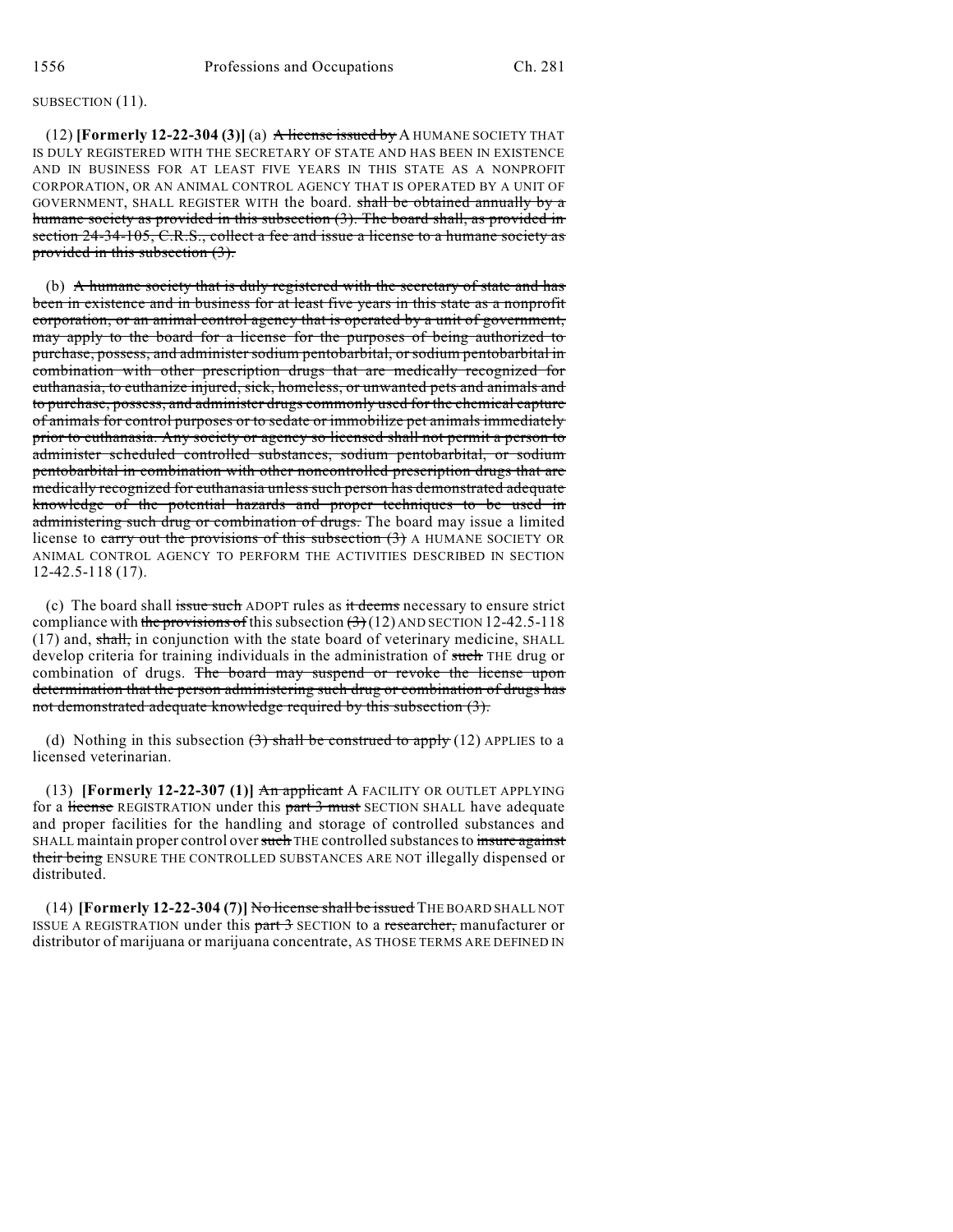SECTION 27-80-203 (15) AND (16), C.R.S., RESPECTIVELY.

**12-42.5-118. [Formerly 12-22-121] Compounding - dispensing -sale of drugs** and devices - rules. (1) Except as otherwise provided in this section and part 3 of this article OR PART 2 OF ARTICLE 80 OF TITLE 27, C.R.S., no drug, controlled substance, as defined in section  $12-22-303(7)$ , or device shall be sold, compounded, dispensed, given, received, or held in possession unless it is sold, compounded, dispensed, given, or received in accordance with this section.

(2) Except as provided in subsection (7) of this section, a manufacturer of drugs may sell or give any drug to:

- (a) Any wholesaler of drugs;
- (b) A licensed hospital;
- (c) An other outlet; as defined in section  $12-22-102$  (23);
- (d) A registered prescription drug outlet; or
- (e) Any practitioner authorized by law to prescribe the drugs.
- (3) (a) A wholesaler may sell or give any drug or device to:
- (I) Another wholesaler of drugs or devices;
- (II) Any licensed hospital;
- (III) A registered prescription drug outlet;
- (IV) An other outlet; as defined in section  $12{\text -}22{\text -}102$  (23); or
- (V) Any practitioner authorized by law to prescribe the drugs or devices.

(b) A wholesaler may sell or deliver to a person responsible for the control of an animal a drug intended for veterinary use for that animal only if a licensed veterinarian has issued, prior to such sale or delivery, a written prescription order for the drug in the course of an existing, valid veterinarian-client-patient relationship as defined in section 12-64-103 (15.5); EXCEPT THAT, IF THE PRESCRIPTION ORDER IS FOR A DRUG THAT IS NOT A CONTROLLED SUBSTANCE OR IS A CONTROLLED SUBSTANCE LISTED ON SCHEDULE III, IV, OR V, THE LICENSED VETERINARIAN MAY ISSUE AN ORAL PRESCRIPTION ORDER FOR THAT DRUG. IF THE LICENSED VETERINARIAN ISSUES AN ORAL PRESCRIPTION ORDER FOR A CONTROLLED SUBSTANCE LISTED ON SCHEDULE III,IV, OR V, THE LICENSED VETERINARIAN SHALL PROVIDE A WRITTEN PRESCRIPTION TO THE WHOLESALER WITHIN THREE BUSINESS DAYS AFTER ISSUING THE ORAL ORDER.

(4) An order shall be compounded ONLY A REGISTERED PRESCRIPTION DRUG OUTLET OR OTHER OUTLET REGISTERED PURSUANT TO SECTION 12-42.5-117 (1) (d) MAY COMPOUND or DISPENSE a prescription. dispensed only from a registered prescription drug outlet or other outlet registered pursuant to section 12-22-120 (1)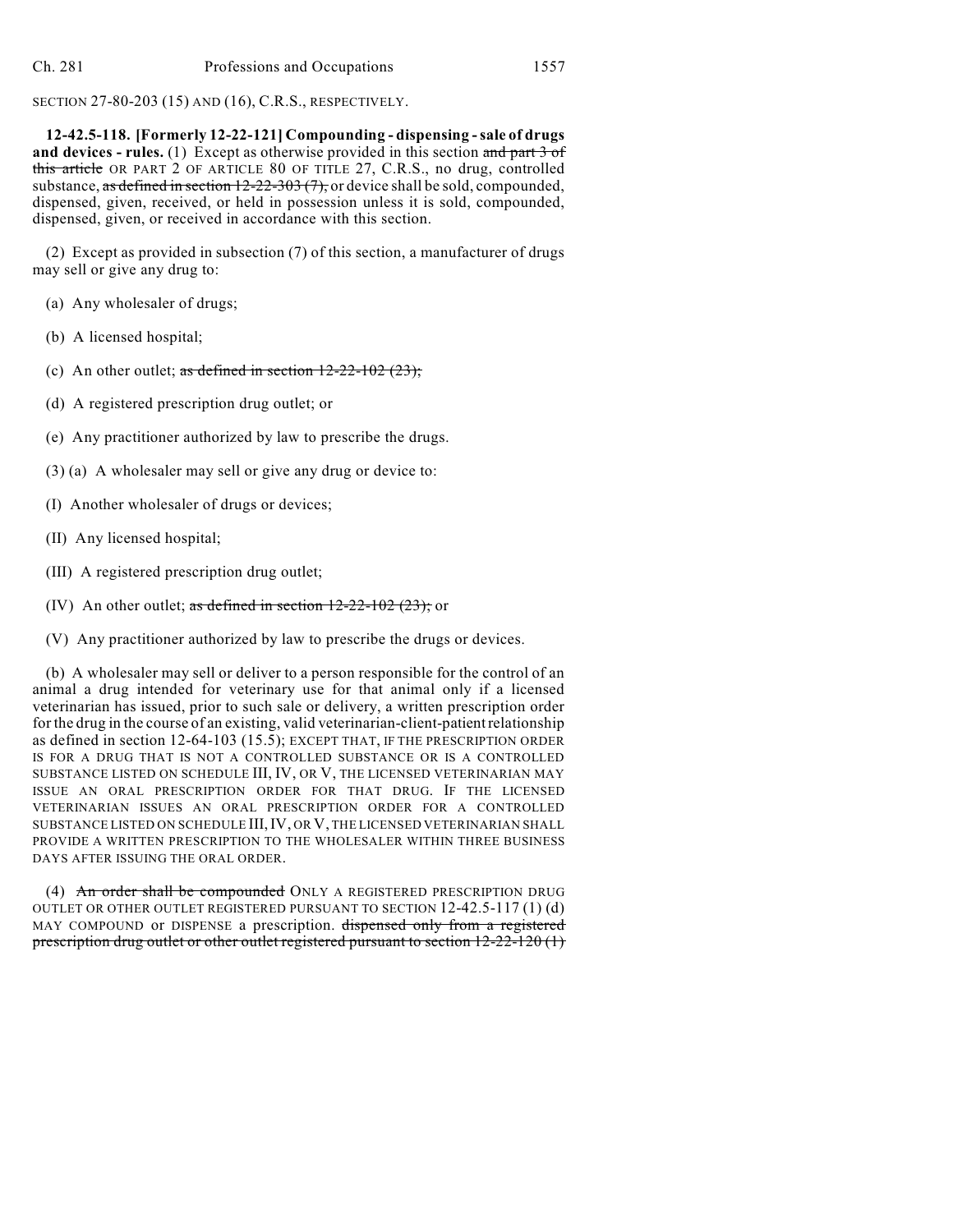(e). INITIAL INTERPRETATION AND FINAL EVALUATION, AS DEFINED BY THE BOARD, MAY BE CONDUCTED AT A LOCATION OTHER THAN A REGISTERED PRESCRIPTION DRUG OUTLET OR OTHER OUTLET REGISTERED PURSUANT TO THIS ARTICLE IN ACCORDANCE WITH RULES ADOPTED BY THE BOARD.

(5) (a) A registered prescription drug or licensed hospital other outlet may:

(I) Make a casual sale or loan of or  $\frac{may}{day}$  give a drug to another registered outlet or to a wholesaler of drugs; or it may

(II) Sell or give a drug to a practitioner authorized by law to prescribe the drug; or it may

(III) Supply an emergency kit OR STARTER DOSE, AS DEFINED BY THE BOARD BY RULE, to:

(A) Any facility approved by the board for receipt of an emergency kit;

(B) Any home health agency certified LICENSED by the department of public health and environment and approved by the board for receipt of an emergency kit; and

(C) Any licensed hospice approved by the board for receipt of an emergency kit in compliance with subsection  $(13)(12)$  of this section.

(b) In the case of a county or district public health agency that operates registered other outlets, as defined in section  $12-22-102$  (23), one registered other outlet may make a casual sale of a drug to another registered other outlet if:

(I) The drug is sold in the original sealed container in which it was originally received from the wholesaler;

(II) No such A casual sale is NOT made to  $\frac{any}{y}$  A registered other outlet that is not owned or operated by that county or district public health agency; and

(III) The amount sold does not exceed the five TEN percent limit established by section  $12-22-102(5)$  12-42.5-102 (6).

(c) PURSUANT TO SECTION 17-1-113.1,C.R.S., the department of corrections may pursuant to section 17-1-113.1, C.R.S., transfer, deliver, or distribute to a corporation, individual, or other entity other than a consumer, entitled to possess prescription drugs, OTHER THAN A CONSUMER, PRESCRIPTION DRUGS in an amount that is less than, equal to, or in excess of five percent of  $\alpha$  casual sale THE TOTAL NUMBER OF DOSAGE UNITS OF DRUGS DISPENSED AND DISTRIBUTED ON AN ANNUAL BASIS.

(6) (a) A practitioner may personally compound and dispense for any patient under the practitioner's care any drug that the practitioner is authorized to prescribe and that the practitioner deems desirable or necessary in the treatment of any condition being treated by the practitioner, and such THE practitioner shall be IS exempt from all provisions of this part 1 ARTICLE except for the provisions of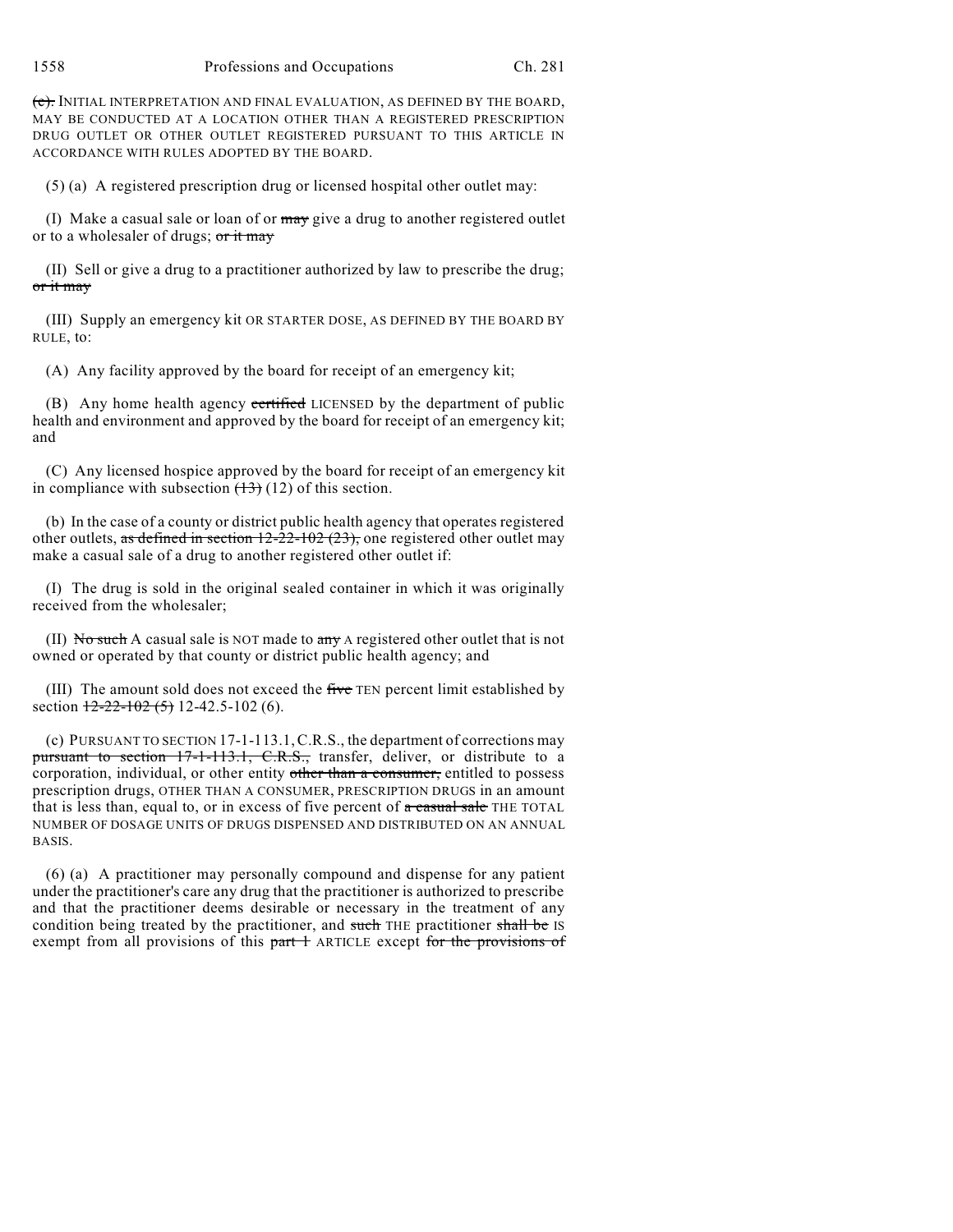section  $12-22-126$  12-42.5-126.

(b) The board shall promulgate rules authorizing a pharmacist to compound drugs for office use by a practitioner. Such THE rules shall MUST limit the amount of drugs a pharmacist may compound to no more than ten percent of the total number of drug dosage units dispensed and distributed on an annual basis by such THE outlet.

(c) Nothing in this section shall prohibit PROHIBITS an optometrist licensed pursuant to article 40 of this title or a physician licensed pursuant to article 36 of this title from charging a fee for prescribing, adjusting, fitting, adapting, or dispensing ophthalmic devices, such as contact lenses, that are classified by the federal food and drug administration as a drug, as long as the activity is within the scope of practice of the optometrist pursuant to article 40 of this title or the scope of practice of the physician pursuant to article 36 of this title.

(7) Distribution of any sample shall MAY be made only upon written receipt from a practitioner, and such THE receipt must be given specifically for each drug or drug strength received.

(8) It is lawful for the vendor of any drug or device to repurchase the same DRUG OR DEVICE from the vendee to correct an error, to retire an outdated article, or for other good reason, under such rules and regulations as the board may adopt to protect consumers of drugs and devices against the possibility of obtaining unsafe or contaminated drugs or devices.

(9) A duly authorized agent or employee of an outlet registered by the board is not deemed to be in possession of a drug or device in violation of this section if he OR SHE is in possession thereof OF THE DRUG OR DEVICE for the sole purpose of carrying out the authority granted by this section to his OR HER principal or employer.

#### (10) (Deleted by amendment, L. 96, p. 1424, § 12, effective July 1, 1996.)

 $(11)$  (10) Any hospital employee or agent authorized by law to administer or dispense medications may dispense a twenty-four-hour supply of drugs on the specific order of a practitioner to a registered emergency room patient.

 $(12)(11)$  The original, duplicate, or electronic or mechanical facsimile of a chart order by the physician or lawfully designated agent shall constitute CONSTITUTES a valid authorization to a pharmacist or pharmacy intern to dispense to a hospitalized patient for administration such THE amounts of such THE drugs as will enable an authorized person to administer to such THE patient the drug ordered by the practitioner. It shall be the responsibility of the practitioner to verify for THE PRACTITIONER IS RESPONSIBLE FOR VERIFYING THE accuracy OF any chart order HE OR SHE transmitted to anyone other than a pharmacist or pharmacist intern within forty-eight hours of such THE transmittal.

 $(13)$  (12) Any facility approved by the board, any home health agency certified by the department of public health and environment and approved by the board, and any licensed hospice approved by the board may maintain emergency drugs provided and owned by a prescription drug outlet, consisting of drugs and quantities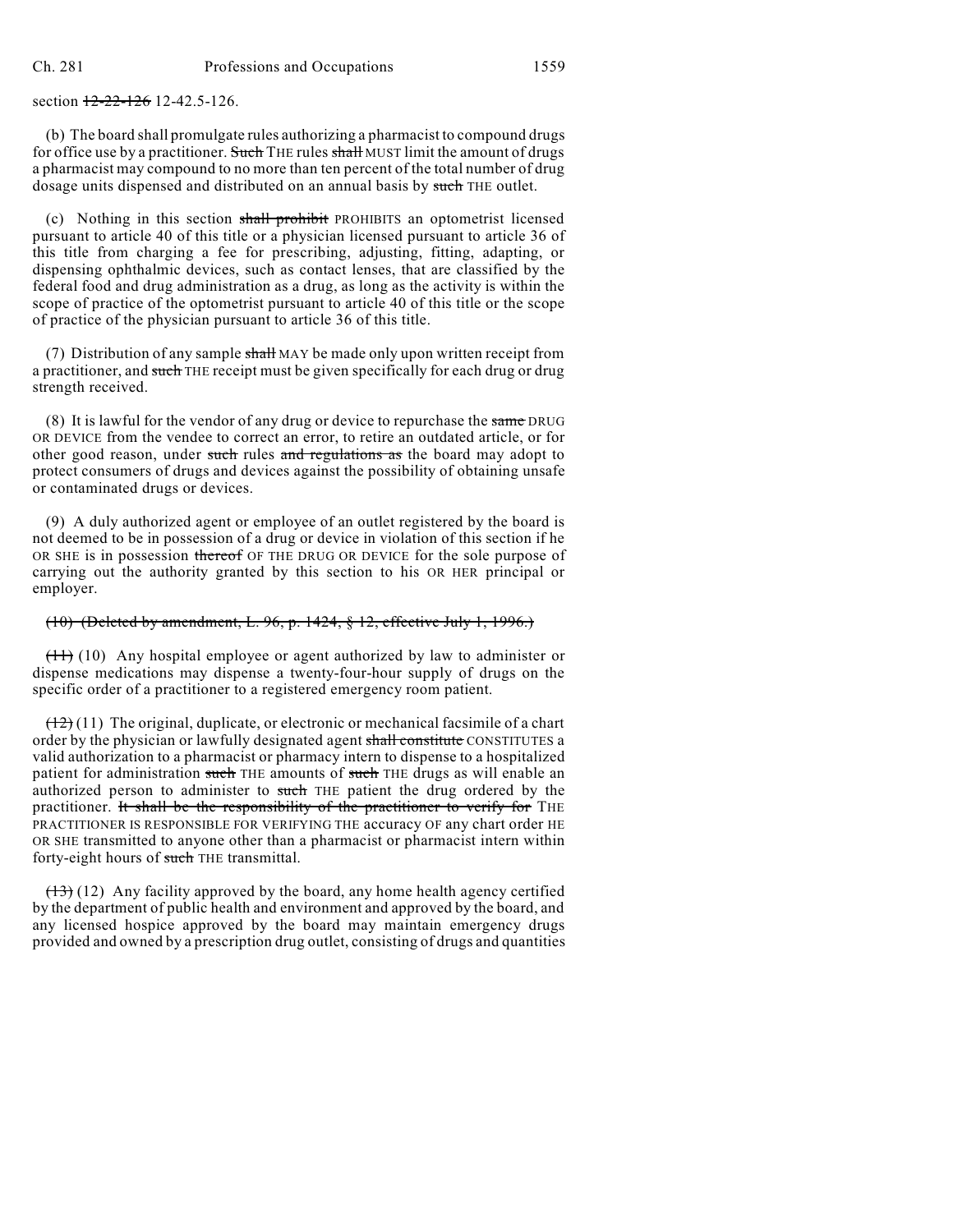as established by the board.

#### (14) Repealed.

(15) (13) Interns AN INTERN under the direct and immediate supervision of a pharmacist may engage in the practice of pharmacy. AN INTERN, AS DEFINED IN SECTION 12-42.5-102 (17) (a), ENGAGED IN THE PRACTICE OF PHARMACY WITHIN THE CURRICULUM OF A SCHOOL OR COLLEGE OF PHARMACY IN ACCORDANCE WITH SECTION 12-42.5-102 (17) (a), MAY BE SUPERVISED BY A MANUFACTURER REGISTERED PURSUANT TO SECTION 12-42.5-112 OR BY ANOTHER REGULATED INDIVIDUAL AS PROVIDED FOR IN RULES ADOPTED BY THE BOARD.

 $(16)$  (14) No A manufacturer or wholesaler of prescription drugs shall NOT sell or give any prescription drug, as provided in subsections (2) and (3) of this section, to a licensed hospital or registered outlet or to any practitioner unless the prescription drug stock container bears a label containing the name and place of business of the manufacturer of the finished dosage form of the drug and, if different from the manufacturer, the name and place of business of the packer or distributor.

## (17) (Deleted by amendment, L. 2007, p. 807, § 4, effective August 3, 2007.)

(18) (15) (a) A compounding prescription drug outlet registered pursuant to section  $\frac{12-22-120(9)}{2}$  12-42.5-117 (9) may dispense and distribute compounded drugs without limitation to practitioners or to prescription drug outlets under common ownership with the pharmacist who owns the compounding prescription drug outlet.

(b) The following may distribute compounded and prepackaged medications, without limitation, to pharmacies under common ownership of the entity:

(I) A prescription drug outlet owned and operated by a hospital that is accredited by the joint commission on accreditation of healthcare organizations or a successor organization; and

(II) A prescription drug outlet operated by a health maintenance organization, as defined in section 10-16-102, C.R.S.

(c) (I) A prescription drug outletshall not compound drugs that are commercially available except as provided in subparagraph (II) of this paragraph (c).

(II) A pharmacist may compound a commercially available drug if the compounded drug is significantly different from the commercially available drug or if use of the compounded drug is in the best medical interest of the patient, based upon the practitioner's drug order, including without limitation, the removal of a dye that causes an allergic reaction. If THE PHARMACIST COMPOUNDS a drug is compounded in lieu of a commercially available product, the PHARMACIST SHALL NOTIFY THE patient shall be notified of the THAT fact.

 $(19)$  (16) A prescription drug outlet may allow a licensed pharmacist to remove immunizations and vaccines from the prescription drug outlet for the purpose of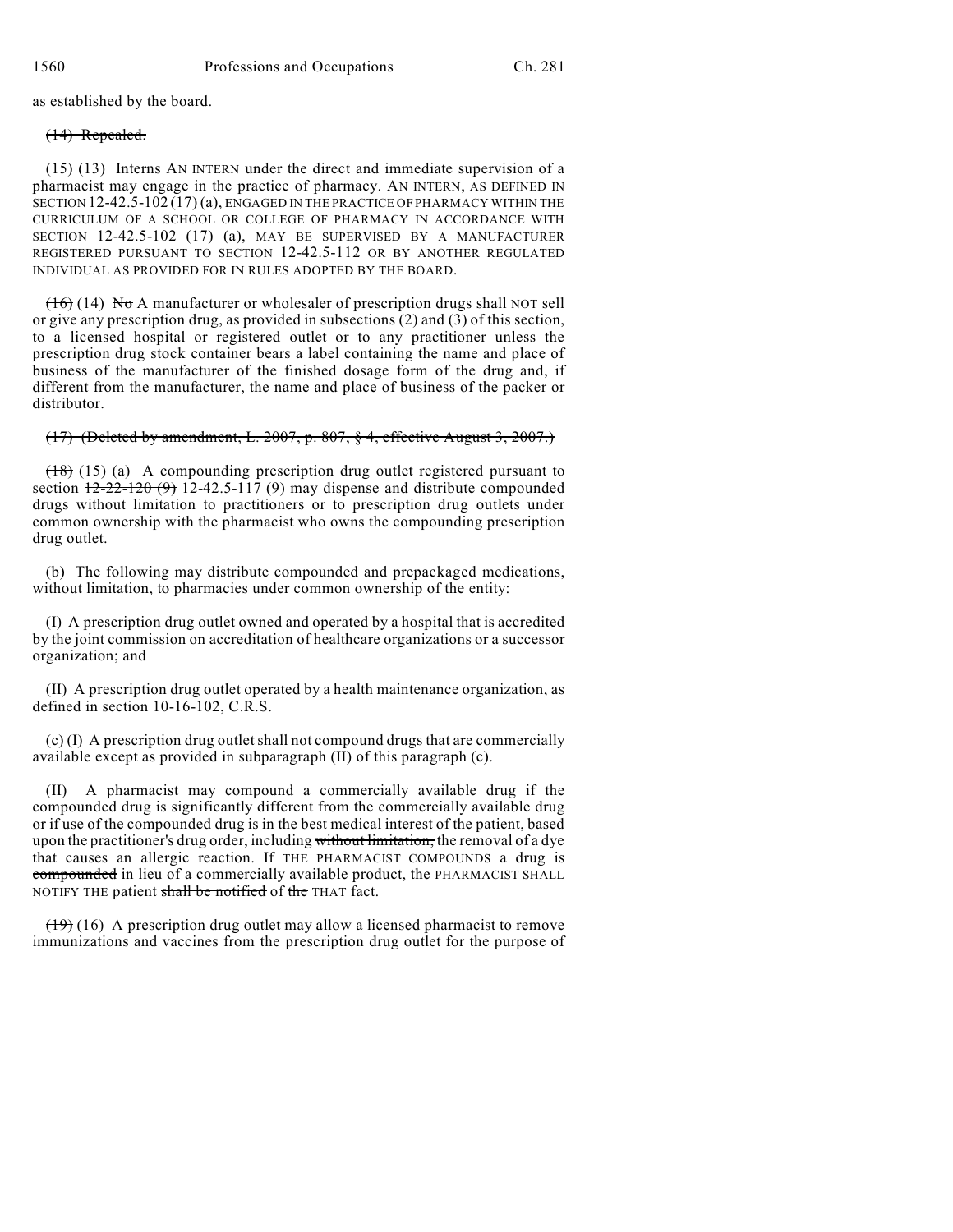administration by a licensed pharmacist, or an intern under the supervision of a pharmacist certified in immunization, pursuant to rules promulgated by the board. The board shall promulgate rules regarding the storage, transportation, and record-keeping of immunizations and vaccines that are administered off-site.

(17) **[Formerly 12-22-304 (3) (b)]** (a) A humane society OR ANIMAL CONTROL AGENCY that is duly registered with the secretary of state and has been in existence and in business for at least five years in this state as a nonprofit corporation, or an animal control agency that is operated by a unit of government, may apply to the board for a license for the purposes of being authorized PURSUANT TO SECTION 12-42.5-117 (12) IS AUTHORIZED to:

(I) Purchase, possess, and administer sodium pentobarbital, or sodium pentobarbital in combination with other prescription drugs that are medically recognized for euthanasia, to euthanize injured, sick, homeless, or unwanted pets and animals; and to

(II) Purchase, possess, and administer drugs commonly used for the chemical capture of animals for control purposes or to sedate or immobilize pet animals immediately prior to euthanasia.

(b) Any A society or agency so licensed REGISTERED PURSUANT TO SECTION 12-42.5-117 (12) shall not permit a person to administer scheduled controlled substances, sodium pentobarbital, or sodium pentobarbital in combination with other noncontrolled prescription drugs that are medically recognized for euthanasia unless such THE person has demonstrated adequate knowledge of the potential hazards and proper techniques to be used in administering such THE drug or combination of drugs. The board may issue a limited license to carry out the provisions of this subsection (3). The board shall issue such rules as it deems necessary to ensure strict compliance with the provisions of this subsection (3) and shall, in conjunction with the state board of veterinary medicine, develop criteria for training individuals in the administration of such drug or combination of drugs. The board may suspend or revoke the license upon determination that the person administering such drug or combination of drugs has not demonstrated adequate knowledge required by this subsection (3). Nothing in this subsection (3) shall be construed to apply to a licensed veterinarian.

(18) **[Formerly 12-22-304 (4)]** Persons licensed REGISTERED as required under this part 3 1, or otherwise licensed OR REGISTERED as required by federal law, may possess, manufacture, distribute, dispense, OR administer or conduct or do research with controlled substances only to the extent authorized by their licenses REGISTRATIONS OR FEDERAL REGISTRATIONS OR LICENSES and in conformity with the provisions of this part 3 ARTICLE and with article 18 of title 18, C.R.S.

**12-42.5-119. [Formerly 12-22-121.7] Limited authority to delegate activities constituting practice of pharmacy to pharmacy interns or pharmacy technicians.**

(1) Repealed.

 $(2)$  (a) (1) A pharmacist may supervise up to three persons who are either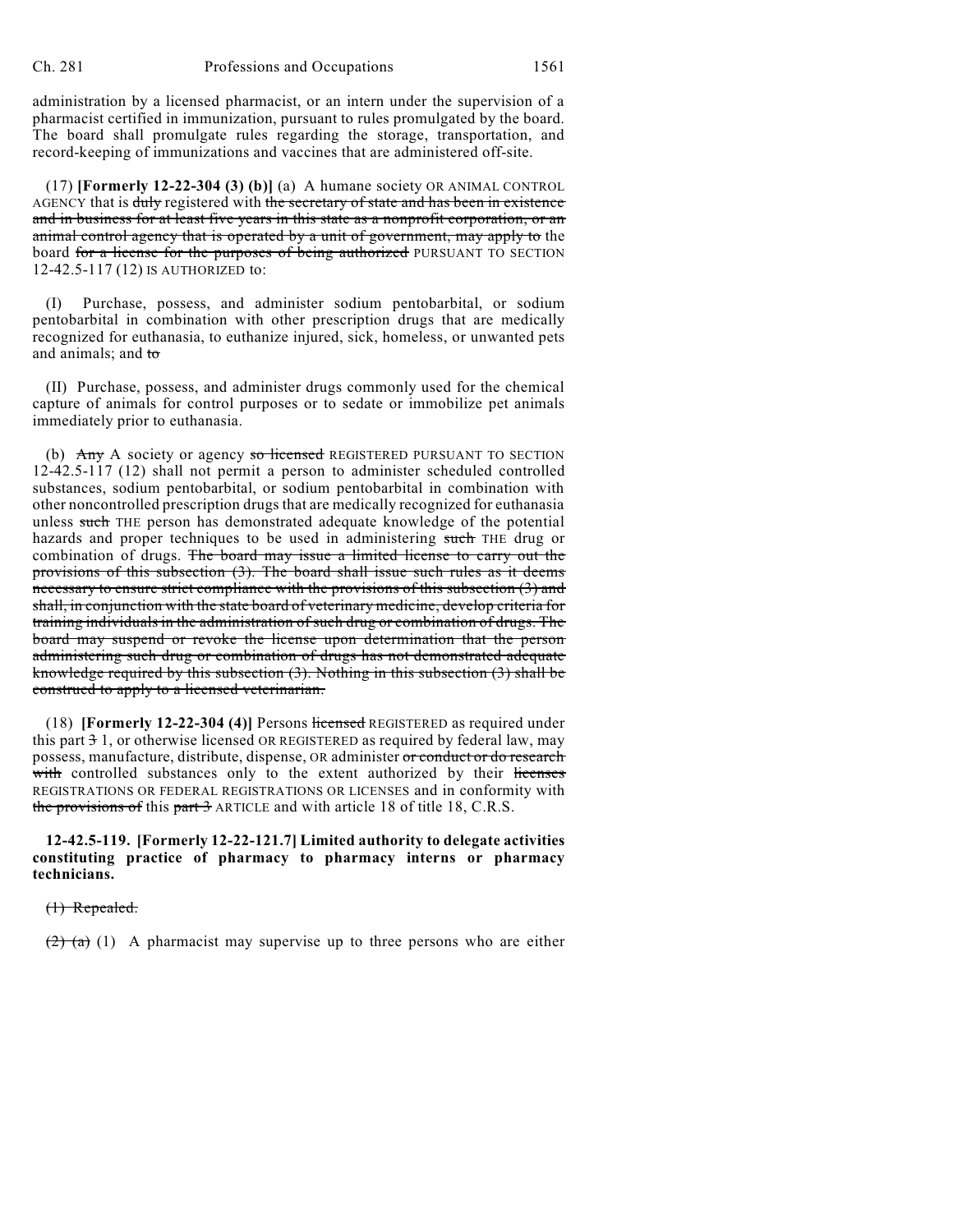1562 Professions and Occupations Ch. 281

pharmacy interns or pharmacy technicians, of whom no more than two may be pharmacy interns. If three pharmacy technicians are on duty, at least one shall MUST be certified by a nationally recognized certification board, possess a degree from an accredited pharmacy technician training program, or have completed five hundred hours of experiential training in duties described in section  $12-22-102$  (26) (b) 12-42.5-102 (31) (b) at the pharmacy as certified by the pharmacist manager.

(2) THE PHARMACY SHALL RETAIN documentation verifying the training shall be retained within the pharmacy for review by the pharmacist responsible for the final check on prescriptions filled by the pharmacy technician and SHALL MAKE THE DOCUMENTATION available for inspection by the board.

(3) This THE supervision ratio SPECIFIED IN SUBSECTION (1) OF THIS SECTION does not include other ancillary personnel that WHO may be in the prescription drug outlet but WHO are not performing duties described in section  $12-22-102$  (26) (b)  $12-42.5-102(31)$  (b) that are delegated to such THE interns or pharmacy technicians.

#### (b) This subsection (2) is effective February 1, 1999.

**12-42.5-120. [Formerly 12-22-122] Prescription required - exception.** (1) Except as provided in section 18-18-414, C.R.S., and subsection (2) of this section, an order is required prior to dispensing any prescription drug. Orders shall be readily retrievable within the appropriate statute of limitations.

(2) A pharmacist may refill a prescription order for any prescription drug without the prescriber's PRACTITIONER'S authorization when all reasonable efforts to contact the prescriber PRACTITIONER have failed and when, in the pharmacist's professional judgment, continuation of the medication is necessary for the patient's health, safety, and welfare. Such THE prescription refill shall MAY only be in an amount sufficient to maintain the patient until the prescriber PRACTITIONER can be contacted, but in no event shall MAY a refill under this subsection (2) continue medication beyond seventy-two hours. However, if the prescriber PRACTITIONER states on the prescription that there shall be no emergency filling of the prescription IS PERMITTED, then the pharmacist shall not issue any medication THAT IS not authorized by the prescription. Neither a prescription drug outlet nor a pharmacist shall incur any liability IS LIABLE as a result of refusing to refill a prescription pursuant to this subsection (2).

**12-42.5-121. [Formerly 12-22-123] Labeling.** (1) A prescription drug dispensed pursuant to an order must be labeled as follows:

#### (a) Repealed.

 $(b)$  (a) Drugs compounded and dispensed pursuant to a chart order for a patient in a hospital shall MUST bear a label containing the name of the outlet, the name and location of the patient, and the identification of the drug and, when applicable, any suitable control numbers, the expiration date, any warnings, and any precautionary statements.

 $\overline{(c)}$  (b) (I) If the prescription is for an anabolic steroid, the purpose for which the anabolic steroid is being prescribed shall MUST appear on the label.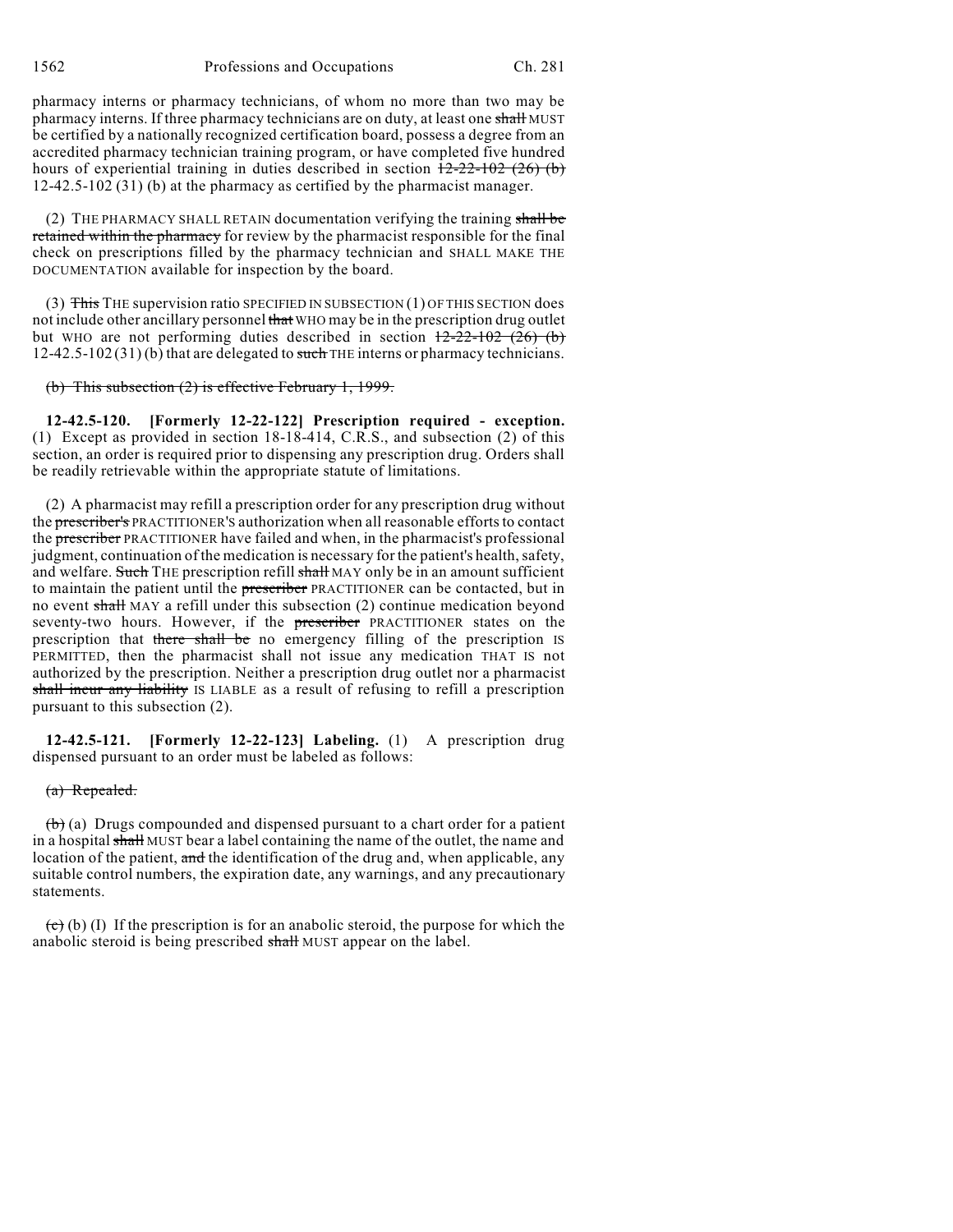(II) If the prescription is for any drug other than an anabolic steroid, the symptom or purpose for which the drug is being prescribed shall MUST appear on the label, if, after being advised by the practitioner, the patient or the patient's authorized representative so requests. If the PRACTITIONER DOES NOT PROVIDE THE symptom or purpose for which a drug is being prescribed, is not provided by the practitioner, the pharmacist may fill the prescription order without contacting the practitioner, patient, or the patient's representative, unless the prescription is for an anabolic steroid.

(2) Except as otherwise required by law, any drug dispensed pursuant to a prescription order shall MUST bear a label prepared and placed on or securely attached to the medicine container stating at least the name and address of the prescription drug outlet, the serial number and the date of the prescription or of its dispensing, the name of the drug dispensed unless otherwise requested by the practitioner, the name of the practitioner, the name of the patient, and, if stated in the prescription, the directions for use and cautionary statements, if any, contained in such THE prescription.

**12-42.5-122. [Formerly 12-22-124] Substitution of prescribed drugs authorized - when - conditions.** (1) A pharmacist filling a prescription order for a specific drug by brand or proprietary name may substitute an equivalent drug product if the substituted drug product is the same generic drug type as defined in section  $12-22-102$  (12) and, in the pharmacist's professional judgment, the substituted drug product is therapeutically equivalent, as defined in section  $12-22-102$  (33), is interchangeable with the prescribed drug, and is permitted to be moved in interstate commerce. A pharmacist making a substitution shall assume the same responsibility for selecting the dispensed drug product as he OR SHE would incur in filling a prescription for a drug product prescribed by a generic name; except that he shall be THE PHARMACIST IS charged with notice and knowledge of the federal food and drug administration list of approved drug substances and manufacturers as may be THAT IS published from time to time PERIODICALLY.

(2) (a) If, in the opinion of the practitioner, it is in the best interest of  $\frac{h}{h}$  THE patient that THE PHARMACIST NOT SUBSTITUTE an equivalent drug not be substituted,  $\frac{1}{2}$  for the specific drug he or she prescribed, the practitioner may so indicate on the prescription by either writing the words "dispense as written" or by CONVEY THIS INFORMATION TO THE PHARMACIST IN ANY OF THE FOLLOWING MANNERS:

(I) Initialing in his own handwriting BY HAND OR ELECTRONICALLY a preprinted box labeled THAT STATES "dispense as written" In no case shall a facsimile of the handwritten signature or the handwritten initials of a practitioner be OR "DAW";

(II) SIGNING BY HAND OR ELECTRONICALLY A preprinted to indicate BOX STATING "DO NOT SUBSTITUTE" OR "dispense as written"; OR

(III) ORALLY, if the PRACTITIONER COMMUNICATES THE prescription is communicated orally by the practitioner to the pharmacist. the practitioner may indicate the prohibition on substitution in the same manner and at the same time.

(b) THE PRACTITIONER SHALL NOT TRANSMIT BY FACSIMILE HIS OR HER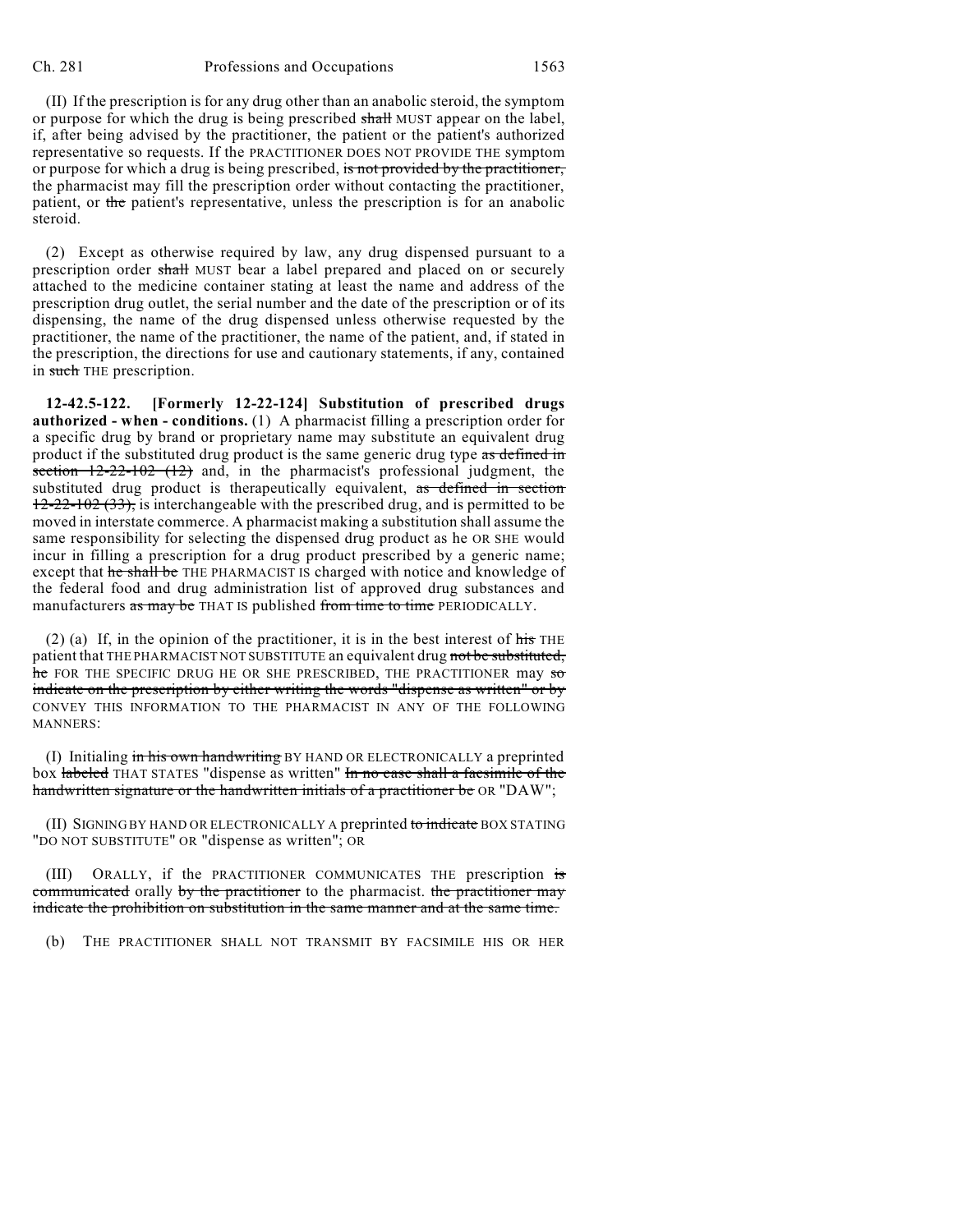HANDWRITTEN SIGNATURE, NOR PREPRINT HIS OR HER INITIALS, TO INDICATE "DISPENSE AS WRITTEN".

(3) If a PHARMACIST MAKES A substitution, is made, the PHARMACIST SHALL COMMUNICATE THE substitution shall be communicated to the purchaser in writing and orally, LABEL the container shall be labeled with the name of the drug dispensed, and the pharmacist shall indicate on the file copy of the prescription both the name of the prescribed drug and the name of the drug dispensed in lieu thereof. Communication of such OF THE PRESCRIBED DRUG. THE PHARMACIST IS NOT REQUIRED TO COMMUNICATE A substitution to institutionalized patients. shall not be required.

(4) Except as provided in subsection  $(5)$  of this section, in no case shall the pharmacist SHALL NOT substitute a drug product as provided in this section unless the drug product substituted costs the purchaser less than the drug product prescribed. The prescription shall be priced as if it had been prescribed generically.

(5) If a prescription drug outlet does not have in stock the prescribed drug product and the only equivalent drug product in stock is higher priced, the pharmacist, with the consent of the purchaser, may substitute the higher priced drug product. This subsection (5) applies only to a prescription drug outlet located in a town, as defined in section 31-1-101 (13), C.R.S.

**12-42.5-123. [Formerly 12-22-125] Unprofessional conduct - grounds for** discipline. (1) The board may suspend, revoke, refuse to renew, or otherwise discipline any license or registration issued by it, after a hearing held in accordance with the provisions of this section, upon proof that the licensee or registrant:

(a) Is guilty of misrepresentation, fraud, or deceit in procuring, attempting to procure, or renewing a license or registration;

(b) Is guilty of the commission of a felony or has had accepted by a court a plea of guilty or nolo contendere to a felony or has received a deferred judgment and sentence for a felony;

(c) Has violated:

(I) Any of the provisions of this  $part 1$  ARTICLE, including but not limited to any acts COMMISSION OF AN ACT DECLARED UNLAWFUL in section  $12-22-126$ 12-42.5-126;

(II) The lawful rules of the board; or

(III) Any state or federal law pertaining to drugs;

(d) Is unfit or incompetent by reason of negligence OR habits, or physical or mental illness, or for any other cause, to practice as such PHARMACY;

(e) Is addicted to, dependent on, or engages in the habitual or excessive use or abuse of intoxicating liquors, a habit-forming drug, or a controlled substance, as defined in section 18-18-102 (5), C.R.S.;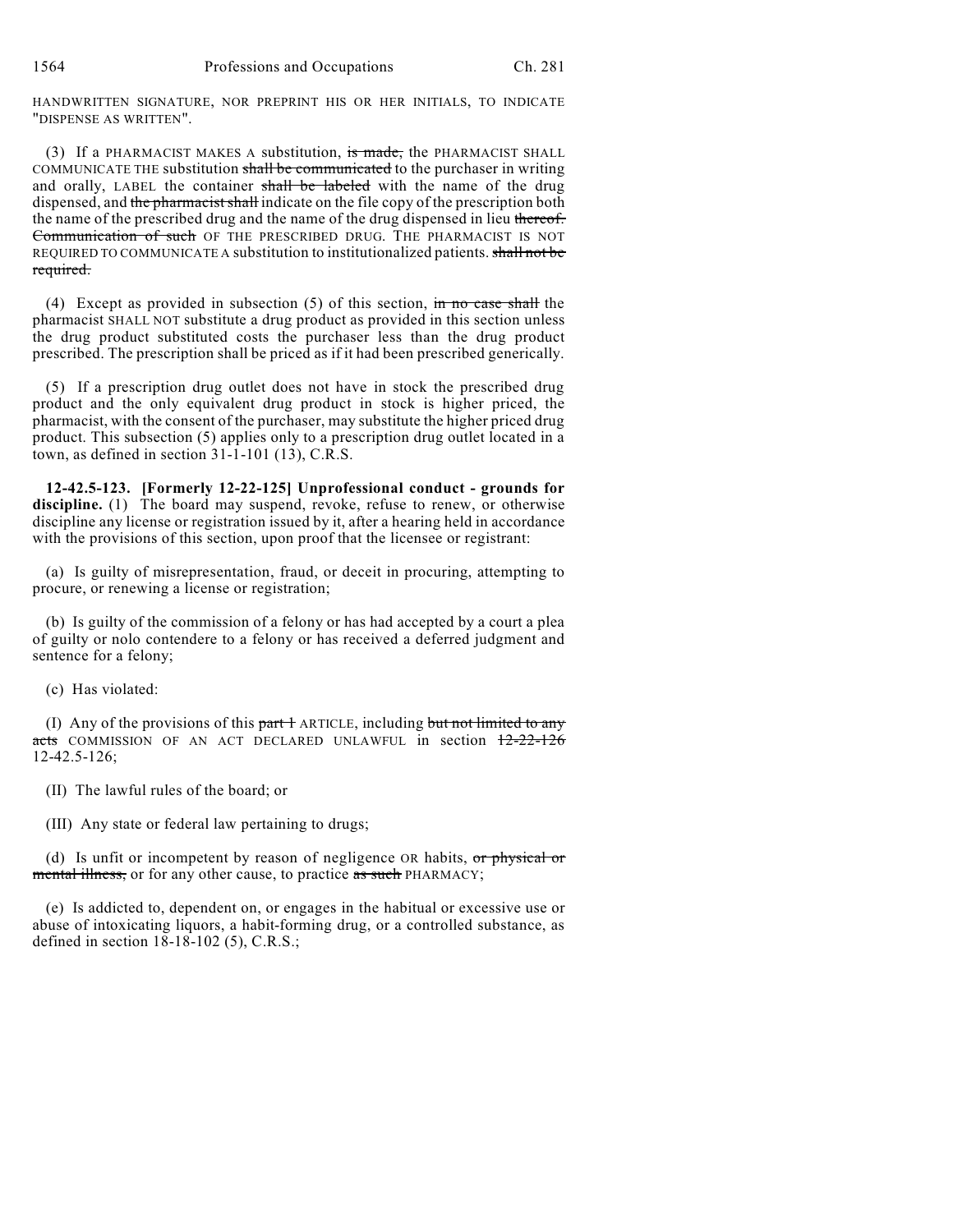(f) Knowingly permits a person not licensed as a pharmacist or pharmacy intern to engage in the practice of pharmacy;

(g) Has had his or her license to practice pharmacy in another state revoked or suspended, or is otherwise disciplined or has committed acts in any other state that would subject him or her to disciplinary action in this state;

(h) Has engaged in advertising that is misleading, deceptive, or false;

(i) Has dispensed a schedule III, IV, or V controlled substance order as listed in sections 18-18-205 to 18-18-207, C.R.S., more than six months after the date of issue of the order;

(j) Has engaged in the practice of pharmacy while on inactive status;

(k) Has failed to meet generally accepted standards of pharmacy practice;

(l) Fails or has failed to permit the board or its agents to conduct a lawful inspection;

(m) Has violated any lawful board order;

(n) Has committed any fraudulent insurance act as defined in section 10-1-128, C.R.S.;

(o) Has willfully deceived or attempted to deceive the board or its agents with regard to any matter under investigation by the board;

(p) Has failed to notify the board of any criminal conviction or deferred judgment within thirty days after such THE conviction or judgment;

(q) Has failed to notify the board of any discipline against his or her license in another state within thirty days after such THE discipline;

(r) (I) HAS FAILED TO NOTIFY THE BOARD OF A PHYSICAL OR MENTAL ILLNESS OR CONDITION THAT AFFECTS THE PERSON'S ABILITY TO TREAT CLIENTS WITH REASONABLE SKILL AND SAFETY OR THAT MAY ENDANGER THE HEALTH OR SAFETY OF PERSONS UNDER HIS OR HER CARE;

(II) HAS FAILED TO ACT WITHIN THE LIMITATIONS CREATED BY A PHYSICAL OR MENTAL ILLNESS OR CONDITION THAT RENDERS THE PERSON UNABLE TO PRACTICE PHARMACY WITH REASONABLE SKILL AND SAFETY OR THAT MAY ENDANGER THE HEALTH OR SAFETY OF PERSONS UNDER HIS OR HER CARE; OR

(III) HAS FAILED TO COMPLY WITH THE LIMITATIONS AGREED TO UNDER A CONFIDENTIAL AGREEMENT ENTERED PURSUANT TO SECTION 12-42.5-134;

(s) **[Formerly 12-22-308 (1) (c)]** Has had his or her federal registration to manufacture, conduct research on, distribute, or dispense a controlled substance suspended or revoked. or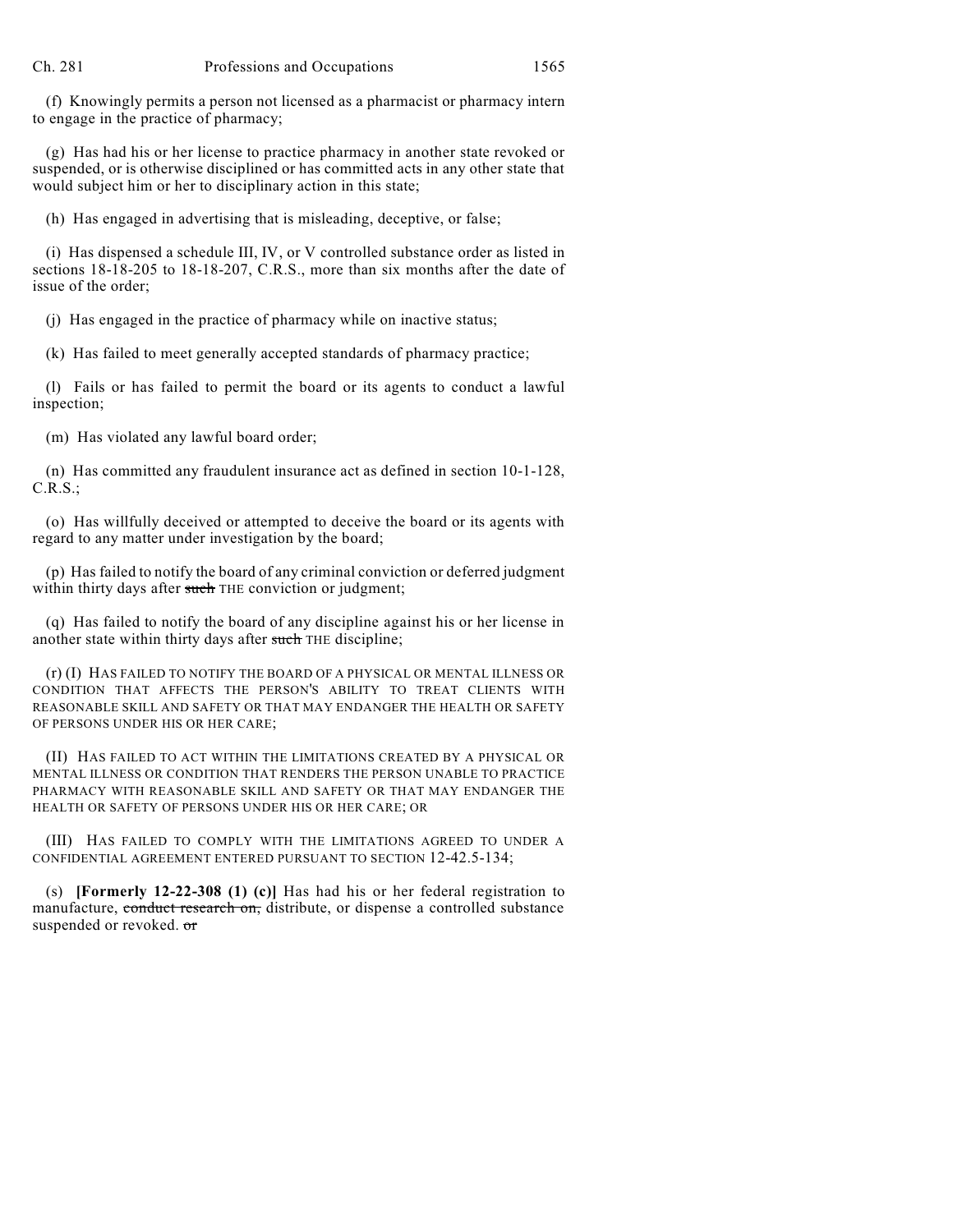(2) In considering the conviction of a crime, the board shall be IS governed by the provisions of section 24-5-101, C.R.S.

(3) to (7) (Deleted by amendment, L. 2003, p. 950, § 10, effective July 1, 2003.)

**12-42.5-124. [Formerly 12-22-125.2] Disciplinary actions.** (1) (a) The board may deny or discipline an applicant, licensee, or registrant when the board determines that such THE applicant, licensee, or registrant has engaged in activities that are grounds for discipline.

(b) THE BOARD MAY SUSPEND OR REVOKE A REGISTRATION ISSUED PURSUANT TO SECTION 12-42.5-117(12) UPON DETERMINATION THAT THE PERSON ADMINISTERING A DRUG OR COMBINATION OF DRUGS TO AN ANIMAL HAS NOT DEMONSTRATED ADEQUATE KNOWLEDGE REQUIRED BY SECTIONS 12-42.5-117 (12) AND 12-42.5-118 (17).

(2) (a) Proceedings for the denial, suspension, or revocation of a license or registration and any judicial review of such A suspension or revocation shall MUST be CONDUCTED in accordance with the provisions of article 4 of title 24, C.R.S., and THE BOARD OR, AT THE BOARD'S DISCRETION, AN ADMINISTRATIVE LAW JUDGE, SHALL CONDUCT the hearing and opportunity for review. shall be conducted pursuant to said article by the board or, at the board's discretion, by an administrative law judge.

(b) Upon the finding of the existence of THAT grounds for discipline of any person holding or seeking a license or registration or the renewal thereof under the provisions of PURSUANT TO section  $\frac{12-22-125}{2}$  12-42.5-123 EXIST, the board may impose one or more of the following penalties ON A PERSON WHO HOLDS OR IS SEEKING A NEW OR RENEWAL LICENSE OR REGISTRATION:

(I) Suspension of the offender's license or registration for a period to be determined by the board;

(II) Revocation of the offender's license or registration;

(III) Restriction of the offender's license or registration to prohibit the offender from performing certain acts or from practicing pharmacy in a particular manner for a period to be determined by the board;

(IV) Refusal to renew the offender's license or registration;

(V) Placement of the offender on probation and supervision by the board for a period to be determined by the board;

(VI) Suspension of the registration of the outlet that is owned by or employs the offender for a period to be determined by the board.

(c) **[Formerly 12-22-308 (2)]** The department or the board may limit revocation or suspension of a license REGISTRATION to the particular controlled substance which was the basis for revocation or suspension.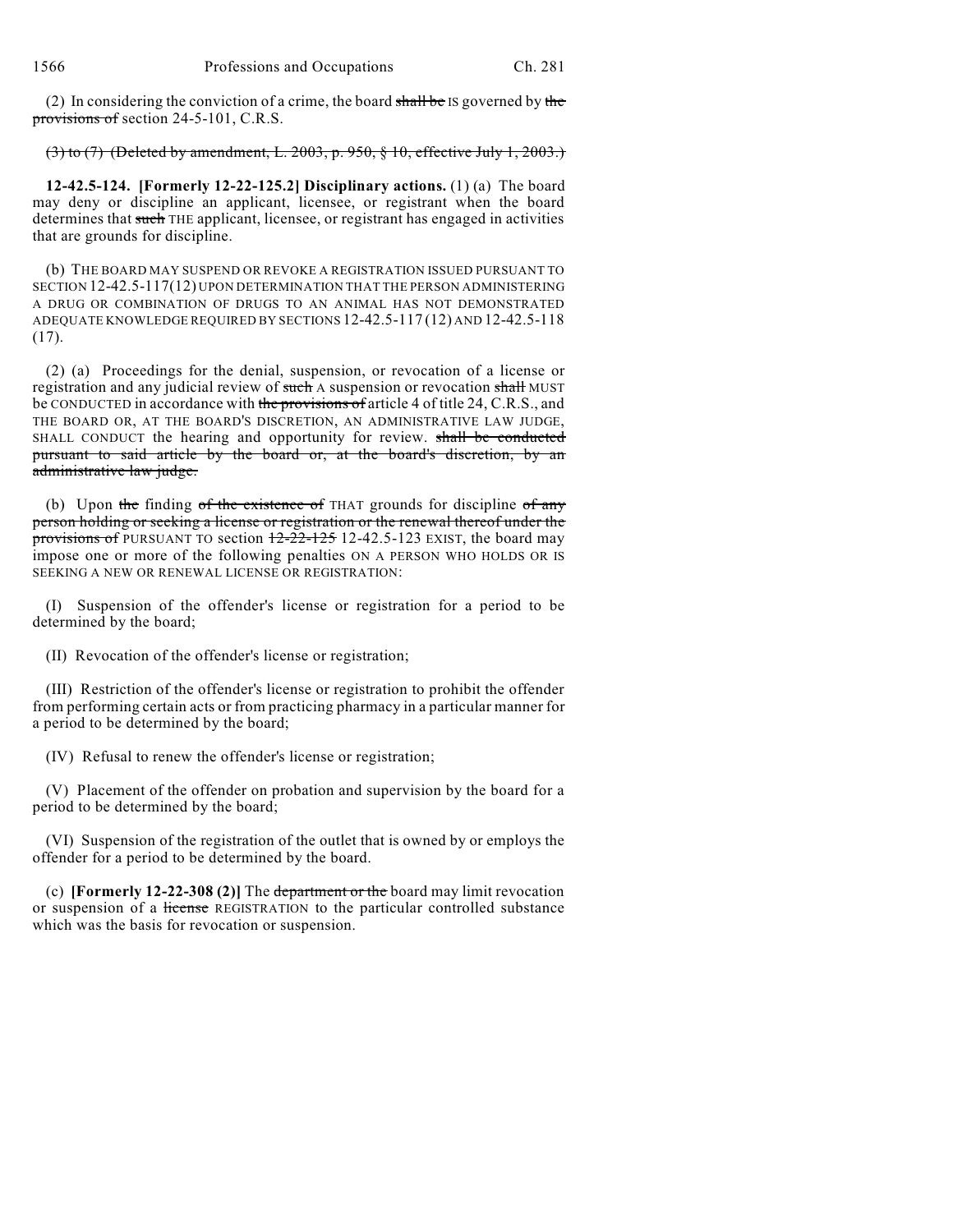(d) **[Formerly 12-22-308 (3)]** If the department or the board suspends or revokes a license REGISTRATION, THE BOARD MAY PLACE all controlled substances owned or possessed by the licensee REGISTRANT at the time of the suspension or on the effective date of the revocation order may be placed under seal. No disposition may be made THE BOARD MAY NOT DISPOSE of substances under seal until the time for making an appeal has elapsed or until all appeals have been concluded, unless a court orders otherwise or orders the sale of any perishable controlled substances and the deposit of the proceeds with the court. Upon WHEN a revocation order's becoming BECOMES final, all controlled substances may be forfeited to the state.

(e) **[Formerly 12-22-308 (4)]** The department or the board shall promptly notify the bureau and the appropriate professional licensing agency, if any, of all charges and the final disposition thereof OF THE CHARGES and of all forfeitures of a controlled substance.

(3) The board may also include in any disciplinary order that allows the licensee or registrant to continue to practice such conditions as THAT the board may deem DEEMS appropriate to assure that the licensee OR REGISTRANT is physically, mentally, morally, and otherwise qualified to practice pharmacy in accordance with the generally accepted professional standards of practice, including any or all of the following:

(a) Requiring the licensee OR REGISTRANT to submit to such examinations  $\frac{1}{\sqrt{2\pi}}$ THAT the board may order to determine the licensee's physical or mental condition or professional qualifications;

(b) Requiring the licensee to take such therapy courses of training or education as may be needed THAT THE BOARD DEEMS NECESSARY to correct deficiencies found either in the hearing or by such examinations REQUIRED PURSUANT TO PARAGRAPH (a) OF THIS SUBSECTION (3);

(c) Requiring the review or supervision of the licensee's practice as may be necessary to determine the quality of AND CORRECT DEFICIENCIES IN his or her practice; and to correct deficiencies therein; and

(d) Imposing restrictions upon the nature of the licensee's practice to assure that he or she does not practice beyond the limits of his or her capabilities.

(4) Upon failure of the licensee or registrant to comply with any conditions imposed by the board pursuant to subsection (3) of this section, unless due to conditions beyond the licensee's or registrant's control, the board may order suspension of the license or registration in this state until such time as the licensee or registrant complies with such THE conditions.

 $(5)$  (a) (I) EXCEPT AS PROVIDED IN SUBPARAGRAPH (II) OF THIS PARAGRAPH (a), in addition to any other penalty that THE BOARD may be imposed IMPOSE pursuant to this section, THE BOARD MAY FINE any registrant violating any provision of this article or any rules promulgated pursuant to this article may be fined not less than five hundred dollars and not more than five thousand dollars for each such violation.

(II) IN ADDITION TO ANY OTHER PENALTY THE BOARD MAY IMPOSE PURSUANT TO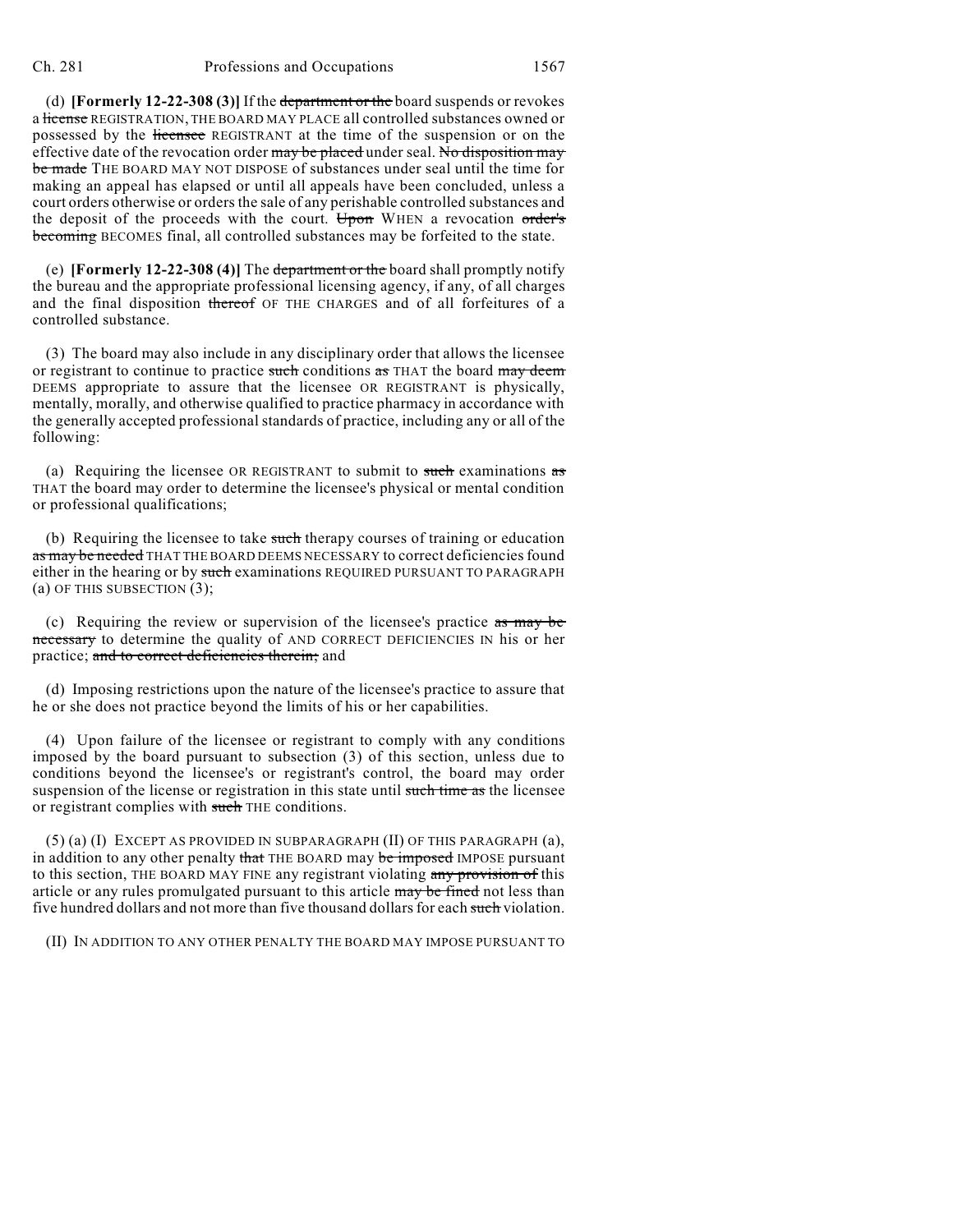THIS SECTION, THE BOARD MAY FINE A REGISTRANT VIOLATING PART 4 OF THIS ARTICLE NOT LESS THAN FIVE HUNDRED DOLLARS AND NOT MORE THAN ONE THOUSAND DOLLARS FOR THE FIRST TIME THE BOARD IMPOSES A FINE, NOT MORE THAN TWO THOUSAND DOLLARS FOR THE SECOND TIME THE BOARD IMPOSES A FINE, AND NOT MORE THAN FIVE THOUSAND DOLLARS FOR A THIRD OR SUBSEQUENT TIME THE BOARD IMPOSES A FINE. IF A REGISTRANT VIOLATES AN AGREEMENT TO REFRAIN FROM COMMITTING SUBSEQUENT VIOLATIONS OF PART 4 OF THIS ARTICLE, THE BOARD MAY IMPOSE A FINE OF NOT MORE THAN ONE THOUSAND DOLLARS FOR EACH VIOLATION OF THE AGREEMENT.

(b) THE BOARD SHALL TRANSMIT any moneys collected as administrative fines pursuant to this subsection (5) shall be transmitted to the state treasurer who shall FOR credit such moneys to the general fund.

(6) (a) When a complaint or an investigation discloses an instance of misconduct that, in the opinion of the board, does not warrant formal action by the board but which should not be dismissed as being without merit, THE BOARD MAY SEND a letter of admonition may be sent by certified mail to the licensee OR REGISTRANT against whom a THE complaint was made OR WHO WAS THE SUBJECT OF INVESTIGATION and, IN THE CASE OF A COMPLAINT, MAY SEND a copy thereof OF THE LETTER OF ADMONITION to the person making the complaint.

(b) When THE BOARD SENDS a letter of admonition is sent by certified mail by the **board** to a licensee OR REGISTRANT complained against, such THE BOARD SHALL INCLUDE IN THE LETTER A STATEMENT ADVISING THE licensee shall be advised OR REGISTRANT that he or she THE LICENSEE OR REGISTRANT has the right to request in writing, within twenty days after receipt of the letter, that THE BOARD INITIATE formal disciplinary proceedings be initiated to adjudicate the propriety of the conduct upon which the letter of admonition is based.

(c) If the request for LICENSEE OR REGISTRANT TIMELY REQUESTS adjudication, is timely made, the letter of admonition shall be deemed IS vacated, and the BOARD SHALL PROCESS THE matter shall be processed by means of formal disciplinary proceedings.

(7) (a) When a complaint or an investigation discloses an instance of conduct that does not warrant formal action by the board but the board determines that continuation of such THE conduct could warrant action if continued, THE BOARD MAY SEND a confidential letter of concern may be sent by certified mail to the licensee or registrant against whom the complaint was made or who was the subject of investigation. If a complaint precipitated the investigation, THE BOARD SHALL SEND a response shall be sent to the person making the complaint.

### (b) Notice that a confidential letter of concern has been issued by the board shall be sent to the complainant.

 $\overline{(c)}$  (b) A confidential letter of concern shall not be construed as IS NOT discipline.

(8) When a complaint or an investigation discloses an instance of misconduct that, in the opinion of the board, warrants formal action, the BOARD SHALL NOT RESOLVE THE complaint shall not be resolved by a deferred settlement, action,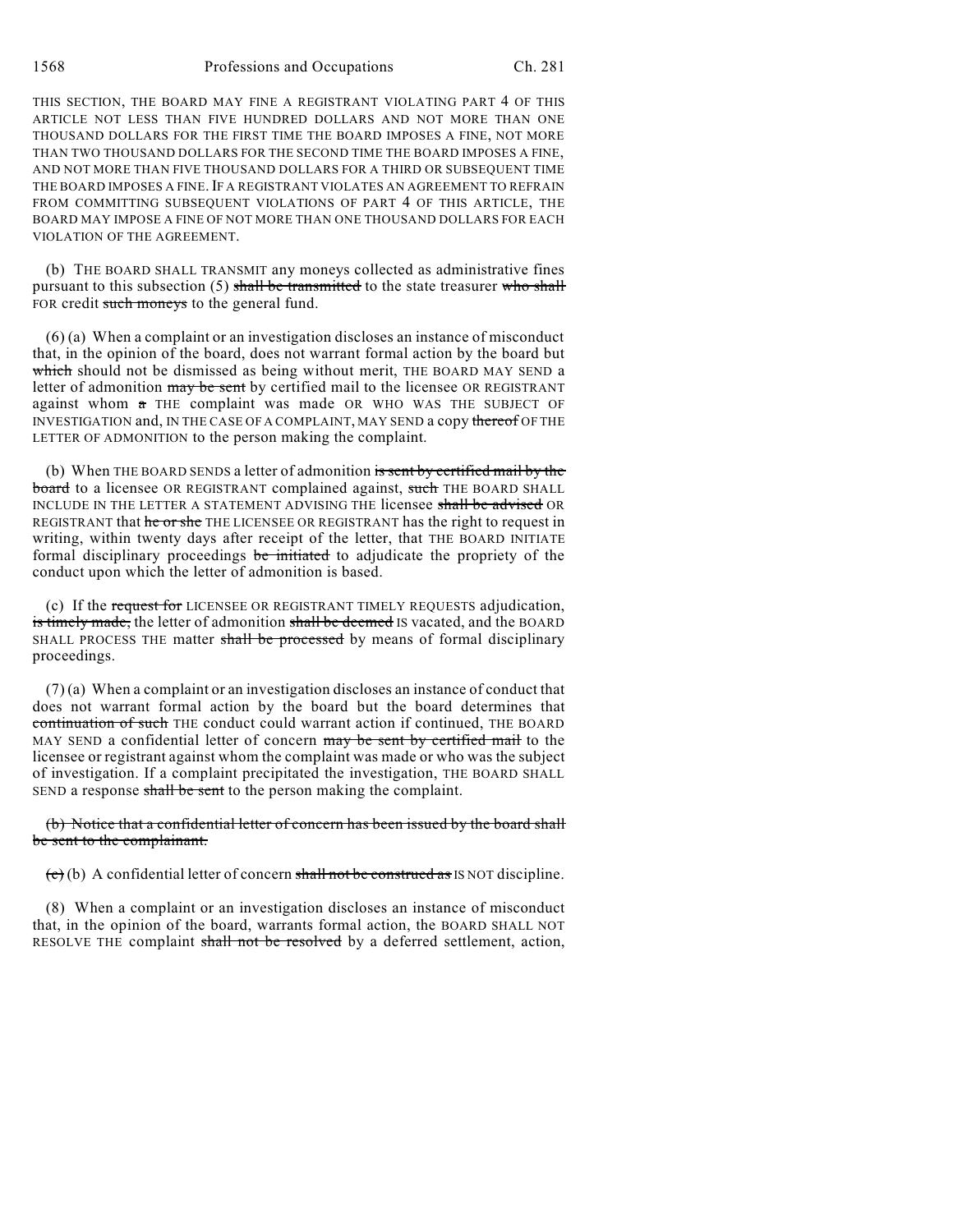judgment, or prosecution.

(9) (a) If it appears to the board, based upon credible evidence as presented in a written complaint by any person, that a licensee or registrant is acting in a manner that is an imminent threat to the health and safety of the public or a person is acting or has acted without the required license or registration, the board may issue an order to cease and desist such THE activity. The order BOARD shall set forth IN THE ORDER the statutes and rules alleged to have been violated, the facts alleged to have constituted the violation, and the requirement that all unlawful acts or unlicensed or unregistered practices immediately cease.

(b) Within ten days after service of the order to cease and desist pursuant to paragraph (a) of this subsection (9), the respondent may request a hearing on the question of whether acts or practices in violation of this part 1 ARTICLE have occurred. Such THE BOARD SHALL CONDUCT THE hearing shall be conducted pursuant to sections 24-4-104 and 24-4-105, C.R.S.

(10) (a) If it appears to the board, based upon credible evidence as presented in a written complaint by any person, that a person has violated any other portion of this part 1 ARTICLE, then, in addition to any specific powers granted pursuant to this part 1 ARTICLE, the board may issue to such THE person an order to show cause as to why the board should not issue a final order directing such THE person to cease and desist from the unlawful act or unlicensed or unregistered practice.

(b) THE BOARD SHALL PROMPTLY NOTIFY a person against whom THE BOARD HAS ISSUED an order to show cause has been issued pursuant to paragraph (a) of this subsection  $(10)$  shall be promptly notified by the board of the issuance of the order along with AND SHALL INCLUDE IN THE NOTICE a copy of the order, the factual and legal basis for the order, and the date set by the board for a hearing on the order. Such THE BOARD MAY SERVE THE notice may be served UPON THE PERSON AGAINST WHOM THE ORDER IS ISSUED by personal service, by first-class United States mail, postage prepaid, or as may be practicable. upon any person against whom such order is issued. Personal service or mailing of an order or document pursuant to this subsection (10) shall constitute CONSTITUTES notice thereof to the person.

(c) (I) The BOARD SHALL COMMENCE THE hearing on an order to show cause shall be commenced no sooner than ten and no later than forty-five calendar days after the date of transmission or service of the notification by the board as provided in paragraph (b) of this subsection (10). The BOARD MAY CONTINUE THE hearing  $\frac{may}{mg}$ be continued by agreement of all parties based upon the complexity of the matter, number of parties to the matter, and legal issues presented in the matter, but in no event shall THE BOARD COMMENCE the hearing commence later than sixty calendar days after the date of transmission or service of the notification.

(II) If a person against whom an order to show cause has been issued pursuant to paragraph (a) of this subsection  $(10)$  does not appear at the hearing, the board may present evidence that notification was properly sent or served upon such THE person pursuant to paragraph (b) of this subsection (10) and such other evidence related to the matter asthe board deems appropriate. The board shall issue the order within ten days after the board's determination related to reasonable attempts to notify the respondent, and the order shall become BECOMES final as to that person by operation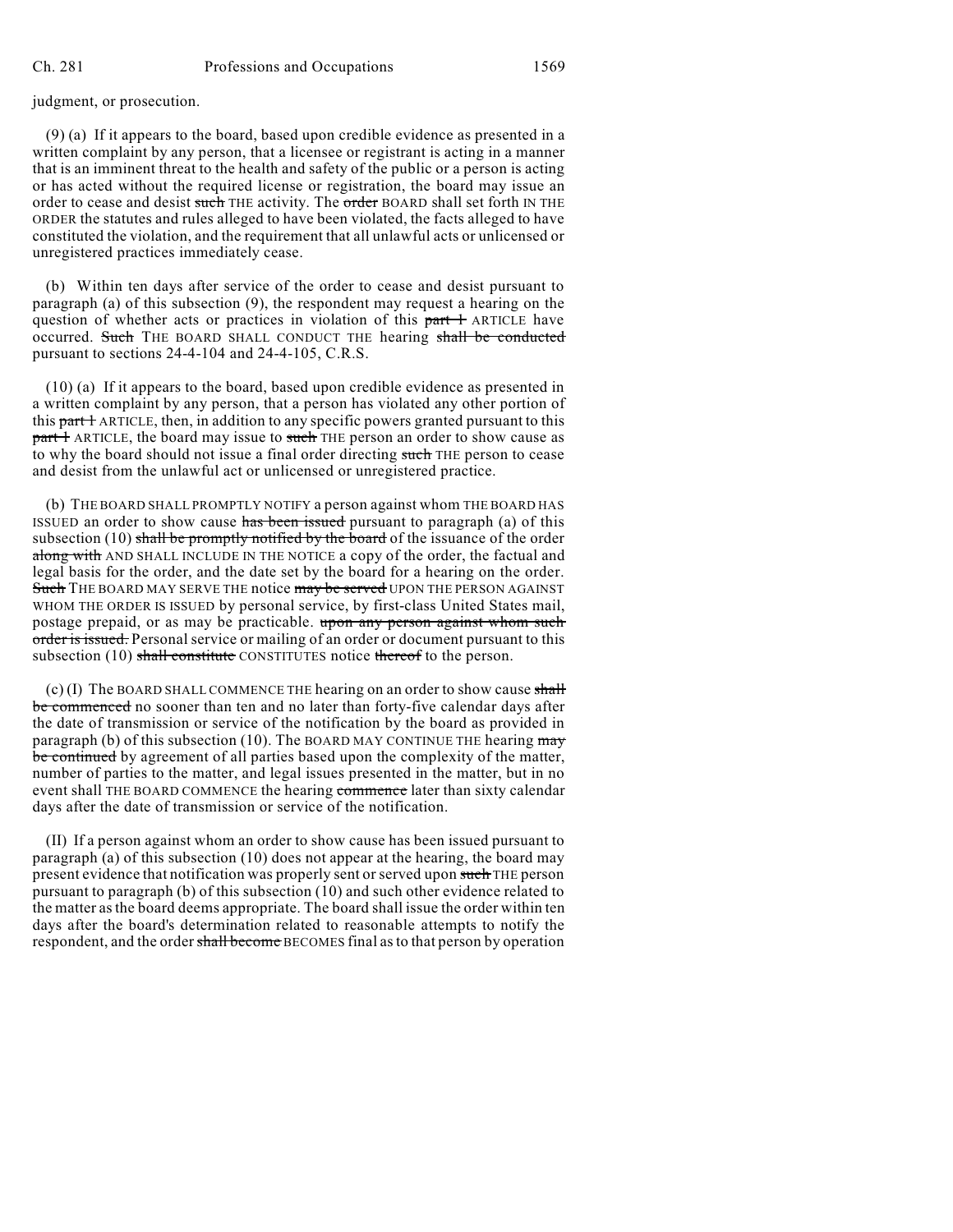of law. Such THE hearing shall MUST be conducted pursuant to sections 24-4-104 and 24-4-105, C.R.S.

(III) If the board reasonably finds that the person against whom the order to show cause was issued is acting or has acted without the required license or registration or has or is about to engage in acts or practices constituting violations of this part 1 ARTICLE, THE BOARD MAY ISSUE a final cease-and-desist order may be issued directing such THE person to cease and desist from further unlawful acts or unlicensed or unregistered practices.

(IV) The board shall provide notice, in the manner set forth in paragraph (b) of this subsection (10), of the final cease-and-desist order within ten calendar days after the hearing conducted pursuant to this paragraph (c) to each person against whom the final order has been issued. The final order issued pursuant to subparagraph (III) of this paragraph (c) shall be IS effective when issued and shall be IS a final order for purposes of judicial review.

(11) If it appears to the board, based upon credible evidence presented to the board, that a person has engaged in or is about to engage in any unlicensed or unregistered act or practice, any act or practice constituting a violation of this part <sup>1</sup> ARTICLE, any rule promulgated pursuant to this part <sup>1</sup> ARTICLE, OR any order issued pursuant to this  $part +$  ARTICLE, or any act or practice constituting grounds for administrative sanction pursuant to this  $part 1$  ARTICLE, the board may enter into a stipulation with such THE person.

(12) If any person fails to comply with a final cease-and-desist order or a stipulation, the board may request the attorney general or the district attorney for the judicial district in which the alleged violation exists to bring, and if so requested such attorney shall bring, suit for a temporary restraining order and for injunctive relief to prevent any further or continued violation of the final order.

(13) A person aggrieved by the final cease-and-desist order may seek judicial review of the board's determination or of the board's final order as provided in section 12-22-125.5 12-42.5-125.

**12-42.5-125. [Formerly 12-22-125.5] Judicial review.** The court of appeals shall have HAS initial jurisdiction to review all final actions and orders that are subject to judicial review of the board Such AND SHALL CONDUCT THE JUDICIAL REVIEW proceedings shall be conducted in accordance with section  $24-4-106$  (11), C.R.S.

**12-42.5-126. [Formerly 12-22-126] Unlawful acts.** (1) It is unlawful:

(a) To practice pharmacy without a license;

(b) To obtain or dispense or to procure the administration of a drug by fraud, deceit, misrepresentation, or subterfuge,  $\sigma r$  by the forgery or alteration of an order, or by the use of a false name or the giving of a false address;

(c) To willfully make a false statement in any order, report, application, or record required by this part 1 ARTICLE;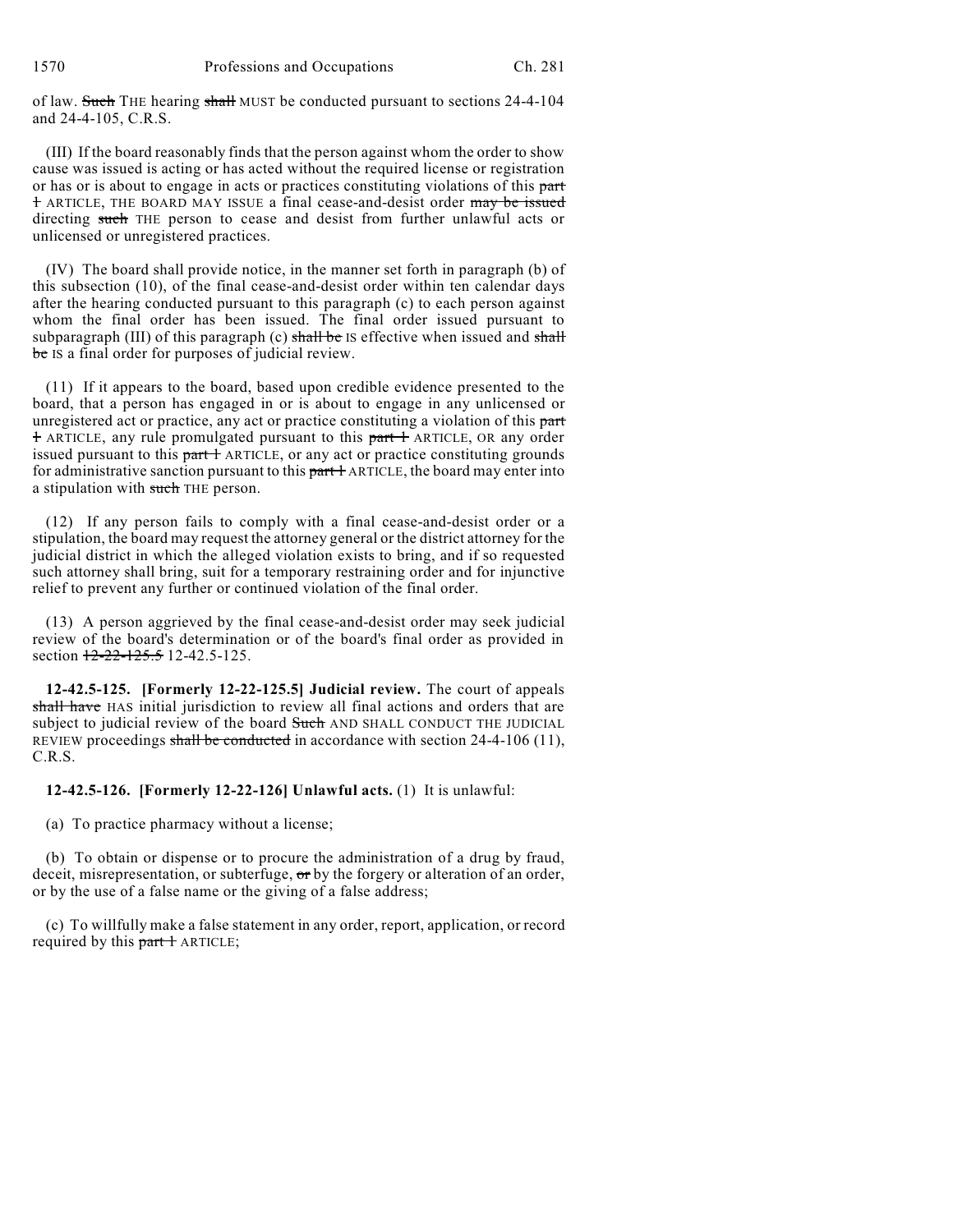(d) To falsely assume the title of or to falsely represent that one is a pharmacist, practitioner, or registered outlet;

(e) To make or utter a false or forged order;

(f) To affix a false or forged label to a package or receptacle containing drugs;

(g) Repealed.

 $(h)(g)$  To sell, compound, dispense, give, receive, or possess any drug or device unless it was sold, compounded, dispensed, given, or received in accordance with sections  $12-22-121$  to  $12-22-124$  12-42.5-118 TO 12-42.5-122;

(i) (h) Except as provided in section  $\frac{12-22-124}{2}$  12-42.5-122, to dispense a different drug or brand of drug in place of the drug or brand ordered or prescribed without the oral or written permission of the practitioner ordering or prescribing the drug;

 $\left(\frac{1}{1}\right)$  (i) To manufacture, process, pack, distribute, sell, dispense, or give a drug, which, or the container or labeling of which THE DRUG, THAT, without authorization, bears the trademark, trade name, or other identifying mark, imprint, or device, or any likeness thereof, of a drug manufacturer, processor, packer, or distributor other than the person who in fact manufactured, processed, packed, or distributed such drug, CONTAINER, OR LABEL and which THAT thereby falsely purports or is represented to be the product of or to have been packed or distributed by such other drug manufacturer, processor, packer, or distributor;

 $(k)$  (j) For an employer or an employer's agent or employee to coerce a pharmacist to dispense a prescription drug against the professional judgment of the pharmacist;

(h) (k) For an employer,  $\sigma$ r an employer's agent or employee, or a pharmacist to use or coerce to be used  $\alpha$  nonpharmacist personnel in any position or task which THAT would require the nonpharmacist to practice pharmacy or to make a judgmental decision using pharmaceutical knowledge or in violation of the delegatory restrictions enumerated in section  $12-22-119(5)$  12-42.5-116 (5);

 $(m)$  (l) To dispense any drug without complying with the labeling, drug identification, and container requirements imposed by law.

**12-42.5-127. [Formerly 12-22-127] Unauthorized practice - penalties.** Any person who practices or offers or attempts to practice pharmacy without an active license issued under this article commits a class 2 misdemeanor and shall be punished as provided in section 18-1.3-501, C.R.S., for the first offense, and any person committing a second or subsequent offense commits a class 6 felony and shall be punished as provided in section 18-1.3-401, C.R.S.

**12-42.5-128. [Formerly 12-22-128] New drugs - when sales permissible.** (1) No person shall sell, deliver, offer for sale, hold for sale, or give away any new drug not authorized to move in interstate commerce under appropriate federal law.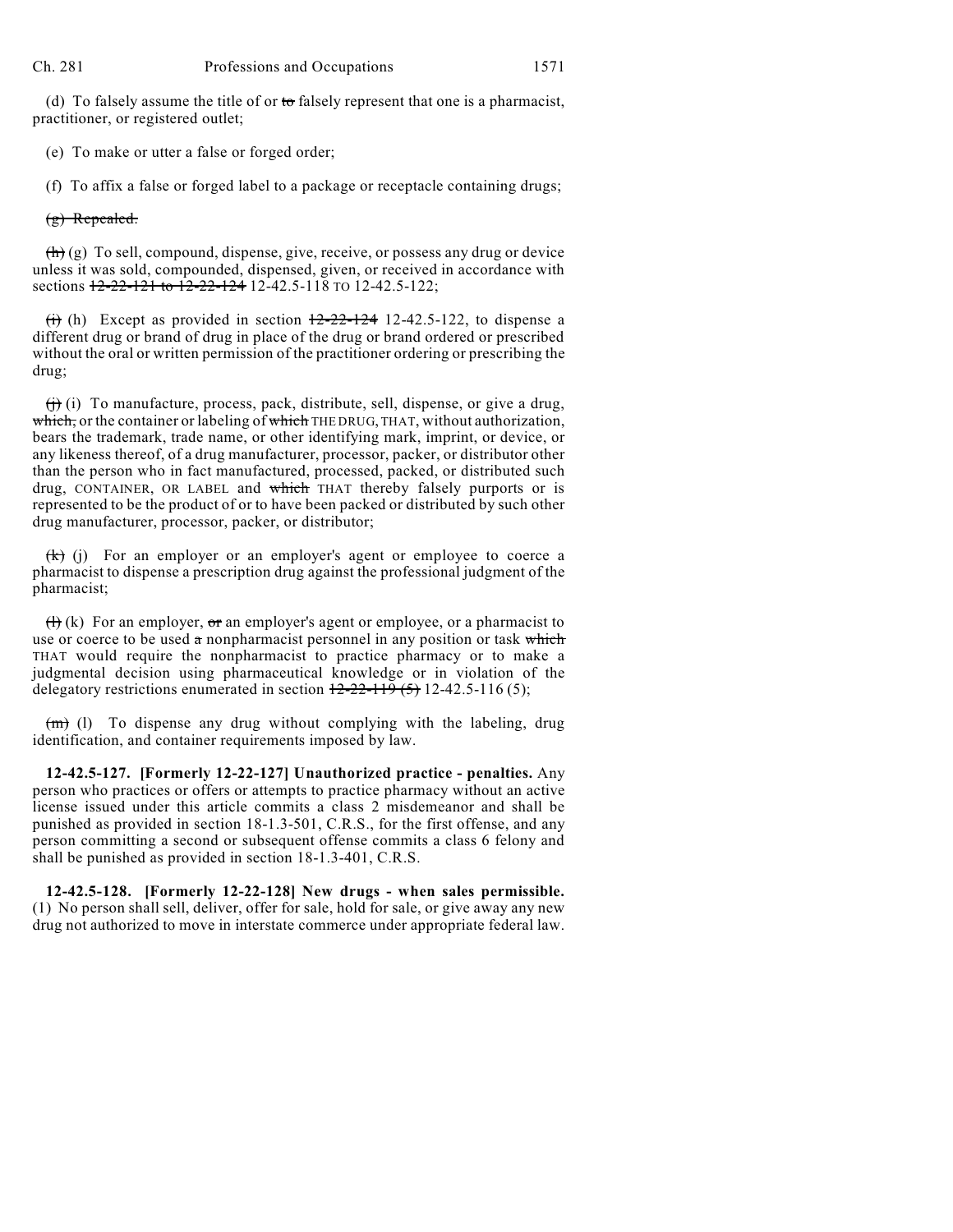(2) This section shall DOES not apply to a drug intended solely for investigational use by experts qualified by scientific training and experience to investigate the safety and effectiveness of drugs if the drug is plainly labeled to be for investigational use only.

**12-42.5-129. [Formerly 12-22-129] Advertising of prescription drug prices.** A prescription drug outlet may advertise its prices for prescription drugs. If the drug is advertised by its brand or proprietary name, THE PRESCRIPTION DRUG OUTLET SHALL ALSO INCLUDE its generic name shall also be included in the advertisement.

**12-42.5-130. [Formerly 12-22-130] Nonresident prescription drug outlet registration.** (1) Any prescription drug outlet located outside this state that ships, mails, or delivers, in any manner, drugs or devices into this state shall be considered IS a nonresident prescription drug outlet AND shall be registered REGISTER with the board and shall disclose to the board the following:

(a) The location, names, and titles of all principal entity officers and all pharmacists who are dispensing drugs or devices to the residents of this state. THE NONRESIDENT PRESCRIPTION DRUG OUTLET SHALL SUBMIT a report containing this information shall be made TO THE BOARD on an annual basis and within thirty days after any change of office, officer, or pharmacist.

(b) A VERIFICATION that it complies with all lawful directions and requests for information from the regulatory or licensing agency of the state in which it is licensed as well as with all requests for information made by the board pursuant to this section. The nonresident prescription drug outlet shall maintain at all times a valid, unexpired license, permit, or registration to conduct the prescription drug outlet in compliance with the laws of the state in which it is a resident. As a prerequisite to registering with the board, the nonresident prescription drug outlet shall submit a copy of the most recent inspection report resulting from an inspection conducted by the regulatory or licensing agency of the state in which it is located.

(2) The registration requirements of this section  $\frac{1}{n}$  apply only to a nonresident prescription drug outlet which THAT only ships, mails, or delivers, IN ANY MANNER, drugs in any manner, and devices into this state pursuant to a prescription order.

(3) A nonresident prescription drug outlet doing business in this state that has not obtained a registration shall not conduct the business of selling or distributing drugs in this state without first registering as a nonresident prescription drug outlet. Applications A NONRESIDENT PRESCRIPTION DRUG OUTLET SHALL MAKE APPLICATION for A nonresident prescription drug outlet registration shall be made on a form furnished by the board. The board may require such information as it deems necessary to carry out the purpose of this section.

(4) (a) The board may deny, revoke, or suspend a nonresident prescription drug outlet registration for failure to comply with any provision of this section or with any reasonable rule promulgated by the board.

(b) The board may deny, revoke, or suspend a nonresident prescription drug outlet registration if such THE NONRESIDENT prescription drug outlet's license or registration has been revoked or not renewed for noncompliance with the laws of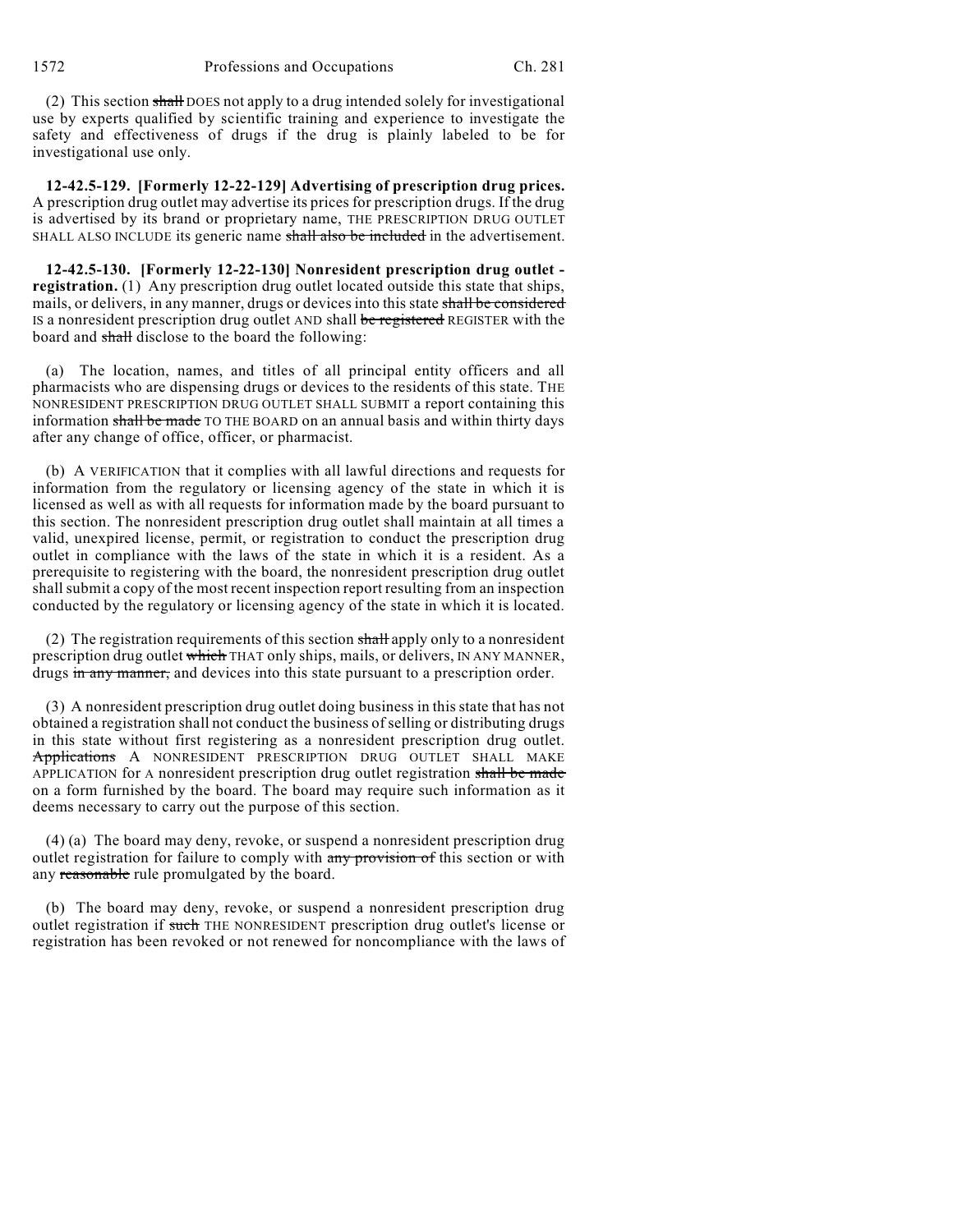the state in which it is a resident.

**12-42.5-131. [Formerly 12-22-131] Records.** (1) (a) All PERSONS LICENSED OR REGISTERED UNDER THIS ARTICLE SHALL KEEP AND MAINTAIN records of THE receipt, distribution, or other disposal of prescription drugs or controlled substances, shall be MAKE THE RECORDS available to the board upon request for inspection, copying, verification, or any other purpose, Such records shall be retained AND SHALL RETAIN THE RECORDS for two years OR FOR A PERIOD OTHERWISE REQUIRED BY LAW.

(b) The board may permit a wholesaler to maintain a portion of its records at a central location that is different from the storage facility of the wholesaler. If such THE BOARD GRANTS THE permission, has been granted, the wholesaler shall make available all relevant records within forty-eight hours after a request for inspection, copying, verification, or any other purpose by the board. THE WHOLESALER SHALL MAKE all other records that are available for immediate access shall be readily available to the board.

(2) A wholesale distributor WHOLESALER shall establish and maintain inventories and records of all transactions regarding the receipt and distribution of prescription drugs. Availability of A WHOLESALER SHALL MAKE ITS records maintained by a wholesale distributor shall be AVAILABLE TO THE BOARD in accordance with the provisions of subsection (1) of this section. Such records A WHOLESALER shall include the following information IN ITS RECORDS:

(a) The source of the prescription drugs, including the name and principal address of the seller or transferor of the prescription drugs and the address of the location from which the prescription drugs were shipped;

(b) The identity and quantity of the drugs received, distributed, or disposed of by the wholesale distributor; and

(c) The dates of receipt, distribution, or other disposition of the prescription drugs.

(3) **[Formerly 12-22-318 (2)]** The record of any controlled substance distributed, administered, dispensed, or otherwise used shall MUST show the date the name and address of person to whom, for whose use, the controlled substance was distributed, administered, dispensed, used, or otherwise disposed of, THE NAME AND ADDRESS OF THE PERSON TO WHOM OR FOR WHOSE USE THE CONTROLLED SUBSTANCE WAS DISTRIBUTED, ADMINISTERED, DISPENSED, USED, OR OTHERWISE DISPOSED OF, and the kind and quantity of such THE controlled substance.

(4) **[Formerly 12-22-318 (3)]** Manufacturing records of controlled substances shall MUST include the kind and quantity of controlled substances produced or removed from process of manufacture and the dates of such production or removal from process of manufacture.

(5) **[Formerly 12-22-318 (4)]** The keeping of A PERSON WHO MAINTAINS a record required by federal law containing THAT CONTAINS substantially the same information as set forth in subsections (1) to  $(3)$  (4) of this section shall constitute compliance IS DEEMED TO COMPLY with the record-keeping requirements of this part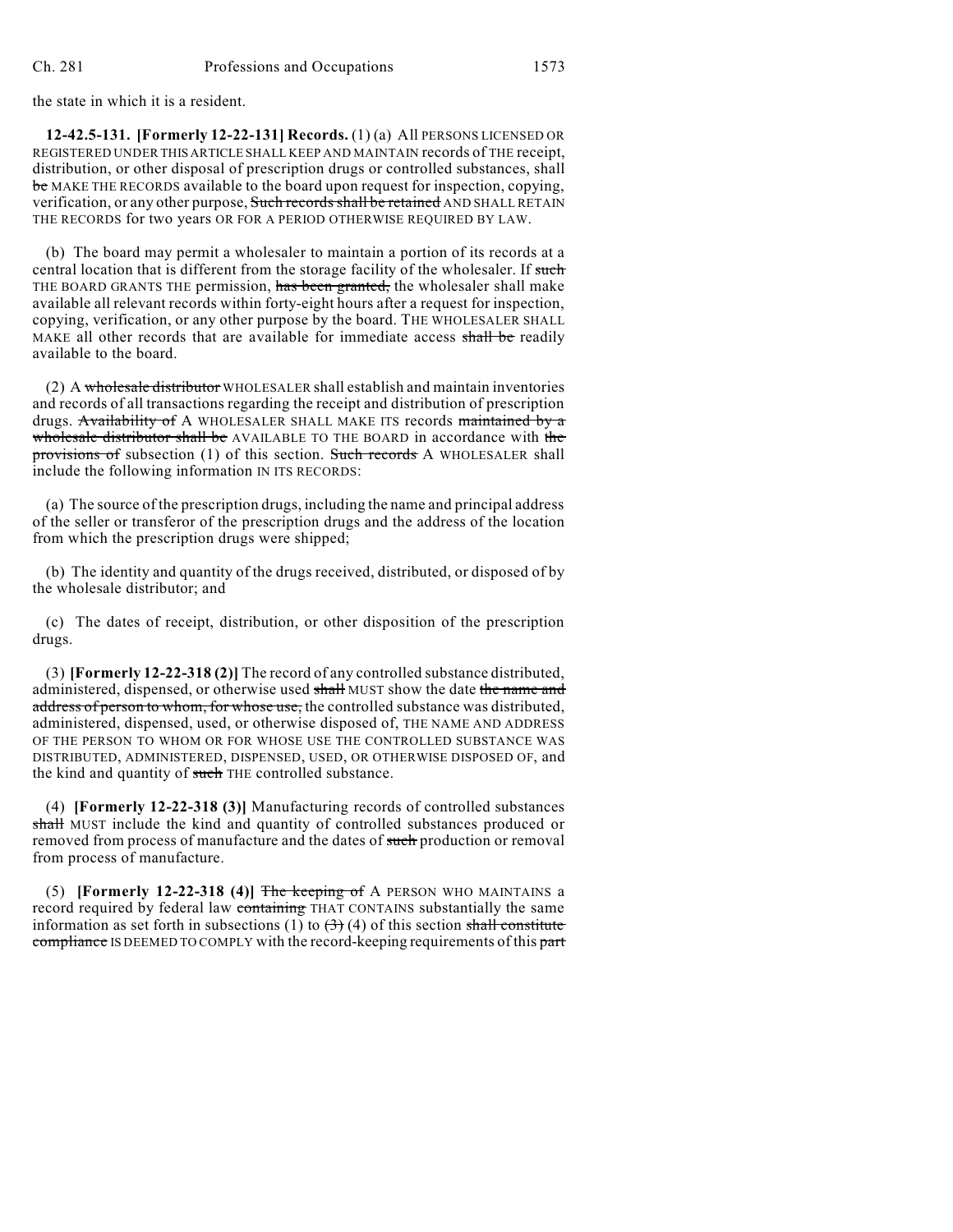# 3 SECTION.

(6) **[Formerly 12-22-318 (5)]** A PERSON REQUIRED TO MAINTAIN RECORDS PURSUANT TO THIS SECTION SHALL KEEP A record shall also be kept of any controlled substance lost, destroyed, or stolen, the kind and quantity of such THE controlled substance, and the date of such THE loss, destruction, or theft.

(7) **[Formerly 12-22-318 (5.5)]** Prescription drug outlets shall report thefts of controlled substances to the proper law enforcement agencies and to the board within thirty days after the occurrence of such THE thefts.

(8) **[Formerly 12-22-318 (6)]** A PERSON LICENSED, REGISTERED, OR OTHERWISE AUTHORIZED UNDER THIS ARTICLE OR OTHER LAWS OF THIS STATE SHALL DISTRIBUTE, ADMINISTER, DISPENSE, USE, OR OTHERWISE DISPOSE OF controlled substances listed in schedule I or II of part 2 of article 18 of title 18, C.R.S., shall be distributed by persons licensed or otherwise authorized under this part 3 or other laws of this state only pursuant to an order form. Compliance with the provisions of federal law respecting order forms shall be IS deemed compliance with this section.

(9) **[Formerly 12-22-320]** Prescriptions, orders, and recordsrequired by this part 3 1 and stocks of controlled substances shall be ARE open for inspection only to federal, state, county, and municipal officers whose duty it is to enforce the laws of this state or of the United States relating to controlled substances or the regulation of practitioners. No officer having knowledge by virtue of his OR HER office, of any such A prescription, order, or record shall divulge such HIS OR HER knowledge, except in connection with a prosecution or proceeding in court or before a licensing or registration board or officer to which prosecution or proceeding the person to whom such THE prescriptions, orders, or records relate is a party.

**12-42.5-132. [Formerly 12-22-132] Immunity.** Any member of the board, any member of the board's staff, any person acting as a witness or consultant to the board, any witness testifying in a proceeding authorized under this part + ARTICLE, and any person who lodges a complaint pursuant to this part 1 shall be ARTICLE IS immune from liability in any civil action brought against him or her for acts occurring while acting in his or her capacity as board member, staff, consultant, or witness, respectively, if such THE individual was acting in good faith within the scope of his or her respective capacity, made a reasonable effort to obtain the facts of the matter as to which he or she acted, and acted in the reasonable belief that the action taken by him or her was warranted by the facts. Any person participating in good faith in lodging a complaint or participating in any investigative or administrative proceeding pursuant to this part 1 shall be ARTICLE IS immune from any civil or criminal liability that may result from such participation.

**12-42.5-133. [Formerly 12-22-133] Unused medication - licensed facilities reuse - rules.** (1) As used in this section, and section 12-22-134, unless the context otherwise requires:

(a) "Licensed facility" means a hospital, hospital unit, community mental health center, acute treatment unit, hospice, nursing care facility, or assisted living residence that is required to be licensed pursuant to section 25-3-101, C.R.S., or a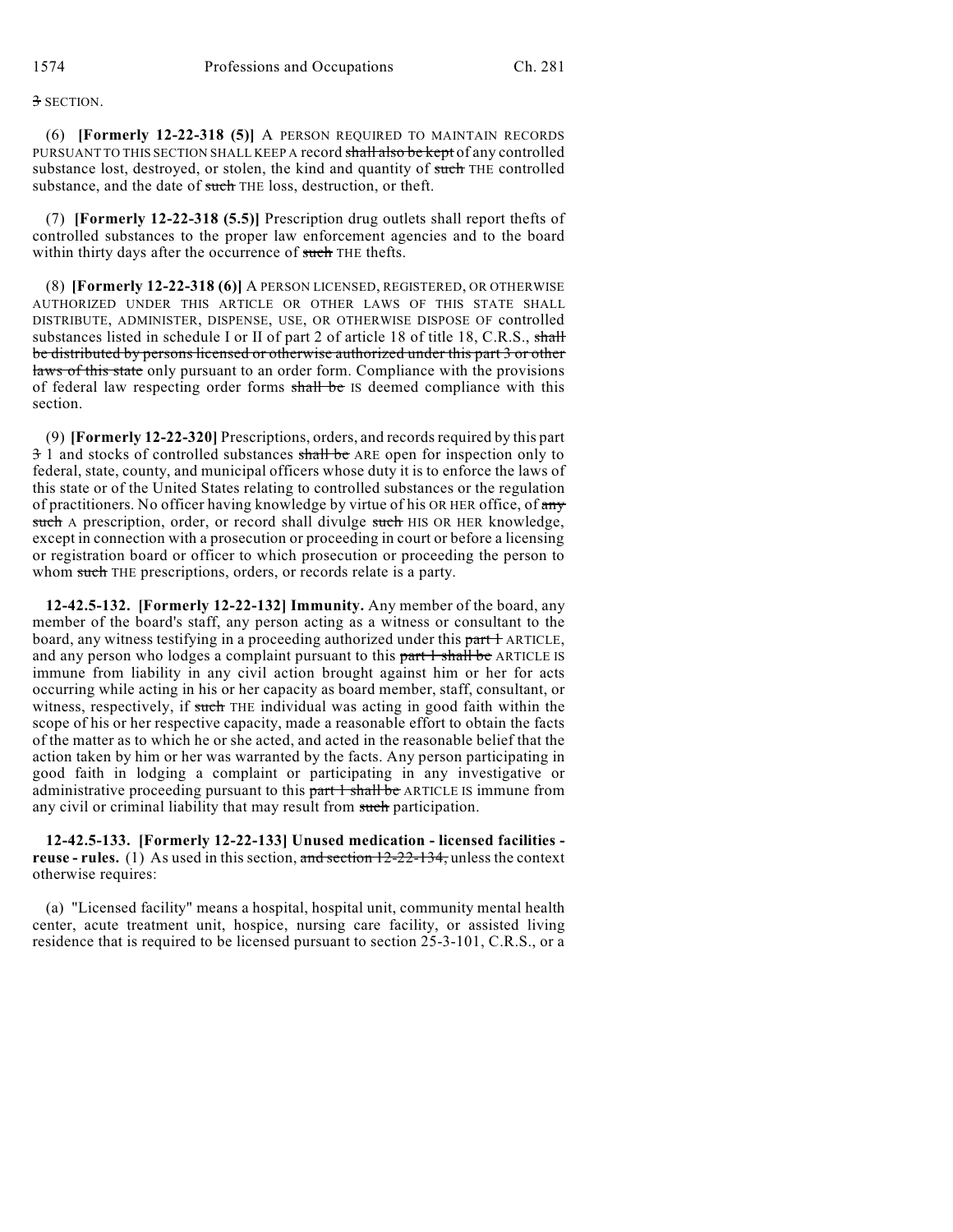licensed long-term care facility as defined in section 25-1-124 (2.5) (b), C.R.S.

(b) "Medical device" means an instrument, apparatus, implement, machine, contrivance, implant, or similar or related article that is required to be labeled pursuant to 21 CFR part 801.

(c) "Medical supply" means a consumable supply item that is disposable and not intended for reuse.

(d) "Medication" means a prescription that is not a controlled substance.

(2) (a) (I) If donated by the patient, resident, or the patient's or resident's next of kin, a licensed facility may return unused medications, medical supplies, and medical devices to a pharmacist within the licensed facility or a prescription drug outlet in order for the medication to be redispensed to another patient or donated to a nonprofit entity that has the legal authority to possess the medication or to a practitioner authorized by law to prescribe the medication.

(II) (A) A licensed facility may donate unused medications to a person legally authorized to dispense the medications on behalf of a nonprofit entity that has the express purpose of providing medications, medical devices, or medical supplies for the relief of victims who are in urgent need as a result of natural or other types of disasters. A LICENSED PHARMACIST SHALL REVIEW the process of donating the unused medications to the nonprofit entity. shall be reviewed by a licensed pharmacist.

(B) Nothing in this subparagraph (II): shall be construed to create CREATES or abrogate ABROGATES any liability on behalf of a prescription drug manufacturer for the storage, donation, acceptance, or dispensing of a medication or product; or to create CREATES any civil cause of action against a prescription drug manufacturer in addition to that which is available under applicable law.

(b) Medications  $\frac{\text{shall}}{\text{ARE}}$  ARE only be available to be dispensed to another person or donated to a nonprofit entity under this section if the medications are:

(I) Liquid and the vial is still sealed and properly stored;

- (II) Individually packaged and the packaging has not been damaged; or
- (III) In the original, unopened, sealed, and tamper-evident unit dose packaging.
- (c) The following medications may not be donated:
- (I) Medications packaged in traditional brown or amber pill bottles;
- (II) Controlled substances;
- (III) Medications that require refrigeration, freezing, or special storage;
- (IV) Medications that require special registration with the manufacturer; or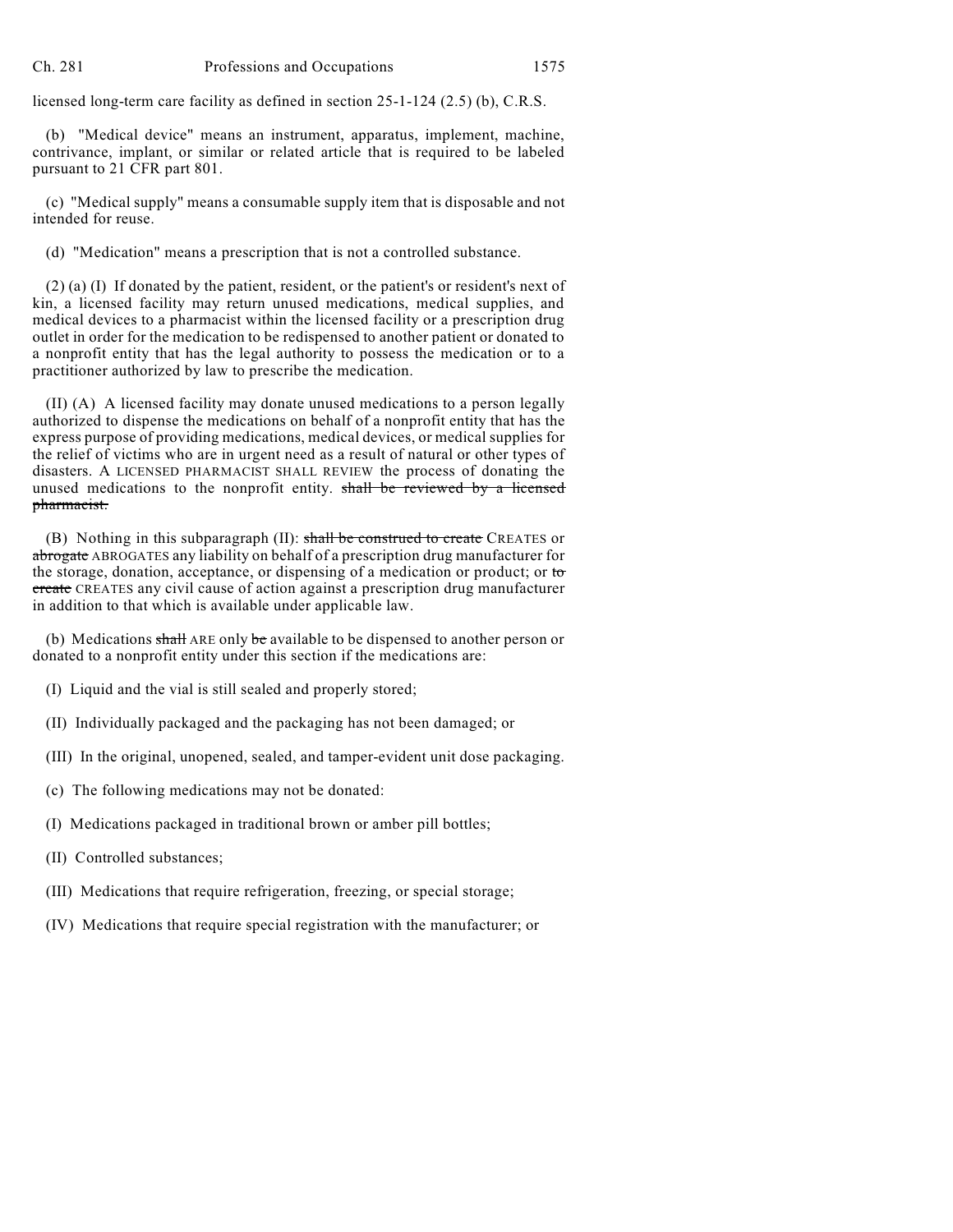(V) Medications that are adulterated or misbranded, as determined by a person legally authorized to dispense the medications on behalf of the nonprofit entity.

(3) Medication dispensed or donated pursuant to this section shall MUST bear an expiration date that is later than six months after the date the drug was donated.

(4) The board shall adopt rules that allow a pharmacist to redispense medication pursuant to this section and section 25.5-5-502, C.R.S., and to donate medication pursuant to this section.

(5) **[Formerly 12-22-134]** Nothing in THIS section 12-22-133 or SECTION 25.5-5-502, C.R.S., shall be construed to create CREATES or abrogate ABROGATES any liability on behalf of a prescription drug manufacturer for the storage, donation, acceptance, or dispensing of an unused donated medication or to create CREATES any civil cause of action against a prescription drug manufacturer in addition to that which is available under applicable law.

**12-42.5-134. Confidential agreement to limit practice - violation - grounds for discipline.** (1) IF A PHARMACIST OR INTERN HAS A PHYSICAL OR MENTAL ILLNESS OR CONDITION THAT RENDERS THE PERSON UNABLE TO PRACTICE PHARMACY WITH REASONABLE SKILL AND SAFETY TO CLIENTS, THE PHARMACIST OR INTERN SHALL NOTIFY THE BOARD OF THE ILLNESS OR CONDITION IN A MANNER AND WITHIN A PERIOD DETERMINED BY THE BOARD. THE BOARD MAY REQUIRE THE PHARMACIST OR INTERN TO SUBMIT TO AN EXAMINATION OR REFER THE PHARMACIST OR INTERN TO THE PHARMACY PEER HEALTH ASSISTANCE DIVERSION PROGRAM ESTABLISHED IN PART 2 OF THIS ARTICLE TO EVALUATE THE EXTENT OF THE ILLNESS OR CONDITION AND ITS IMPACT ON THE PHARMACIST'S OR INTERN'S ABILITY TO PRACTICE PHARMACY WITH REASONABLE SKILL AND SAFETY TO CLIENTS.

(2) (a) UPON DETERMINING THAT A PHARMACIST OR INTERN WITH A PHYSICAL OR MENTAL ILLNESS OR CONDITION IS ABLE TO RENDER LIMITED SERVICES WITH REASONABLE SKILL AND SAFETY TO CLIENTS, THE BOARD MAY ENTER INTO A CONFIDENTIAL AGREEMENT WITH THE PHARMACIST OR INTERN IN WHICH THE PHARMACIST OR INTERN AGREES TO LIMIT HIS OR HER PRACTICE BASED ON THE RESTRICTIONS IMPOSED BY THE ILLNESS OR CONDITION, AS DETERMINED BY THE BOARD.

(b) AS PART OF THE AGREEMENT, THE PHARMACIST OR INTERN IS SUBJECT TO PERIODIC REEVALUATIONS OR MONITORING AS DETERMINED APPROPRIATE BY THE BOARD. THE BOARD MAY REFER THE PHARMACIST OR INTERN TO THE PHARMACY PEER HEALTH ASSISTANCE DIVERSION PROGRAM FOR REEVALUATION OR MONITORING.

(c) THE PARTIES MAY MODIFY OR DISSOLVE THE AGREEMENT AS NECESSARY BASED ON THE RESULTS OF A REEVALUATION OR OF MONITORING.

(3) BY ENTERING INTO AN AGREEMENT WITH THE BOARD PURSUANT TO THIS SECTION TO LIMIT HIS OR HER PRACTICE, A PHARMACIST OR INTERN IS NOT ENGAGING IN ACTIVITIES PROHIBITED PURSUANT TO SECTION 12-42.5-123. THE AGREEMENT DOES NOT CONSTITUTE A RESTRICTION OR DISCIPLINE BY THE BOARD. HOWEVER, IF THE PHARMACIST OR INTERN FAILS TO COMPLY WITH THE TERMS OF AN AGREEMENT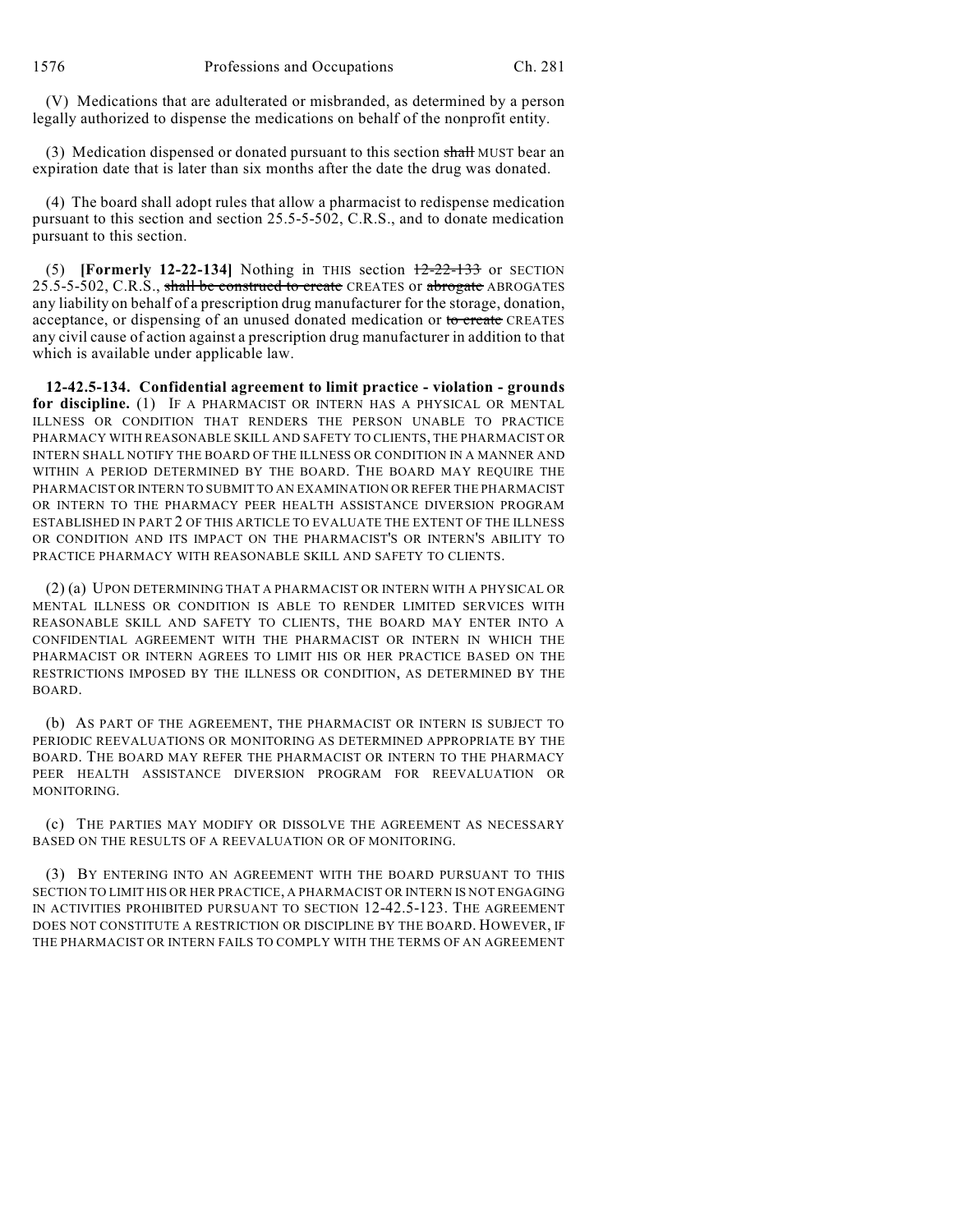ENTERED INTO PURSUANT TO THIS SECTION, THE FAILURE CONSTITUTES A PROHIBITED ACTIVITY PURSUANT TO SECTION 12-42.5-123 (1) (r), AND THE PHARMACIST OR INTERN IS SUBJECT TO DISCIPLINE IN ACCORDANCE WITH SECTION 12-42.5-124.

(4) THIS SECTION DOES NOT APPLY TO A PHARMACIST OR INTERN SUBJECT TO DISCIPLINE FOR PROHIBITED ACTIVITIES AS DESCRIBED IN SECTION 12-42.5-123 (1) (e).

### PART 2 PHARMACY PEER HEALTH ASSISTANCE DIVERSION PROGRAM

**12-42.5-201. [Formerly 12-22-601] Legislative declaration.** (1) The general assembly hereby finds, determines, and declaresthat the creation of a pharmacy peer health assistance diversion program for those persons subject to the jurisdiction of the state board of pharmacy will serve to safeguard the life, health, property, and public welfare of the people of this state. Such A pharmacy peer health assistance diversion program will help practitioners experiencing impaired practice due to psychiatric, psychological, or emotional problems or excessive alcohol or drug use or addiction. The general assembly further declares that such A pharmacy peer health assistance diversion program will protect the privacy and welfare of those persons who provide services and at the same time assist the board in carrying out its duties and responsibilities to ensure that only qualified persons are allowed to engage in providing those services which THAT are under the jurisdiction of the board.

(2) It is the intent of the general assembly that the pharmacy peer health assistance diversion program and its related procedures shall be utilized by the state board of pharmacy in conjunction with, or as an alternative to, the use of disciplinary proceedings by the board, which proceedings are by their nature time-consuming and costly to the people of this state. The pharmacy peer health assistance diversion program is hereby established to alleviate the need for such disciplinary proceedings, while at the same time providing safeguards that protect the public health, safety, and welfare. The general assembly further declares that it is its intent INTENDS that the state board of pharmacy will act to implement the provisions of this article.

(3) The general assembly further finds, determines, and declares that effective July 1, 1994, the pharmacy peer health assistance fund shall be terminated, the balance of moneys in the fund shall be transferred prior to June 30, 1994, to an administering entity selected by the board, which entity shall administer the programs of board selected designated providers, and that the fiscal year beginning July 1, 1993, shall be used by the department of regulatory agencies as a transition year to plan for the transfer of responsibilities for such programs.

**12-42.5-202. [Formerly 12-22-602] Definitions.** As used in this part 6 2, unless the context otherwise requires:

(1) "Board" shall have the same meaning as set forth in section 12-22-102 (4).

(1.5) "Committee" means the rehabilitation evaluation committee which is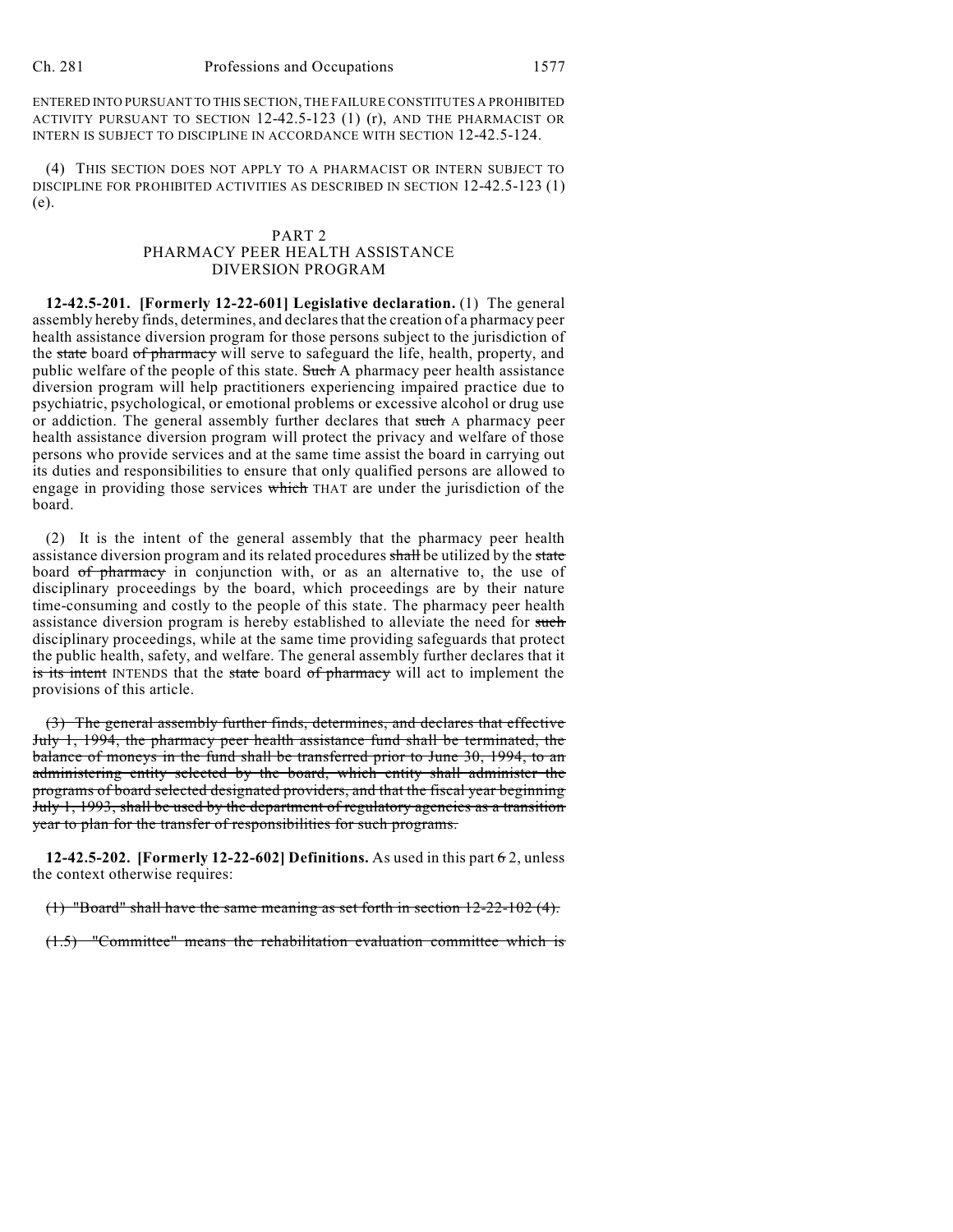### appointed by the board to carry out specified duties pursuant to section 12-22-606.

 $(2)(1)$  "Impaired practice" means a licensee's inability to meet the requirements of the laws of this state and the rules and regulations of the board governing his or her practice when the licensee's cognitive, interpersonal, or psychomotor skills are affected by psychiatric, psychological, or emotional problems or excessive alcohol or drug use or addiction.

 $(3)(2)$  "Licensee" means any pharmacist or intern who is licensed by the board.

 $(4)$  (3) "Peer health assistance organization" means an organization which THAT provides a formal, structured program that meets the requirements specified in this part 6. Such program 2 AND is administered by appropriate professionals for the purpose of assisting licensees experiencing impaired practice to obtain evaluation, treatment, short-term counseling, monitoring of progress, and ongoing support for the purpose of arresting and treating the licensee's psychiatric, psychological, or emotional problems or excessive alcohol or drug use or addiction.

**12-42.5-203. [Formerly 12-22-603] Pharmacy peer health assistance fund.** (1)  $(a)$  There is hereby created in the state treasury the pharmacy peer health assistance fund. The fund shall consist CONSISTS of moneys collected by the board and required to be credited to the fund pursuant to subsection  $(3)(2)$  of this section. Any interest earned on the investment of moneys in the fund shall MUST be credited at least annually to said THE fund.

(b) Prior to June 30, 1994, the board shall transfer the balance in the fund, if any, to the administering entity chosen by the board pursuant to paragraphs (d) and (e) of subsection (3) of this section.

(2) Repealed.

 $(3)$  (a) Repealed.

(b) (2) (a) Effective July 1, 2003, As a condition of licensure and licensure renewal in this state, every applicant shall pay to the administering entity that has been selected by the board pursuant to the provisions of paragraphs  $(d)$  and  $(e)$  (c) AND (d) of this subsection  $(3)(2)$  an amount set by the board not to exceed fifty-six dollars biennially, which amount shall be used to support designated providers that have been selected by the board to provide assistance to pharmacists AND INTERNS needing help in dealing with physical, emotional, psychiatric, psychological, drug abuse, or alcohol abuse problems that may be detrimental to their ability to practice.

 $(e)$  (b) The board shall select one or more peer health assistance organizations as designated providers. To be eligible for designation by the board a peer health assistance DIVERSION program shall:

(I) Provide for the education of pharmacists AND INTERNS with respect to the recognition and prevention of physical, emotional, and psychological problems and provide for intervention when necessary or under circumstances which THAT may be established by rules promulgated by the board;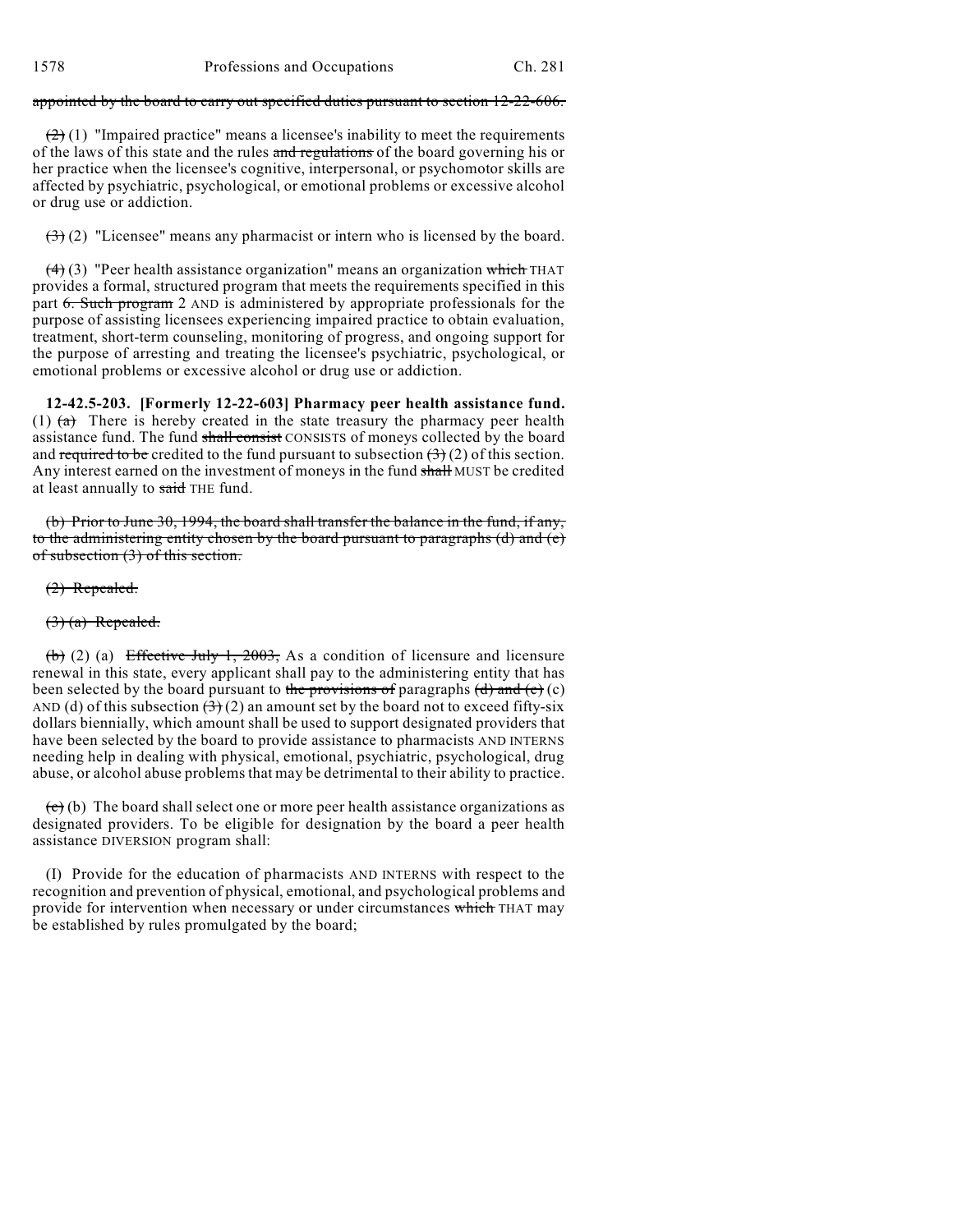(II) Offer assistance to a pharmacist OR INTERN in identifying physical, emotional, or psychological problems;

(III) Evaluate the extent of physical, emotional, or psychological problems and refer the pharmacist OR INTERN for appropriate treatment;

(IV) Monitor the status of a pharmacist OR INTERN who has been referred for treatment;

(V) Provide counseling and support for the pharmacist OR INTERN and for the family of any pharmacist OR INTERN referred for treatment;

(VI) Agree to receive referrals from the board;

(VII) Agree to make their services available to all licensed Colorado pharmacists AND INTERNS.

(d) (c) The administering entity shall MUST be a qualified, nonprofit, private foundation that is qualified under section 501 (c) (3) of the federal "Internal Revenue Code of 1986", as amended, and shall MUST be dedicated to providing support for charitable, benevolent, educational, and scientific purposes that are related to pharmaceutical education, pharmaceutical research and science, and other pharmaceutical charitable purposes.

 $(e)$  (d) The responsibilities of the administering entity shall be ARE:

(I) To collect the required annual payments, directly or through the board;

(II) To verify to the board, in a manner acceptable to the board, the names of all pharmacist AND INTERN applicants who have paid the fee set by the board;

(III) To distribute the moneys collected, less expenses, to the designated provider, as directed by the board; and to members of the rehabilitation evaluation committee, pursuant to section  $12-22-606(3)$ ;

(IV) To provide an annual accounting to the board of all amounts collected, expenses incurred, and amounts disbursed; and

(V) To post a surety performance bond in an amount specified by the board to secure performance under the requirements of this section. The administering entity may recover the actual administrative costs incurred in performing its duties under this section in an amount not to exceed ten percent of the total amount collected.

 $(f)$  (e) The board, at its discretion, may collect the required annual payments payable to the administering entity for the benefit of the administering entity and shall transfer all such payments to the administering entity. All required annual payments collected or due to the board for each fiscal year shall be deemed ARE custodial funds that are not subject to appropriation by the general assembly, and such THE funds shall DO not constitute state fiscal year spending for purposes of section 20 of article X of the state constitution.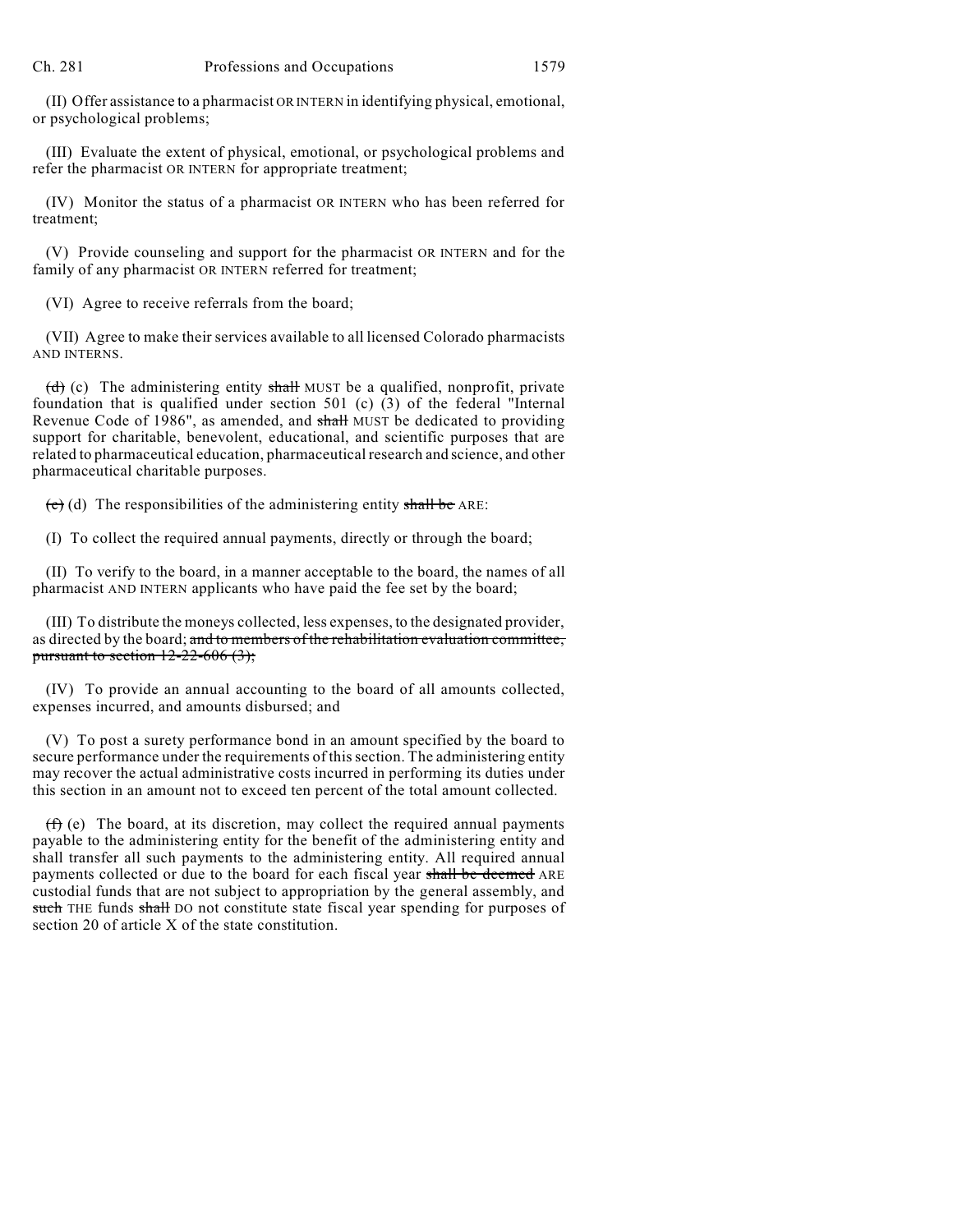**12-42.5-204. [Formerly 12-22-605] Eligibility - participants.** (1) Any licensee who is experiencing impaired practice may apply to the board for participation in a qualified peer health assistance DIVERSION program.

(2) In order to be eligible for participation, a licensee shall:

(a) Acknowledge the existence OR THE POTENTIAL EXISTENCE of a psychiatric, psychological, or emotional problem or excessive alcohol or drug use or addiction;

(b) After a full explanation of the operation of and the requirements of the peer health assistance DIVERSION program, agree to voluntarily participate in such THE program and agree in writing to participate in the program of the peer health assistance organization designated by the board.

(3) Notwithstanding the provisions of this section, the board may summarily suspend the license of any licensee who is referred to a peer health assistance DIVERSION program by the board and who fails to attend or to complete such THE program. IF THE BOARD SUMMARILY SUSPENDS THE LICENSE, the board shall thereupon schedule a hearing on such THE suspension, which shall be conducted in accordance with section 24-4-105, C.R.S.

**12-42.5-205. [Formerly 12-22-607] Liability.** Nothing in this section shall be construed to create PART 2 CREATES any liability of the board, members of the board, a committee, the members of a committee, or the state of Colorado for the actions of the board in making awards to pharmacy peer health assistance organizations or in designating licensees to participate in the programs of such PHARMACY PEER HEALTH ASSISTANCE organizations. No civil action may be brought or maintained against the board, its members, a committee, the members of a committee, or the state for an injury alleged to have been the result of an act or omission of a licensee participating in or referred to a state-funded program provided by a pharmacy peer health assistance organization. However, the state shall remain REMAINS liable under the provisions of the "Colorado Governmental Immunity Act", article 10 of title 24, C.R.S., if an injury alleged to have been the result of an act or omission of a licensee participating in or referred to a state-funded peer health assistance diversion program occurred while such THE licensee was performing duties as an employee of the state.

**12-42.5-206. [Formerly 12-22-608]Immunity.** Any member of the board or any member of a rehabilitation evaluation committee acting pursuant to the provisions of this part 6 shall be 2 IS immune from suit in any civil action if such THE member acted in good faith within the scope of the function of such THE board, or committee, made a reasonable effort to obtain the facts of the matter as to which the member acted, and acted in the reasonable belief that the action taken by the member was warranted by the facts.

# PART 3 WHOLESALERS

**12-42.5-301. [Formerly 12-22-801 (1) and (2)] Definitions.** (1) As used in this section PART 3, unless the context otherwise requires: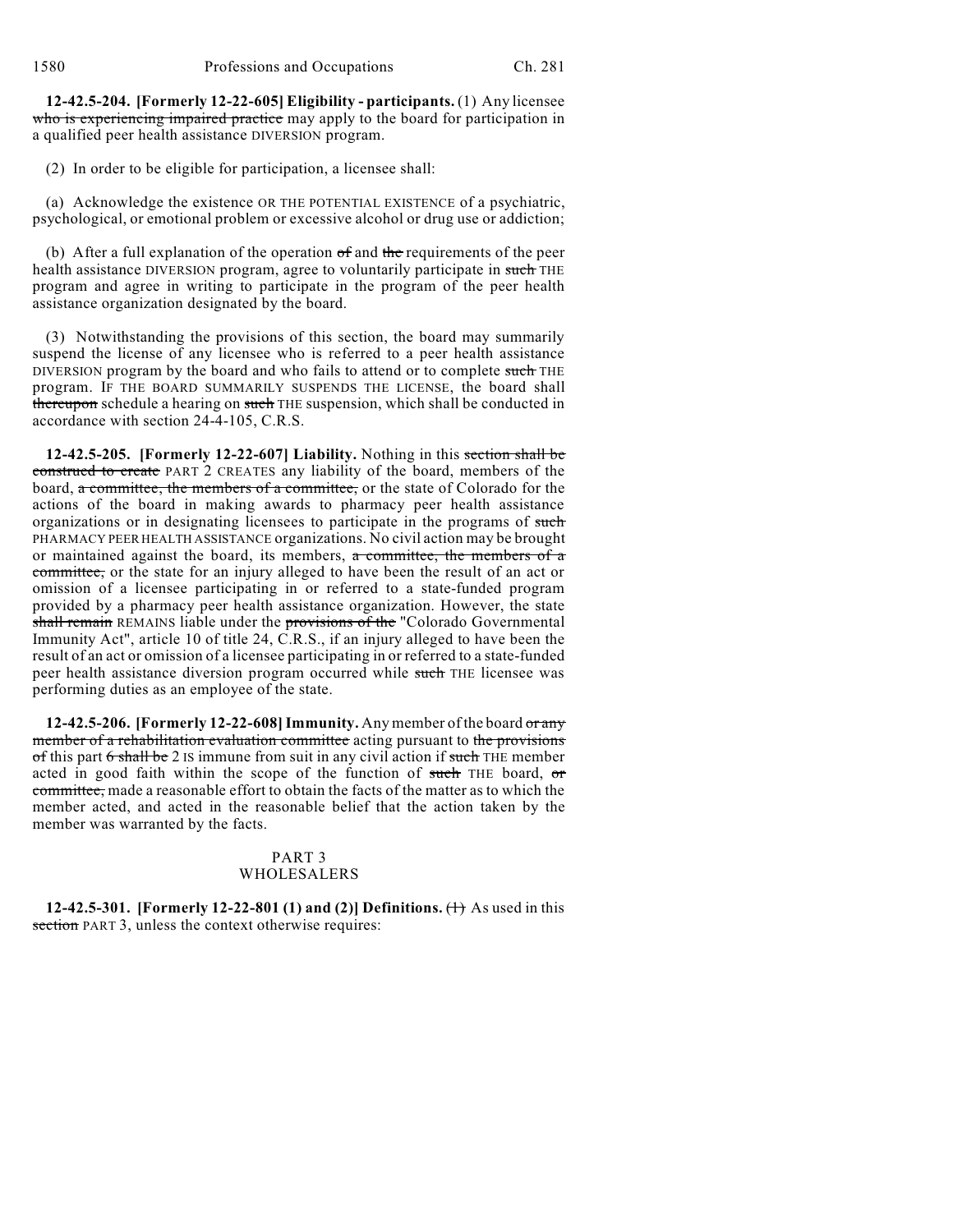$(a)$  (1) "Authentication" means the process of affirmatively verifying that each transaction listed on a pedigree has occurred before any wholesale distribution of a prescription drug occurs.

"Authorized distributor of record" means a wholesaler with whom a manufacturer has established an ongoing relationship to distribute the manufacturer's prescription drug. An ongoing relationship is deemed to exist between a wholesaler and a manufacturer when the wholesaler, including any affiliated group of the wholesaler as defined in section 1504 of the federal "Internal Revenue Code of 1986", complies with the following:

(I) The wholesaler has a written agreement currently in effect with the manufacturer evidencing such ongoing relationship; and

(II) The wholesaler is listed on the manufacturer's current list of authorized distributors of record, which list is updated by the manufacturer on no less than a monthly basis.

(c) "Board" means the state board of pharmacy.

 $(c.5)$  (2) "Board-registered outlet" means a prescription drug outlet, an entity licensed pursuant to section 12-22-304, an other outlet, a nonresident prescription drug outlet, a wholesaler, or a manufacturer.

(d) "Chain pharmacy warehouse" means a physical location for prescription drugs that acts as a central warehouse and performs intracompany sales or transfers of such drugs to a group of chain pharmacies or other chain pharmacy warehouses that are under common ownership or control. Notwithstanding any other provision of this part 8, a chain pharmacy warehouse receiving distributions on behalf of, or making distributions to, an intracompany pharmacy is not required to be an authorized distributor of record to be considered part of the normal distribution channel.

 $(e)$  (3) "Designated representative" means a person authorized by a licensed wholesaler to act as a representative for the wholesaler.

 $(f)$  (4) "Drop shipment" means the sale by a manufacturer of the manufacturer's prescription drug, that manufacturer's third-party logistics provider, or that manufacturer's exclusive distributor to a wholesaler whereby the wholesaler takes title to, but not possession of, such THE prescription drug and the wholesaler invoices the board-registered outlet or practitioner authorized by law to prescribe the prescription drug and the board-registered outlet or the practitioner authorized by law to prescribe the prescription drug receives delivery of the prescription drug directly from the manufacturer ofsuch drug, that manufacturer'sthird-party logistics provider, or that manufacturer's exclusive distributor.

 $\overline{(g)}$  (5) "Facility" means a facility of a wholesaler where prescription drugs are stored, handled, repackaged, or offered for sale.

(h) "Manufacturer's exclusive distributor" means anyone who contracts with a manufacturer to provide or coordinate warehousing, distribution, or other services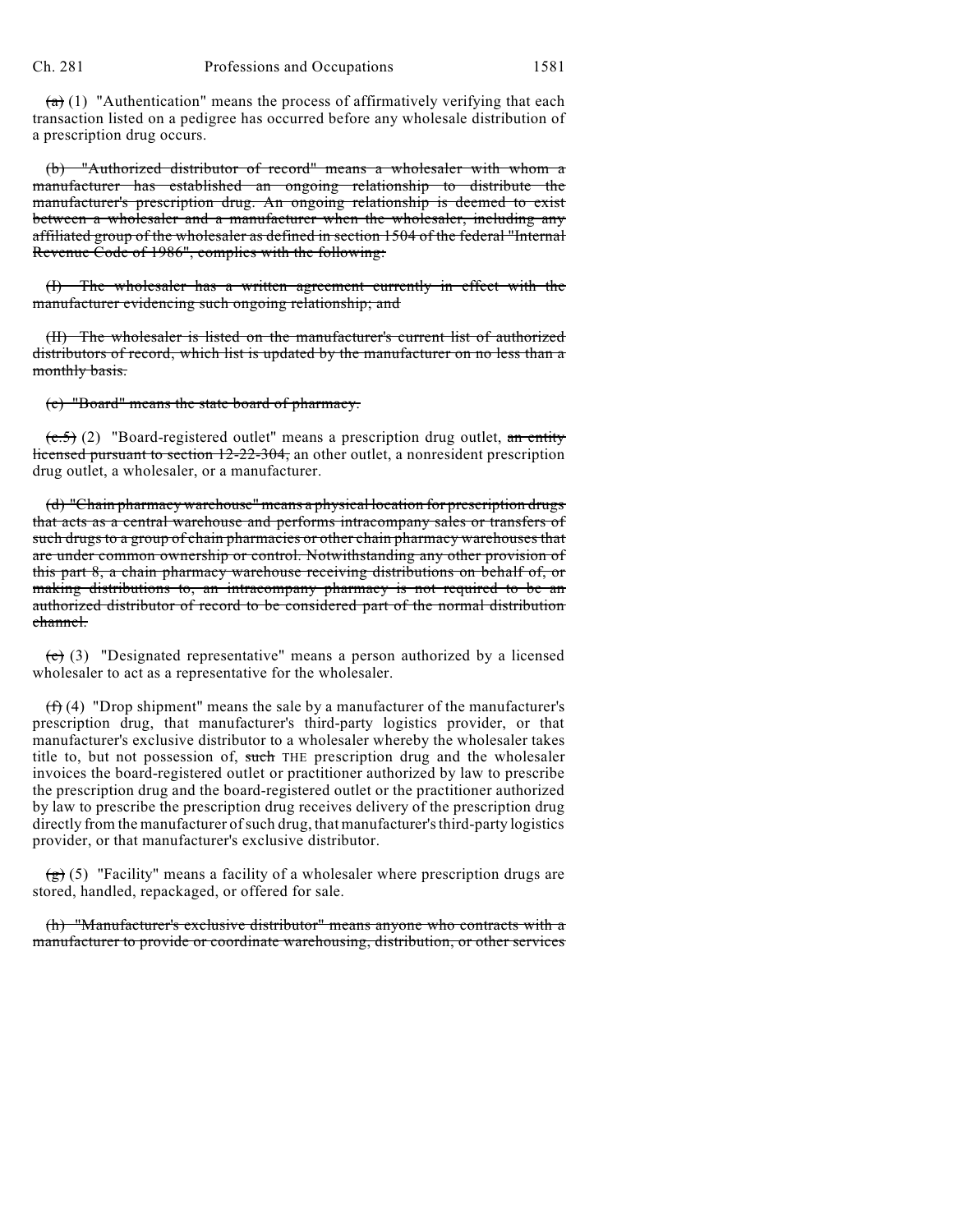1582 Professions and Occupations Ch. 281

on behalf of a manufacturer and who takes title to the manufacturer's prescription drug but who does not have general responsibility to direct the sale or disposition of the manufacturer's prescription drug. Such manufacturer's exclusive distributor shall be licensed as a wholesaler under this part 8 and, to be considered part of the normal distribution channel, shall also be an authorized distributor of record.

 $(i)$  (6) "Normal distribution channel" means a chain of custody for a prescription drug that goes directly or by drop shipment from a manufacturer of the prescription drug to:

 $(H)$  (a) (I) A wholesaler to a pharmacy to a patient or other designated persons authorized by law to dispense or administer such A PRESCRIPTION drug to a patient;

(II) A wholesaler to a chain pharmacy warehouse to their intracompany pharmacies to a patient;

(III) A chain pharmacy warehouse to their ITS intracompany pharmacies to a patient; or

(IV) A pharmacy to a patient; or

(II) (b) A manufacturer's colicensed partner, third-party logistics provider, or exclusive distributor to a wholesaler to a pharmacy to a patient or other designated persons authorized by law to dispense or administer such drug to a patient; or

(III) (c) A manufacturer's colicensed partner, or that manufacturer's third-party logistics provider, or exclusive distributor to a wholesaler to a chain pharmacy warehouse to that chain pharmacy warehouse's intracompany pharmacy to a patient or other designated persons authorized by law to dispense or administer such drug to a patient; or

(IV) A specialty wholesaler to a pharmacy, physician, or hospital; or

 $(V)(d)$  A wholesaler to a pharmacy buying cooperative warehouse to a pharmacy that is a member or member owner of such THE cooperative to a patient or other designated person authorized by law to dispense or administer the prescription drug to a patient.

 $(f)(7)$  "Pedigree" means a document or electronic file containing information that records each distribution of any given prescription drug that leaves the normal distribution channel.

(k) "Pharmacy buying cooperative warehouse" means a permanent physical location that acts as a central warehouse for prescription drugs and from which sales of such drugs are made to an exclusive group of pharmacies that are members or member owners of the buying cooperative operating the warehouse that shall be licensed as a wholesaler.

(l) "Prescription drug" means any drug, including any biological product, except for blood and blood components, including factor, intended for transfusion or biological products that are also medical devices, required by federal law or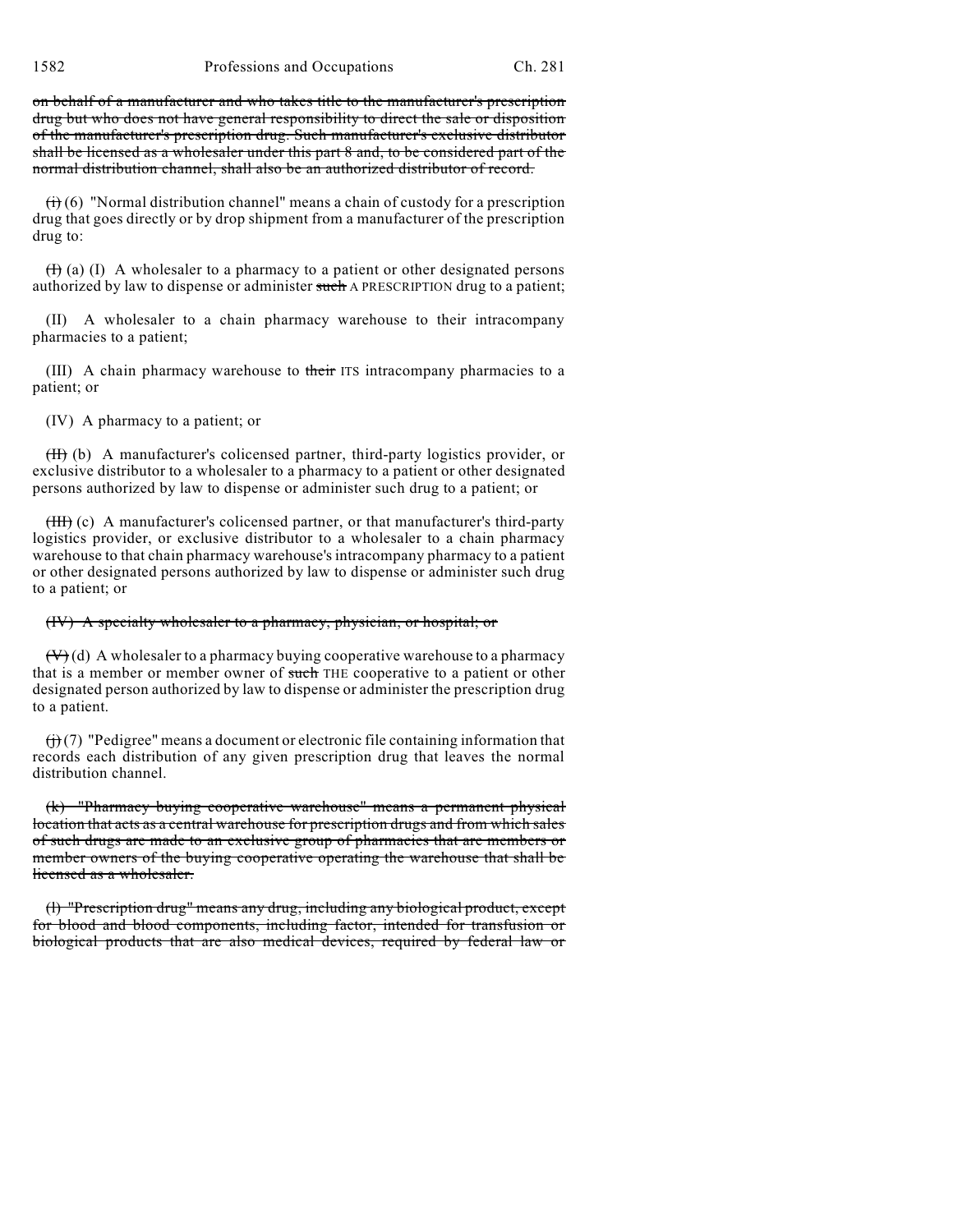regulation to be dispensed only by a prescription, including finished dosage forms and bulk drug substances subject to section 503(b) of the "Federal Food, Drug, and Cosmetic Act".

(m) "Repackage" means repackaging or otherwise changing the container, wrapper, or labeling to further the distribution of a prescription drug, excluding that completed by the pharmacist responsible for dispensing product to the patient.

(n) "Repackager" means a person who repackages prescription drugs.

(o) "Specialty wholesaler" means a person who exclusively distributes a prescription drug to a specific group of specialty pharmacies or licensed practitioners and who has certified to the board that the distribution ofsuch products will only occur in the limited situations described in this paragraph (o). Such specialty wholesale distributors shall be separately licensed and designated as specialty wholesale distributors by the board.

 $(\tau)$  (8) "Third-party logistics provider" means anyone who contracts with a manufacturer to provide or coordinate warehousing, distribution, or other services on behalf of a manufacturer but does not take title to a prescription drug or have general responsibility to direct the prescription drug's sale or disposition.  $\mathbf A$ third-party logistics provider shall be licensed as a wholesale distributor under this part 8.

(q) "Wholesaler" means any person engaged in the wholesale distribution of prescription drugs, including, but not limited to, repackagers; own-label distributors; private-label distributors; jobbers; brokers; warehouses, including manufacturers' and distributors' warehouses; manufacturers' exclusive distributors; authorized distributors of record; drug wholesalers or distributors; independent wholesale drug traders;specialty wholesale distributors; pharmacy buying cooperative warehouses; retail pharmacies that conduct wholesale distribution; and chain pharmacy warehouses that conduct wholesale distribution.

(2) For the purposes of this part 8, "wholesale distribution" means distribution of prescription drugs to persons or entities other than a consumer or patient. "Wholesale distribution" does not include:

(a) Intracompany sales or transfers of prescription drugs, including a transaction or transfer between a division, subsidiary, parent, or affiliated or related company under common ownership or control of an entity;

(b) The sale, purchase, distribution, trade, or transfer of a prescription drug or offer to sell, purchase, distribute, trade, or transfer a prescription drug for emergency medical reasons or during a state or national declaration of emergency;

(c) The sale or transfer of a drug for medical reasons by a retail pharmacy to another retail pharmacy to alleviate a temporary shortage pursuant to Colorado law;

(d) The distribution of prescription drug samples by a manufacturer's representative;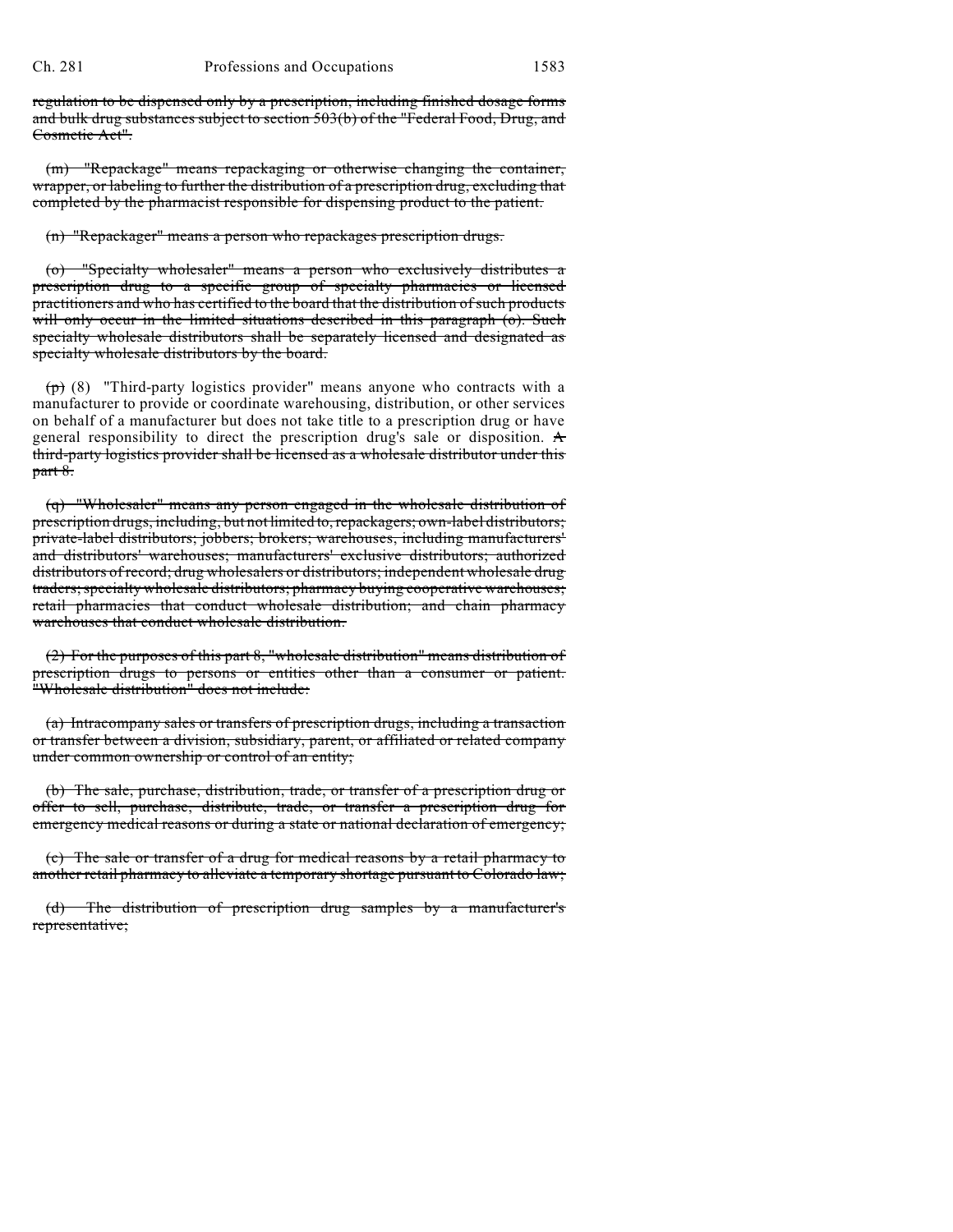(e) Drug returns, when conducted by a hospital, health care entity, or charitable institution in accordance with 21 CFR 203.23;

(f) The sale of minimal quantities of prescription drugs by retail pharmacies to licensed practitioners for office use;

(g) A retail pharmacy's delivery of prescription drugs to a patient or patient's agent pursuant to the lawful order of a licensed practitioner;

(h) The sale, transfer, merger, or consolidation of all or part of the business of a pharmacy or pharmacies from or with another pharmacy or pharmacies, whether accomplished as a purchase and sale of stock or business assets;

(i) The direct sale, purchase, distribution, trade, or transfer of a prescription drug from a manufacturer to an authorized distributor of record to one additional authorized distributor of record but only if an authorized distributor of record that purchases a prescription drug from an authorized distributor of record that purchased the prescription drug directly from the manufacturer:

(I) Provides the supplying authorized distributor of record with a verifiable statement that the product is unavailable from the manufacturer; and

(II) Receives a verifiable statement from the supplying authorized distributor of record that the product was purchased directly from the manufacturer;

(j) (Deleted by amendment, L. 2007, p. 1246,  $\S$  1, effective August 3, 2007.)

(k) The delivery of, or offer to deliver, a prescription drug by a common carrier solely in the common carrier's usual course of business of transporting prescription drugs where the common carrier does not store, warehouse, or take legal ownership of the prescription drug;

(l) The sale or transfer from a retail pharmacy or chain pharmacy warehouse of expired, damaged, returned, or recalled prescription drugs to the original manufacturer or to a third-party returns processor;

(m) The sale or transfer of compounded drugs compounded by a retail pharmacy as defined in section  $12-22-102$  (6) and as authorized by section  $12-22-121$  (6) (b);

(n) The transfer of prescription drugs within Colorado purchased with public funds by the department of public health and environment, created in section 25-1-102, C.R.S., or a district or county public health agency, created pursuant to section 25-1-506, C.R.S., and procured by a physician licensed in Colorado who is either the executive director or the chief medical officer appointed pursuant to section 25-1-105, C.R.S., or a public health director or medical officer of a county or district public health agency selected pursuant to section  $25-1-508$  (5) (c) (I), C.R.S. The transfers may only be made to the department of public health and environment pursuant to the Colorado medical license of the executive director or chief medical officer, a district or county public health agency pursuant to the Colorado medical license of the public health director or medical officer, or a physician licensed in Colorado.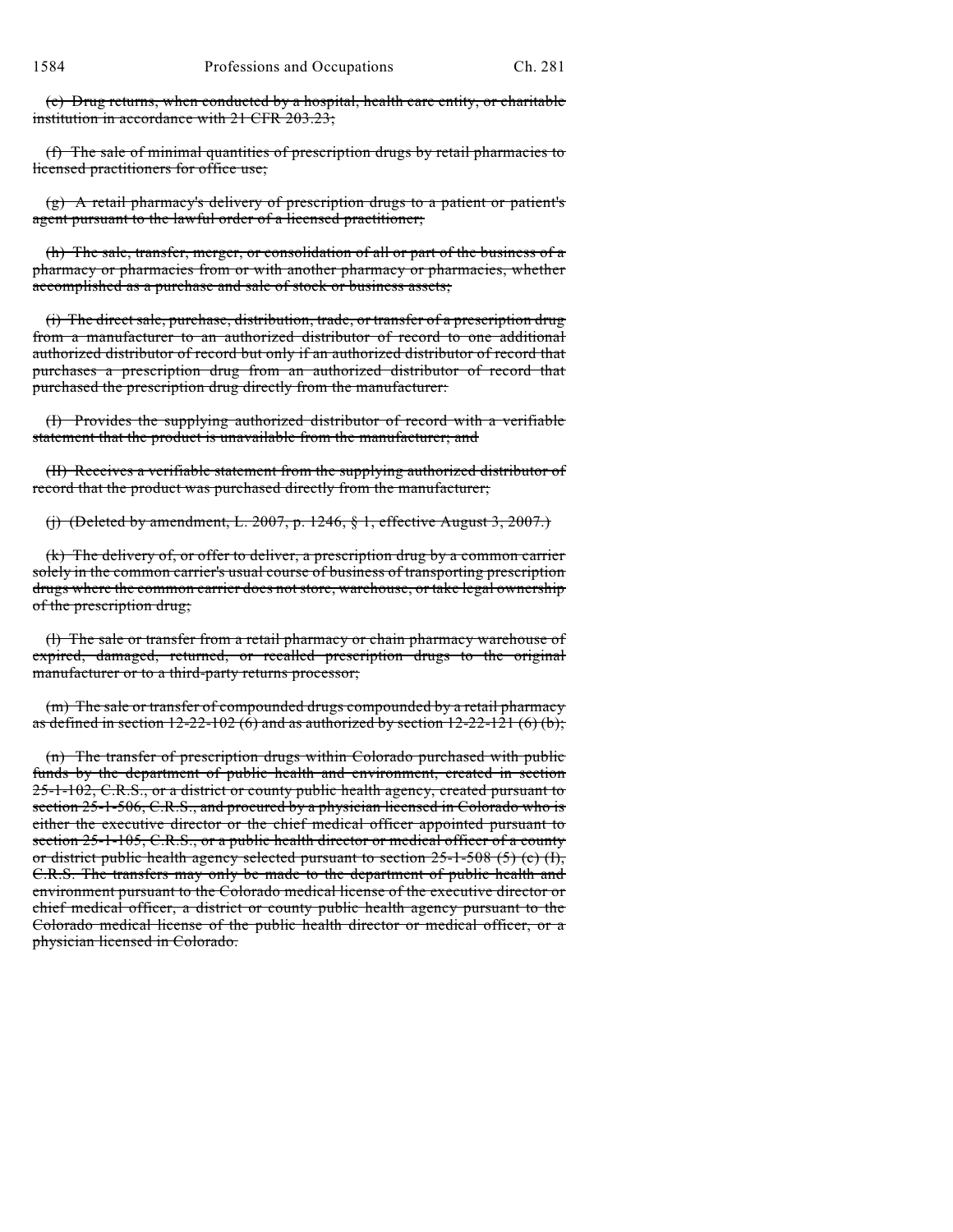**12-42.5-302. [Formerly 12-22-801 (3)] Exemptions.**  $(\frac{1}{2})(1)(a)$  The board shall have the authority to MAY exempt a pharmacy benefits entity from the requirements of sections  $12-22-802$  and  $12-22-803$  12-42.5-303 AND 12-42.5-304 if such THE entity's purchases are solely from a manufacturer or a wholesale distributor in the normal distribution channel, and any subsequent sales or further distributions are to entities other than a wholesaler within the normal distribution channel.

(b) For the purposes of this subsection  $(3)$  SECTION, "pharmacy benefits entity" means an entity that is not engaged in the activities described in paragraph (d) of subsection (1) of this section OF A CHAIN PHARMACY WAREHOUSE but that assists in the administration of pharmacy benefits under contracts with insurers or to a company under common ownership with that entity.

 $(b)$  (2) The board shall have the authority to MAY exempt a wholesaler from any of the requirements REQUIREMENT of this part  $\frac{8}{3}$  if the wholesaler exclusively distributes animal health medicines. THE BOARD MAY EXEMPT A WHOLESALER THAT DISTRIBUTES ANIMAL HEALTH MEDICINES FROM THE REQUIREMENTS OF SECTION 12-42.5-306.

 $\overline{(c)}$  (3) The board shall exempt from the requirements of sections  $\overline{12-22-802}$  and  $12-22-803$  12-42.5-303 AND 12-42.5-304:

(a) A licensed wholesaler operated by a nonprofit organization exempt from taxation under section 501 (c) (3) of the federal "Internal Revenue Code of 1986", as amended, that engages only in intracompany sales or transfers of prescription drugs to licensed other outlets or pharmacies that are controlled by, or under common ownership or control with, the wholesaler and that purchase drugs directly from the manufacturer or the manufacturer's authorized distributor of record for distribution or transfer to the wholesaler's licensed other outlets, pharmacies, or other areas authorized by state law; The board shall exempt

(b) A licensed wholesaler operated by a hospital, a state agency, or a political subdivision from the requirements of sections  $12{\text -}22{\text -}802$  and  $12{\text -}22{\text -}803$  if such THE entity purchases drugs directly from a manufacturer or a manufacturer's authorized distributor of record and if any further distribution is to authorized licensed entities within its own network.

**12-42.5-303. [Formerly 12-22-802] Wholesaler license requirements.** (1) (a) A wholesaler that resides in this state  $shall$  MUST be licensed by the board. A wholesaler that does not reside in this state shall MUST be licensed in this state prior to engaging in the wholesale distribution of prescription drugs in this state. The board shall exempt a manufacturer and that manufacturer's third-party logistics providers to the extent involving that manufacturer's drugs under contract from any licensing qualifications and other requirements, including the requirements in subparagraphs (VI) and (VII) of paragraph (a) of subsection (3) of this section, subsections (4) to (6) of this section, and section  $\frac{12-22-803}{2}$  12-42.5-304, to the extent the requirements are not required by federal law or regulation, unless the particular requirements are deemed necessary and appropriate following rule-making by the board.

(b) A MANUFACTURER'S EXCLUSIVE DISTRIBUTOR AND PHARMACY BUYING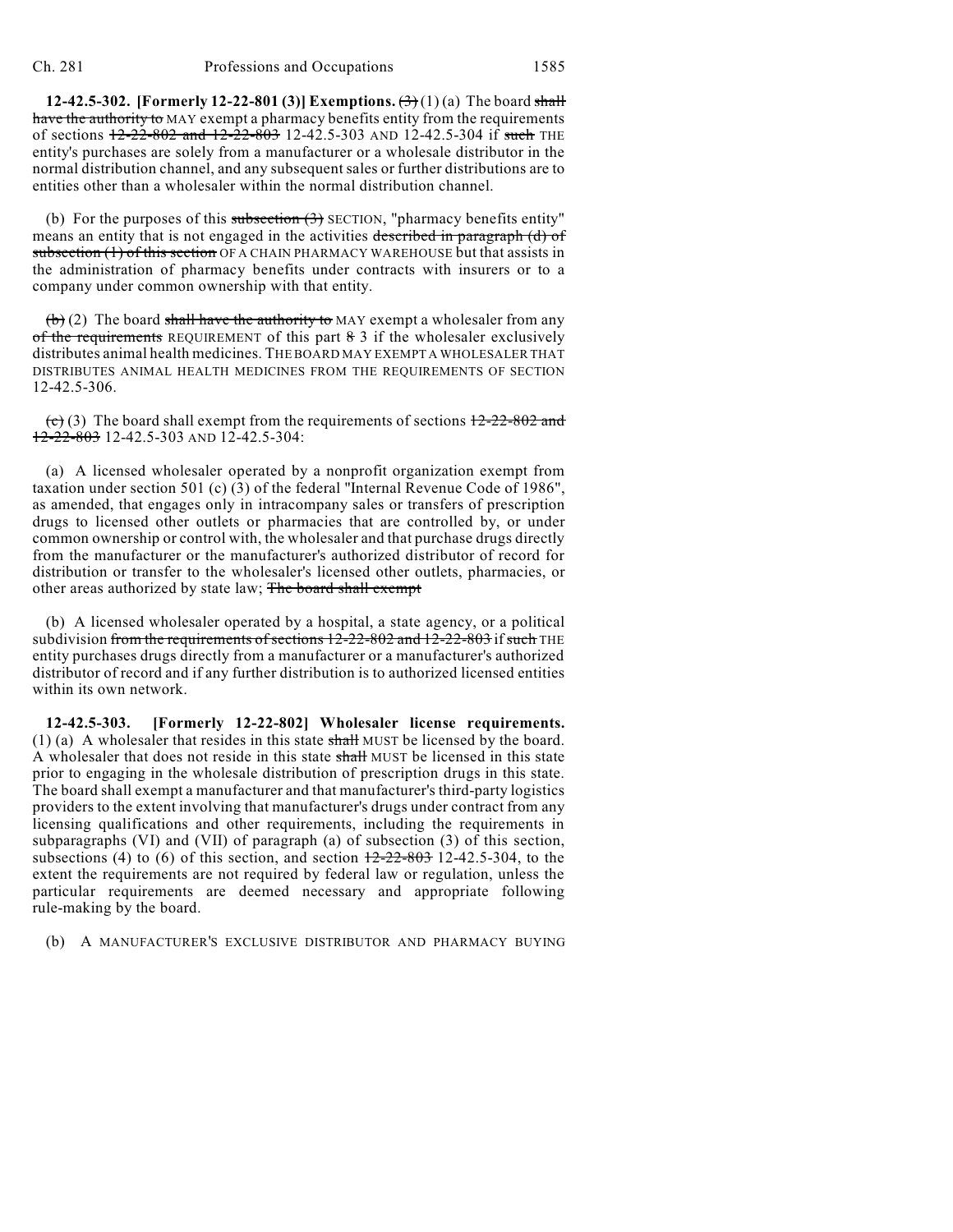COOPERATIVE WAREHOUSE MUST BE LICENSED BY THE BOARD AS A WHOLESALER PURSUANT TO THIS PART 3. A THIRD-PARTY LOGISTICS PROVIDER MUST BE LICENSED BY THE BOARD AS A WHOLESALE DISTRIBUTOR PURSUANT TO THIS PART 3.

(2) (a) The board may adopt rules to approve an accreditation body to evaluate a wholesaler's operations to determine compliance with professional standards and any other applicable laws and to perform inspections of each facility and location where THE WHOLESALER CONDUCTS wholesale distribution operations. are conducted by the wholesaler.

(b) An applicant for a license shall pay any reasonable fee required by the accreditation body or the board and comply with any rules promulgated by the board.

(c) The board shall not issue or renew a license to a wholesaler who does not comply with this part  $\frac{8}{3}$ .

(3) (a) An applicant for a wholesaler license shall provide to the board the following information, and any other information deemed appropriate by the board on a form provided by the board:

(I) The name, full business address, and telephone number of the applicant;

(II) The trade and business names used by the applicant;

(III) The addresses, telephone numbers, and the names of the contact persons for all facilities used by the applicant for the storage, handling, and distribution of prescription drugs;

(IV) The type of ownership or operation of the applicant;

(V) The names of the owner and the operator of the applicant, including:

(A) The name of each partner if the applicant is a partnership;

(B) The name and title of each officer and director, the name of the corporation, and the state of incorporation, if the applicant is a corporation;

(C) The name of the limited liability company, if the applicant is a limited liability company, and the name of the parent company, if any, and the state of incorporation OR FORMATION of both; and OR

(D) The name of the sole proprietor and the business entity if the applicant is a sole proprietorship;

(VI) A list of the licenses and permits issued to the applicant by any other state that authorizes the applicant to purchase or possess prescription drugs; and

(VII) The name of the applicant's designated representative for the facility, the fingerprints of the designated representative, and a personal information statement for the designated representative that includes information as required by the board,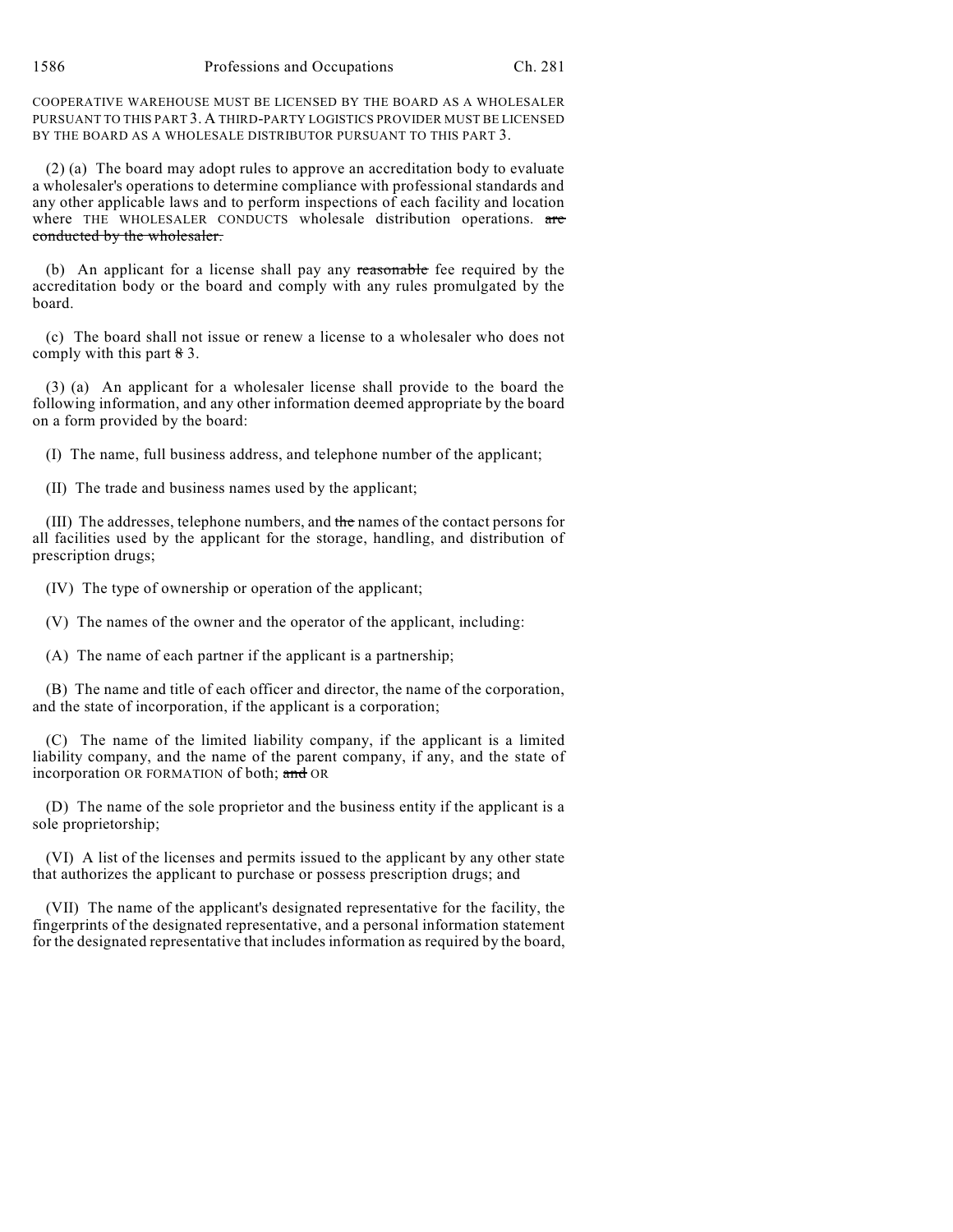including but not limited to the information in subsection (5) of this section.

(b) A licensee shall complete and return a form approved by the board at each renewal period. The board may suspend or revoke the license of a wholesaler if the board determines that the wholesaler no longer qualifies for a license.

(4) Prior to issuing a wholesaler license to an applicant, the board, state board of pharmacy THE REGULATORY OVERSIGHT BODY FROM ANOTHER STATE, or board-approved accreditation body may conduct a physical inspection of the facility at the business address provided by the applicant. Nothing in this subsection (4) shall preclude the board from inspecting a wholesaler.

(5) The designated representative of an applicant for a wholesaler license shall:

(a) Be at least twenty-one years of age;

(b) Have at least three years of full-time employment history with a pharmacy or a wholesaler in a capacity related to the dispensing and distribution of and the record-keeping related to prescription drugs;

(c) Be employed by the applicant in a full-time managerial position;

(d) Be actively involved in and aware of the actual daily operation of the wholesaler;

(e) Be physically present at the facility of the applicant during regular business hours, except when the absence of the designated representative is authorized, including, but not limited to, sick leave and vacation leave;

(f) Serve in the capacity of a designated representative for only one applicant or wholesaler at a time, except where more than one licensed wholesaler is co-located in the same facility and the wholesalers are members of an affiliated group as defined by section 1504 of the federal "Internal Revenue Code of 1986";

(g) Not have any convictions under federal, state, or local law relating to wholesale or retail prescription drug distribution or a controlled substance, AS DEFINED IN SECTION 18-18-102 (5), C.R.S.;

(h) Not have any felony convictions pursuant to federal, state, or local law; and

(i) Update all of the information required in this part  $\frac{1}{2}$  whenever changes occur.

(6) A wholesaler shall obtain a license for each facility it uses for the distribution of prescription drugs.

**12-42.5-304. [Formerly 12-22-803] Criminal history record check.** Prior to submission of an application, each designated representative shall have his or her fingerprints taken by a local law enforcement agency for the purpose of obtaining a fingerprint-based criminal history record check. The designated representative is required to SHALL submit payment by certified check or money order for the fingerprints and for the actual costs of said THE record check at the time the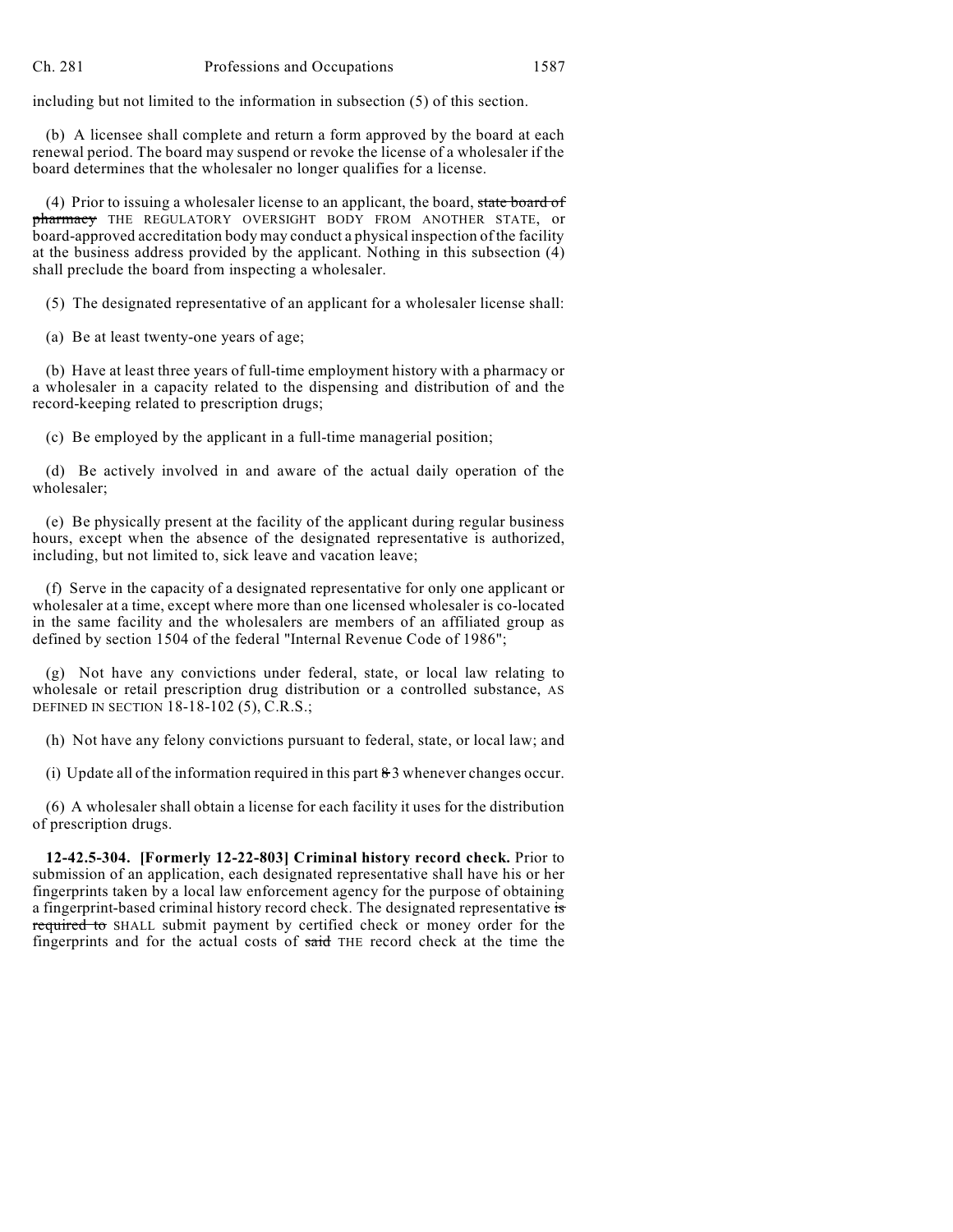fingerprints are submitted to the Colorado bureau of investigation. Upon receipt of fingerprints and receipt of the payment for costs, the Colorado bureau of investigation shall conduct a state and national fingerprint-based criminal history record check utilizing records of the Colorado bureau of investigation and the federal bureau of investigation.

**12-42.5-305. [Formerly 12-22-804] Restrictions on transactions.** (1) A wholesaler shall receive ACCEPT prescription drug returns or exchanges from a pharmacy or a chain pharmacy warehouse pursuant to the terms and conditions of the agreement between the wholesale distributor and the pharmacy or chain pharmacy warehouse. The RECEIVING WHOLESALE DISTRIBUTOR SHALL DISTRIBUTE returns or exchanges of expired, damaged, recalled, or otherwise unsaleable pharmaceutical product shall be distributed by the receiving wholesale distributor only to either the original manufacturer or to a third-party returns processor. The returns or exchanges of prescription drugs, saleable or unsaleable, including any redistribution by a receiving wholesaler, shall ARE not be subject to the pedigree requirements of section 12-22-805 12-42.5-306, so long as the drugs are exempt from the pedigree requirement of the federal food and drug administration's currently applicable "Prescription Drug Marketing Act of 1987" guidance. The pharmacies, chain pharmacy warehouses, and cooperative pharmacy BUYING COOPERATIVE warehouses shall be ARE responsible for ensuring that the prescription drugs returned are what they purport to be and shall ensure that those returned prescription drugs were stored under proper conditions since their receipt. Wholesalers shall be held accountable ARE RESPONSIBLE for policing their returns process and helping to ensure that their operations are secure and do not permit the entry of adulterated or counterfeit product. A pharmacist shall not knowingly return a medication that is not what it purports to be.

(2) A manufacturer or wholesaler shall furnish prescription drugs only to a board-registered outlet or practitioner authorized by law to prescribe the drugs. Before furnishing prescription drugs to a person or entity not known to the manufacturer or wholesaler, the manufacturer or wholesaler shall affirmatively verify that the person or entity is legally authorized to receive the prescription drugs by contacting the board.

#### (3) (Deleted by amendment, L. 2007, p. 1249, § 4, effective August 3, 2007.)

 $(4)(3)$  A MANUFACTURER OR WHOLESALER MAY FURNISH prescription drugs  $\frac{m}{2}$ be furnished to a hospital pharmacy receiving area if a pharmacist or authorized receiving agent signs, at the time of delivery, a receipt showing the type and quantity of the prescription drug received. THE PHARMACIST OR AUTHORIZED RECEIVING AGENT SHALL REPORT any discrepancy between the receipt and the type and quantity of the prescription drug actually received shall be reported to the delivering manufacturer or wholesaler by the next business day after the delivery to the pharmacy receiving area.

 $(5)$  (4) A manufacturer or wholesaler shall not accept payment for, or allow the use of, a person's or entity's credit to establish an account for the purchase of prescription drugs from any person other than the owner of record, the chief executive officer, or the chief financial officer listed on the license of a person or entity legally authorized to receive prescription drugs. An account established for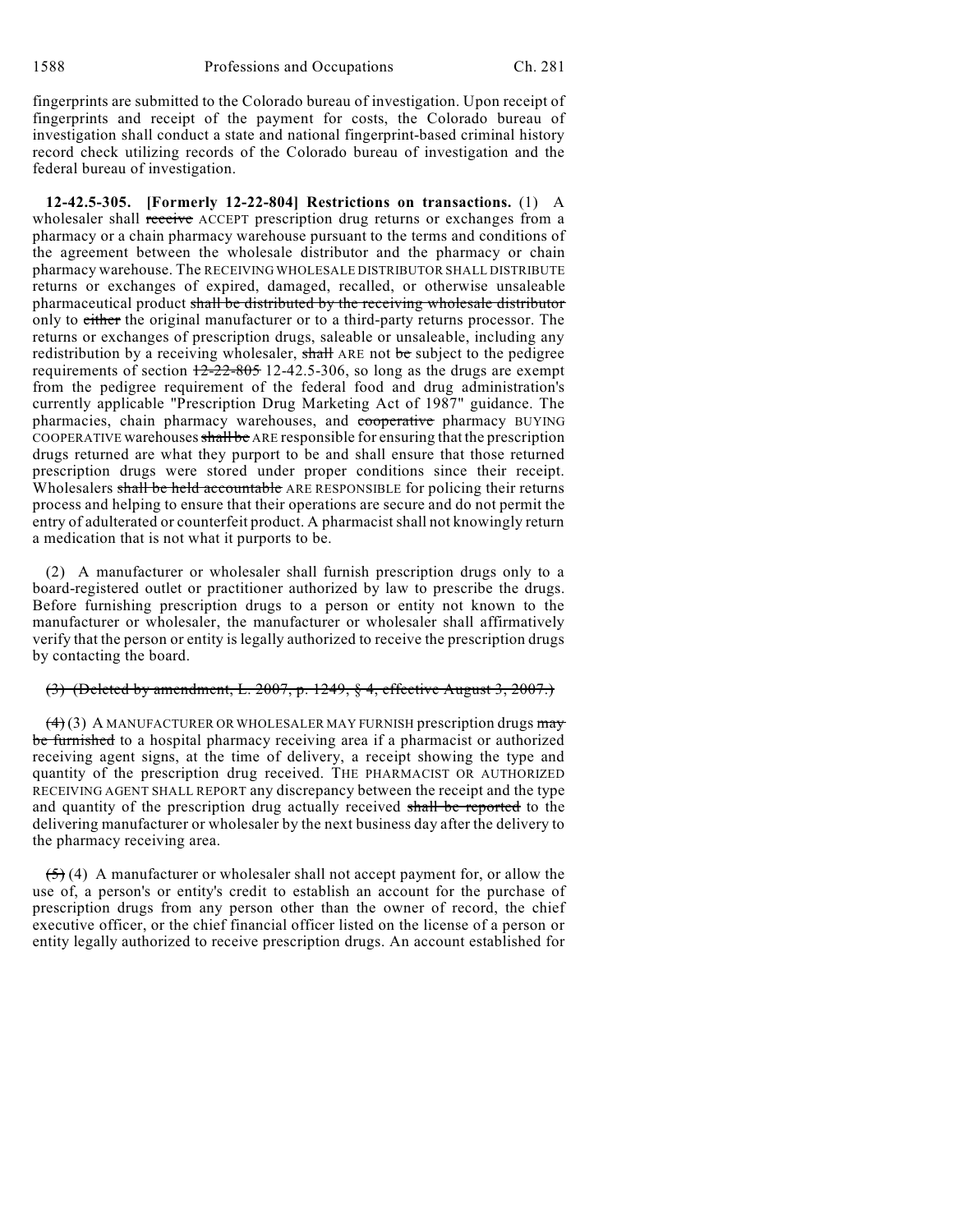the purchase of prescription drugs must bear the name of the licensee. This subsection  $(5)$  shall (4) DOES not apply to standard ordering and purchasing business practices between a chain pharmacy warehouse, a wholesaler, and a manufacturer.

**12-42.5-306. [Formerly 12-22-805] Records - study - authentication pedigree.** (1) A wholesaler shall establish and maintain inventories and records of all transactions regarding the receipt and distribution or other disposition of prescription drugs. The records shall MUST include the pedigree for each wholesale distribution of a prescription drug that occurs outside the normal distribution channel.

(2) On or before June 1, 2007, the board shall determine and establish an implementation date for the use of electronic pedigrees. The implementation date shall be on or after December 31, 2007. In making its determination, the board shall consult with manufacturers, wholesalers, and pharmacies responsible for the sale and distribution of prescription drugs in this state.

 $(3)$  (2) A wholesaler in the possession of a pedigree for a prescription drug shall verify that each transaction on the pedigree has occurred prior to distributing the prescription drug.

 $(4)(3)$  A pedigree shall include all necessary identifying information concerning each sale in the chain of distribution of the product from the manufacturer or the first authorized distributor of record through the acquisition and sale by a wholesaler until final sale to a pharmacy or other person dispensing or administering the prescription drug. The pedigree shall include, at a minimum:

(a) The name, address, telephone number, and, if available, the electronic mail address of each owner of the prescription drug and each wholesaler of the drug;

(b) The name and address of each location from which the prescription drug was shipped, if different from that of the owner;

(c) The transaction dates;

(d) Certification that each recipient has authenticated the pedigree;

- (e) The name of the prescription drug;
- (f) The dosage form and strength of the prescription drug;
- (g) The size and number of containers;
- (h) The lot number of the prescription drug; and
- (i) The name of the manufacturer of the finished dosage form.

 $(5)$  (4) A purchaser or wholesaler shall maintain each pedigree for three years after the date of the sale or transfer of the prescription drug and shall make the pedigree available for inspection or use within five business days upon the request of an authorized law enforcement officer or an authorized agent of the board.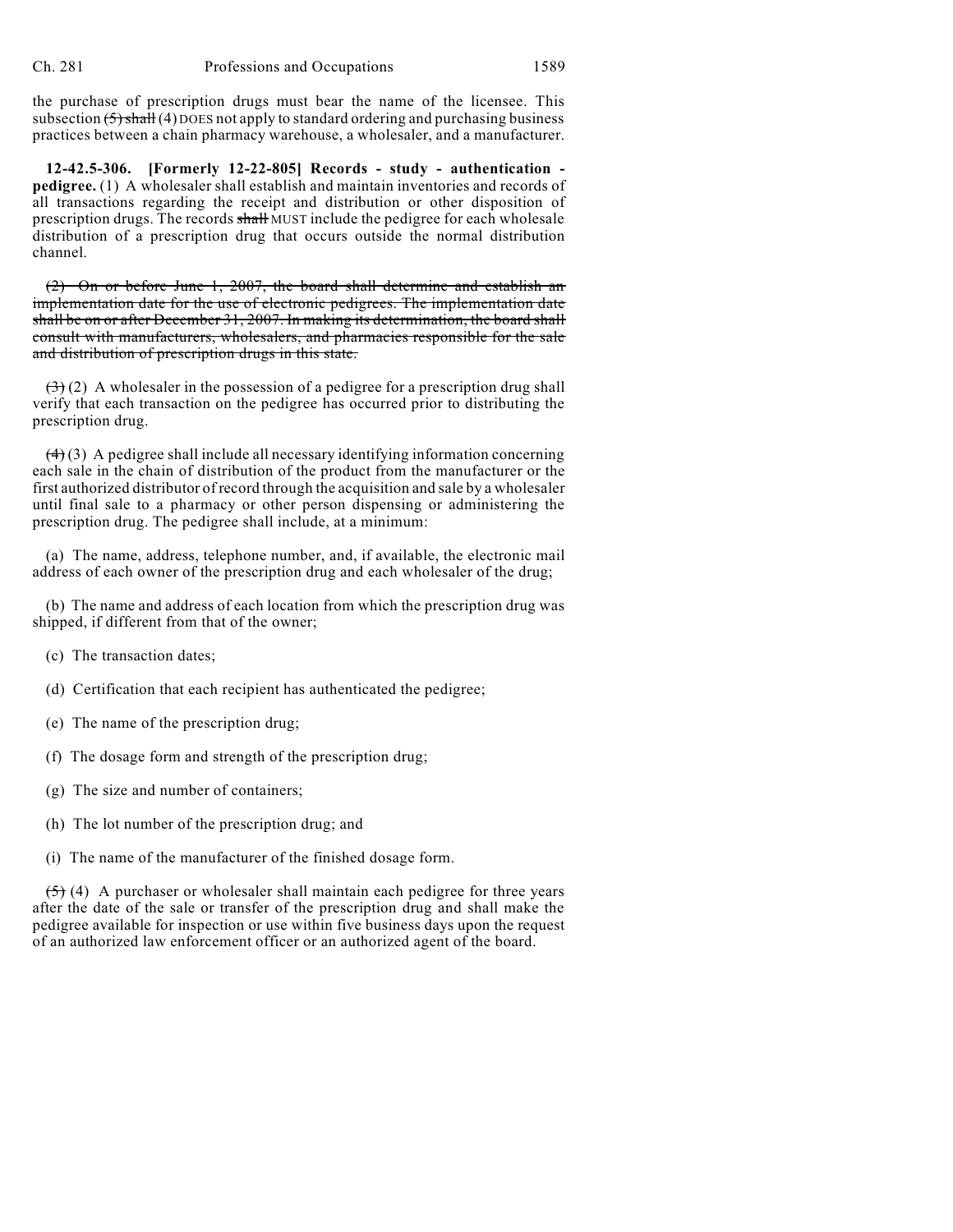$(6)$  (5) This section shall DOES not apply to a retail pharmacy or chain pharmacy warehouse if the retail pharmacy or chain pharmacy warehouse does not engage in the wholesale distribution of prescription drugs.

 $(7)$  (6) The board shall adopt rules as necessary for the implementation of this part 8 3.

**12-42.5-307. [Formerly 12-22-806] Penalty.** (1) A person who engages in the wholesale distribution of prescription drugs in violation of this part  $8 \text{ shall be } 3$  IS subject to a penalty of up to fifty thousand dollars.

(2) A person who knowingly engagesin the wholesale distribution of prescription drugs in violation of this part  $8$  shall be 3 IS subject to a penalty of up to five hundred thousand dollars.

## PART 4 ELECTRONIC MONITORING OF PRESCRIPTION DRUGS

**12-42.5-401. [Formerly 12-22-701] Legislative declaration.** (1) The general assembly finds, determines, and declares that:

(a) Prescription drug abuse occurs in this country to an extent that exceeds or rivals the abuse of illicit drugs;

(b) Prescription drug abuse occurs at times due to the deception of the authorized prescribers PRACTITIONERS where patients seek controlled substances for treatment and the **prescriber** PRACTITIONER is without knowledge UNAWARE of the patient's other medical providers and treatments;

(c) Electronic monitoring of prescriptions for controlled substances would provide PROVIDES a mechanism whereby prescribers could PRACTITIONERS CAN discover the extent of each patient's requests for drugs and whether other providers have prescribed similar substances during a similar period of time;

(d) Electronic monitoring of prescriptions for controlled substances provides a mechanism for law enforcement officials and regulatory boards to efficiently investigate prescriber PRACTITIONER behavior that is potentially harmful to the public.

**12-42.5-402. [Formerly 12-22-702] Definitions.** As used in this part  $74$ , unless the context otherwise requires:

(1) "Board" means the state board of pharmacy.

(2) Repealed.

 $\left(\frac{3}{2}\right)$  (1) "Controlled substance" means any schedule II, III, IV, or V drug as listed in sections 18-18-204, 18-18-205, 18-18-206, and 18-18-207, C.R.S.

 $(4)$  (2) "Division" means the division of registrations in the department of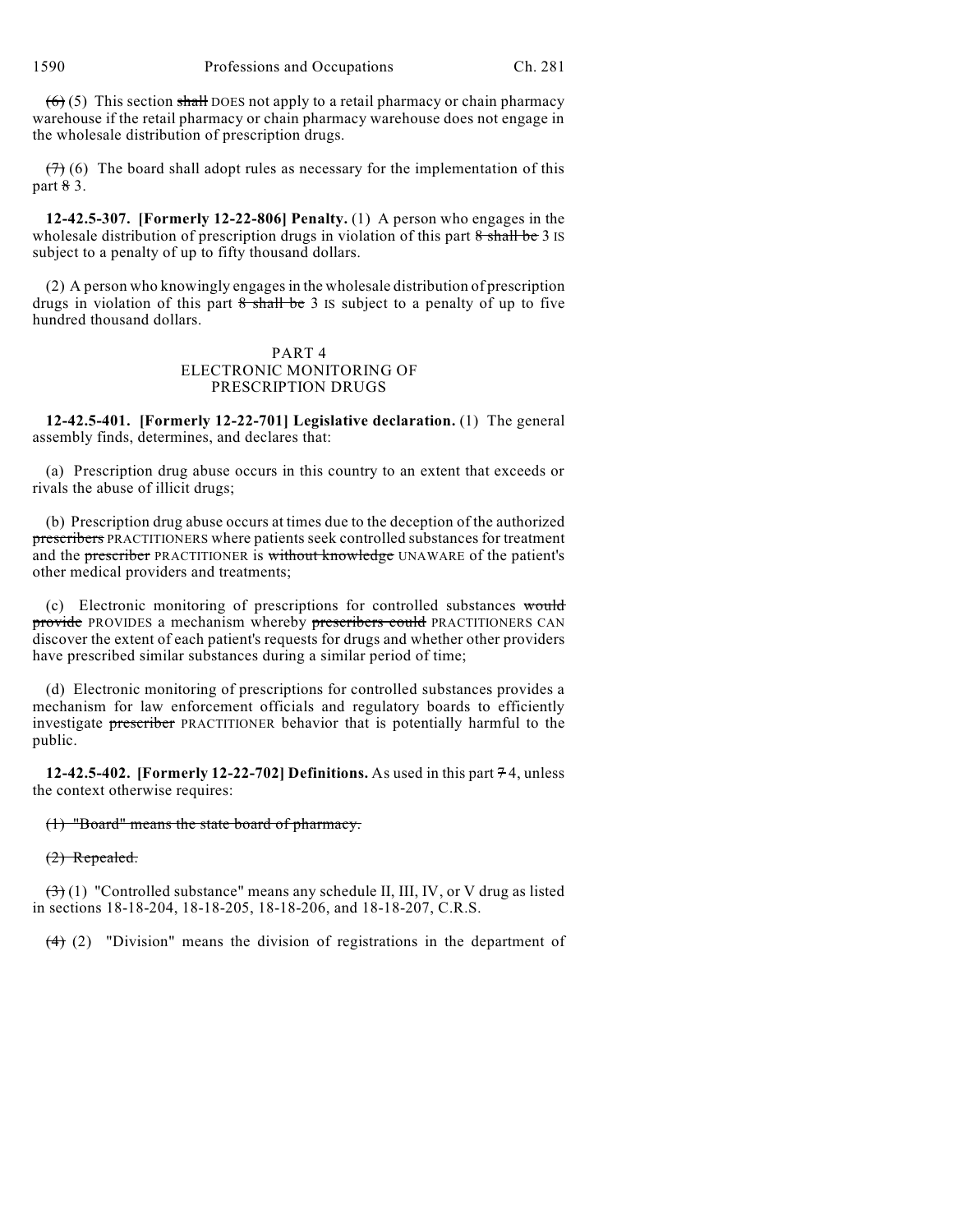regulatory agencies.

 $(5)$  (3) "Drug abuse" or "abuse" means utilization of a controlled substance for nonmedical purposes or in a manner that does not meet generally accepted standards of medical practice.

 $(6)$  "Practitioner" shall have the same meaning as in section 18-18-102 (29), C.R.S.

(7) (4) "Prescription drug outlet" OR "PHARMACY" means any resident or nonresident pharmacy outlet registered or licensed pursuant to this article where prescriptions are compounded and dispensed.

 $(8)$  (5) "Program" means the electronic prescription drug monitoring program developed or procured by the board in accordance with section  $\frac{12-22-704}{2}$ 12-42.5-403.

**12-42.5-403. [Formerly 12-22-704] Prescription drug use monitoring program.** (1) The board shall develop or procure a prescription controlled substance electronic program to track INFORMATION REGARDING prescriptions for controlled substances dispensed in Colorado, The program shall track information regarding controlled substance prescriptions that includes, but is not limited to, INCLUDING the following INFORMATION:

- (a) The date the prescription was dispensed;
- (b) The name of the patient and the prescriber PRACTITIONER;
- (c) The name and amount of the controlled substance;
- (d) The method of payment;
- (e) The name of the dispensing pharmacy; and

(f) Any other data elements necessary to determine whether a patient is visiting multiple prescribers PRACTITIONERS or pharmacies, or both, to receive the same or similar medication.

 $(1.5)$  (2) Each prescriber PRACTITIONER and each dispensing pharmacy shall disclose to a patient receiving a controlled substance that his or her identifying prescription information will be entered into the program database and may be accessed for limited purposes by specified individuals.

 $(2)(3)$  The board shall establish a method and format for prescription drug outlets to convey the necessary information to the board or its designee. The method shall MUST not require more than a one-time entry of data per patient per prescription by a prescription drug outlet.

 $(3)$  (4) The division may contract with any individual or public or private agency or organization in carrying out the data collection and processing duties required by this part  $74$ .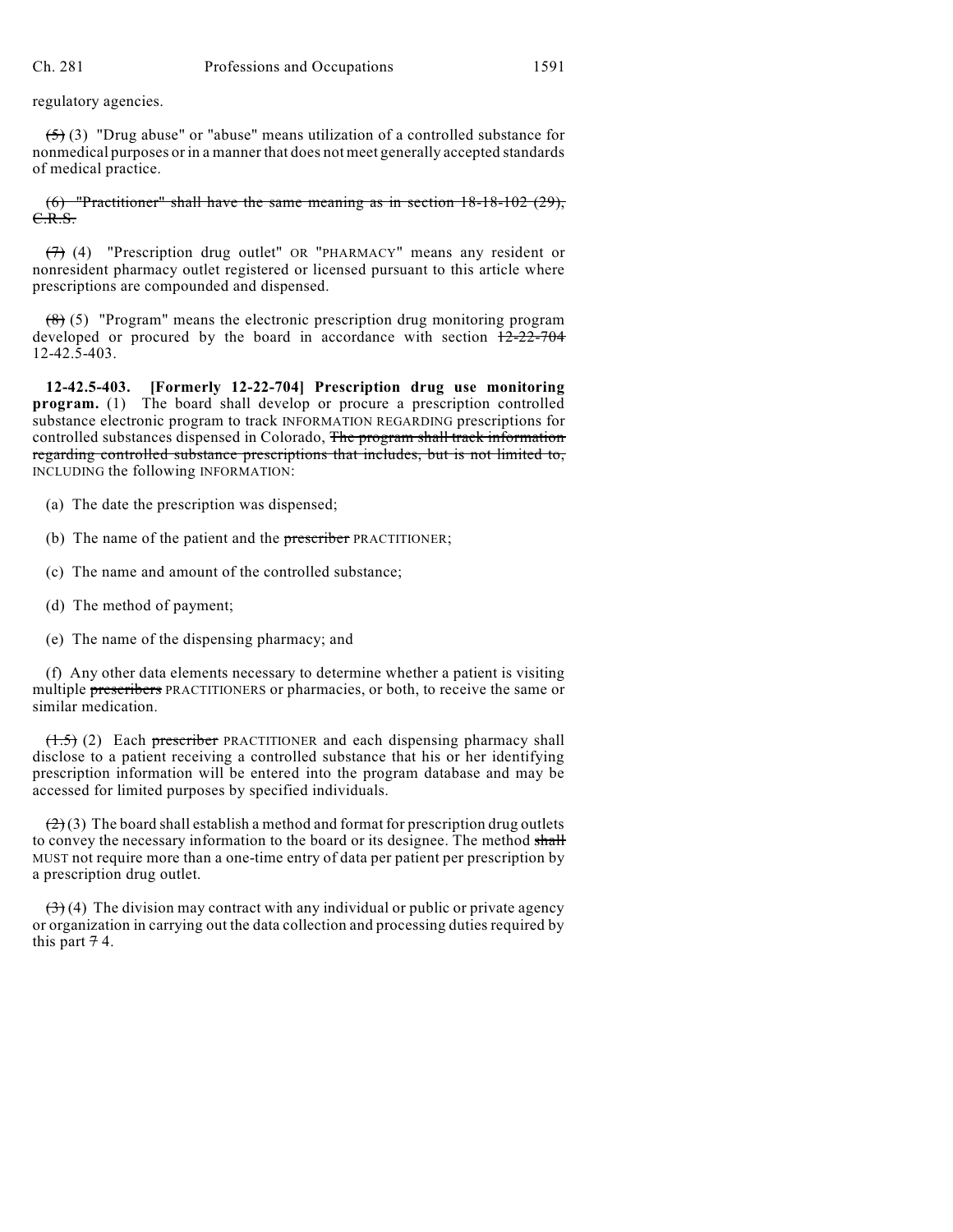**12-42.5-404. [Formerly 12-22-705] Program operation - access - rules.** (1) The board shall operate and maintain the program.

(2) The board shall adopt all rules necessary to implement the program.

(3) The program is available for query only to the following persons or groups of persons:

(a) Board staff responsible for administering the program;

(b) Any licensed practitioner with the statutory authority to prescribe controlled substances to the extent the query relates to a current patient of the practitioner to whom the practitioner is prescribing or considering prescribing any controlled substance;

(c) Practitioners engaged in a legitimate program to monitor a patient's controlled substance DRUG abuse;

(d) Licensed Pharmacists, with statutory authority to dispense controlled substances to the extent the information requested relates specifically to a current patient to whom the pharmacist is dispensing or considering dispensing a controlled substance or to whom the pharmacist is providing clinical patient care services;

(e) Law enforcement officials so long as the information released is specific to an individual patient or prescriber PRACTITIONER and is part of a bona fide investigation, and the request for information is accompanied by an official court order or subpoena;

(f) The individual who is the recipient of a controlled substance prescription so long as the information released is specific to such THE individual;

(g) State regulatory boards within the division and the director of the division so long as the information released is specific to an individual prescriber PRACTITIONER and is part of a bona fide investigation, and the request for information is accompanied by an official court order or subpoena; and

(h) A resident physician with an active physician training license issued by the Colorado medical board pursuant to section 12-36-122 and under the supervision of a licensed physician.

(4) THE BOARD SHALL NOT CHARGE a licensed practitioner or licensed pharmacist PHARMACY who transmits data in compliance with the operation and maintenance of the program shall not be charged a fee for the transmission of such THE data.

(5) The state board, of pharmacy may, pursuant to a written agreement that ensures compliance with this part  $74$ , MAY provide data to qualified personnel of a public or private entity for the purpose of bona fide research or education so long as such information THE DATA does not identify a recipient prescriber OF A PRACTITIONER WHO PRESCRIBED, or dispenser of A PRESCRIPTION DRUG OUTLET THAT DISPENSED, a prescription drug.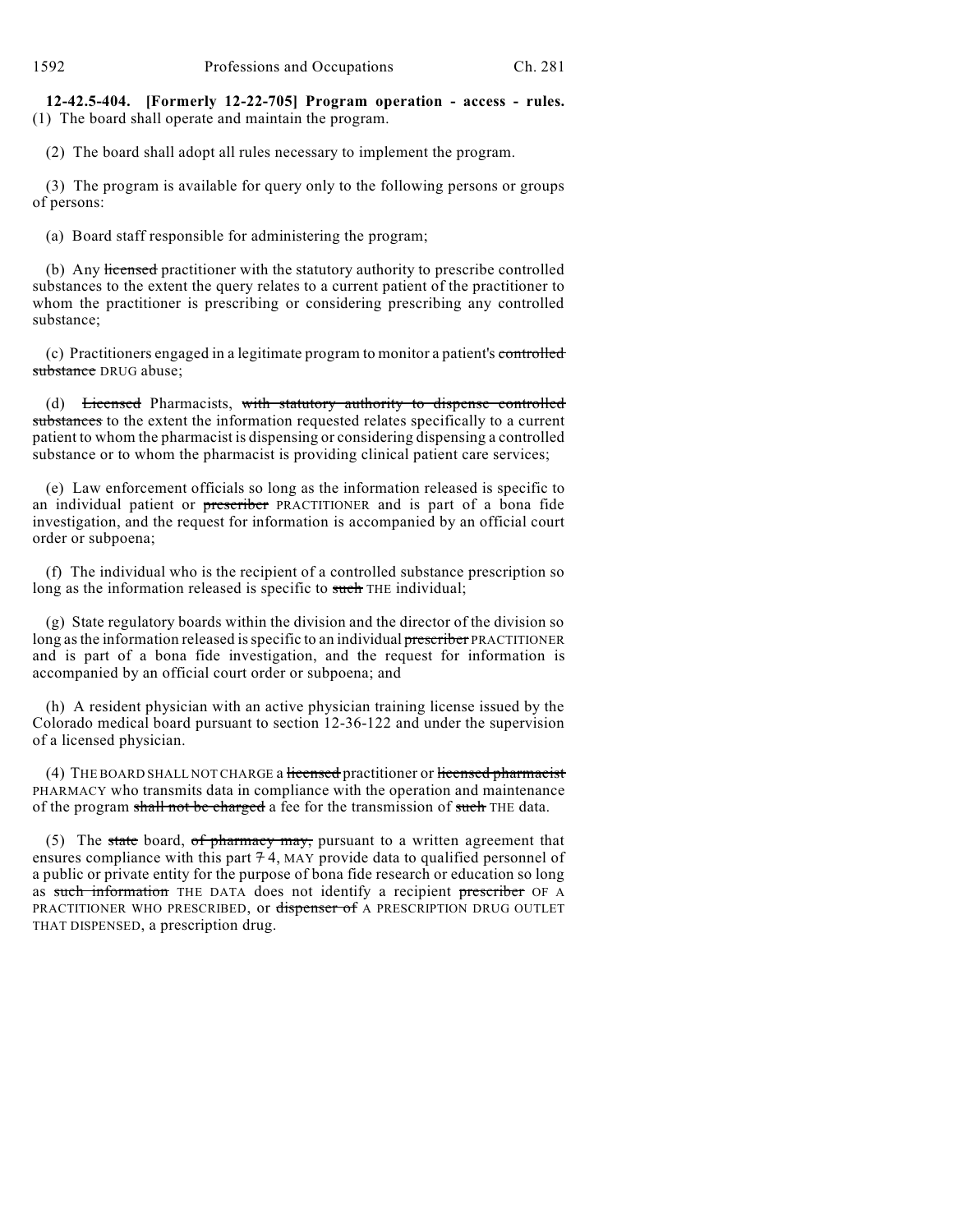(6) The board shall provide a means of sharing information about individuals whose information is recorded in the program with out-of-state health care practitioners and law enforcement officials that meet the requirements of paragraph (b), (c), or (e) of subsection (3) of this section.

**12-42.5-405. [Formerly 12-22-706] Prescription drug monitoring fund creation - gifts, grants, and donations - fee.** (1) The board is authorized to MAY seek and accept funds from any public or private entity for the purposes of implementing and maintaining the program. THE BOARD SHALL TRANSMIT any such funds collected shall be transmitted IT RECEIVES to the state treasurer, who shall credit the same to the prescription drug monitoring fund, which fund is hereby created. The moneys in the fund shall be ARE subject to annual appropriation by the general assembly for the sole purpose of implementing and maintaining the program. The moneys in the fund shall MUST not be transferred to or revert to the general fund at the end of any fiscal year.

### (2) (Deleted by amendment, L. 2007, p. 1039, § 1, effective May 22, 2007.)

 $(3)$  (2) After implementing the program, the board shall seek gifts, grants, and donations on an annual basis for the purpose of maintaining the program. The board shall report annually to the health and human services committees COMMITTEE of the senate and THE HEALTH AND ENVIRONMENT COMMITTEE OF THE house of representatives, or any successor committees, regarding the gifts, grants, and donations requested, of whom they were requested, and the amounts received.

### (4) (Deleted by amendment, L. 2007, p. 1039, § 1, effective May 22, 2007.)

 $(5)$  (3) If, based upon the appropriations for the direct and indirect costs of the program, there are insufficient funds to maintain the program, the division may collect an annual fee of no more than seventeen dollars and fifty cents for the fiscal years 2011-2012 and 2012-2013, twenty dollars for the fiscal years 2013-2014 and 2014-2015, and twenty-five dollars for each fiscal year thereafter, from an individual who holds a license from the division that authorizes him or her to prescribe a controlled substance, as defined by IN section  $18-18-102$  (5), C.R.S. The DIVISION SHALL SET THE fee shall be established pursuant to section 24-34-105, C.R.S., and shall be collected COLLECT THE FEE in conjunction with the license renewal fees collected pursuant to section 24-34-105, C.R.S. Moneys collected pursuant to this subsection  $(5)$  shall be (3) ARE credited to the prescription drug monitoring fund created in subsection (1) of this section.

**12-42.5-406. [Formerly 12-22-707] Violations - penalties.** A person who knowingly releases, obtains, or attempts to obtain information from the program in violation of this part  $74$  shall be punished by a civil fine of not less than one thousand dollars and not more than ten thousand dollars for each violation. Fines paid shall be deposited in the general fund.

**12-42.5-407. [Formerly 12-22-708] Prescription drug outlets - prescribers responsibilities - liability.** (1) A prescription drug outlet shall submit information in the manner required by the board.

(2) A prescriber, PRACTITIONER who has, in good faith, written a prescription for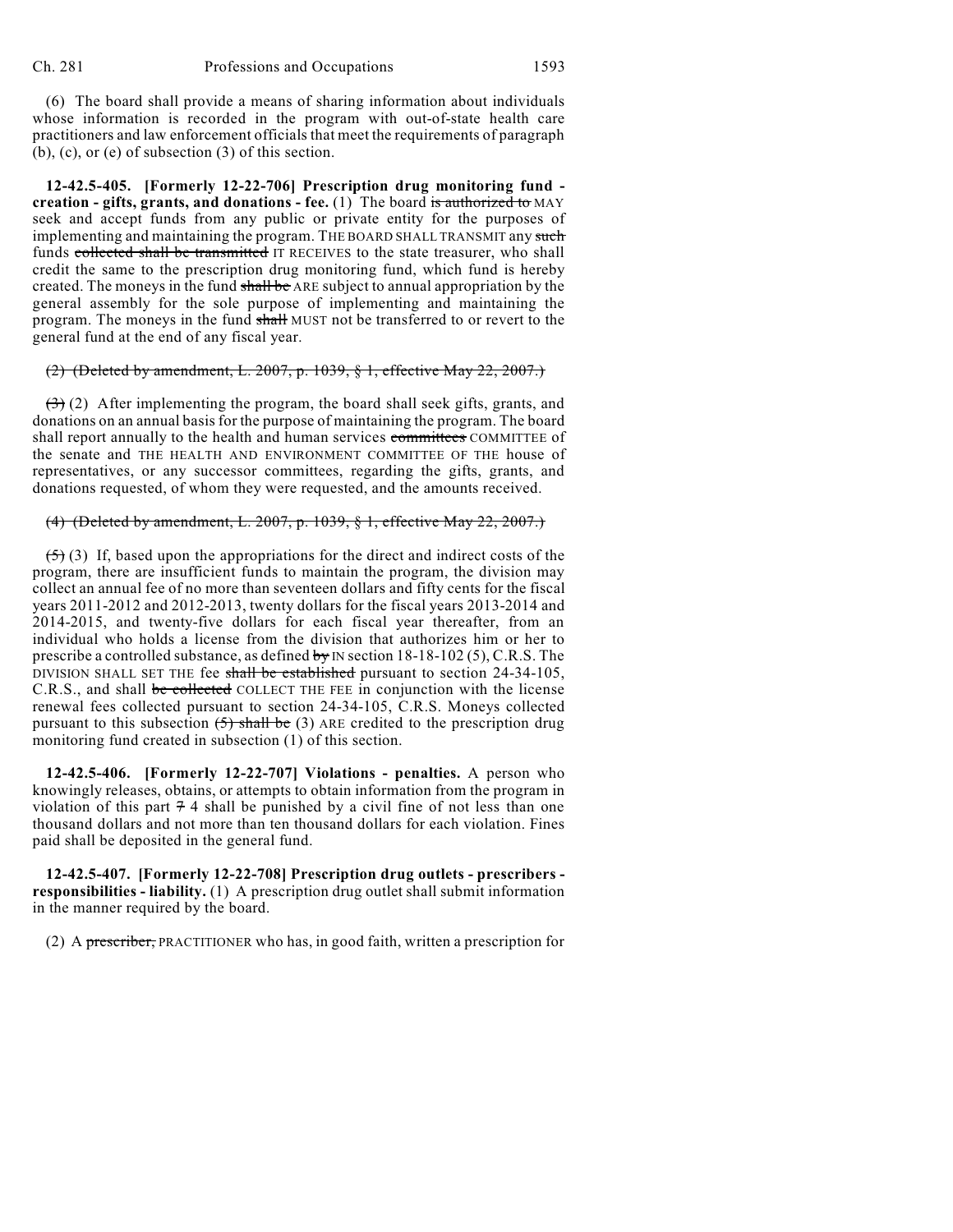a controlled substance to a patient shall not be held IS NOT liable for information submitted to the program. A prescriber PRACTITIONER or prescription drug outlet who has, in good faith, submitted the required information to the program shall not be held IS NOT liable for participation in the program.

**12-42.5-408. [Formerly 12-22-709] Exemption - waiver.** (1) A hospital licensed or certified pursuant to section 25-1.5-103, C.R.S., a prescription drug outlet located within the hospital that is dispensing a controlled substance for a chart order or dispensing less than or equal to a twenty-four-hour supply of a controlled substance, and emergency medical services personnel certified pursuant to section 25-3.5-203, C.R.S., shall be ARE exempt from the reporting provisions of this part 7 4. A hospital prescription drug outlet licensed pursuant to section 12-22-116 12-42.5-112 shall comply with the provisions of this part  $7/4$  for controlled substances dispensed for outpatient care that have more than a twenty-four-hour supply.

(2) A prescription drug outlet that does not report controlled substance data to the program due to a lack of electronic automation of the outlet's business may apply to the board for a waiver from the reporting requirements.

**12-42.5-409.** [Formerly 12-22-710] Repeal of part. This part  $74$  is repealed, effective July 1, 2021. Prior to such ITS repeal, the DEPARTMENT OF REGULATORY AGENCIES SHALL REVIEW THE functions OFTHE BOARD AND THE PROGRAM under this part  $7$  shall be reviewed 4 as provided in section 24-34-104, C.R.S.

**SECTION 2. Repeal of relocated and nonrelocated provisions in this act.** In Colorado Revised Statutes, **repeal** article 22 of title 12; except that 12-22-111, 12-22-306.1, and 12-22-606 are not relocated.

**SECTION 3.** In Colorado Revised Statutes, 24-34-104, **amend** (43) introductory portion, (45) introductory portion, (45) (e), (52) introductory portion, (52) (b), and (52.5) introductory portion; **repeal** (25.7) (a) and (43) (a); and **add** (52.5) (b) as follows:

**24-34-104. General assembly review of regulatory agencies and functionsfor termination, continuation, or reestablishment.** (25.7) The following agencies, functions, or both, shall terminate on July 1, 1996:

(a) The issuance of licenses relating to the manufacture or distribution of drug precursors through the department of public health and environment in accordance with part 3 of article 22 of title 12, C.R.S.;

(43) The following agencies, functions, or both,  $\frac{\text{shall}}{\text{shall}}$  terminate on July 1, 2012:

(a) The state board of pharmacy and regulation of the practice of pharmacy by the department of regulatory agencies through the division of registrations;

(45) The following agencies, functions, or both, shall terminate on July 1, 2014:

(e) The record-keeping and licensing functions of the department of human services relating to addiction programs under which controlled substances are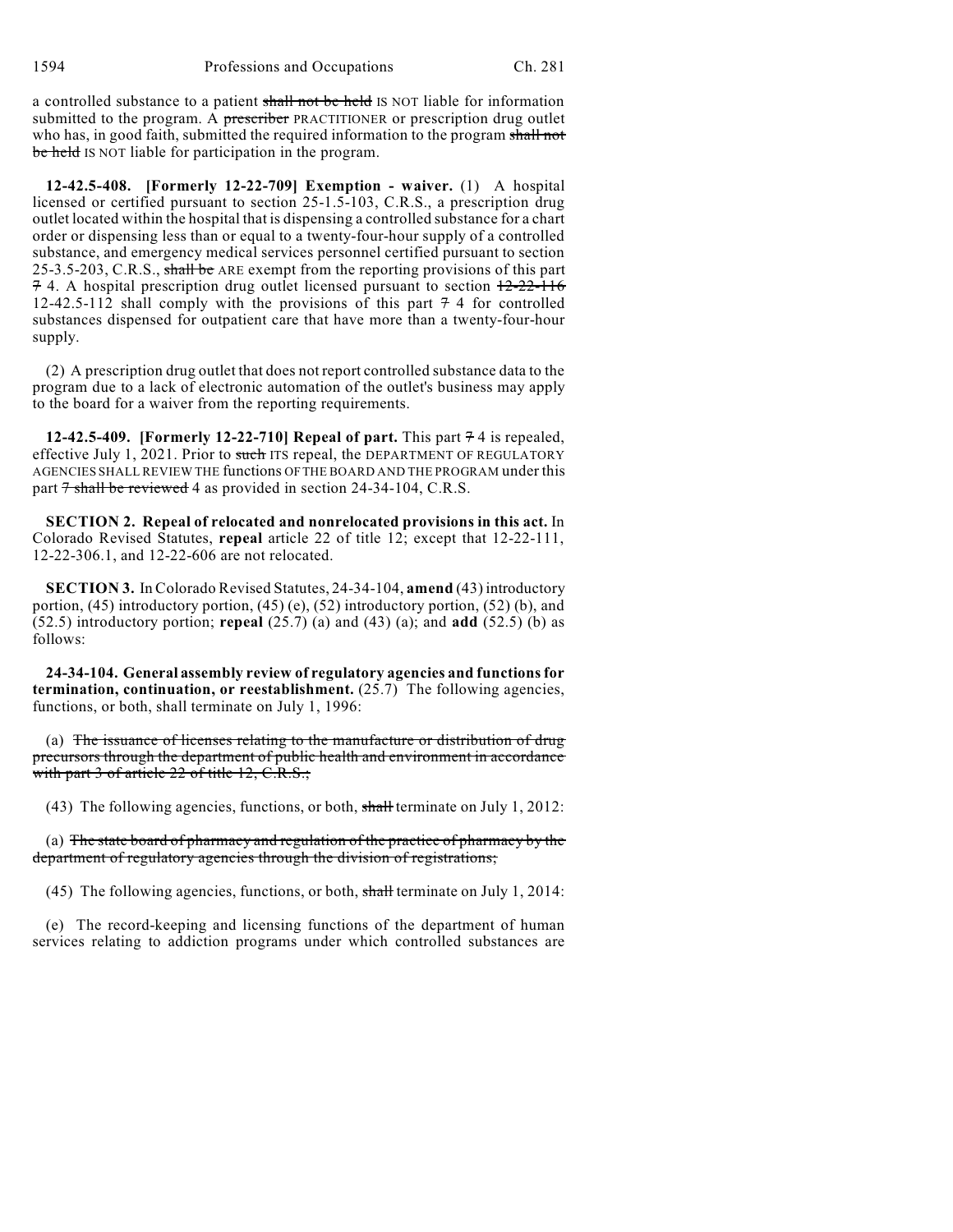compounded, administered, or dispensed in accordance with part  $\frac{1}{2}$  of article  $\frac{22}{2}$ 80 of title 12 27, C.R.S.;

(52) The following agencies, functions, or both, shall terminate on July 1, 2021:

(b) The electronic prescription drug monitoring program created in part  $74$  of article  $22\,42.5$  of title 12, C.R.S.

 $(52.5)$  The following agencies, functions, or both, shall terminate on September 1, 2021:

(b) THE STATE BOARD OF PHARMACY AND THE REGULATION OF THE PRACTICE OF PHARMACY BY THE DEPARTMENT OFREGULATORY AGENCIES THROUGH THE DIVISION OF REGISTRATIONS IN ACCORDANCE WITH PARTS 1 TO 3 OF ARTICLE 42.5 OF TITLE 12, C.R.S.

**SECTION 4.** In Colorado Revised Statutes, 12-64-111, **amend** (1) (v) and (1) (dd); and **add** (1) (hh) as follows:

**12-64-111. Discipline of licensees.** (1) Upon receipt of a signed complaint by a complainant or upon its own motion, the board may proceed to a hearing in conformity with section 12-64-112. After a hearing, and by a concurrence of a majority of members, the board may deny a license to an applicant or revoke or suspend the license of, place on probation, or otherwise discipline or fine, a licensed veterinarian for any of the following reasons:

(v) Habitual or excessive use or abuse of alcohol beverages, a habit-forming drug, or a controlled substance as defined in section  $12-22-303$  (7) 18-18-102 (5), C.R.S.;

(dd) Engaging in any act prohibited in article  $22\overline{42.5}$  of this title;

(hh) FAILURE TO PROVIDE A WRITTEN PRESCRIPTION TO A WHOLESALER WITHIN THREE BUSINESS DAYS AFTER ISSUING AN ORAL PRESCRIPTION ORDER, AS REQUIRED BY SECTION 12-42.5-118 (3) (b).

**SECTION 5.** In Colorado Revised Statutes, **add with amended and relocated provisions** part 2 to article 80 of title 27 as follows:

# PART 2 CONTROLLED SUBSTANCES

**27-80-201. [Formerly 12-22-301] Short title.** This part 3 2 shall be known and may be cited as the "Colorado Licensing of Controlled Substances Act".

**27-80-202. [Formerly 12-22-302] Legislative declaration.** The general assembly finds, determines, and declares that strict control of controlled substances within this state is necessary for the immediate and future preservation of the public peace, health, and safety and that the licensing, record-keeping, penalty, and other provisions contained in this part  $\frac{3}{2}$  are necessary for the achievement of such control.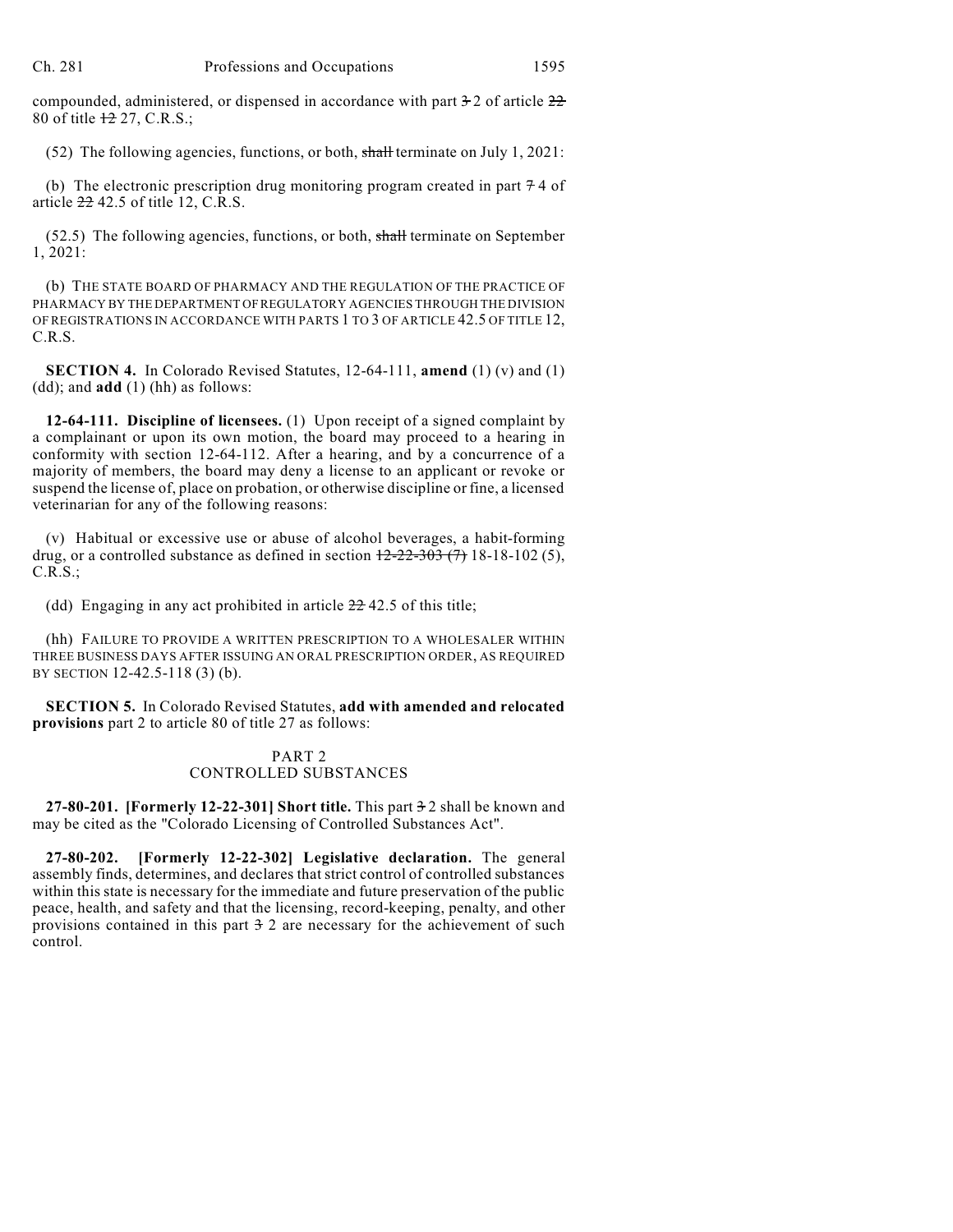**27-80-203. [Formerly 12-22-303] Definitions.** As used in this part 3 2, unless the context otherwise requires:

(1) "Addict" means a person who has a physical or psychological dependence on a controlled substance, which dependence develops following the use of the controlled substance on a periodic or continuing basis and is demonstrated by appropriate observation and tests by a person licensed to practice medicine pursuant to article 36 of this title 12, C.R.S.

(2) "Addiction program" means a program licensed under this part  $3, 2$  for the detoxification, withdrawal, or maintenance treatment of addicts.

(3) "Administer" means to apply a controlled substance, whether by injection, inhalation, ingestion, or any other means, directly to the body of a patient or research subject.

(4) "Agent" means an authorized person who acts on behalf of or at the direction of a person licensed or otherwise authorized under this part  $\frac{3}{2}$ . "Agent" does not include a common or contract carrier, a public warehouseman, or an employee of a carrier or warehouseman.

(5) "Board" means the state board of pharmacy.

 $(6)$  (5) "Bureau" means the drug enforcement administration, or its successor agency, of the United States department of justice.

(6.5) "Cocaine" means coca leaves, except coca leaves and extracts of coca leaves from which cocaine, ecgonine, and derivatives of ecgonine or their salts have been removed; cocaine, its salts, optical and geometric isomers, and salts of isomers; ecgonine, its derivatives, their salts, isomers, and salts of isomers; or any compound, mixture, or preparation which contains any quantity of any of the substances referred to in this subsection  $(6.5)$ .

(6) **[Formerly 12-22-102 (6)]** (a) "Compounding" "COMPOUND" means the preparation, mixing, assembling, packaging, or labeling of TO PREPARE, MIX, ASSEMBLE, PACKAGE, OR LABEL a drug or device:

(I) As the result of a practitioner's prescription drug order, chart order, or initiative, based on the relationship between the practitioner, patient, and pharmacist in the course of professional practice; or

(II) For the purpose of, or as an incident to, research, teaching, or chemical analysis and not for sale or dispensing.

(b) "Compounding" "COMPOUND" also includes the preparation of drugs or devices in anticipation of prescription drug orders based on routine, regularly observed prescribing patterns.

(7) "Controlled substance" shall have the same meaning as in section 18-18-102 (5), C.R.S.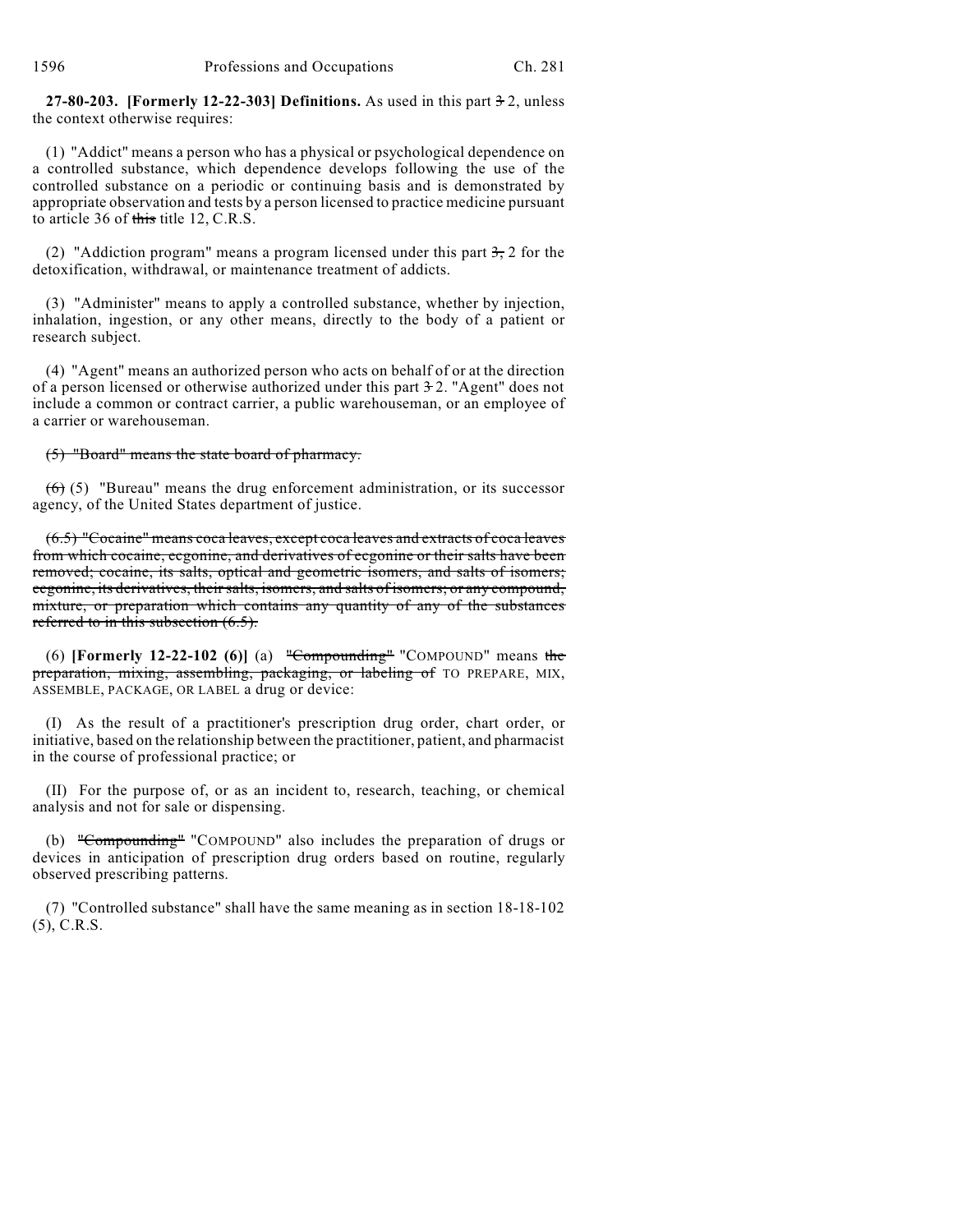$(7.5)$  (a) "Controlled substance analog" means a substance the chemical structure of which is substantially similar to the chemical structure of a controlled substance in schedule I or II and:

(I) Which has a stimulant, depressant, or hallucinogenic effect on the central nervous system substantially similar to the stimulant, depressant, or hallucinogenic effect on the central nervous system of a controlled substance included in schedule I or II; or

(II) With respect to a particular individual, which that individual represents or intends to have a stimulant, depressant, or hallucinogenic effect on the central nervous system substantially similar to the stimulant, depressant, or hallucinogenic effect on the central nervous system of a controlled substance included in schedule I or II.

(b) "Controlled substance analog" does not include:

(I) A controlled substance;

(II) Any substance for which there is an approved new drug application;

(III) With respect to a particular person, any substance, if an exemption is in effect for investigational use, for that person, under section 505 of the "Federal Food, Drug, and Cosmetic Act", 21 U.S.C. sec. 355, as amended, to the extent that conduct with respect to the substance is pursuant to the exemption; or

(IV) Any substance to the extent not intended for human consumption before such an exemption takes effect with respect to the substance.

(8) "Deliver" or "delivery" means actual, constructive, or attempted transfer of a controlled substance whether or not there is an agency relationship.

### (9) "Department" means the department of human services.

 $(10)(9)$  "Detoxification treatment" means a program for a short term of not more than three weeks for the administering or dispensing, in decreasing doses, of a controlled substance to an addict while he OR SHE is receiving appropriate supportive medical treatment, with the immediate goal being to render the addict no longer dependent on the intake of any amount of a controlled substance.

(10) **[Formerly 12-22-102 (8)]** "Device" means an instrument, apparatus, implement, machine, contrivance, implant, or similar or related article that is required under federal law to bear the label, "**Caution: federal law requires dispensing by or on the order of a physician.**" "Device" also includes any component part of, or accessory or attachment to, any such article, whether or not the component part, accessory, or attachment is separately so labeled.

(11) "Dispense" shall have the same meaning as set forth in section  $12-22-102(9)$ MEANS TO INTERPRET, EVALUATE, AND IMPLEMENT A PRESCRIPTION DRUG OR CONTROLLED SUBSTANCES ORDER OR CHART ORDER, INCLUDING THE PREPARATION OF A DRUG OR DEVICE FOR A PATIENT OR PATIENT'S AGENT IN A SUITABLE CONTAINER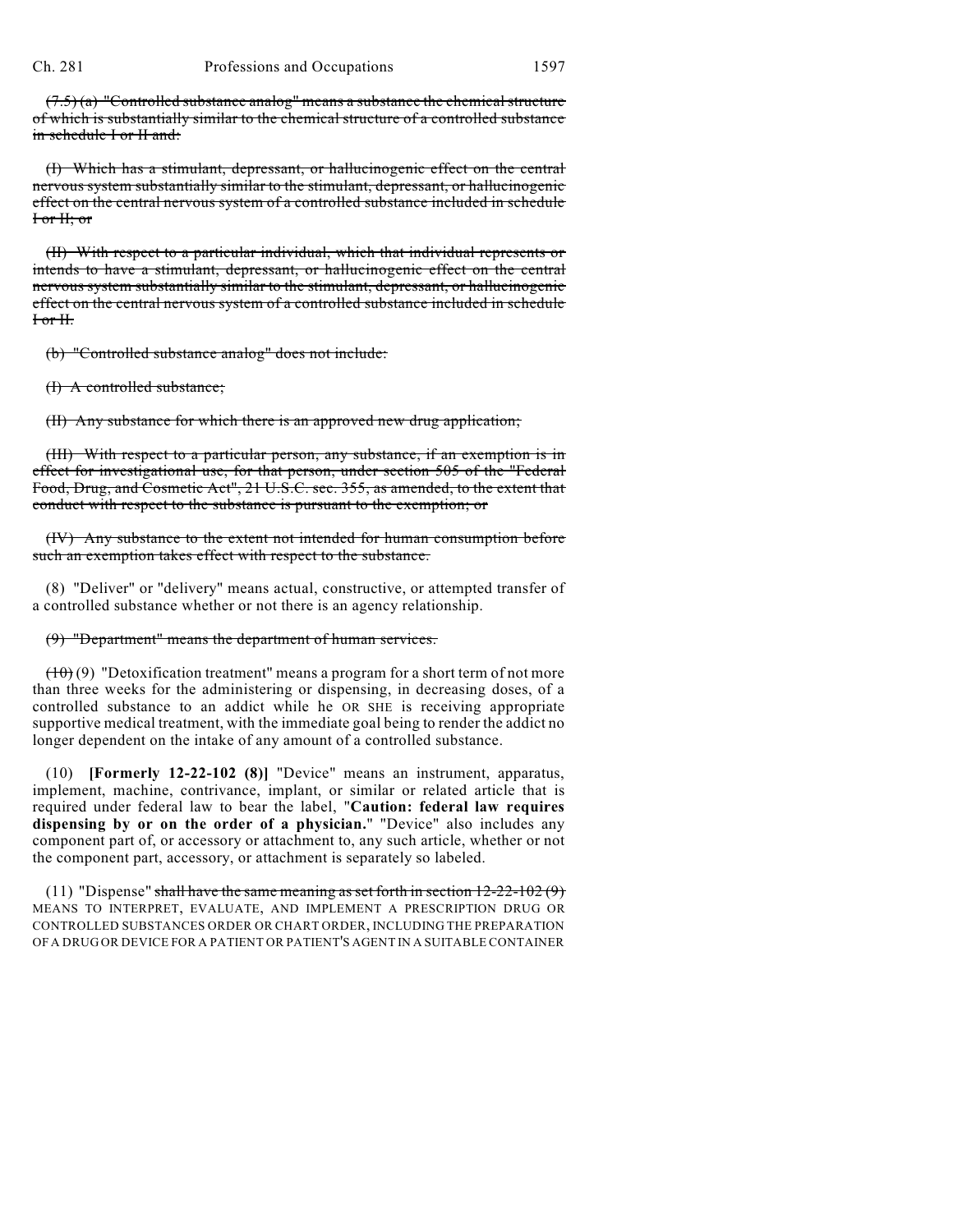APPROPRIATELY LABELED FOR SUBSEQUENT ADMINISTRATION TO OR USE BY A PATIENT.

(12) "Distribute" means to deliver a controlled substance other than by administering or dispensing.

(12.5) "Distributor" has the same meaning as that set forth in section 18-18-102  $(12)$ , C.R.S.

(13) (a) "Drug" means any of the substances:

(I) Recognized as drugs in the official United States pharmacopoeia, national formulary, or the official homeopathic pharmacopoeia of the United States, or a supplement thereof;

(II) Intended for use in the diagnosis, cure, mitigation, treatment, or prevention of disease in individuals or animals;

(III) Other than food, intended to affect the structure or any function of the body of individuals or animals; or

(IV) Intended for use as a component of any substance specified in subparagraph (I), (II), or (III) of this paragraph (a).

(b) "Drug" does not include devices or their components, parts, or accessories.

(13.5) Repealed.

(14) "Immediate precursor" means a substance which is a principal compound commonly used or produced primarily for use, and which is an immediate chemical intermediary used or likely to be used, in the manufacture of a controlled substance, the control of which is necessary to prevent, curtail, or limit manufacture.

 $(15)$  (14) "Maintenance treatment" means a program of more than six months' duration for the administering or dispensing of a controlled substance, approved for such use by federal law or regulation, to an addict for the purpose of continuing his OR HER dependence upon a controlled substance in the course of conducting an authorized rehabilitation program for addicts, with a long-term goal of decreasing the addict's controlled substance dependency and leading to his OR HER possible withdrawal.

(16) "Manufacturer" means a person who is licensed by this part 3 and who, by compounding, mixing, cultivating, planting, growing, or other process, produces or prepares a controlled substance, but the term does not include a pharmacist who compounds controlled substances to be dispensed pursuant to a prescription, a practitioner who compounds controlled substances for dispensing in the course of his professional practice, or a researcher acting within the provisions of this part 3.

 $(17)(15)$  "Marihuana" or "Marijuana" means all parts of the plant cannabis sativa L., whether growing or not, the seeds thereof, the resin extracted from any part of the plant, and every compound, manufacture, salt, derivative, mixture, or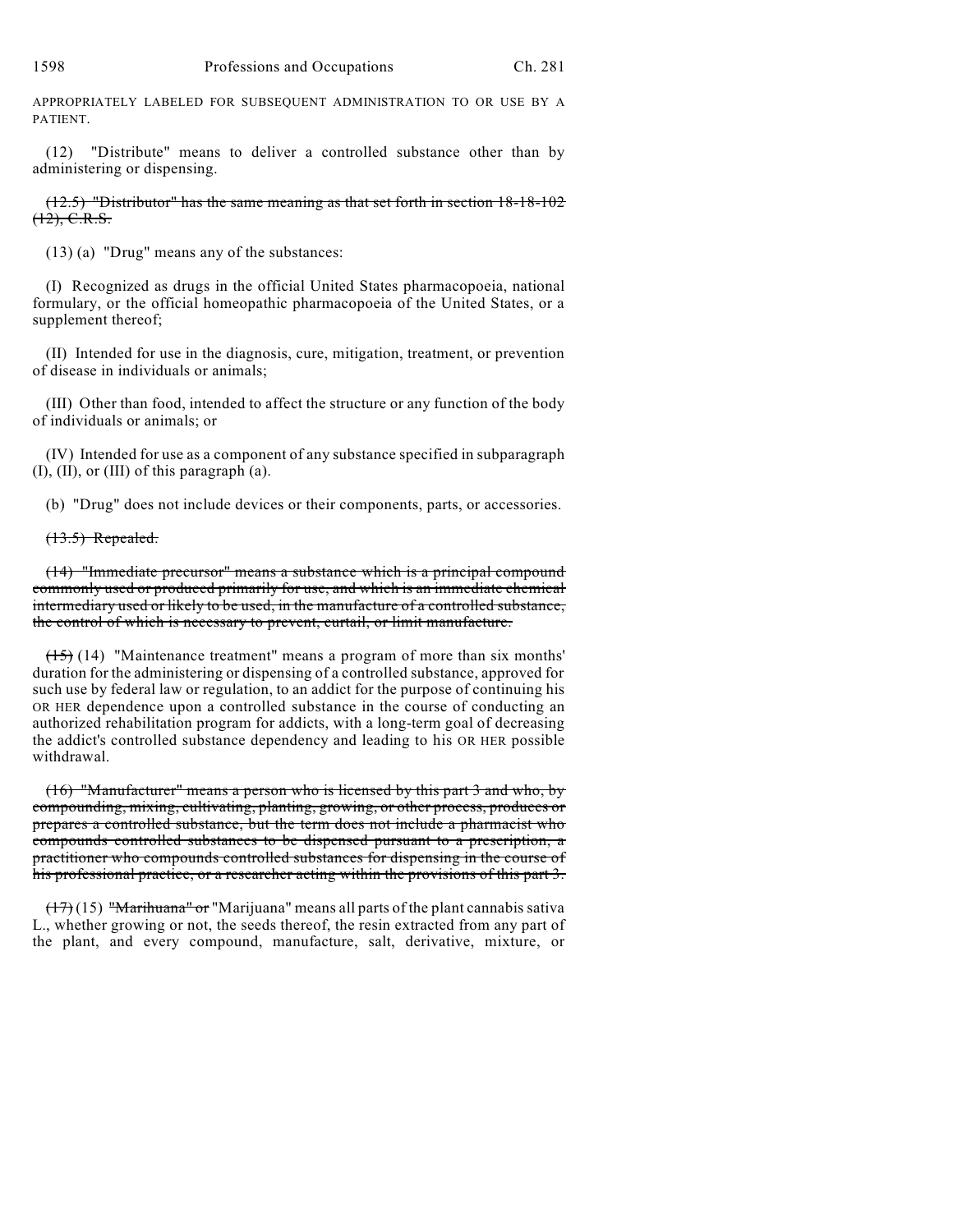preparation of the plant, its seeds, or its resin. It does not include fiber produced from the stalks, oil or cake made from the seeds of the plant, or sterilized seed of the plant which THAT is incapable of germination, if these items exist apart from any other item defined as "marihuana" "MARIJUANA" in this subsection  $(17)$ . "Marihuana" (15). "MARIJUANA" does not include marihuana MARIJUANA concentrate as defined in subsection  $(18)$  (16) of this section.

 $(18)(16)$  "Marijuana concentrate" means hashish, tetrahydrocannabinols, or any alkaloid, salt, derivative, preparation, compound, or mixture, whether natural or synthesized, of tetrahydrocannabinols.

(19) "Narcotic controlled substance" means any of the following, whether produced directly or indirectly by extraction from substances of vegetable origin, or independently by means of chemical synthesis, or by a combination of extraction and chemical synthesis:

(a) Opium or any opiate or any salt, compound, derivative, or preparation of opium or any opiate;

(b) Any salt, compound, isomer, derivative, or preparation thereof which is chemically equivalent to or identical with any of the substances referred to in paragraph (a) of this subsection (19) but not including the isoquinoline alkaloids of opium;

(c) Any opium poppy or poppy straw.

(20) "Opiate" means any substance having an addiction-forming or addiction-sustaining liability similar to morphine or being capable of conversion into a drug having an addiction-forming or addiction-sustaining liability. "Opiate" does not include, unless specifically designated as controlled under this part 3, the dextrorotatory isomer of 3-methoxy-n-methyl-morphinan and its salts (dextromethorphan). The term does include its racemic and levorotatory forms.

(21) "Opium poppy" means the plant of the species papaver somniferum L., except its seeds.

 $(22)$  (17) "Peace officer" shall have the same meaning as set forth in section 16-2.5-101, C.R.S.

 $(23)(18)$  "Person" means any individual, government, governmental subdivision, agency, business trust, estate, trust, partnership, corporation, association, institution, or other legal entity.

 $(24)(19)$  "Peyote" means all parts of the plant presently classified botanically as lophophora williamsii lemaire, whether growing or not, the seeds thereof, any extraction from any part of such plant, and every compound, manufacture, salt, derivative, mixture, or preparation of such plant or its seeds or extracts.

(25) "Pharmacist" means an individual licensed pursuant to part 1 of this article to engage in the practice of pharmacy, as defined in section 12-22-102 (26).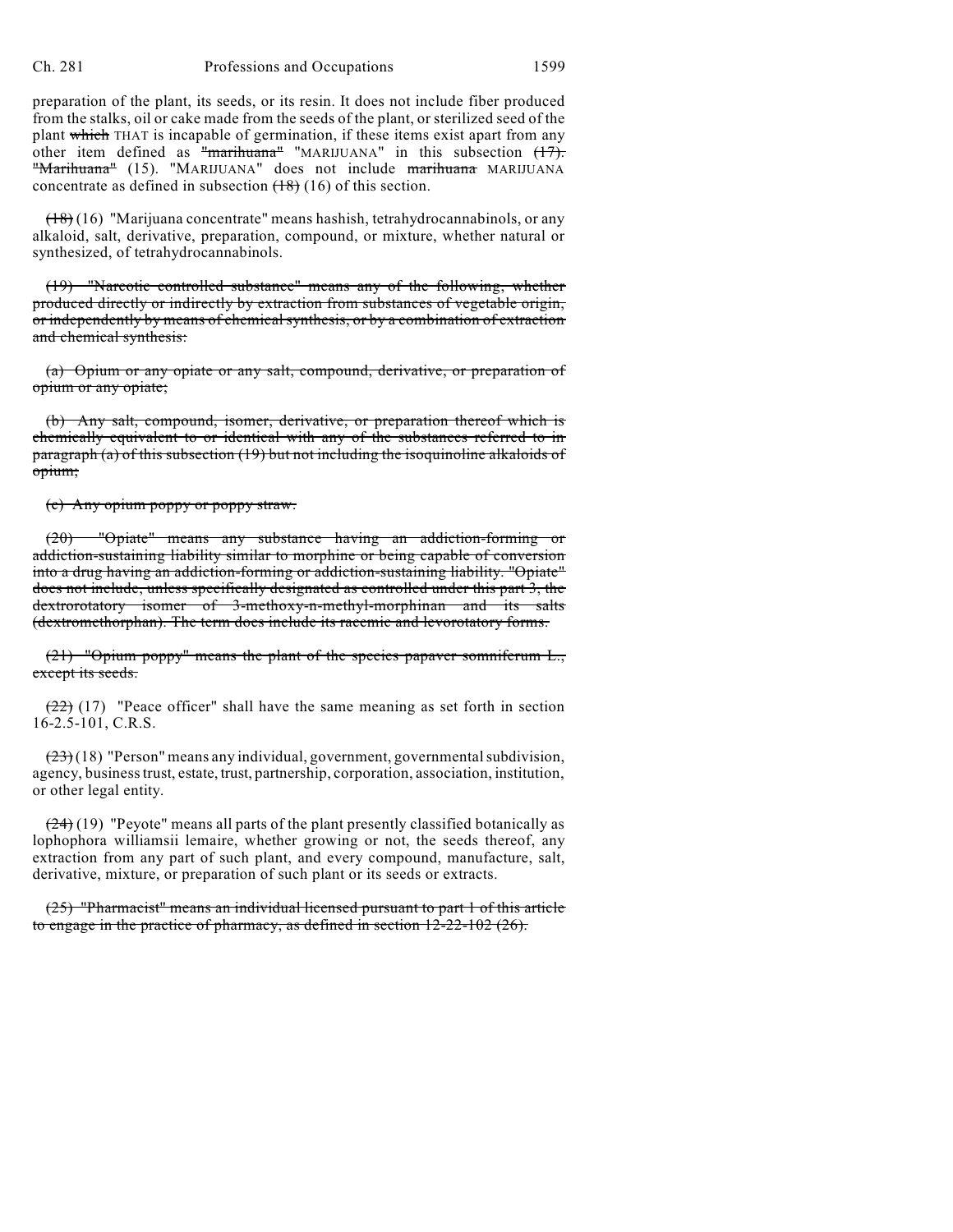(26) "Pharmacy" or "prescription drug outlet" shall have the same meaning as set forth in section 12-22-102 (30.2).

(27) "Poppy straw" means all parts, except the seeds, of the opium poppy, after mowing.

 $(28)$  (20) "Practitioner" shall have the same meaning as set forth in section 12-22-102 (27) MEANS A PERSON AUTHORIZED BY LAW TO PRESCRIBE ANY DRUG OR DEVICE, ACTING WITHIN THE SCOPE OF SUCH AUTHORITY.

(21) **[Formerly 12-22-102 (30)]** "Prescription drug" means a drug that, prior to being dispensed or delivered, is required to be labeled with the following statement: "Caution: Federal law prohibits dispensing without a prescription.", "Rx only", or "Caution: Federal law restricts this drug to use by or on the order of a licensed veterinarian."

 $(29)$  (22) "Production" or "produces" means the manufacturing, planting, cultivating, growing, or harvesting of a controlled substance.

(30) "Remuneration" means anything of value, including money, real property, tangible and intangible personal property, contract rights, choses in action, services, and any rights of use or employment or promises or agreements connected therewith.

 $(31)(23)$  "Researcher" means any person licensed by the department pursuant to this part  $\frac{3}{2}$  to experiment with, study, or test any controlled substance within this state and includes analytical laboratories.

(32) (24) (a) "Tetrahydrocannabinols" means synthetic equivalents of the substances contained in the plant, or in the resinous extractives of, cannabis, sp., or synthetic substances, derivatives, and their isomers with similar chemical structure and pharmacological activity, such as the following:

 $(I)$  <sup>1</sup>cis or trans tetrahydrocannabinol, and their optical isomers;

(II)  $\text{6}$  cis or trans tetrahydrocannabinol, and their optical isomers;

(III)  $3,4$  cis or trans tetrahydrocannabinol, and their optical isomers.

(b) Since the nomenclature of the substances listed in paragraph (a) of this subsection  $(32)$  (24) is not internationally standardized, compounds of these structures, regardless of the numerical designation of atomic positions, are included in this definition.

(33) "Ultimate user" means a person who lawfully possesses a controlled substance for his own use, for the use of a member of his household, or for use in administering to an animal owned by him or a member of his household.

(34) (Deleted by amendment, L. 92, p. 386, § 5, effective July 1, 1992.)

 $(35)$  (25) "Withdrawal treatment" means a program for an intermediate term, of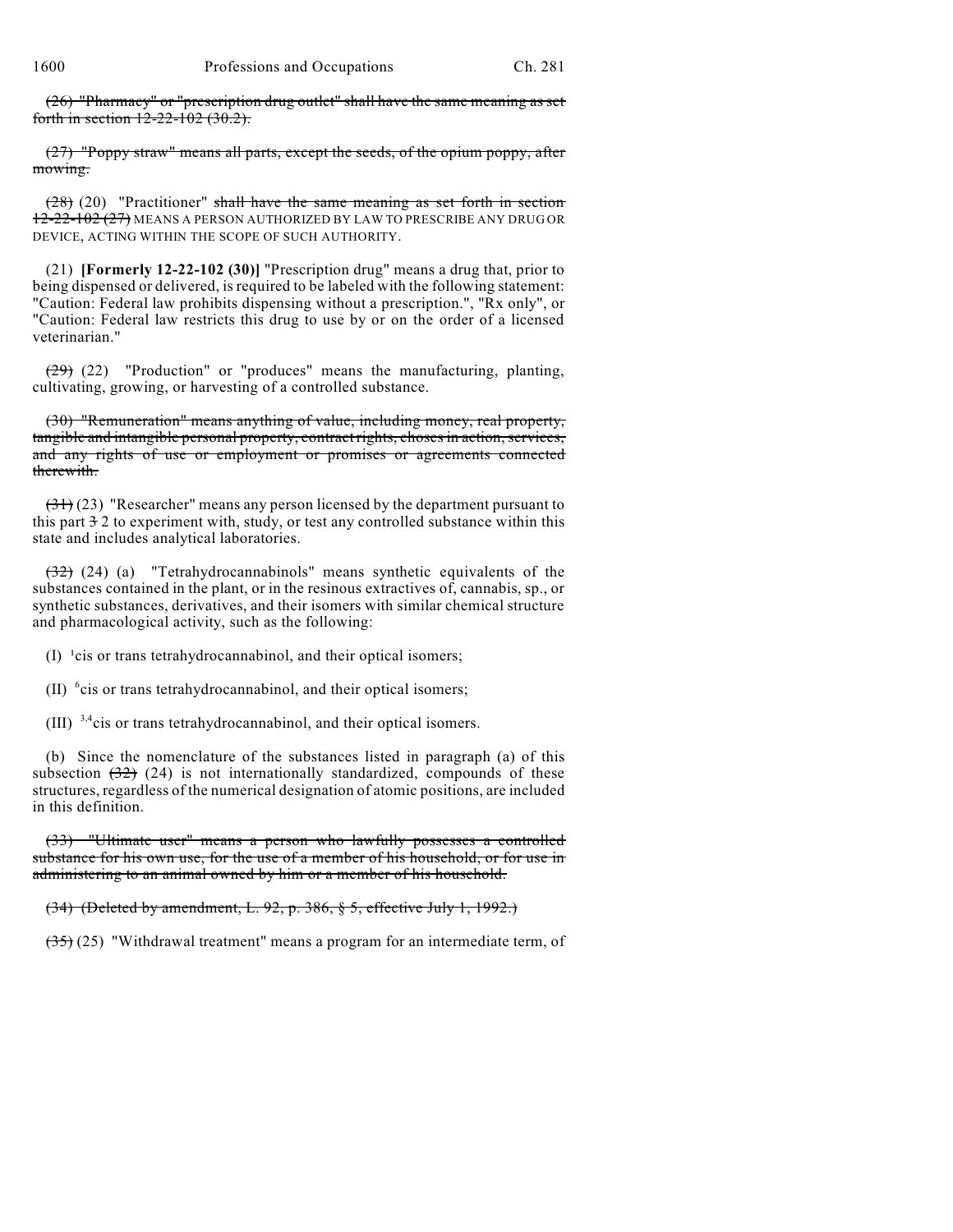more than three weeks but less than six months, for the administering or dispensing, in decreasing doses, of a controlled substance, approved for such use by federal law or regulation, to an addict while receiving rehabilitative measures as indicated, with the immediate goal being to render the addict no longer dependent on the intake of any amount of a controlled substance.

**27-80-204. [Formerly 12-22-304] License required - controlled substances repeal.** (1) (a) In accordance with part 3 of article 18 of title 18, C.R.S., AN ADDICTION PROGRAM THAT COMPOUNDS, ADMINISTERS, OR DISPENSES A CONTROLLED SUBSTANCE SHALL ANNUALLY OBTAIN a license issued by the department shall be obtained annually for each place of business or professional practice located in this state.  $\frac{1}{2}$ 

#### (a) Repealed.

(b) (I) Every addiction program which compounds, administers, or dispenses a controlled substance.

 $(H)(A)$  (b) (I) This paragraph (b) SUBSECTION (1) is repealed, effective July 1, 2014.

(B) (II) Prior to such THE repeal, the DEPARTMENT OF REGULATORY AGENCIES SHALL REVIEW THE licensing functions of the department shall be reviewed as provided in section 24-34-104, C.R.S. IN CONDUCTING the review, THE DEPARTMENT OF REGULATORY AGENCIES shall also consider whether the licensing pursuant to this  $\frac{1}{2}$  paragraph (b) SUBSECTION (1) should be combined with the licensing of any other drug and alcohol addiction treatment programs by the department.

(2) In accordance with part 3 of article 18 of title 18, C.R.S., a license issued by the board shall be obtained annually or biannually, if applicable, for:

(a) Every manufacturer in this state who manufactures or distributes a controlled substance;

(b) Every distributor who distributes a controlled substance in this state or who is doing business in this state.

#### $(2.5)$  Repealed.

 $(3)$  (a) A license issued by the board shall be obtained annually by a humane society as provided in this subsection (3). The board shall, as provided in section 24-34-105, C.R.S., collect a fee and issue a license to a humane society as provided in this subsection  $(3)$ .

(b) A humane society that is duly registered with the secretary of state and has been in existence and in business for at least five years in this state as a nonprofit corporation, or an animal control agency that is operated by a unit of government, may apply to the board for a license for the purposes of being authorized to purchase, possess, and administer sodium pentobarbital, or sodium pentobarbital in combination with other prescription drugs that are medically recognized for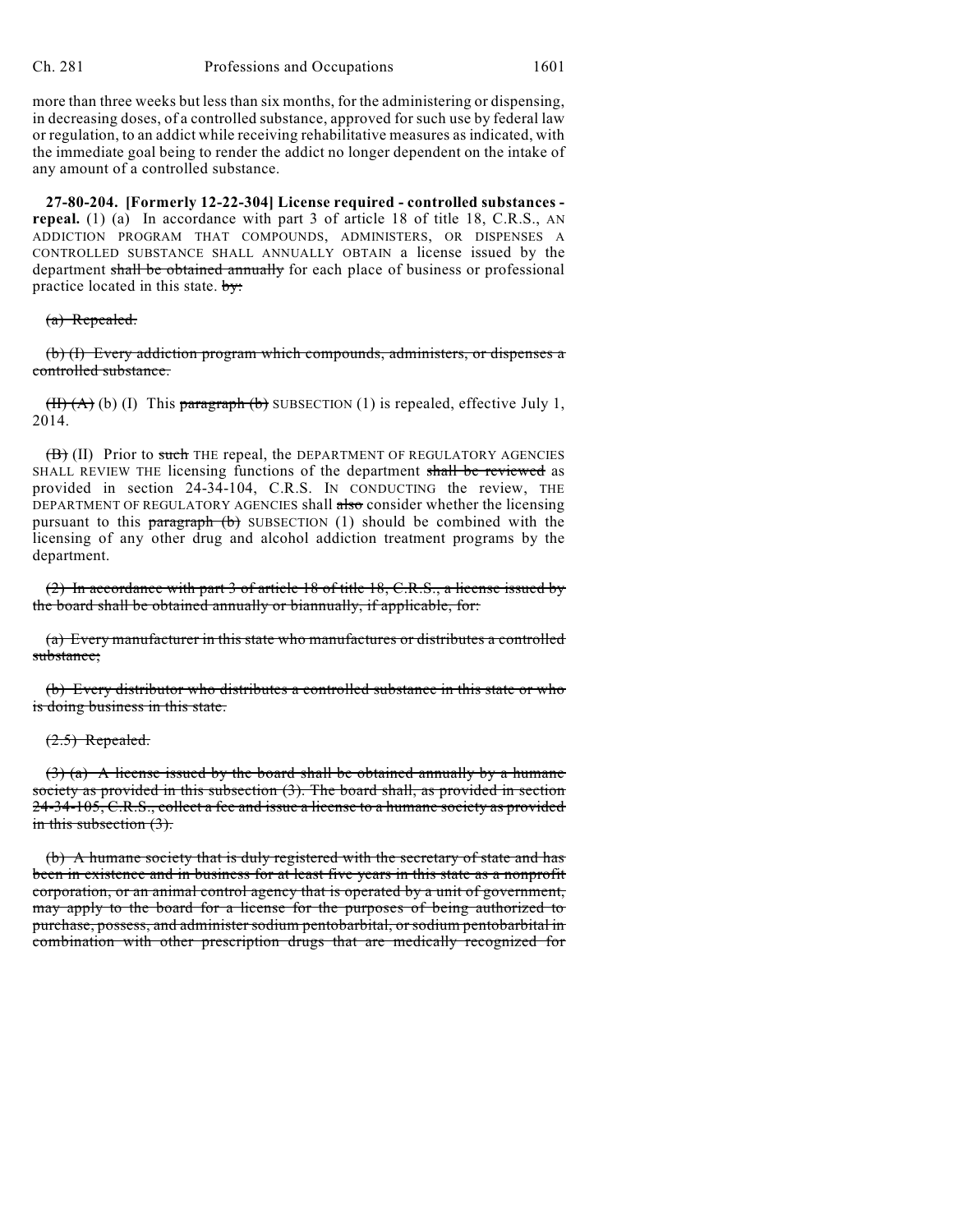euthanasia, to euthanize injured, sick, homeless, or unwanted pets and animals and to purchase, possess, and administer drugs commonly used for the chemical capture of animals for control purposes or to sedate or immobilize pet animals immediately prior to euthanasia. Any society or agency so licensed shall not permit a person to administer scheduled controlled substances, sodium pentobarbital, or sodium pentobarbital in combination with other noncontrolled prescription drugs that are medically recognized for euthanasia unless such person has demonstrated adequate knowledge of the potential hazards and proper techniques to be used in administering such drug or combination of drugs. The board may issue a limited license to carry out the provisions of this subsection (3). The board shall issue such rules as it deems necessary to ensure strict compliance with the provisions of this subsection (3) and shall, in conjunction with the state board of veterinary medicine, develop criteria for training individuals in the administration of such drug or combination of drugs. The board may suspend or revoke the license upon determination that the person administering such drug or combination of drugs has not demonstrated adequate knowledge required by this subsection (3). Nothing in this subsection (3) shall be construed to apply to a licensed veterinarian.

 $(4)$  (2) Persons licensed as required under this part 3 2, or otherwise licensed as required by federal law, may possess, manufacture, distribute, dispense, administer, or conduct or do research with controlled substances only to the extent authorized by their licenses and in conformity with the provisions of this part  $\frac{1}{2}$  2 and with article 18 of title 18, C.R.S.

 $(5)$  (3) The following persons need not be licensed by the department or by the board to lawfully possess controlled substances under this part 3:

# (a) to (d) (Deleted by amendment, L. 92, p. 387, § 6, effective July 1, 1992.)

(e) Employees of facilities AN EMPLOYEE OF A FACILITY, as defined in section 25-1.5-301, C.R.S., who are IS administering and monitoring medications to persons under the care or jurisdiction of such facilities THE FACILITY pursuant to part 3 of article 1.5 of title 25, C.R.S., NEED NOT BE LICENSED BY THE DEPARTMENT TO LAWFULLY POSSESS CONTROLLED SUBSTANCES UNDER THIS PART 2.

#### $(5.5)$  and  $(5.6)$  Repealed.

 $(6)$  (4) Any A person who is required to be BUT IS NOT YET licensed and who is not so licensed may apply for a license at any time. No A person WHO IS required to be licensed UNDER THIS PART 2 shall NOT engage in any activity for which a license is required until his THE DEPARTMENT GRANTS THE PERSON'S application is granted and ISSUES a license is issued to him by the department or the board OR HER.

 $(7)(5)$  No THE DEPARTMENT SHALL NOT ISSUE A license shall be issued under this part 3 2 to a researcher manufacturer, or distributor of marijuana or marijuana concentrate.

**27-80-205. [Formerly 12-22-305] Issuance of license - fees.** (1) The department, or the board as provided in section  $12-22-304$  (1) or (2) 27-80-204 (1), shall issue the appropriate license to each manufacturer, distributor, researcher and addiction program meeting all the requirements of this part  $\frac{1}{2}$  unless it determines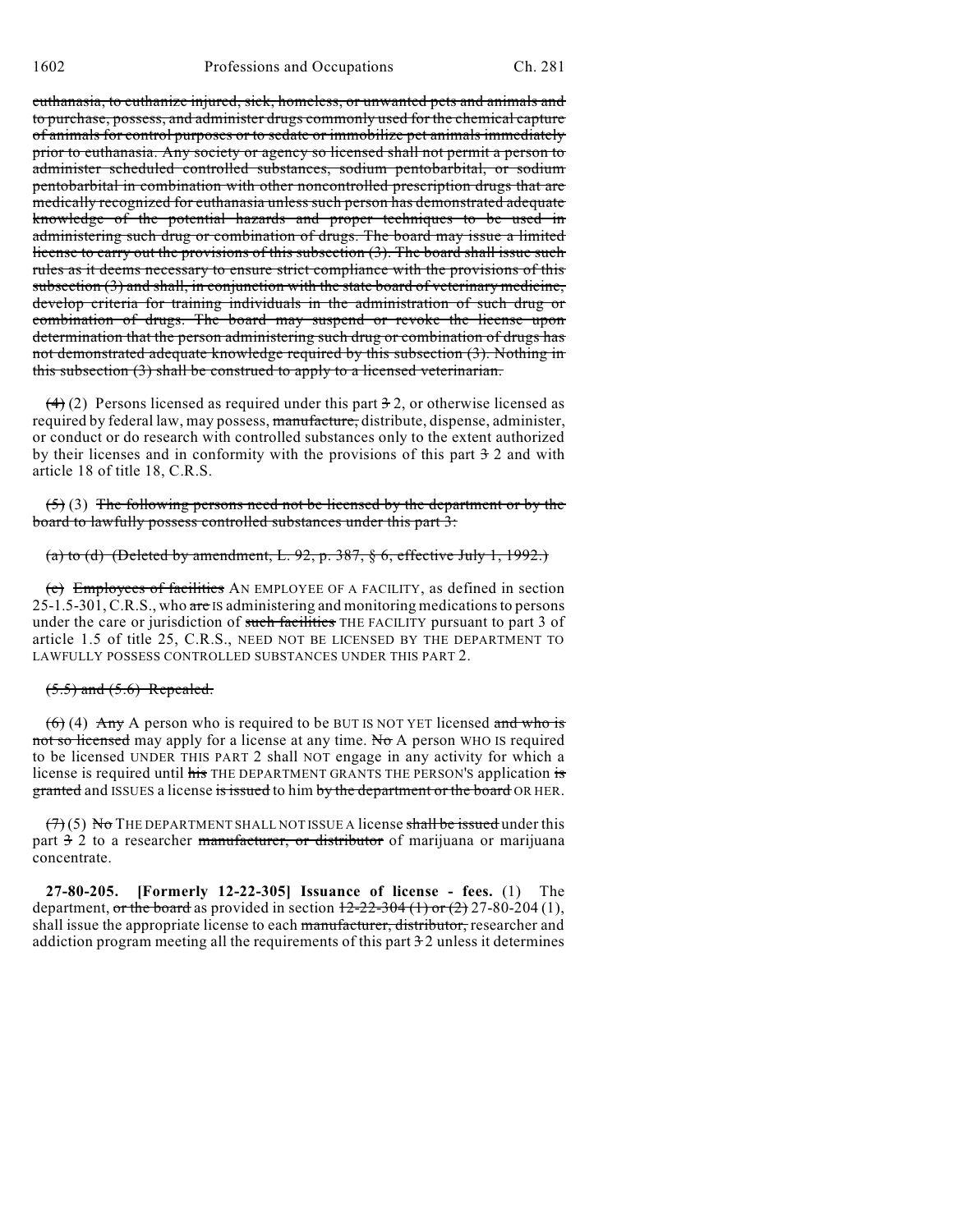that the issuance of the license would be inconsistent with the public interest. In determining the public interest, the department or the board shall consider the following factors:

(a) Maintenance of effective controls against diversion of controlled substances into illegitimate medical, scientific, or industrial channels;

(b) Compliance with applicable state and local laws;

(c) Any conviction of the applicant under any federal or state law relating to a controlled substance;

(d) Past experience in the manufacture or distribution of controlled substances and the existence in the applicant's establishment of effective controls against diversion;

(e) Any false or fraudulent information in an application filed under this part 3 2;

(f) Suspension or revocation of the applicant's federal registration to manufacture, distribute, or dispense a controlled substance as authorized by federal law; and

(g) Any other factors relevant to and consistent with the public peace, health, and safety.

## $(1.5)$  Repealed.

(2) Issuance of a license under subsection (1) of this section does not entitle a licensee to wholesale, manufacture, distribute or professionally use controlled substances beyond the scope of his THE LICENSEE's federal registration.

(3) (a) The initial and annual license fees are as follows:

(b) Notwithstanding the provisions of paragraph (a) of this subsection (3), the fees collected by the board under this article shall be determined, collected, and appropriated pursuant to section 24-34-105, C.R.S. THE DEPARTMENT SHALL TRANSMIT THE FEES COLLECTED PURSUANT TO THIS SECTION TO THE STATE TREASURER FOR DEPOSIT IN THE CONTROLLED SUBSTANCES PROGRAM FUND CREATED IN SECTION 27-80-206.

(4) Any person who is licensed may apply for license renewal not more than sixty days before the expiration date of his THE license.

(5) Neither The United States, nor the state of Colorado, or any  $of$  its political subdivisions shall SUBDIVISION OF THE STATE IS NOT REQUIRED TO pay any license fee required by this part  $\frac{3}{2}$ .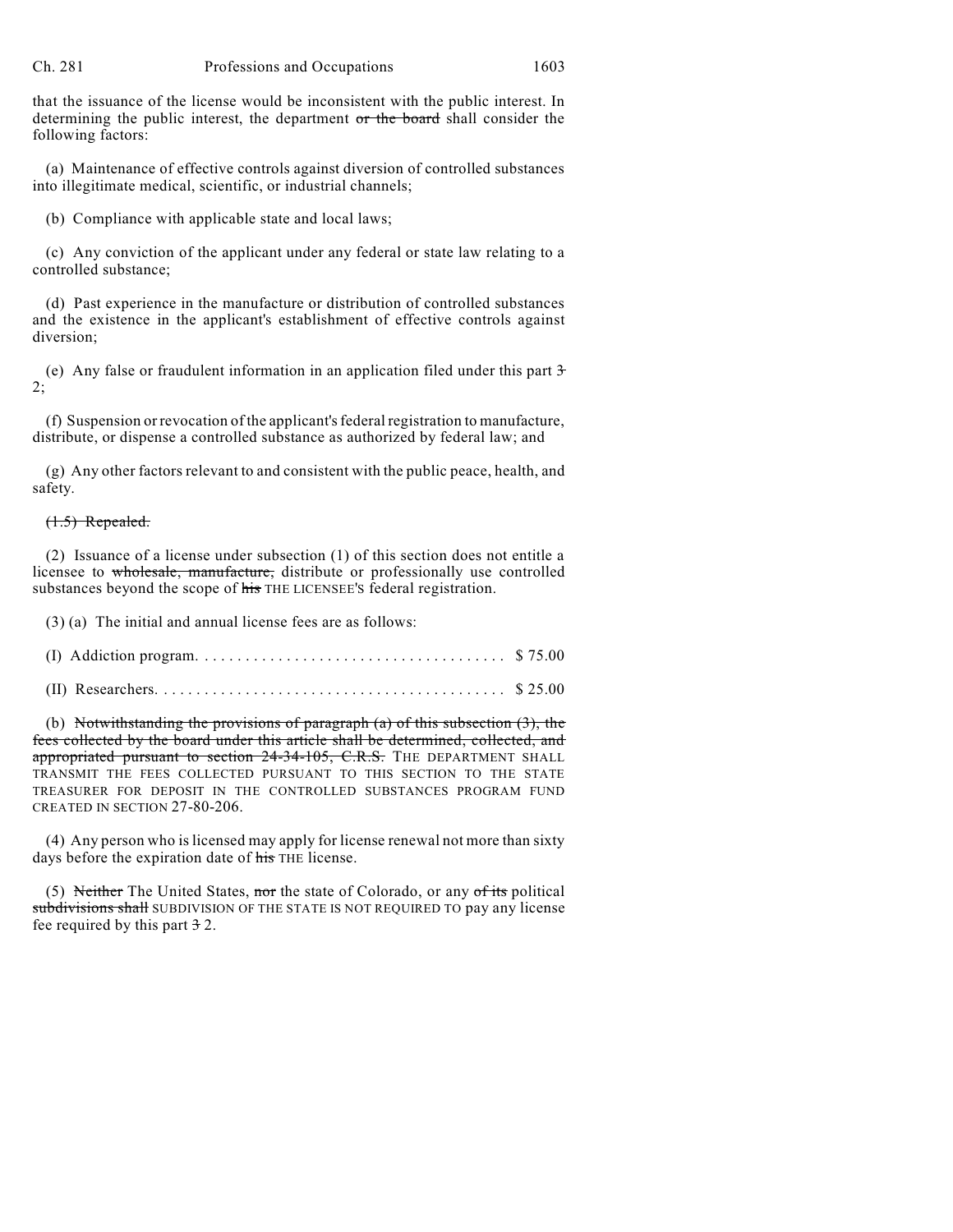**27-80-206. [Formerly 12-22-306] Controlled substances program fund disposition of fees.** There is hereby created in the state treasury the controlled substances program fund. THE DEPARTMENT SHALL TRANSMIT all moneys collected by the department shall be transmitted IT COLLECTS PURSUANT TO THIS PART 2 to the state treasurer, who shall credit the same MONEYS to the controlled substances program fund. The general assembly shall make annual appropriations from the controlled substances program fund to the department for the purposes authorized by this part 3 2. All moneys credited to the controlled substances program fund and any interest earned on such THE fund shall remain in the fund and shall DO not revert to the general fund or any other fund at the end of any fiscal year.

**27-80-207. [Formerly 12-22-307] Qualifications for license.** (1) An applicant for a license under this part 3 must 2 SHALL have adequate and proper facilities for the handling and storage of controlled substances and SHALL maintain proper control over such THE controlled substances to insure against their being ENSURE THE CONTROLLED SUBSTANCES ARE NOT illegally dispensed or distributed.

(2) Any person registered as a researcher by the federal government shall be IS presumed to possess the qualifications described in this section  $\frac{1}{50}$  AS long as his OR HER federal registration is valid.

(3) No THE DEPARTMENT SHALL NOT GRANT A license shall be granted to any A person who has been convicted within the last two years of a willful violation of this part 3 2 or any other state or federal law regulating controlled substances.

(4) Except for fees, compliance by a registrant with the provisions of the federal law respecting registration entitles the registrant to be licensed under this part  $\pm 2$ .

**27-80-208. [Formerly 12-22-308] Denial, revocation, or suspension of license.** (1) THE DEPARTMENT MAY DENY, SUSPEND, OR REVOKE a license issued under this part 3 may be denied, suspended, or revoked by the department or by the board PART 2 pursuant to article 4 of title 24, C.R.S., upon a finding that the licensee:

(a) Hasfurnished false or fraudulent information in an application filed under this part  $3^2$ ;

(b) Has been convicted of, or has had accepted by a court a plea of guilty or nolo contendere to, a felony under any state or federal law relating to a controlled substance;

(c) Has had his or her federal registration to manufacture, conduct research on, distribute, or dispense a controlled substance suspended or revoked; or

(d) Has violated any provision of this part  $\frac{3}{2}$  or the rules or regulations of the department or of the STATE board OF HUMAN SERVICES CREATED IN SECTION 26-1-107, C.R.S.

(2) The department  $or$  the board may limit revocation or suspension of a license to the particular controlled substance which THAT was the basis for revocation or suspension.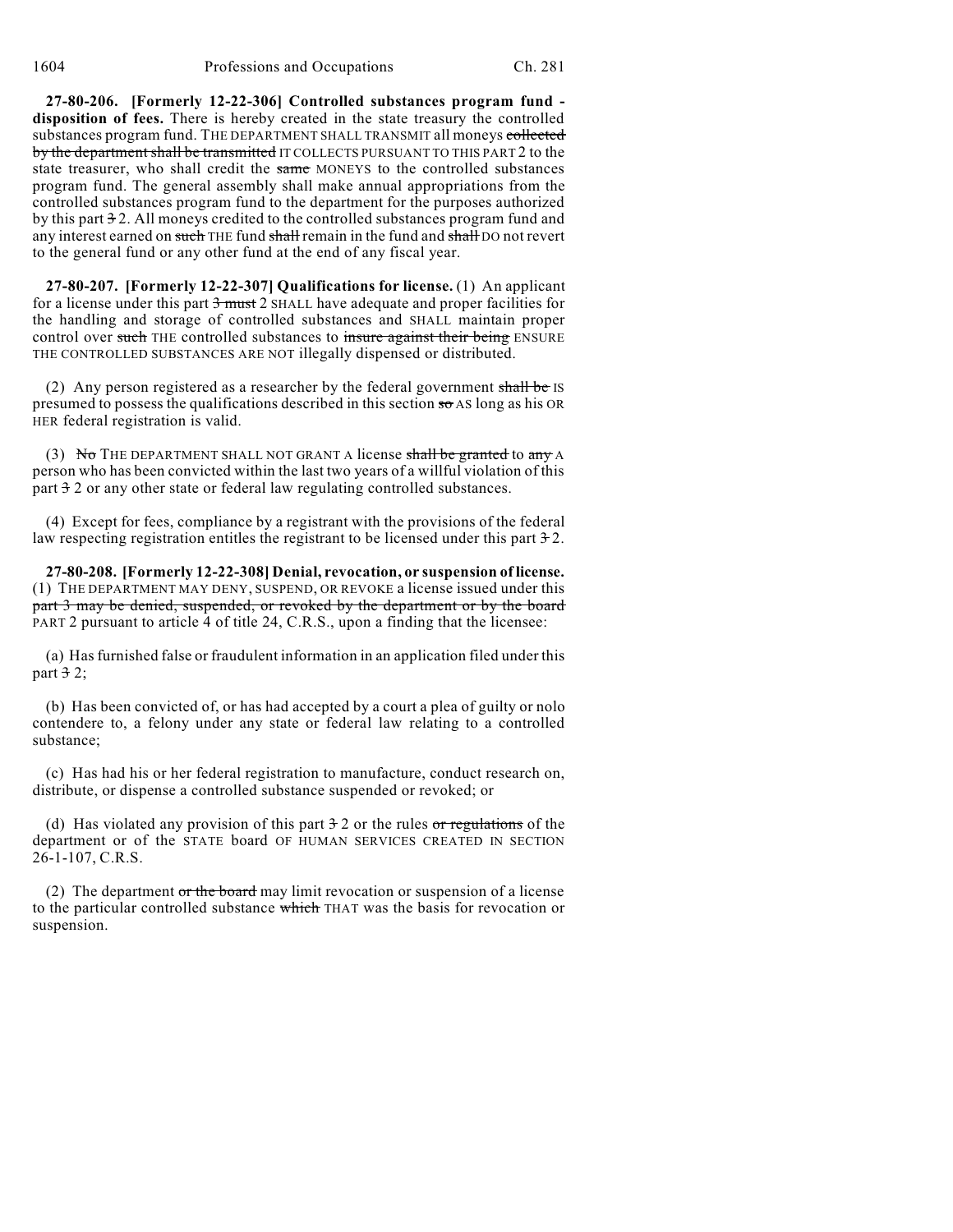(3) If the department or the board suspends or revokes a license, THE DEPARTMENT MAY PLACE all controlled substances owned or possessed by the licensee at the time of the suspension or on the effective date of the revocation order may be placed under seal. No disposition THE DEPARTMENT may be made NOT DISPOSE of substances under seal until the time for making an appeal has elapsed or until all appeals have been concluded, unless a court orders otherwise or orders the sale of any perishable controlled substances and the deposit of the proceeds with the court. Upon WHEN a revocation order's becoming ORDER BECOMES final, all controlled substances may be forfeited to the state.

(4) The department or the board shall promptly notify the bureau and the appropriate professional licensing agency, if any, of all charges and the final disposition thereof OF THE CHARGES, and of all forfeitures of a controlled substance.

**27-80-209. [Formerly 12-22-317] Exemptions.** (1) The provisions of section  $18-18-414$ , C.R.S., shall DO not apply to:

(a) Agents of persons licensed under this part  $\frac{3}{2}$  or under part 3 of article 18 of title 18, C.R.S., acting within the provisions of their licenses; or

(b) Officers or employees of appropriate agencies of federal, state, or local governments acting pursuant to their official duties.

(2) All combination drugs that are exempted by regulation of the attorney general of the United States department of justice, pursuant to section 1006 (b) of Public Law 91-513 (84 Stat. 1236), known as the "Comprehensive Drug Abuse Prevention and Control Act of 1970", on or after July 1, 1981, are exempted EXEMPT from the provisions of this part 3 2 and from the provisions of part 3 of article 18 of title 18, C.R.S.

(3) The provisions of This part  $3 \text{ do } 2$  DOES not apply to peyote if said controlled substance IT is used in religious ceremonies of any bona fide religious organization.

(4) The provisions of Section  $\frac{12-22-318 \text{ shall}}{27-80-210 \text{ poes}}$  not apply to a practitioner authorized to prescribe with respect to any controlled substance which THAT is listed in schedules III, IV, or V of part 2 of article 18 of title 18, C.R.S., and which THAT is manufactured, received, or dispensed by him THE PRACTITIONER in the course of his OR HER professional practice, unless: he

(a) THE PRACTITIONER dispenses, other than by direct administration, any such A SCHEDULE III, IV, OR V controlled substance to his OR HER patients, and they are charged therefor THE PRACTITIONER CHARGES THE PATIENTS either separately or together with charges for other professional services; or unless he

(b) THE PRACTITIONER regularly engages in dispensing any such A SCHEDULE III, IV, OR V controlled substance to his OR HER patients.

(5) The exemptions set forth in this section  $\frac{\text{shall}}{\text{be}}$  ARE available as a defense to any person accused of violating the provisions of section 18-18-414, C.R.S.

(6) It shall not be necessary for The state IS NOT REQUIRED to negate any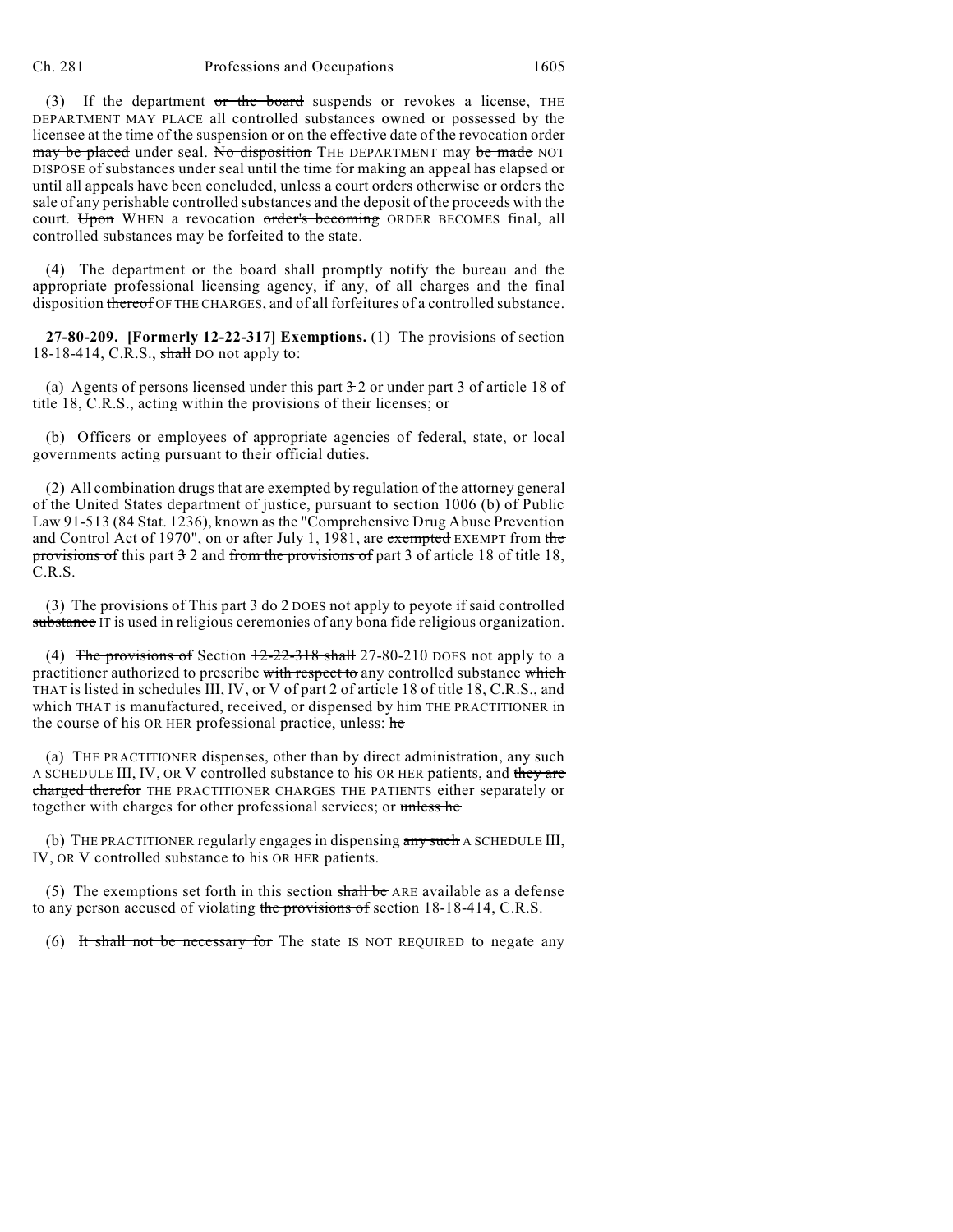exemption or exception in this part  $\frac{3}{2}$  or in part 3 or 4 of article 18 of title 18, C.R.S., in any complaint, information, indictment, or other pleading or in any trial, hearing, or other proceeding under this part  $\frac{3}{2}$  or under part 4 of article 18 of title 18, C.R.S. The burden of proof of any such PROVING AN exemption or exception is upon the person claiming it THE EXEMPTION OR EXCEPTION.

**27-80-210. [Formerly 12-22-318] Records to be kept - order forms.** (1)  $(a)$  Each person licensed or otherwise authorized under this part  $\frac{3}{2}$  or other laws of this state to manufacture, purchase, distribute, dispense, administer, store, or otherwise handle controlled substances shall keep and maintain separate detailed and accurate records and inventories relating to controlled substances and retain all such THE records and inventories for a period of two years after the respective dates of such THE transactions as shown on such THE records and inventories.

## (b) Repealed.

(2) The record of any controlled substance distributed, administered, dispensed, or otherwise used shall MUST show the date the name and address of person to whom, for whose use, the controlled substance was distributed, administered, dispensed, used, or otherwise disposed of, THE NAME AND ADDRESS OF THE PERSON TO WHOM OR FOR WHOSE USE THE CONTROLLED SUBSTANCE WAS DISTRIBUTED, ADMINISTERED, DISPENSED, USED, OR OTHERWISE DISPOSED OF, and the kind and quantity of such THE controlled substance.

(3) Manufacturing records of controlled substances shall include the kind and quantity of controlled substances produced orremoved from process of manufacture and the dates of such production or removal from process of manufacture.

 $(4)$  (3) The keeping of A PERSON WHO MAINTAINS a record required by federal law containing THAT CONTAINS substantially the same information as set forth in subsections (1) to  $(3)$  AND (2) of this section shall constitute compliance IS DEEMED TO COMPLY with the record-keeping requirements of this part  $\pm 2$ .

 $(5)$  (4) A PERSON REQUIRED TO MAINTAIN RECORDS PURSUANT TO THIS SECTION SHALL KEEP A record shall also be kept of any controlled substance lost, destroyed, or stolen, the kind and quantity of such THE controlled substance, and the date of such THE loss, destruction, or theft.

(5.5) Prescription drug outlets shall report thefts of controlled substances to the proper law enforcement agencies and to the board within thirty days after the occurrence of such thefts.

 $(6)$  (5) A PERSON LICENSED OR OTHERWISE AUTHORIZED UNDER THIS PART 2 OR OTHER LAWS OF THIS STATE SHALL DISTRIBUTE, ADMINISTER, DISPENSE, USE, OR OTHERWISE DISPOSE OF controlled substances listed in schedule I or II of part 2 of article 18 of title 18, C.R.S., shall be distributed by persons licensed or otherwise authorized under this part 3 or other laws of this state only pursuant to an order form. Compliance with the provisions of federal law respecting order forms shall be IS deemed compliance with this section.

 $(7)$  to  $(11)$  Repealed.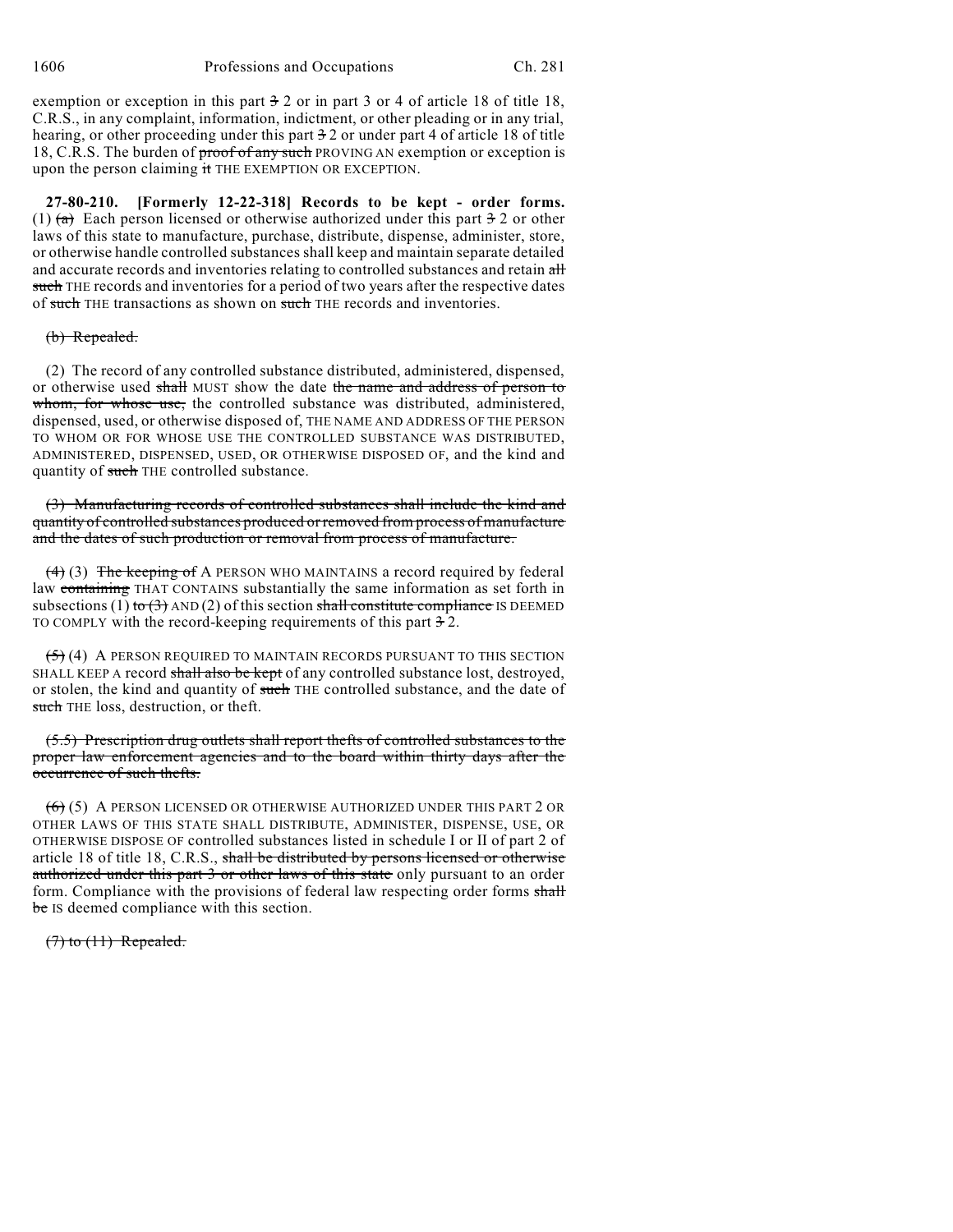**27-80-211. [Formerly 12-22-319] Enforcement and cooperation.** (1) Each peace officer and district attorney in this state shall enforce all the provisions of this part 3 2 and shall cooperate with all agencies charged with the enforcement of the laws of this state, all other states, and the United States relating to controlled substances.

(2) The board shall make any inspections, investigations, and reports that may be necessary to determine compliance with the provisions of this part 3 as they pertain to pharmacies, pharmacists, and manufacturers and distributors of controlled substances. The department shall cooperate with all agencies charged with the enforcement of the laws of this state, all other states, and the United States relating to controlled substances. TO THIS END, THE DEPARTMENT SHALL:

(3) The department of human services shall cooperate with all agencies charged with the enforcement of the laws of this state, all other states, and the United States relating to controlled substances. To this end, the department shall:

(a) Arrange for the exchange of information among governmental officials concerning the use and abuse of controlled substances;

(b) Cooperate with the bureau and with local, state, and other federal agencies by maintaining a centralized unit to accept, catalogue, file, and collect statistics, including records of dependent and other controlled substance law offenders within the state, and make the information available for federal, state, and local law enforcement or regulatory purposes. It THE DEPARTMENT shall not furnish the name or identity of a patient or research subject whose identity could not be obtained under section  $12 - 22 - 320$  27-80-212.

(c) Respond to referrals, complaints, or other information received regarding possible violations and, upon notification of the appropriate licensing authority, if applicable, and upon a written finding by the executive director of the department that probable cause exists to believe that there is illegal distribution or dispensing of controlled substances, to make any inspections, investigations, and reports that may be necessary to determine compliance with the provisions of this part  $32$  by all licensed or otherwise authorized individuals who handle controlled substances;

(d) Cooperate with and make information available to appropriate state licensing and registration boards regarding any violations of this part 3 2 by persons licensed or registered by such THE boards;

(e) Enter into contracts and encourage and conduct educational and research activities designed to prevent and determine misuse and abuse of controlled substances.

**27-80-212. [Formerly 12-22-320] Records confidential.** Prescriptions, orders, and records required by this part  $\frac{3}{2}$  and stocks of controlled substances shall be ARE open for inspection only to federal, state, county, and municipal officers whose duty it is to enforce the laws of this state or of the United States relating to controlled substances or the regulation of practitioners. No officer having knowledge, by virtue of his OR HER office, of any such A prescription, order, or record shall divulge such HIS OR HER knowledge, except in connection with a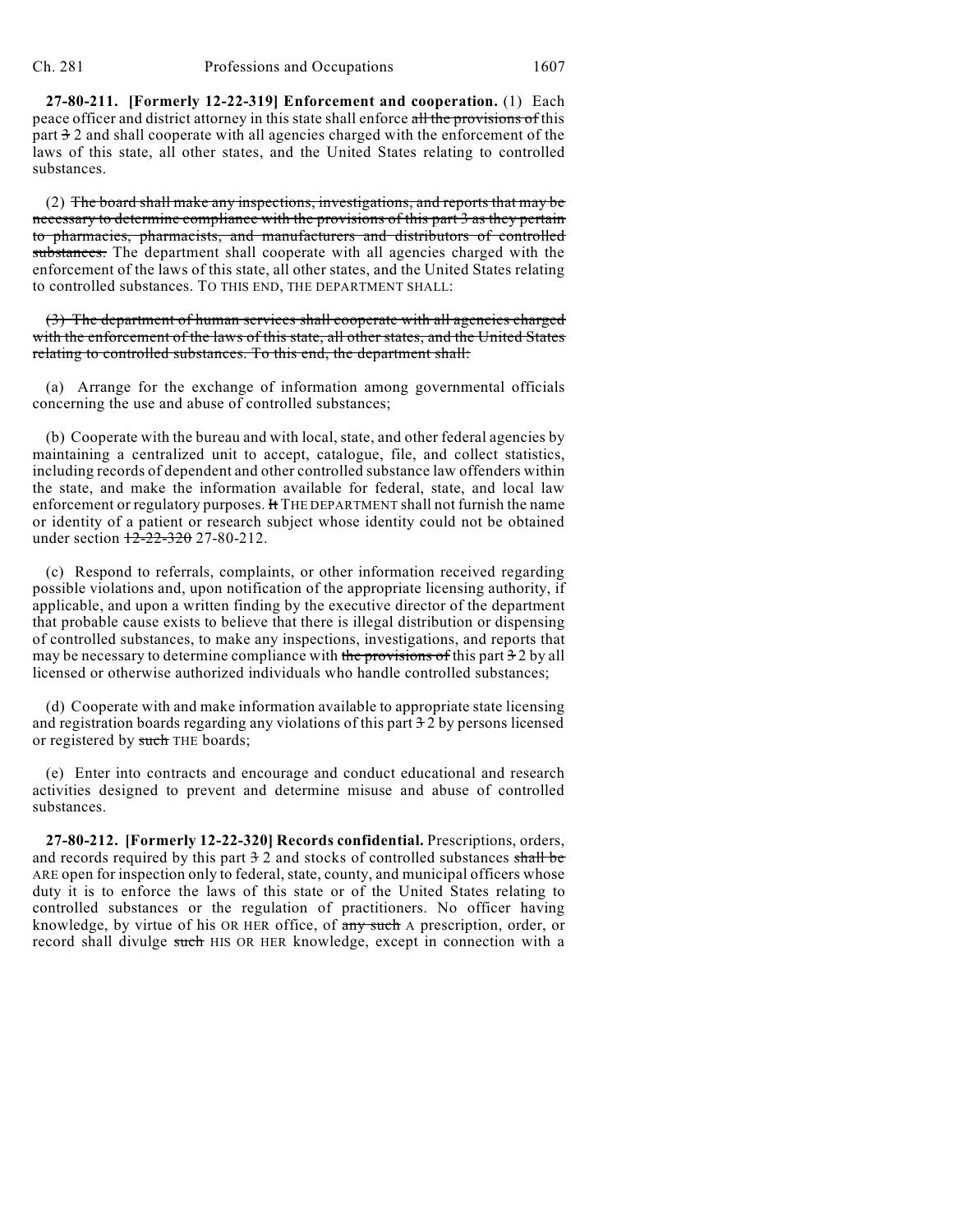prosecution or proceeding in court or before a licensing or registration board or officer to which prosecution or proceeding the person to whom such THE prescriptions, orders, or records relate is a party.

**27-80-213. Rules.** (1) **[Formerly 12-22-321]** By September 1, 2007, The department of human services shall update rules existing on July 1, 2007, and promulgate new rules, as necessary AND PURSUANT TO ARTICLE 4 OF TITLE 24, C.R.S., to implement the provisions of this part 3 pursuant to the procedures of article 4 of title 24, C.R.S. PART 2. The department shall make the rules available to the public on its web site.

 $(2)$  (a) Repealed.

(b) (Deleted by amendment, L. 93, p. 1121, § 35, effective July 1, 1994.)

(2) **[Formerly 12-22-322]** The department of human services shall promulgate rules, and regulations IN ACCORDANCE WITH ARTICLE 4 OF TITLE 24, C.R.S., for research programs and for the conduct of detoxification treatment, maintenance treatment, and withdrawal treatment programs for controlled substance addiction. Such rules and regulations shall be promulgated in accordance with the provisions of article 4 of title 24, C.R.S.

**27-80-214. [Formerly 12-22-324] Defenses.** The common law defense known as the "procuring agent defense" is not a defense to any crime in this article PART 2 or in title 18, C.R.S.

**SECTION 6.** In Colorado Revised Statutes, 8-2-111.6, **amend** (5) as follows:

**8-2-111.6. Health care employers - immunity from civil liability requirements - exception to blacklisting prohibition - legislative declaration.** (5) For the purposes of this section, "health care worker" means any person registered, certified, or licensed pursuant to article 22 of title 12, C.R.S., articles 29.5 to 43.2 of title 12, C.R.S., and OR article 3.5 of title 25, C.R.S., or any person who interacts directly with a patient or assists with the patient care process, who is currently employed by, or is a prospective employee of, the employer making the inquiry.

**SECTION 7.** In Colorado Revised Statutes, 8-42-112.5, **amend** (1) as follows:

**8-42-112.5. Limitation on payments - use of controlled substances.** (1) Nonmedical benefits otherwise payable to an injured worker shall be ARE reduced fifty percent where THE injury results from the presence in the worker's system, during working hours, of not medically prescribed controlled substances, as defined in section  $\frac{12-22-303(7)}{18-18-102}$  (5), C.R.S., THAT ARE NOT MEDICALLY PRESCRIBED or of a blood alcohol level at or above 0.10 percent, or at or above an applicable lower level as set forth by federal statute or regulation, as evidenced by a forensic drug or alcohol test conducted by a medical facility or laboratory licensed or certified to conduct such tests. A duplicate sample from any test conducted shall MUST be preserved and made available to the worker for purposes of a second test to be conducted at the worker's expense. If the test indicates the presence of such substances or of alcohol at such level, it shall be IS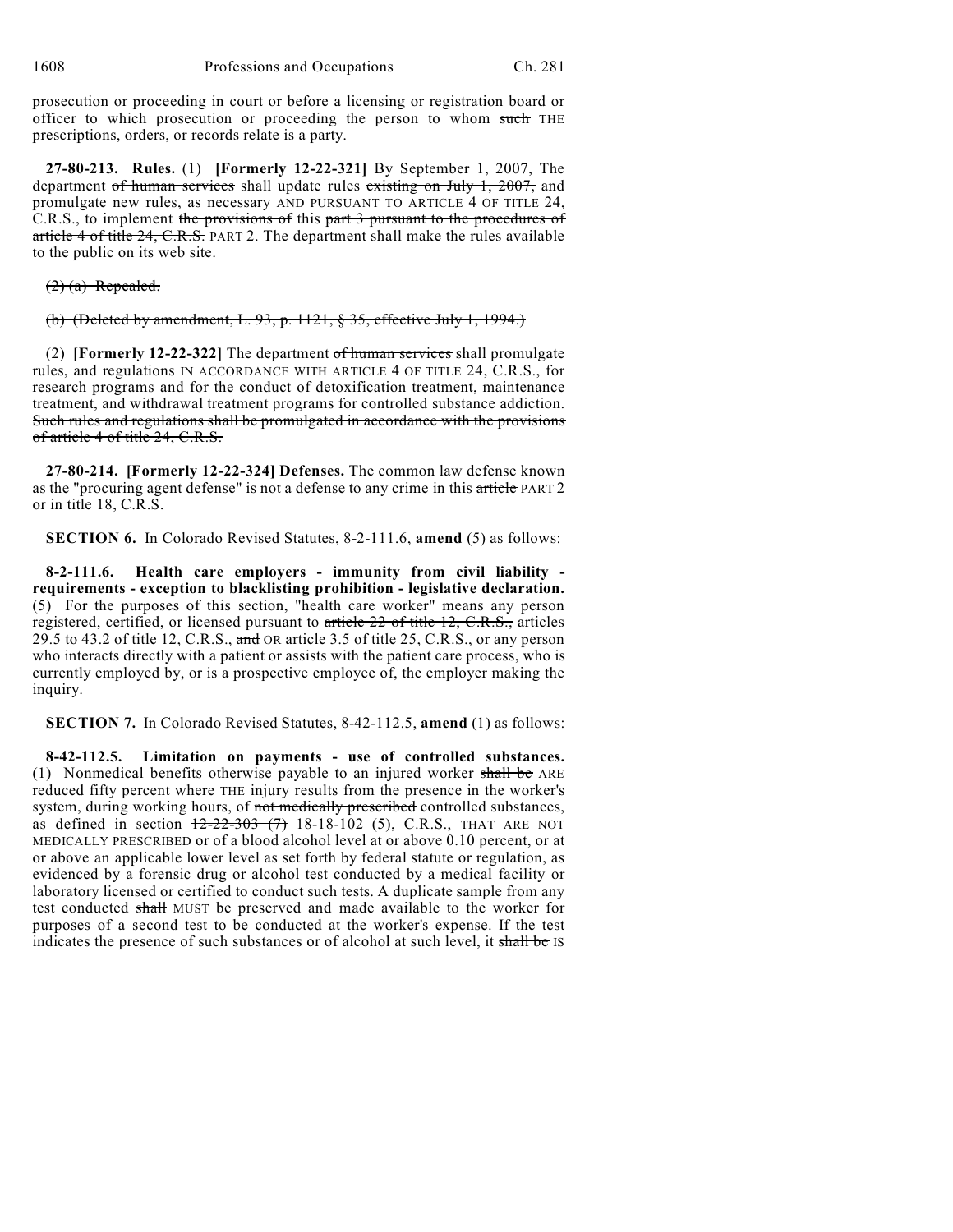presumed that the employee was intoxicated and that the injury was due to such THE intoxication. This presumption may be overcome by clear and convincing evidence.

**SECTION 8.** In Colorado Revised Statutes, 8-73-108, **amend** (4) (b) (IV) introductory portion, (5) (e) (VIII), (5) (e) (IX), and (5) (e) (IX.5) as follows:

**8-73-108. Benefit awards - repeal.** (4) **Full award.** An individual separated from a job shall be given a full award of benefits if any of the following reasons and pertinent conditions related thereto are determined by the division to have existed. The determination of whether or not the separation from employment shall result in a full award of benefits shall be the responsibility of the division. The following reasons shall be considered, along with any other factors that may be pertinent to such determination:

(b) (IV) The off-the-job or on-the-job use of not medically prescribed intoxicating beverages or controlled substances, as defined in section  $\frac{12-22-303(7)}{18-18-102}$ (5), C.R.S., may be reason for a determination for a full award pursuant to this paragraph (b), but only if:

(5) **Disqualification.** (e) Subject to the maximum reduction consistent with federal law, and insofar as consistent with interstate agreements, if a separation from employment occurs for any of the following reasons, the employer from whom such separation occurred shall not be charged for benefits which are attributable to such employment and, because any payment of benefits which are attributable to such employment out of the fund as defined in section 8-70-103 (13) shall be deemed to have an adverse effect on such employer's account in such fund, no payment of such benefits shall be made from such fund:

(VIII) Off-the-job use of not medically prescribed intoxicating beverages or controlled substances, as defined in section  $12-22-303$  (7) 18-18-102 (5), C.R.S., to a degree resulting in interference with job performance;

(IX) On-the-job use of or distribution of not medically prescribed intoxicating beverages or controlled substances, as defined in section  $\frac{12-22-303(7)}{18-18-102}$ (5), C.R.S.;

(IX.5) The presence in an individual's system, during working hours, of not medically prescribed controlled substances, as defined in section  $12-22-303$  (7) 18-18-102 (5), C.R.S., or of a blood alcohol level at or above 0.04 percent, or at or above an applicable lower level as set forth by federal statute or regulation, as evidenced by a drug or alcohol test administered pursuant to a statutory or regulatory requirement or a previously established, written drug or alcohol policy of the employer and conducted by a medical facility or laboratory licensed or certified to conduct such tests;

**SECTION 9.** In Colorado Revised Statutes, 12-2-123, **amend** (1) (p) as follows:

**12-2-123. Grounds for disciplinary action - administrative penalties.** (1) After notice and hearing as provided in section 12-2-125, the board may deny the issuance of, refuse to renew, revoke, or suspend any certificate of a certified public accountant issued under this article or any prior law of this state or may fine,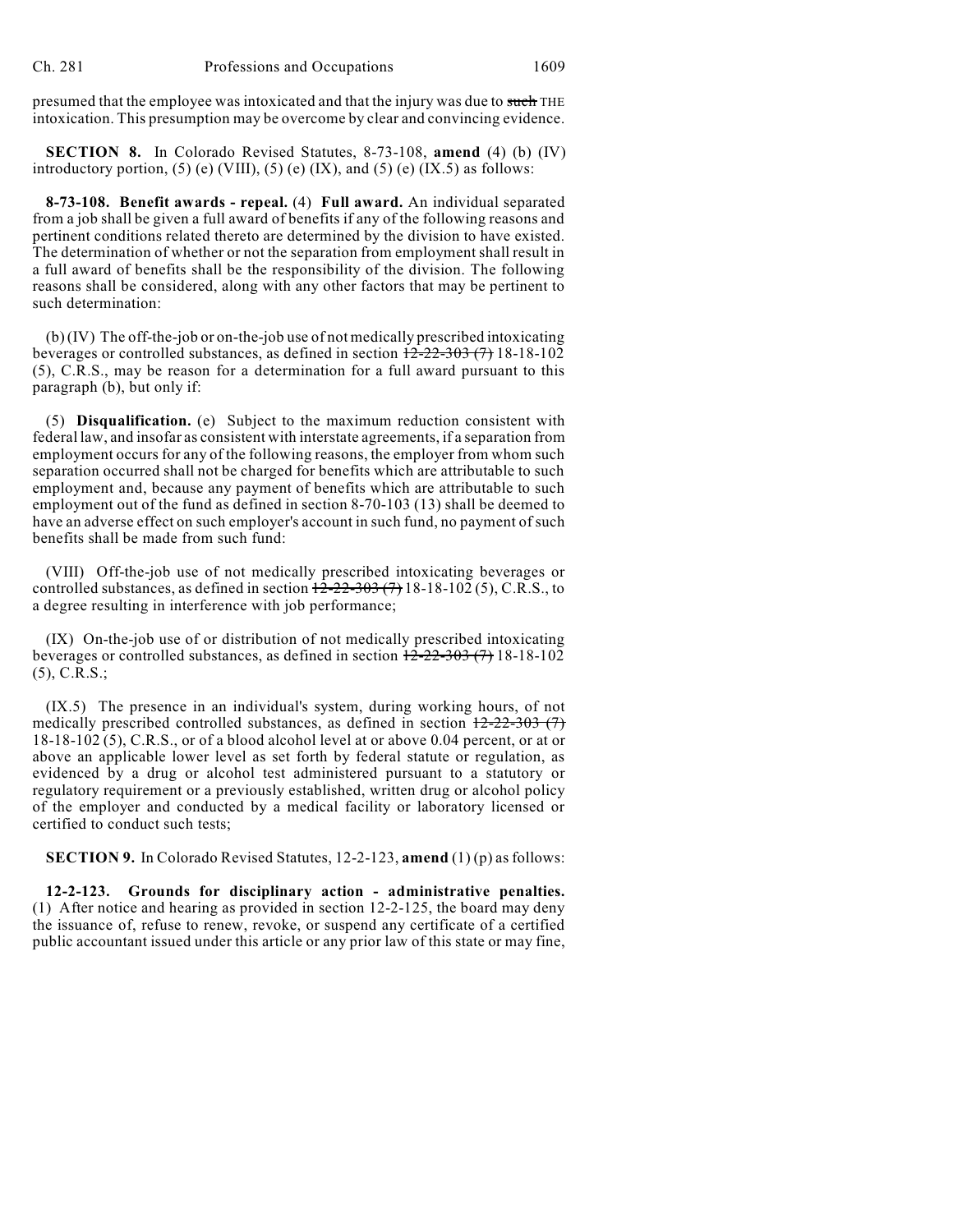issue a letter of admonition to, or place on probation the holder of any certificate and impose other conditions or limitations for any of the following causes:

(p) Habitual intemperance with respect to or excessive use of a habit-forming drug, controlled substance as defined in section  $12-22-303$  (7) 18-18-102 (5), C.R.S., or alcoholic beverage that renders the certified public accountant unfit to practice public accounting;

**SECTION 10.** In Colorado Revised Statutes, 12-10-107.1, **amend** (1) (d) as follows:

**12-10-107.1. Grounds for discipline.** (1) The director may deny, suspend, revoke, place on probation, or issue a letter of admonition against a license or an application for a license if the applicant or licensee:

(d) Is addicted to or dependent upon alcohol or any controlled substance, within the meaning of part 3 of article  $22$  of this title AS DEFINED IN SECTION 18-18-102(5), C.R.S., or is a habitual user of said controlled substance, if the use, addiction, or dependency is a danger to other participants or officials;

**SECTION 11.** In Colorado Revised Statutes, 12-25-308, **amend** (1) (i) as follows:

**12-25-308. Disciplinary actions - grounds for discipline.** (1) The board may deny, suspend, revoke, or refuse to renew the license of, place on probation, or limit the scope of practice of a licensee for the following:

(i) Habitual intemperance with respect to, or excessive use of, any habit-forming drug, any controlled substance as defined in section  $12-22-303$  (7) 18-18-102 (5), C.R.S., or any alcoholic beverage, any of which renders him or her unfit to practice architecture;

**SECTION 12.** In Colorado Revised Statutes, 12-29.5-106, **amend** (1) (m) as follows:

**12-29.5-106. Grounds for disciplinary action.** (1) The director may deny licensure to or take disciplinary action against an acupuncturist pursuant to section 24-4-105, C.R.S., if the director finds that the acupuncturist has committed any of the following acts:

(m) Continued in the practice of acupuncture while addicted to or dependent upon alcohol or upon any habit-forming drug or while abusing or habitually or excessively using any such habit-forming drug or any controlled substance as defined in section  $12-22-303(7)$  18-18-102 (5), C.R.S.;

**SECTION 13.** In Colorado Revised Statutes, 12-32-107, **amend** (3) (n) and (3) (o) as follows:

**12-32-107. Issuance, revocation, or suspension of license - probation immunity in professional review.** (3) "Unprofessional conduct" as used in this article means: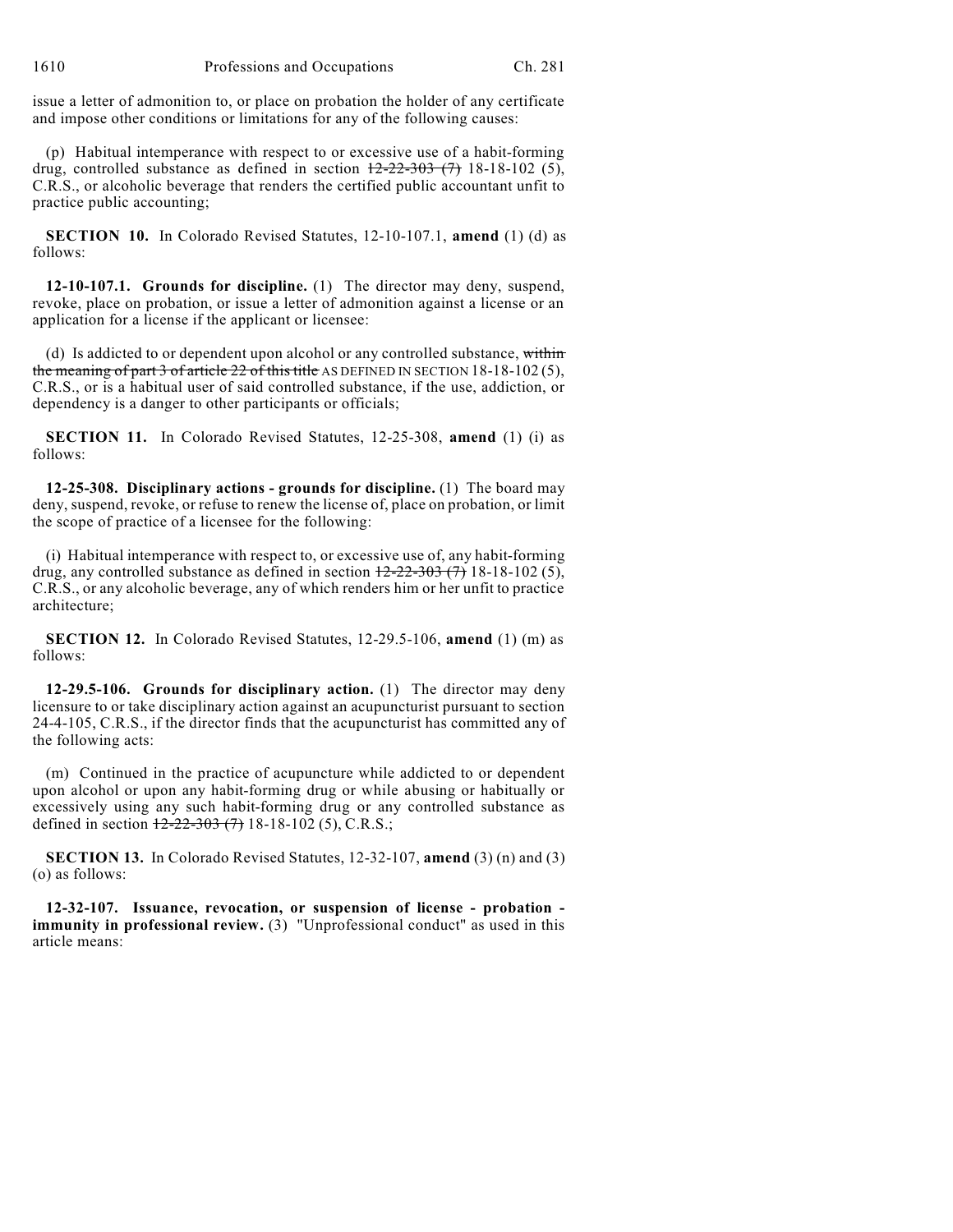(n) Administering, dispensing, or prescribing any habit-forming drug or any controlled substance, as defined in section  $\frac{12-22-303(7)}{2}$  18-18-102 (5), C.R.S., other than in the course of legitimate professional practice, which includes only prescriptions related to the scope of podiatric medicine as defined in section  $12-32-101(3)(a);$ 

(o) Conviction of violation of any federal or state law regulating the possession, distribution, or use of any controlled substance, as defined in section  $12-22-303(7)$ 18-18-102 (5), C.R.S., and, for the purposes of this paragraph (o), a plea of guilty or a plea of nolo contendere accepted by the court shall be considered as a conviction;

**SECTION 14.** In Colorado Revised Statutes, 12-32-109.3, **amend** (1) asfollows:

**12-32-109.3. Use of physician assistants.** (1) A person licensed under the laws of this state to practice podiatry may delegate to a physician assistant licensed by the Colorado medical board pursuant to section 12-36-107.4 the authority to perform acts that constitute the practice of podiatry to the extent and in the manner authorized by rules promulgated by the Colorado podiatry board. Such acts shall be consistent with sound practices of podiatry. Each prescription issued by a physician assistant shall have the name of his or her supervising podiatrist printed on the prescription. Nothing in this section shall limit the ability of otherwise licensed health personnel to perform delegated acts. The dispensing of prescription medication by a physician assistant shall be subject to section  $12-22-121$  (6) 12-42.5-118 (6).

**SECTION 15.** In Colorado Revised Statutes, 12-36-106, **amend** (5) (a) as follows:

**12-36-106. Practice of medicine defined - exemptions from licensing requirements- unauthorized practice by physician assistants- penalties- rules.**  $(5)$  (a) A person licensed under the laws of this state to practice medicine may delegate to a physician assistant licensed by the board pursuant to section 12-36-107.4 the authority to perform acts that constitute the practice of medicine to the extent and in the manner authorized by rules promulgated by the board, including the authority to prescribe medication, including controlled substances, and dispense only such drugs as designated by the board. Such acts shall be consistent with sound medical practice. Each prescription issued by a physician assistant licensed by the board shall be imprinted with the name of his or her supervising physician. Nothing in this subsection (5) shall limit the ability of otherwise licensed health personnel to perform delegated acts. The dispensing of prescription medication by a physician assistant shall be subject to the provisions of section  $12-22-121(6)$  12-42.5-118 (6).

**SECTION 16.** In Colorado Revised Statutes, 12-36-117, **amend** (1) (g), (1) (h), and (1) (i) as follows:

**12-36-117. Unprofessional conduct.** (1) "Unprofessional conduct" as used in this article means:

(g) Administering, dispensing, or prescribing any habit-forming drug or any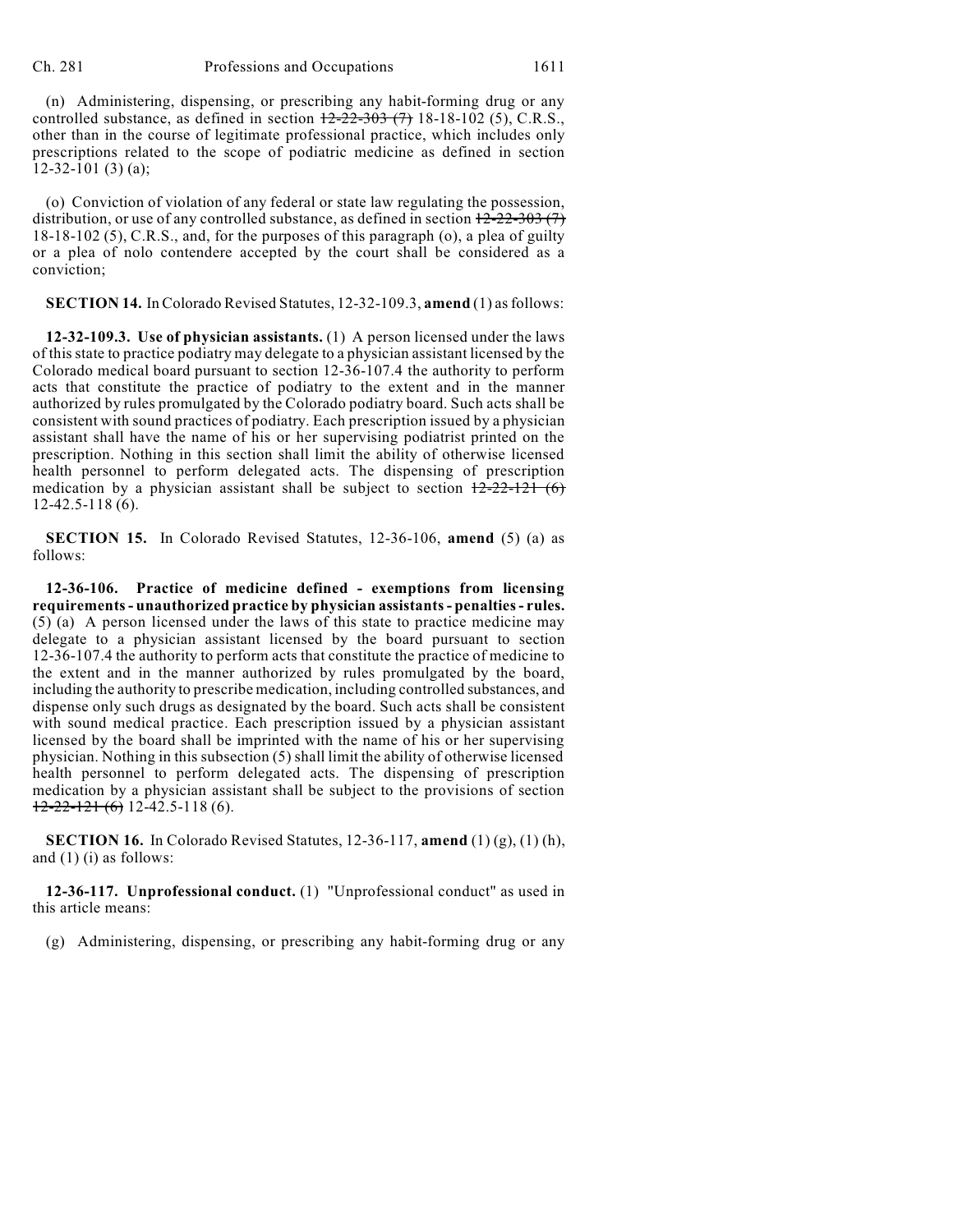1612 Professions and Occupations Ch. 281

controlled substance as defined in section  $12-22-303$  (7) 18-18-102 (5), C.R.S., other than in the course of legitimate professional practice;

(h) Any conviction of violation of any federal or state law regulating the possession, distribution, or use of any controlled substance, as defined in section  $12-22-303$  (7) 18-18-102 (5), C.R.S., and, in determining if a license should be denied, revoked, or suspended, or if the licensee should be placed on probation, the board shall be governed by section 24-5-101, C.R.S. For purposes of this paragraph (h), "conviction" includes the entry of a plea of guilty or nolo contendere or the imposition of a deferred sentence.

(i) Habitual or excessive use or abuse of alcohol, a habit-forming drug, or a controlled substance as defined in section  $\frac{12-22-303(7)}{18-18-102(5)}$ , C.R.S.;

**SECTION 17.** In Colorado Revised Statutes, 12-37-107, **amend** (3) (f) as follows:

**12-37-107. Disciplinary action authorized - grounds for discipline injunctions - rules.** (3) The director may deny, revoke, or suspend a registration or issue a letter of admonition or place a registrant on probation for any of the following acts or omissions:

(f) Abuse or habitual or excessive use of a habit-forming drug, a controlled substance as defined in section  $\frac{12-22-303(7)}{18-18-102(5)}$ , C.R.S., or alcohol;

**SECTION 18.** In Colorado Revised Statutes, 12-38-111.6, **amend** (1), (9), and (10) as follows:

**12-38-111.6. Prescriptive authority - advanced practice nurses - rules.** (1) THE BOARD MAY AUTHORIZE an advanced practice nurse who is listed on the advanced practice registry, has a license in good standing without disciplinary sanctions issued pursuant to section 12-38-111, and has fulfilled requirements established by the board pursuant to this section may be authorized by the board to prescribe controlled substances or prescription drugs as defined in PART 1 OF article  $2242.5$  of this title.

(9) All prescriptions shall be in compliance MUSTCOMPLY with applicable federal and state laws, including article 22 42.5 of this title and part 2 of article 18 of title 18, C.R.S.

(10) Nothing in this section shall be construed to permit dispensing or distribution, as defined in section  $\frac{12-22-102}{2}$  12-42.5-102 (11) AND (12), by an advanced practice nurse, except for samples, under article 22 42.5 of this title and the federal "Prescription Drug Marketing Act of 1987".

**SECTION 19.** In Colorado Revised Statutes, 12-38-117, **amend** (1) (i), (1) (q),  $(1)$  (r), and  $(1)$  (s) as follows:

**12-38-117. Grounds for discipline.** (1) "Grounds for discipline", as used in this article, means any action by any person who: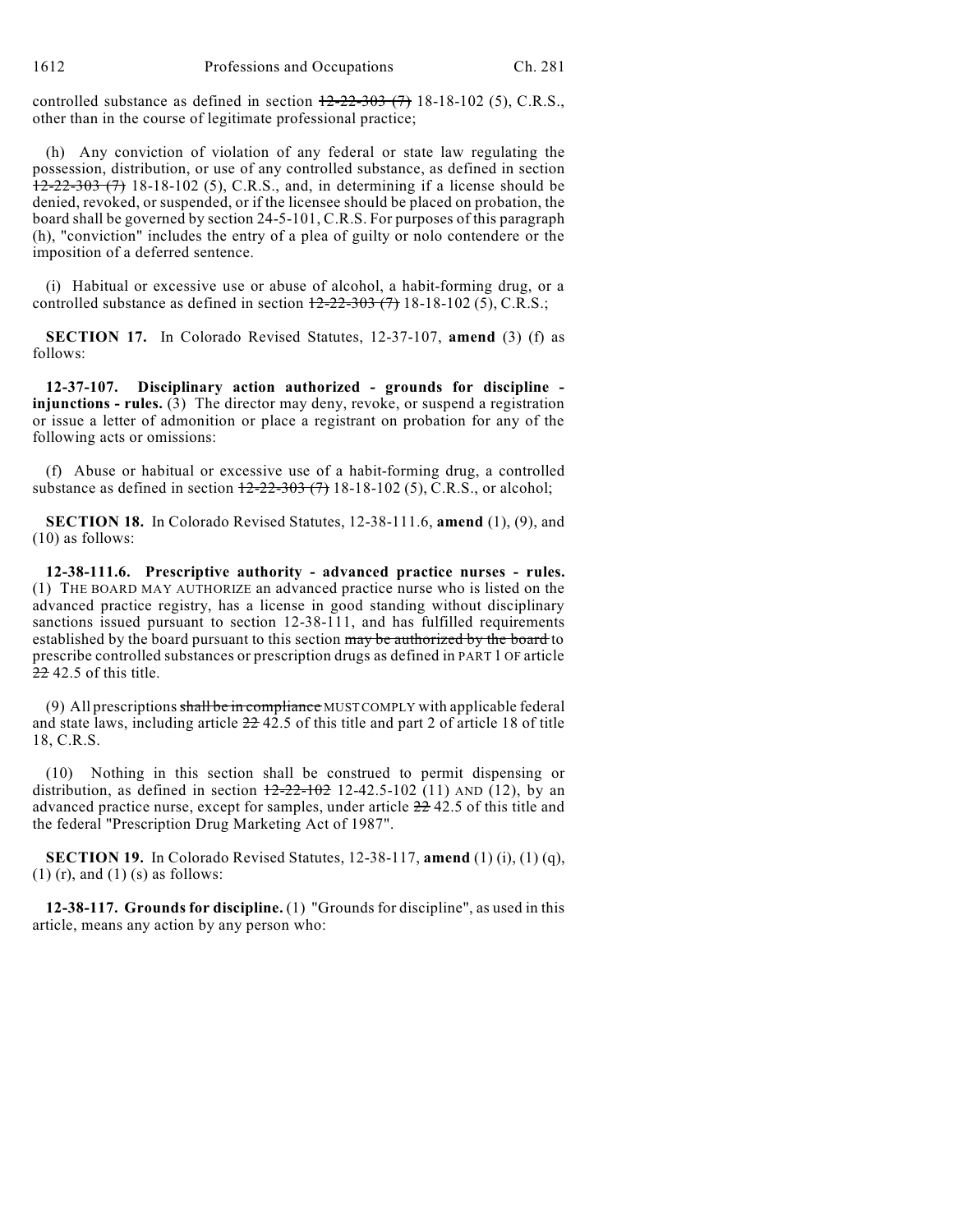(i) Excessively uses or abuses alcohol, habit-forming drugs, controlled substances, as defined in section  $12-22-303$  18-18-102 (5), C.R.S., or other drugs having similar effects, or is diverting controlled substances, as defined in section  $12-22-303$  18-18-102 (5), C.R.S., or other drugs having similar effects from the licensee's place of employment; except that the board has the discretion not to discipline the licensee if such licensee is participating in good faith in a program approved by the board designed to end such excessive use or abuse;

(q) Has dispensed, injected, or prescribed an anabolic steroid, as defined in section  $12-22-102$   $(2.5)$  18-18-102 (3), C.R.S., for the purpose of hormonal manipulation that is intended to increase muscle mass, strength, or weight without a medical necessity to do so or for the intended purpose of improving performance in any form of exercise, sport, or game;

(r) Has dispensed or injected an anabolic steroid, as defined in section  $12-22-102$  $(2.5)$  18-18-102 (3), C.R.S., unless such anabolic steroid is dispensed from a pharmacy pursuant to a written prescription or is dispensed by any person licensed to practice medicine in the course of such person's professional practice;

(s) Has administered, dispensed, or prescribed any habit-forming drug or any controlled substance as defined in section  $12-22-303$  (7) 18-18-102 (5), C.R.S., other than in the course of legitimate professional practice;

**SECTION 20.** In Colorado Revised Statutes, 12-38.1-111, **amend** (1) (i) as follows:

**12-38.1-111. Grounds for discipline.** (1) The board may suspend, revoke, or deny any person's certification to practice as a nurse aide or authority to practice as a medication aide, or may issue to the person a letter of admonition, upon proof that such person:

(i) Has habitual intemperance or excessively uses any habit-forming drug or any controlled substance as defined in section  $12-22-303$  (7) 18-18-102 (5), C.R.S., or other drugs having similar effects, or is diverting controlled substances, as defined in section 18-18-102 (5), C.R.S., or other drugs having similar effects from the person's place of employment;

**SECTION 21.** In Colorado Revised Statutes, 12-39-111, **amend** (1) (g) as follows:

**12-39-111. Grounds for discipline.** (1) The board has the power to revoke, suspend, withhold, or refuse to renew any license, to place on probation a licensee or temporary license holder, or to issue a letter of admonition to a licensee in accordance with the procedures set forth in subsection (3) of this section, upon proof that such person:

(g) Is addicted to or dependent on alcohol or habit-forming drugs, abuses or engages in the habitual or excessive use of any such habit-forming drug or any controlled substance as defined in section  $12-22-303$  (7) or 18-18-102 (5), C.R.S., or participates in the unlawful use of controlled substances as specified in section 18-18-404, C.R.S.; except that the board has the discretion not to discipline the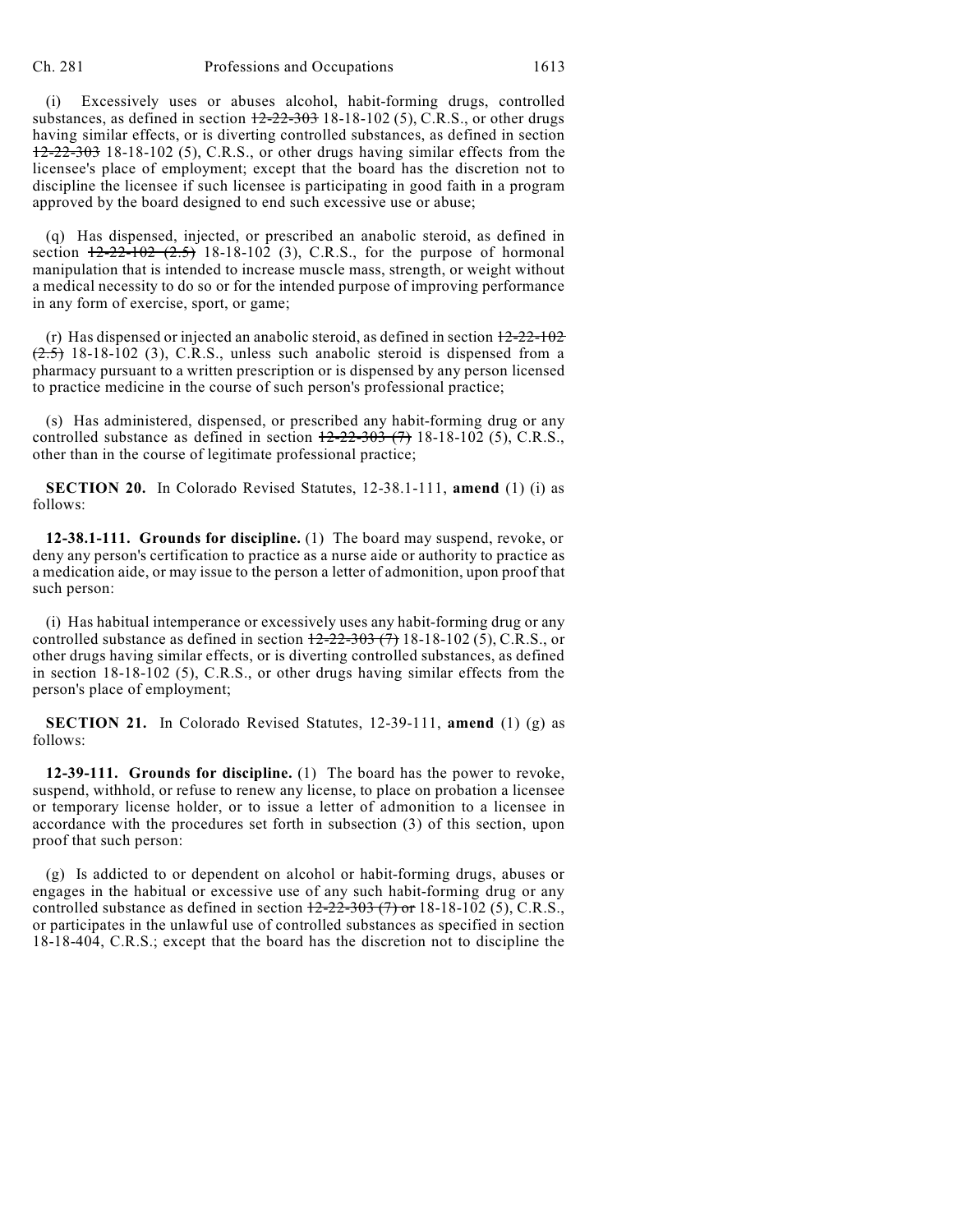licensee if such person is participating, in good faith, in a program approved by the board designed to end such addiction or dependency;

**SECTION 22.** In Colorado Revised Statutes, 12-40-108, **amend** (1) (d) as follows:

**12-40-108. Application for license - licensure by endorsement.** (1) A person who desires to practice optometry in the state may file with the board an application for a license, giving the information required in a form and manner approved by the board. The applicant shall demonstrate that he or she possesses the following qualifications:

(d) The applicant is not addicted to or dependent on, and has not habitually or excessively used or abused, intoxicating liquors, habit-forming drugs, or controlled substances as defined in section  $12-22-303$  (7) 18-18-102 (5), C.R.S.

**SECTION 23.** In Colorado Revised Statutes, 12-40-109.5, **amend** (1) and (1.5) as follows:

**12-40-109.5. Use of prescription and nonprescription drugs.** (1) Notwithstanding section  $\frac{12-22-121}{2}$  12-42.5-118, a licensed optometrist may purchase, possess, and administer prescription or nonprescription drugs for examination purposes only if, after July 1, 1983, the optometrist has complied with the following minimum requirements: Successful completion, by attendance and examination, of at least fifty-five classroom hours of study in general, ocular, and clinical pharmacology which must have been completed within twenty-four months preceding the application for certification; except that, in the event that such classroom hours have been completed since 1976, only six of such classroom hours must have been completed within twenty-four months preceding the application for certification. The courses shall be offered by an institution that is accredited by a regional or professional accreditation organization recognized or approved by the council on postsecondary education or the United States department of education or their successors.

 $(1.5)$  Notwithstanding section  $12-22-121$  12-42.5-118, a licensed optometrist may purchase, possess, administer, and prescribe prescription or nonprescription drugs for treatment on and after July 1, 1988, only if the optometrist has complied with the following minimum requirements within twenty-four months preceding the application for certification: Successful completion, by attendance and examination, of at least sixty classroom hours of study in ocular pharmacology, clinical pharmacology, therapeutics, and anterior segment disease; and successful completion by attendance and examination of at least sixty hours of approved supervised clinical training in the examination, diagnosis, and treatment of conditions of the human eye and its appendages. The courses shall be offered by an institution that is accredited by a regional or professional accreditation organization recognized or approved by the council of postsecondary education or the United States department of education or their successors.

**SECTION 24.** In Colorado Revised Statutes, 12-40-118, **amend** (1) (e) and (1) (bb); and **repeal** (1) (cc) as follows: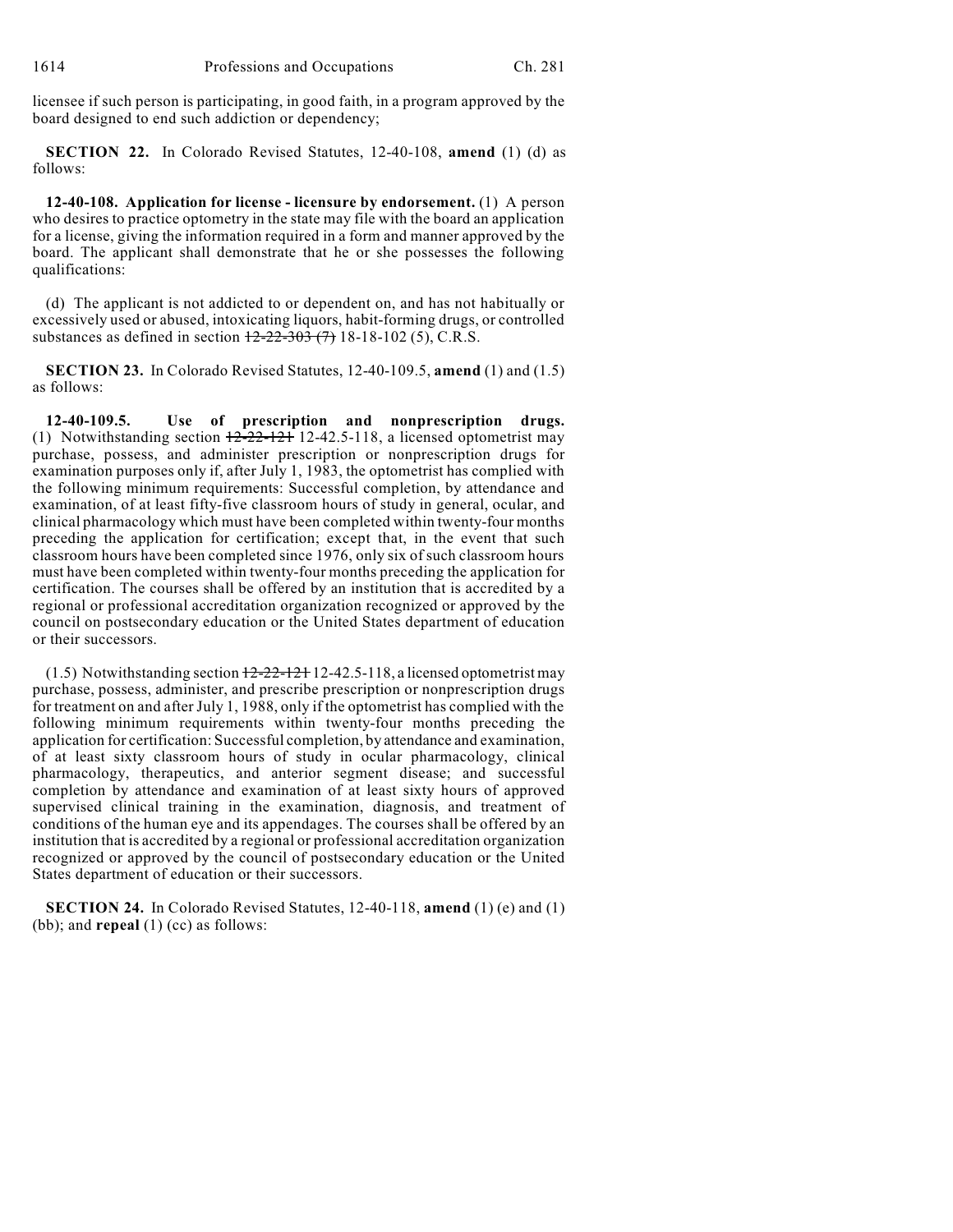**12-40-118. Unprofessional conduct defined.** (1) The term "unprofessional conduct", as used in this article, means:

(e) The habitual or excessive use or abuse of alcohol, a habit-forming drug, or any controlled substance as defined in section  $12-22-303(7)$  18-18-102(5), C.R.S.;

(bb) Administering, dispensing, or prescribing any prescription drug, as defined in section  $12-22-102(30)$  12-42.5-102 (34), or any controlled substance, as defined in section  $12-22-303(7)$  18-18-102(5), C.R.S., other than in the course of legitimate professional practice;

(cc) Dispensing for a fee any prescription drug, as defined in section  $12-22-102$ , or any controlled substance, as defined in section 12-22-303, except as permitted in sections  $12-22-121$  (6) (c) and  $12-40-102$  (5) (b);

**SECTION 25.** In Colorado Revised Statutes, 12-40-118.5, **amend** (5) (e) as follows:

**12-40-118.5. Mental and physical examination of licensees.** (5) (e) For purposes of this subsection (5), "physical or mental illness or condition" does not include the habitual or excessive use or abuse of alcohol, a habit-forming drug, or any controlled substance as defined in section  $12-22-303$  (7) 18-18-102 (5), C.R.S.

**SECTION 26.** In Colorado Revised Statutes, 12-41-115, **amend** (1) (l) and (1) (m) (III) as follows:

**12-41-115. Grounds for disciplinary action.** (1) The board may take disciplinary action in accordance with section 12-41-116 against a person who has:

(l) Engaged in the habitual or excessive use or abuse of alcohol, a habit-forming drug, or a controlled substance as defined in section  $12-22-303$  18-18-102 (5), C.R.S.;

(m) (III) Failed to comply with the limitations agreed to under a confidential agreement entered pursuant to section  $12-41-118$  12-41-118.5;

**SECTION 27.** In Colorado Revised Statutes, 12-41-210, **amend** (1) (h) as follows:

**12-41-210. Grounds for disciplinary action.** (1) The board may take disciplinary action in accordance with section 12-41-211 against a person who has:

(h) Engaged in the habitual or excessive use or abuse of alcohol, a habit-forming drug, or a controlled substance as defined in section  $\frac{12-22-303}{2}$  18-18-102 (5), C.R.S.;

**SECTION 28.** In Colorado Revised Statutes, 12-41.5-109, **amend** (2) (h) as follows:

**12-41.5-109. Grounds for action - disciplinary proceedings.** (2) The director has the power to revoke, suspend, deny, or refuse to renew a license, place on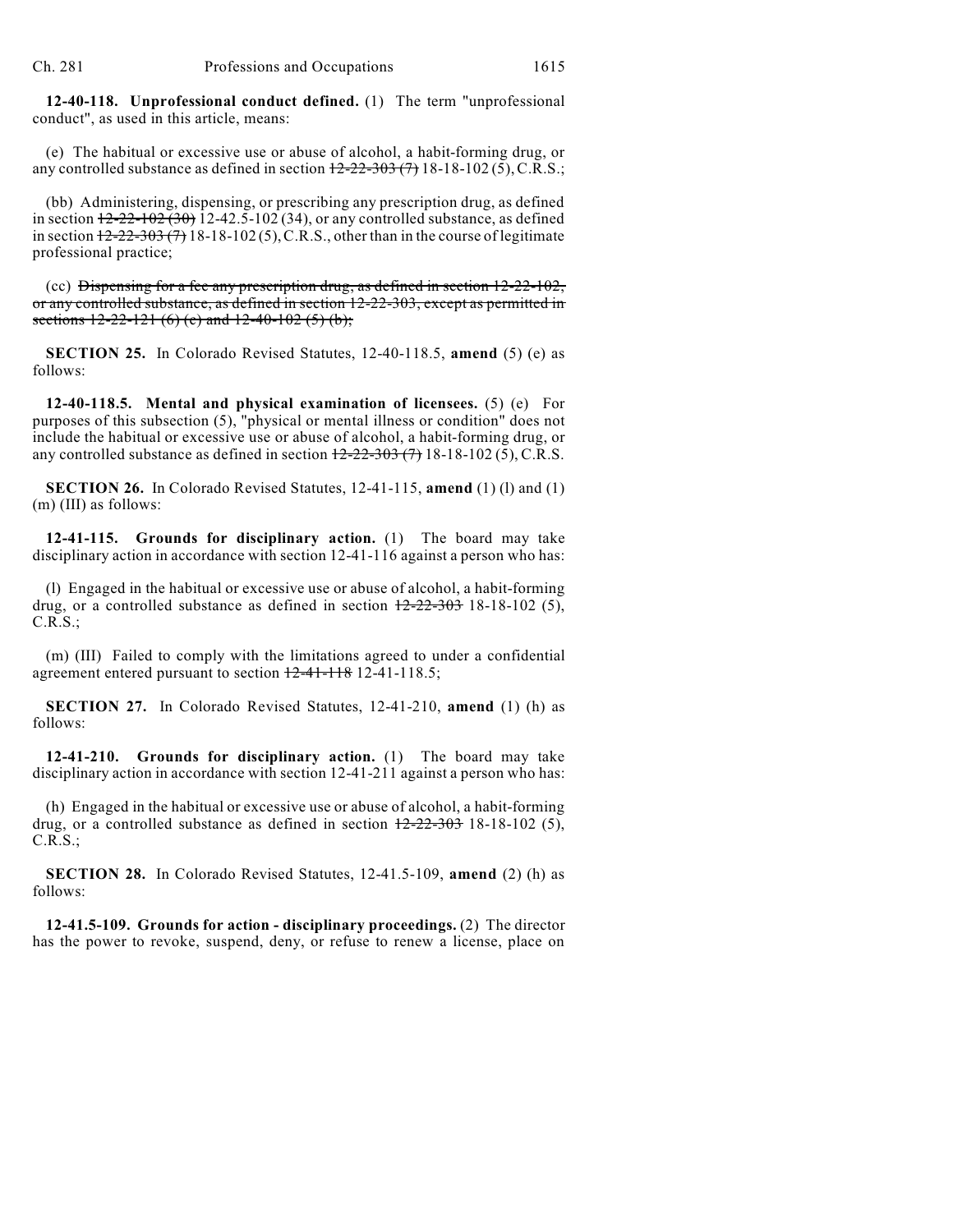probation a licensee, or issue a letter of admonition to a licensee in accordance with subsections  $(3)$ ,  $(4)$ ,  $(5)$ , and  $(6)$  of this section upon proof that such person:

(h) Is an excessive or habitual user or abuser of alcohol or habit-forming drugs or is a habitual user of a controlled substance, as defined in section  $\frac{12-22-303(7)}{2}$ 18-18-102 (5), C.R.S., or other drugs having similar effects; except that the director has the discretion not to discipline the license holder if he or she is participating in good faith in a program approved by the director designed to end such use or abuse;

**SECTION 29.** In Colorado Revised Statutes, 12-42-113, **amend** (1) (i) as follows:

**12-42-113. Grounds for discipline.** (1) "Grounds for discipline", as used in this article, means any action by any person who:

(i) Is addicted to or dependent on alcohol or habit-forming drugs, is a habitual user of controlled substances, as defined in section  $\frac{12-22-303(7)}{18-18-102}$  (5), C.R.S., or other drugs having similar effects, or is diverting controlled substances, as defined in section  $\frac{12-22-303(7)}{18-18-102}$  (5), C.R.S., or other drugs having similar effects from the licensee's place of employment; except that the board has the discretion not to discipline the licensee if such licensee is participating in good faith in a program approved by the board designed to end such addiction or dependency;

**SECTION 30.** In Colorado Revised Statutes, 12-43-222, **amend** (1) (e) as follows:

**12-43-222. Prohibited activities - related provisions.** (1) A person licensed, registered, or certified under this article violates this article if the person:

(e) Habitually or excessively uses or abuses alcohol, a habit-forming drug, or a controlled substance, as defined in section  $12-22-303$  18-18-102 (5), C.R.S.;

**SECTION 31.** In Colorado Revised Statutes, 12-43.3-104, **amend** (7) as follows:

**12-43.3-104. Definitions.** As used in this article, unless the context otherwise requires:

(7) "Medical marijuana" means marijuana that is grown and sold pursuant to the provisions of this article and for a purpose authorized by section 14 of article XVIII of the state constitution but shall not be considered a nonprescription drug for purposes of section  $12-22-102$  (20) 12-42.5-102 (21) or section 39-26-717, C.R.S., or an over-the-counter medication for purposes of section 25.5-5-322, C.R.S.

**SECTION 32.** In Colorado Revised Statutes, 12-58-110, **amend** (1) (l) as follows:

**12-58-110. Disciplinary action by board - licenses or registrations denied, suspended, or revoked - cease-and-desist orders.** (1) The board may deny, suspend, revoke, or refuse to renew any license or registration issued or applied for under the provisions of this article or place a licensee or a registrant on probation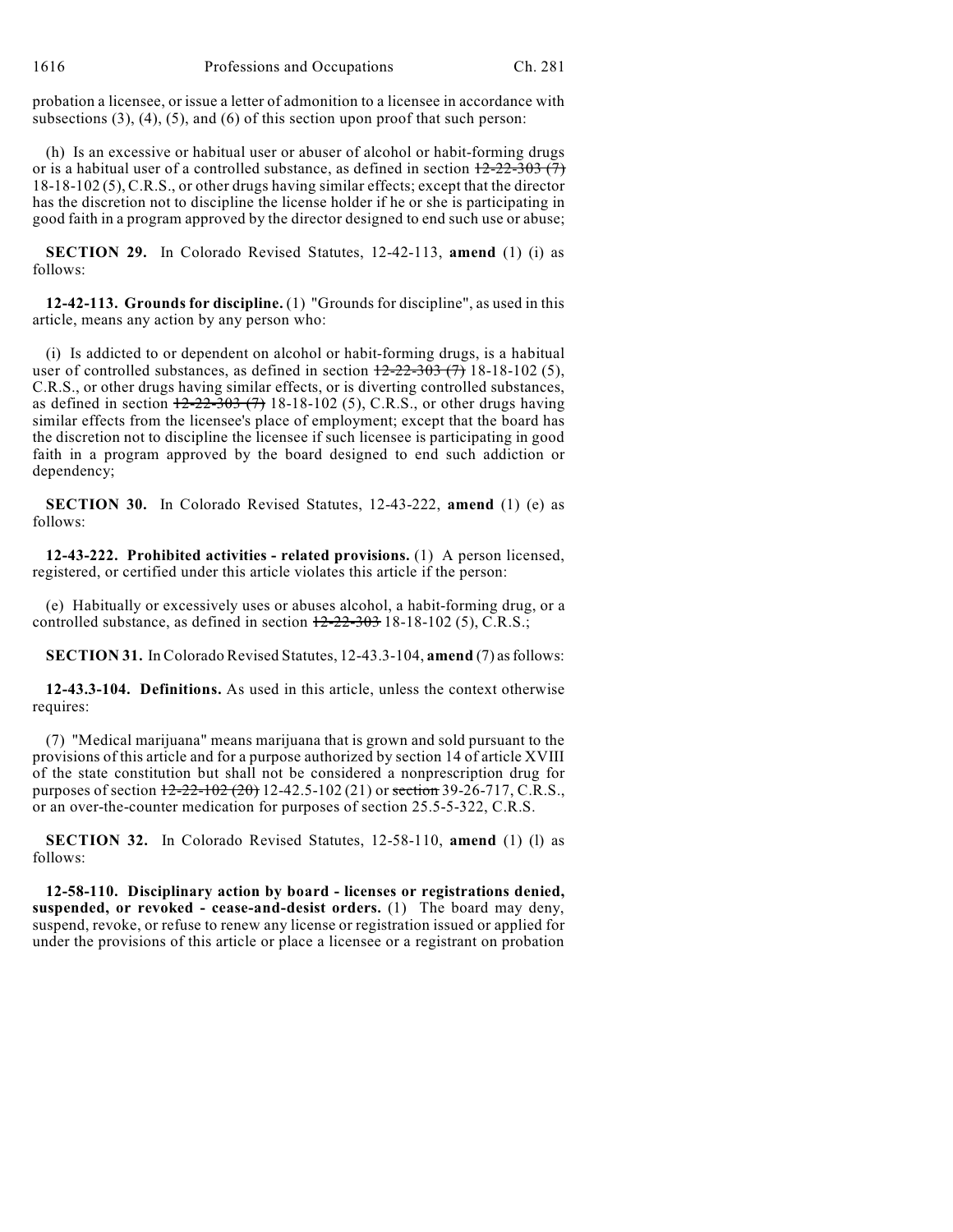for any of the following reasons:

(l) Habitual intemperance with respect to or excessive use of any habit-forming drug, any controlled substance as defined in section  $\frac{12-22-303(7)}{18-18-102(5)}$ , C.R.S., or any alcoholic beverage;

**SECTION 33.** In Colorado Revised Statutes, 13-4-102, **amend** (2) (k) as follows:

**13-4-102. Jurisdiction.** (2) The court of appeals has initial jurisdiction to:

(k) Review all final actions and orders appropriate for judicial review of the state board of pharmacy, as provided in section  $12-22-125.5$  12-42.5-125, C.R.S.;

**SECTION 34.** In Colorado Revised Statutes, 13-21-115.5, **amend** (3) (c) (II) (Q) as follows:

**13-21-115.5. Volunteer service act - immunity - exception for operation of motor vehicles.** (3) As used in this section, unless the context otherwise requires:

(c) (II) "Volunteer" includes:

(Q) A licensed pharmacist governed by the provisions of article  $22\frac{42.5}{5}$  of title 12, C.R.S., performing the practice of pharmacy, as defined in section 12-22-102  $(26)$  12-42.5-102 (31), C.R.S., as a volunteer for a nonprofit organization, a nonprofit corporation, a governmental entity, or a hospital;

**SECTION 35.** In Colorado Revised Statutes, 16-15-102, **amend** (1) (a) (VI) as follows:

**16-15-102. Ex parte order authorizing the interception of wire, oral, or electronic communications.** (1) (a) An ex parte order authorizing or approving the interception of any wire, oral, or electronic communication may be issued by any judge of competent jurisdiction of the state of Colorado upon application of the attorney general or a district attorney, or his or her designee if the attorney general or district attorney is absent from his or her jurisdiction, showing by affidavit that there is probable cause to believe that evidence will be obtained of the commission of any one of the crimes enumerated in this subsection (1) or that one of said enumerated crimes will be committed:

(VI) Dealing in controlled substances as covered by part  $\frac{3}{2}$  1 of article  $\frac{22}{22}$  42.5 of title 12, C.R.S., OR PART 2 OF ARTICLE 80 OF TITLE 27, C.R.S., as such offenses are subject to prosecution as felonies;

**SECTION 36.** In Colorado Revised Statutes, 17-2-201, **amend** (5.5) (b) as follows:

**17-2-201. State board of parole.** (5.5) (b) For purposes of this subsection (5.5), "drug" means:

(I) Any "controlled substance" as defined in section  $\frac{12-22-303(7)}{18-18-102(5)}$ ,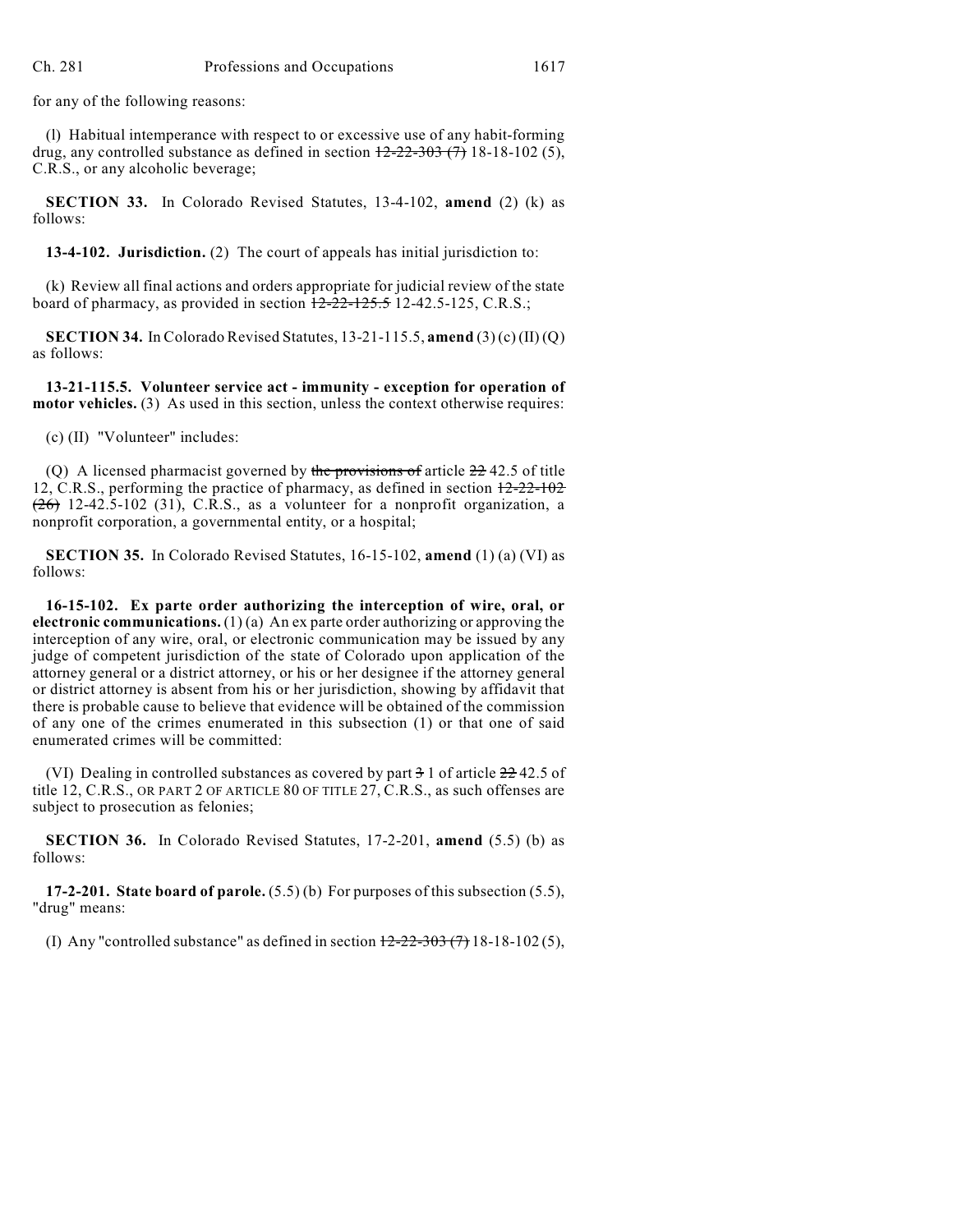C.R.S.; and

(II) Any "drug" as defined in section  $12-22-303$  (13) 27-80-203 (13), C.R.S., if chemical testing conducted pursuant to paragraph (a) of this subsection  $(5.5)$  reveals such drug is present at such a level as to be considered abusive pursuant to regulations established by the board in consultation with the department of human services.

**SECTION 37.** In Colorado Revised Statutes, 18-1.3-204, **amend** (2) (a) (VIII) as follows:

**18-1.3-204. Conditions of probation.** (2) (a) When granting probation, the court may, as a condition of probation, require that the defendant:

(VIII) Refrain from excessive use of alcohol or any unlawful use of controlled substances, as defined in section  $12-22-303$  (7), C.R.S. 18-18-102 (5), or of any other dangerous or abusable drug without a prescription;

**SECTION 38.** In Colorado Revised Statutes, 18-3-106, **amend** (1) (b) (II) as follows:

**18-3-106. Vehicular homicide.** (1) (b) (II) For the purposes of this subsection (1), one or more drugs shall mean all substances defined as a drug in section 12-22-303 (13) 27-80-203 (13), C.R.S., and all controlled substances defined in section  $12-22-303$  (7), C.R.S. 18-18-102 (5), and glue-sniffing, aerosol inhalation, or the inhalation of any other toxic vapor or vapors as defined in section 18-18-412.

**SECTION 39.** In Colorado Revised Statutes, 18-3-205, **amend** (1) (b) (II) as follows:

**18-3-205. Vehicular assault.** (1) (b) (II) For the purposes of this subsection (1), one or more drugs shall mean all substances defined as a drug in section 12-22-303  $(13)$  27-80-203 (13), C.R.S., and all controlled substances defined in section 12-22-303 (7), C.R.S. 18-18-102 (5), and glue-sniffing, aerosol inhalation, or the inhalation of any other toxic vapor or vapors as defined in section 18-18-412.

**SECTION 40.** In Colorado Revised Statutes, 18-4-202, **amend** (3) as follows:

**18-4-202. First degree burglary.** (3) If under the circumstances stated in subsection (1) of this section the property involved is a controlled substance, as defined in section  $12-22-303$  (7),  $\overline{C.R.S.}$  18-18-102 (5), within a pharmacy or other place having lawful possession thereof, such person commits first degree burglary of controlled substances, which is a class 2 felony.

**SECTION 41.** In Colorado Revised Statutes, 18-4-203, **amend** (2) (b) as follows:

**18-4-203. Second degree burglary.** (2) Second degree burglary is a class 4 felony, but it is a class 3 felony if:

(b) It is a burglary, the objective of which is the theft of a controlled substance,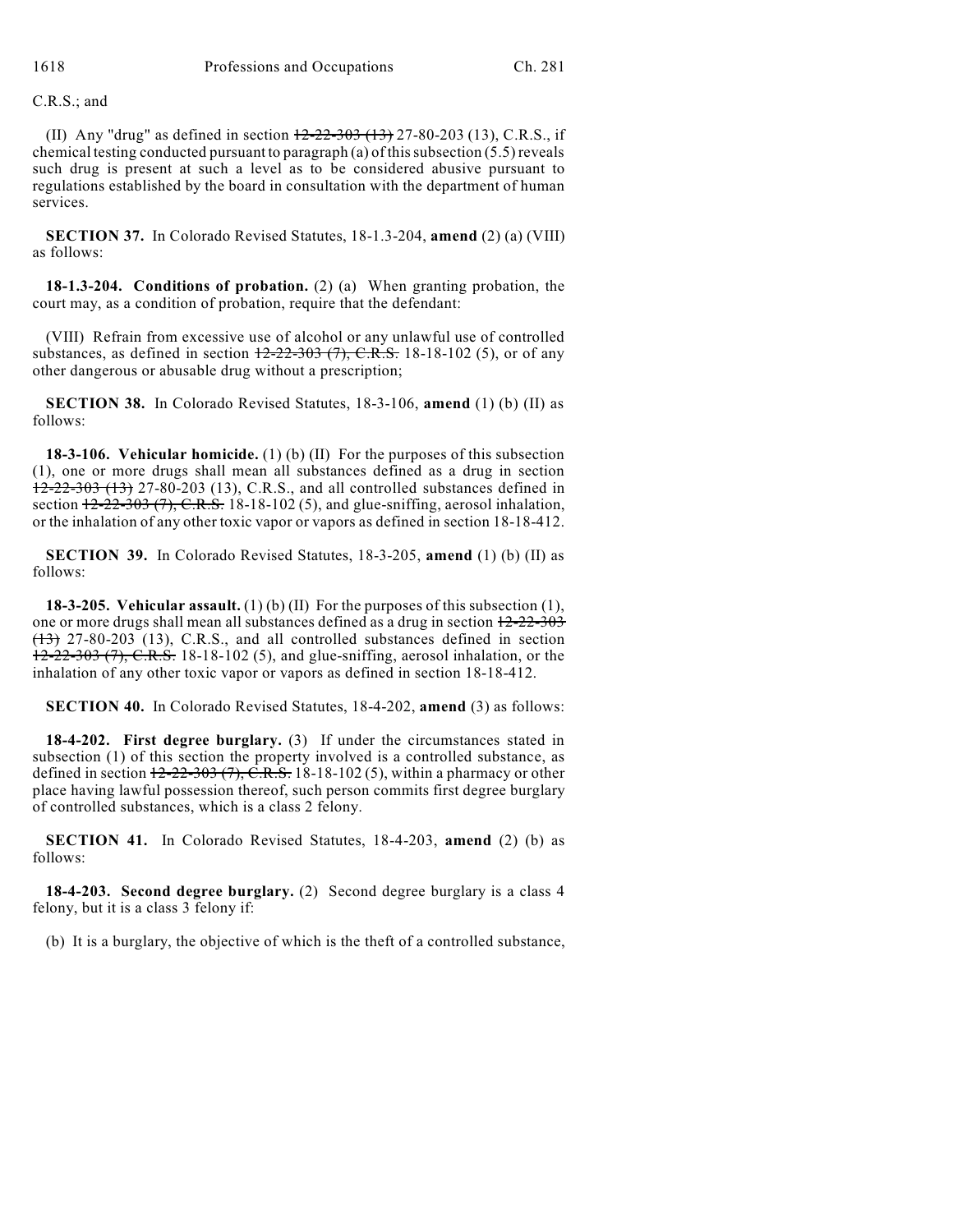as defined in section  $12-22-303(7)$ , C.R.S. 18-18-102(5), lawfully kept within any building or occupied structure.

**SECTION 42.** In Colorado Revised Statutes, 18-4-204, **amend** (2) as follows:

**18-4-204. Third degree burglary.** (2) Third degree burglary is a class 5 felony, but it is a class 4 felony if it is a burglary, the objective of which is the theft of a controlled substance, as defined in section  $12-22-303$  (7), C.R.S. 18-18-102 (5), lawfully kept in or upon the property burglarized.

**SECTION 43.** In Colorado Revised Statutes, 18-4-303, **amend** (1) as follows:

**18-4-303. Aggravated robbery of controlled substances.** (1) A person who takes any controlled substance, as defined in section  $12-22-303$  (7), C.R.S. 18-18-102 (5), from any pharmacy or other place having lawful possession thereof or from any pharmacist or other person having lawful possession thereof under the aggravating circumstances defined in section 18-4-302 is guilty of aggravated robbery of controlled substances.

**SECTION 44.** In Colorado Revised Statutes, 18-4-412, **amend** (2) (a) as follows:

**18-4-412. Theft of medical records or medical information - penalty.** (2) As used in this section:

"Medical record" means the written or graphic documentation, sound recording, or computer record pertaining to medical, mental health, and health care services, including medical marijuana services, that are performed at the direction of a physician or other licensed health care provider on behalf of a patient by physicians, dentists, nurses, technicians, emergency medical technicians, mental health professionals, prehospital providers, or other health care personnel. "Medical record" includes such diagnostic documentation as X rays, electrocardiograms, electroencephalograms, and other test results. "Medical record" includes data entered into the prescription drug monitoring program pursuant to section 12-22-704 12-42.5-403, C.R.S.

**SECTION 45.** In Colorado Revised Statutes, 18-5-116, **amend** (1) as follows:

**18-5-116. Controlled substances - inducing consumption by fraudulent means.** (1) It is unlawful for any person, surreptitiously or by means of fraud, misrepresentation, suppression of truth, deception, or subterfuge, to cause any other person to unknowingly consume or receive the direct administration of any controlled substance, as defined in section  $12-22-303$  (7), C.R.S. 18-18-102 (5); except that nothing in this section shall diminish the scope of health care authorized by law.

**SECTION 46.** In Colorado Revised Statutes, 18-8-203, **amend** (1) (a) as follows:

**18-8-203. Introducing contraband in the first degree.** (1) A person commits introducing contraband in the first degree if he or she knowingly and unlawfully: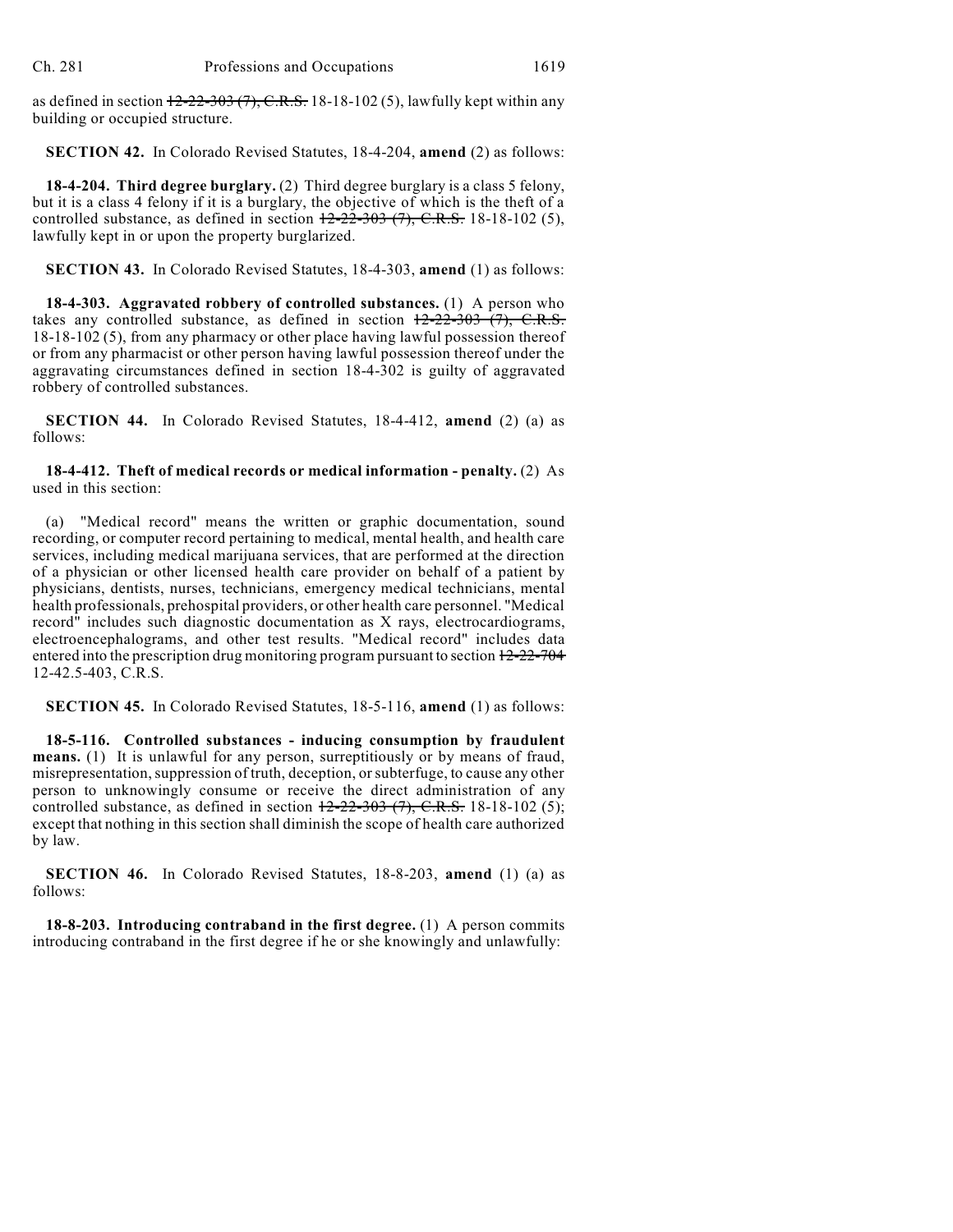(a) Introduces or attempts to introduce a dangerous instrument, malt, vinous, or spirituousliquor, as defined in section 12-47-103, C.R.S., fermented malt beverage, as defined in section 12-46-103, C.R.S., controlled substance, as defined in section 18-18-102 (5), or marijuana or marijuana concentrate, as defined in section 12-22-303 (17) and (18) 27-80-203 (15) AND (16), C.R.S., into a detention facility or at any location where an inmate is or is likely to be located, while the inmate is in the custody and under the jurisdiction of a political subdivision of the state of Colorado or the department of corrections, but not on parole; or

**SECTION 47.** In Colorado Revised Statutes, 18-8-204, **amend** (2) (g) as follows:

**18-8-204. Introducing contraband in the second degree.** (2) "Contraband" as used in this section means any of the following, but does not include any article or thing referred to in section 18-8-203:

(g) Any drug, other than a controlled substance as defined in section  $\frac{12-22-303}{2}$  $(7)$ , C.R.S. 18-18-102 (5), in quantities other than those authorized by a physician;

**SECTION 48.** In Colorado Revised Statutes, 18-12-106, **amend** (1) (d) as follows:

**18-12-106. Prohibited use of weapons.** (1) A person commits a class 2 misdemeanor if:

(d) The person has in his or her possession a firearm while the person is under the influence of intoxicating liquor or of a controlled substance, as defined in section  $12-22-303$  (7), C.R.S. 18-18-102 (5). Possession of a permit issued under section 18-12-105.1, as it existed prior to its repeal, or possession of a permit or a temporary emergency permit issued pursuant to part 2 of this article is no defense to a violation of this subsection (1).

**SECTION 49.** In Colorado Revised Statutes, 18-13-123, **amend** (4) (b) as follows:

**18-13-123. Unlawful administration of gamma hydroxybutyrate (GHB) or ketamine.** (4) (b) It shall not be a violation of this section if ketamine is distributed or dispensed by or under the direction of such authorized person for use by a humane society that is duly registered with the secretary of state and has been in existence and in business for at least five years in this state as a nonprofit corporation, or by an animal control agency that is operated by a unit of government to control animals and to euthanize injured, sick, homeless, or unwanted pets or animals, if such THE humane society or animal control agency is licensed REGISTERED pursuant to section  $12-22-304$  12-42.5-117 (12), C.R.S.

**SECTION 50.** In Colorado Revised Statutes, 18-17-103, **amend** (5) (b) (XIV) as follows:

**18-17-103. Definitions.** As used in this article, unless the context otherwise requires: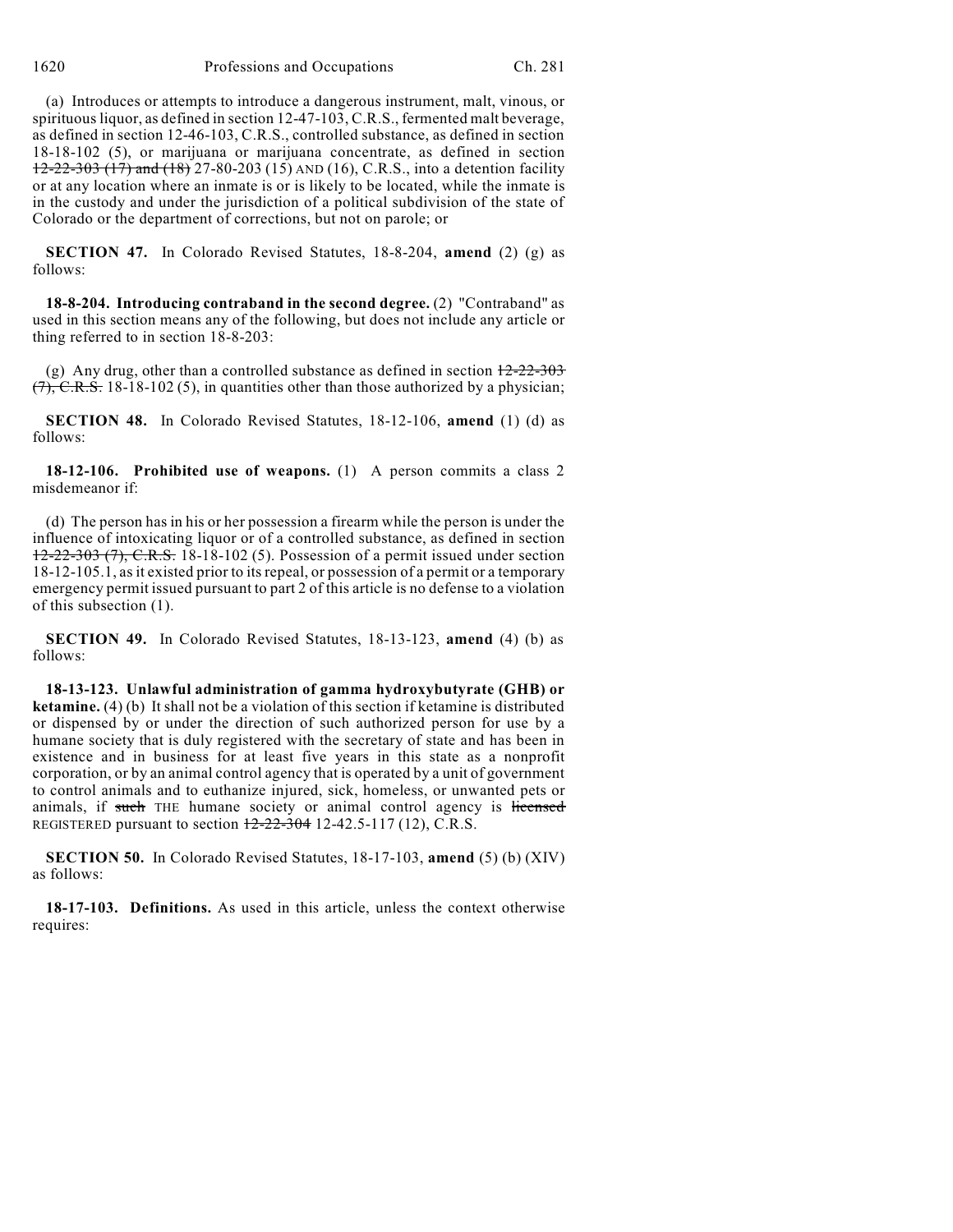(5) "Racketeering activity" means to commit, to attempt to commit, to conspire to commit, or to solicit, coerce, or intimidate another person to commit:

(b) Any violation of the following provisions of the Colorado statutes or any criminal act committed in any jurisdiction of the United States which, if committed in this state, would be a crime under the following provisions of the Colorado statutes<sup>.</sup>

(XIV) Offenses relating to controlled substances (part  $3\frac{1}{1}$  of article  $22\frac{42.5}{1}$  of title 12, C.R.S., PART 2 OF ARTICLE 80 OF TITLE 27, C.R.S., and article 18 of this title);

**SECTION 51.** In Colorado Revised Statutes, 18-18-102, **amend** (2) and (27) as follows:

**18-18-102. Definitions.** As used in this article:

(2) "Agent" means an authorized person who acts on behalf of or at the direction of a person licensed or otherwise authorized under this article or under part 3-2 of article 22 80 of title 12 27, C.R.S. "Agent" does not include a common or contract carrier, a public warehouseman, or an employee of a carrier or warehouseman.

(27) "Pharmacy" means a prescription drug outlet as defined in section  $12-22-102$  $(30.2)$  12-42.5-102 (35), C.R.S.

**SECTION 52.** In Colorado Revised Statutes, 18-18-302, **amend** (1) and (2) as follows:

**18-18-302. Registration requirements.** (1) Every person who manufactures, distributes, or dispenses any controlled substance within this state, or who proposes to engage in the manufacture, distribution, or dispensing of any controlled substance within this state, shall obtain annually or biannually, if applicable, a registration, issued by the respective licensing board or the department in accordance with rules adopted by such board or by the department. For purposes of this section and this article, "registration" or "registered" means the licensing REGISTERING of manufacturers, pharmacists, pharmacies, and humane societies located in this state, and distributors located in or doing business in this state, by the state board of pharmacy as set forth in parts 1 and 3 of article 22 42.5 of title 12, C.R.S., the licensing of physicians by the Colorado medical board, as set forth in article 36 of title 12, C.R.S., the licensing of podiatrists by the Colorado podiatry board, as set forth in article 32 of title 12, C.R.S., the licensing of dentists by the state board of dental examiners, as set forth in article 35 of title 12, C.R.S., the licensing of optometrists by the state board of optometry, as set forth in article 40 of title 12, C.R.S., the licensing of veterinarians by the state board of veterinary medicine, as set forth in article 64 of title 12, C.R.S., and the licensing of researchers and addiction programs by the department of human services, as set forth in part  $\frac{1}{2}$  of article  $22\,80$  of title  $12\,27$ , C.R.S.

(2) A person registered by the board or the department under this part 3 to manufacture, distribute, dispense, or conduct research with controlled substances may possess, manufacture, distribute, dispense, or conduct research with those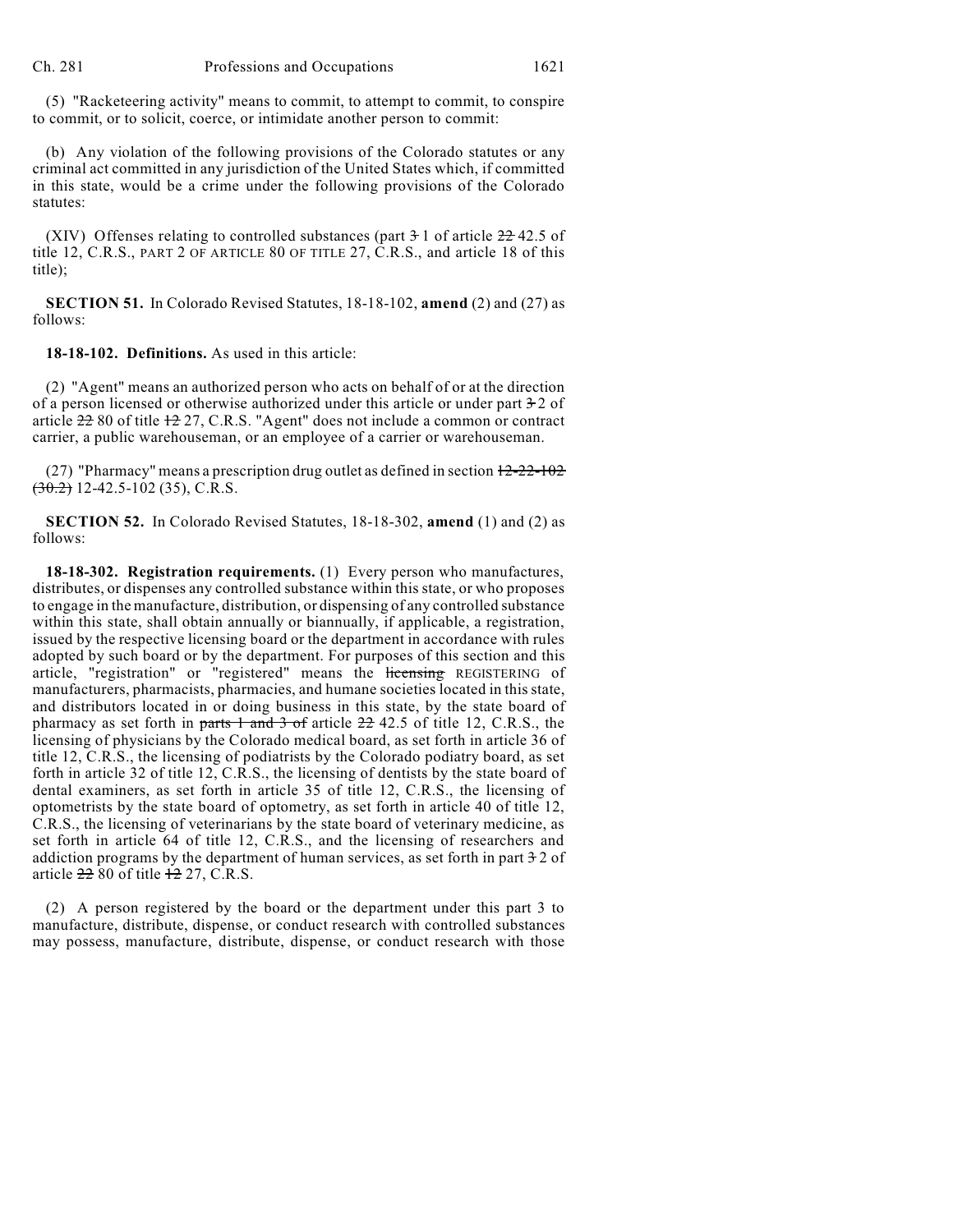substances to the extent authorized by the registration and in conformity with this article and with article 22 42.5 of title 12, C.R.S.

**SECTION 53.** In Colorado Revised Statutes, 18-18-303, **amend** (5) as follows:

**18-18-303. Registration.** (5) Persons licensed OR REGISTERED under the provisions of part 1 of article 22 42.5 of title 12, C.R.S., or article 32, 35, 36, 40, or 64 of title 12, C.R.S., need not be licensed separately to distribute or dispense controlled substances to the extent provided under law if they are registered or are exempt from registration by the federal drug enforcement administration, provided that such persons indicate on any initial application or renewal application the schedules of controlled substances which such THAT THE persons are authorized to use under Public Law 91-513, known as the federal "Comprehensive Drug Abuse Prevention and Control Act of 1970".

**SECTION 54.** InColorado Revised Statutes, 18-18-403.5, **amend** (1) asfollows:

**18-18-403.5. Unlawful possession of a controlled substance.** (1) Except as authorized by part  $3 \times 10^{8}$  of article  $22 \times 42.5$  of title 12, C.R.S., PART 2 OF ARTICLE 80 OF TITLE  $27$ , C.R.S., or by part 2 or 3 of this article, it is unlawful for any person knowingly to possess a controlled substance.

**SECTION 55.** In Colorado Revised Statutes, 18-18-405, **amend** (1) as follows:

**18-18-405. Unlawful distribution, manufacturing, dispensing, or sale.** (1) (a) Except as authorized by part  $\frac{3}{2}$  1 of article  $\frac{2}{2}$  42.5 of title 12, C.R.S., PART 2 OF ARTICLE 80 OF TITLE 27, C.R.S., or by part 2 or 3 of this article, it is unlawful for any person knowingly to manufacture, dispense, sell, or distribute, or to possess with intent to manufacture, dispense, sell, or distribute, a controlled substance; or induce, attempt to induce, or conspire with one or more other persons, to manufacture, dispense, sell, distribute, or possess with intent to manufacture, dispense, sell, or distribute, a controlled substance; or possess one or more chemicals or supplies or equipment with intent to manufacture a controlled substance.

(b) As used in this subsection (1), "dispense" does not include labeling, as defined in section  $\frac{12-22-102(16)}{22-102(18)}$ , C.R.S.

**SECTION 56.** In Colorado Revised Statutes, 18-18-406, **amend** (6) (a) (I), (6) (b) (I), (6) (b) (II), and (11) as follows:

**18-18-406. Offenses relating to marijuana and marijuana concentrate.** (6) (a) (I) A person shall not knowingly process or manufacture any marijuana or marijuana concentrate or knowingly allow to be processed or manufactured on land owned, occupied, or controlled by him or her any marijuana or marijuana concentrate except as authorized pursuant to part  $\frac{3}{1}$  of article  $\frac{22}{12}$ ,  $\frac{42}{5}$  of title 12, C.R.S., OR PART 2 OF ARTICLE 80 OF TITLE 27, C.R.S.

(b) (I) Except as is otherwise provided in subsection (7) of this section and except as authorized by part  $31$  of article  $22$  42.5 of title 12, C.R.S., PART 2 OF ARTICLE  $80$ OF TITLE 27, C.R.S., or by part 2 or 3 of this article, it is unlawful for any person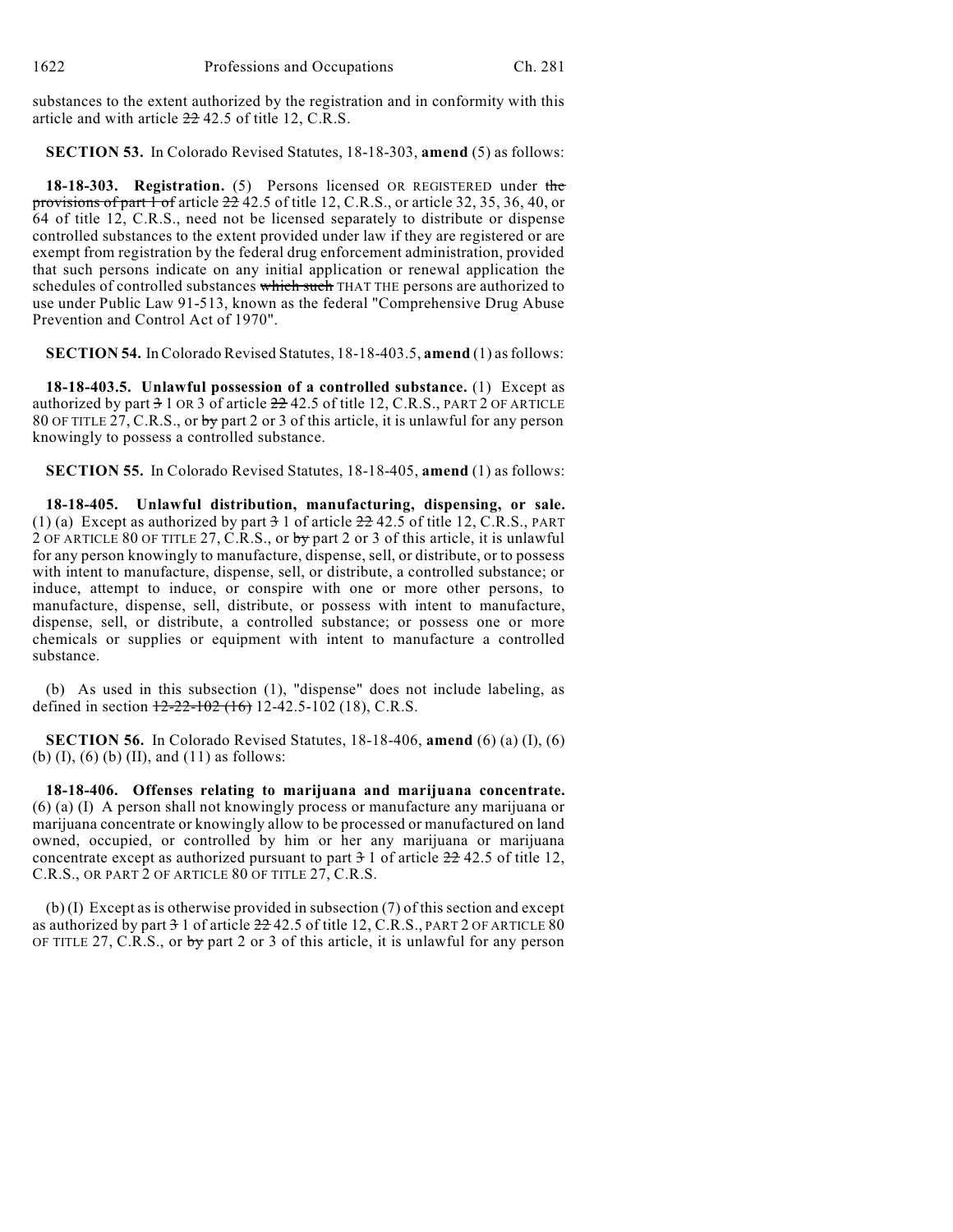knowingly to dispense, sell, distribute, or possess with intent to manufacture, dispense, sell, or distribute marijuana or marijuana concentrate; or attempt, induce, attempt to induce, or conspire with one or more other persons, to dispense, sell, distribute, or possess with intent to manufacture, dispense, sell, or distribute marijuana or marijuana concentrate.

(II) As used in subparagraph (I) of this paragraph (b), "dispense" does not include labeling, as defined in section  $\frac{12-22-102}{2}(16)$  12-42.5-102 (18), C.R.S.

(11) The provisions of this section shall not apply to any person who possesses, uses, prescribes, dispenses, or administers dronabinol (synthetic) in sesame oil and encapsulated in a soft gelatin capsule in a federal food and drug administration approved drug product, pursuant to part  $-3$  1 of article  $-22$  42.5 of title 12, C.R.S., OR PART 2 OF ARTICLE 80 OF TITLE 27, C.R.S.

**SECTION 57.** InColorado Revised Statutes, 18-18-406.2, **amend** (4) asfollows:

**18-18-406.2. Unlawful distribution, manufacturing, dispensing, sale, or cultivation of synthetic cannabinoids or salvia divinorum.** (4) As used in this section, "dispense" does not include labeling, as defined in section  $12-22-102$  (16) 12-42.5-102 (18), C.R.S.

**SECTION 58.** In Colorado Revised Statutes, 18-18-414, **amend** (1) introductory portion, (1) (f), (1) (g), (1) (h), (1) (i), (1) (j), (1) (r), and (1) (t) as follows:

**18-18-414. Unlawful acts - licenses - penalties.** (1) Except as otherwise provided in this article or in article 22 42.5 of title 12, C.R.S., the following acts are unlawful:

(f) The failure of a pharmacy to file and retain the prescription as required in section  $12-22-318$  12-42.5-131, C.R.S.;

(g) The failure of a hospital to record and maintain a record of such dispensing as provided in section 12-22-318 12-42.5-131 OR 27-80-210, C.R.S.;

(h) The refusal to make available for inspection and to accord full opportunity to check any record or file as required by this article,  $\sigma r$  part  $\theta$  1 of article  $22\theta$  42.5 of title 12, C.R.S., OR PART 2 OF ARTICLE 80 OF TITLE 27, C.R.S.;

(i) The failure to keep records as required by this article, or part  $\frac{3}{1}$  of article  $\frac{22}{1}$ 42.5 of title 12, C.R.S., OR PART 2 OF ARTICLE 80 OF TITLE 27, C.R.S.;

(j) The failure to obtain a license OR REGISTRATION as required by this article,  $\sigma$ part 3 1 of article 22 42.5 of title 12, C.R.S., OR PART 2 OF ARTICLE 80 OF TITLE 27, C.R.S.;

(r) Knowingly furnishing false or fraudulent material information in, or omitting any material information from, any application, report, or other document required to be kept or filed under this article, or under part  $\frac{3}{1}$  of article  $\frac{22}{12}$  42.5 of title 12, C.R.S., OR PART 2 OF ARTICLE 80 OF TITLE 27, C.R.S., or any record required to be kept by this article, or under part  $31$  of article  $22$  42.5 of title 12, C.R.S., OR PART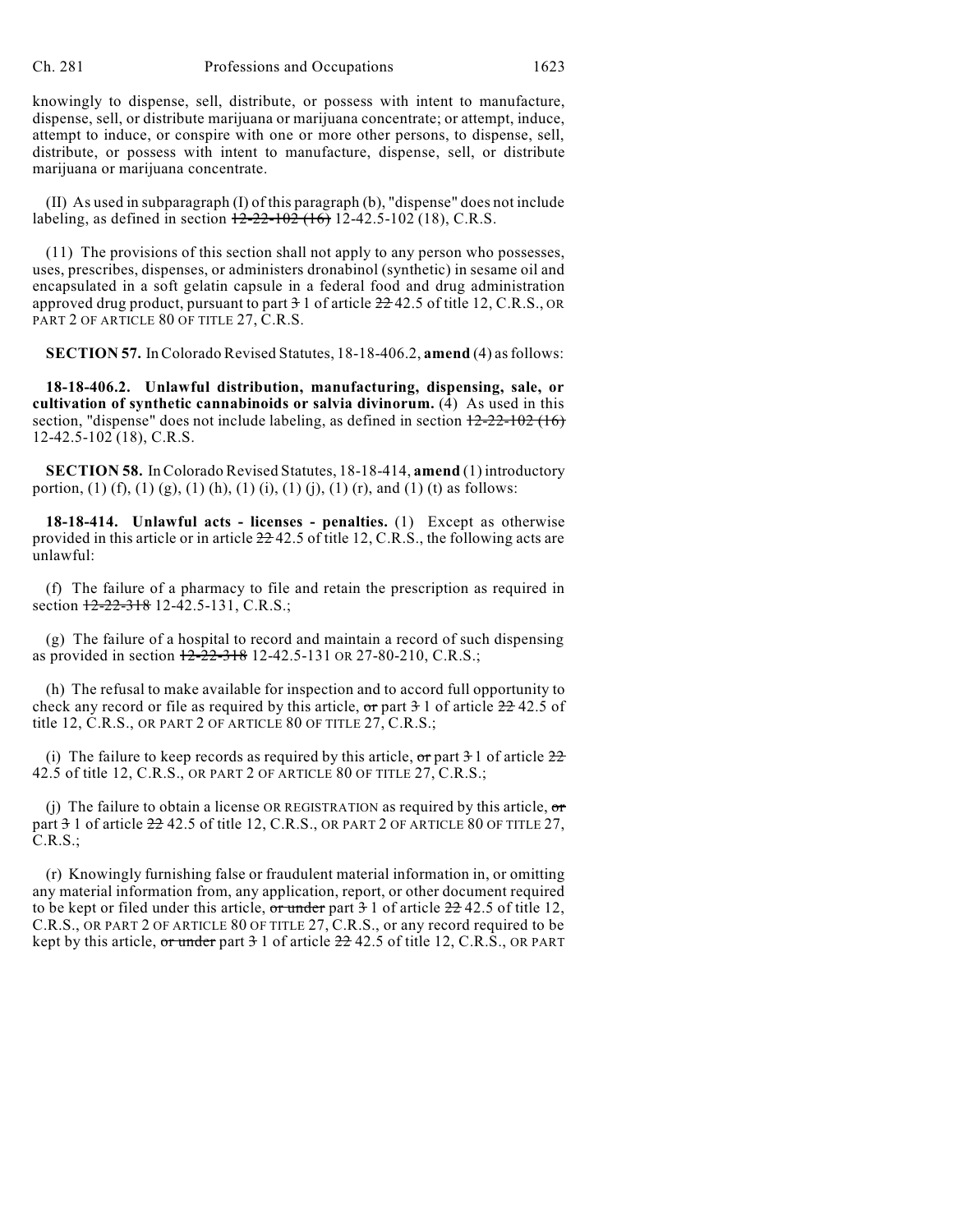2 OF ARTICLE 80 OF TITLE 27, C.R.S.;

(t) The refusal of entry into any premises for any inspection authorized by this article,  $\sigma$ r part  $3$  1 of article  $22$  42.5 of title 12, C.R.S., OR PART 2 OF ARTICLE 80 OF TITLE 27, C.R.S.

**SECTION 59.** In Colorado Revised Statutes, 18-18-418, **amend** (1) (a), (2), (4), and (6) as follows:

**18-18-418. Exemptions.** (1) The provisions ofsection 18-18-414 shall not apply to:

(a) Agents of persons licensed under part  $\frac{3}{2}$  of article  $\frac{22}{2}$  80 of title  $\frac{12}{2}$  27, C.R.S., or under part 3 of this article, acting within the provisions of their licenses; or

(2) All combination drugs that are exempted by regulation of the attorney general of the United States department of justice, pursuant to section 1006 (b) of Public Law 91-513 (84 Stat. 1236), known as the "Comprehensive Drug Abuse Prevention and Control Act of 1970", on or after July 1, 1981, are exempted from the provisions of part 3 1 of article 22 42.5 of title 12, C.R.S., PART 2 OF ARTICLE 80 OF TITLE 27, C.R.S., and from the provisions of part 3 of this article.

(4) The provisions of section 12-22-318 12-42.5-131 AND 27-80-210, C.R.S., shall not apply to a practitioner authorized to prescribe with respect to any controlled substance which THAT is listed in schedule III, IV, or V of part 2 of this article and which THAT is manufactured, received, or dispensed by him THE PRACTITIONER in the course of his OR HER professional practice unless he OR SHE dispenses, other than by direct administration, any such controlled substance to his patients and they are charged therefor either separately or together with charges for other professional services or unless he THE PRACTITIONER regularly engages in dispensing any such controlled substance to his OR HER patients.

(6) It shall not be necessary for the state to negate any exemption or exception in this part 4,  $\sigma r$  in part  $\theta$  1 of article  $22/42.5$  of title 12, C.R.S., PART 2 OF ARTICLE 80 OF TITLE 27, C.R.S., or  $\overline{m}$  part 3 of this article in any complaint, information, indictment, or other pleading or in any trial, hearing, or other proceeding under this part 4. The burden of proof of any such exemption or exception is upon the person claiming it.

**SECTION 60.** In Colorado Revised Statutes, **amend** 18-18-602 as follows:

**18-18-602. Continuation of rules - application to existing relationships.** Any orders and rules adopted under any law affected by this article and in effect on July 1, 1992, and not in conflict with this article continue in effect until modified, superseded, or repealed. Rights and duties that matured, penalties that were incurred, and proceedings that were begun prior to July 1, 1992, are not affected by the enactment of the "Uniform Controlled Substances Act of 1992" or the corresponding repeal of provisions in article 22 42.5 of title 12, C.R.S., and part 6 of article 5 of this title.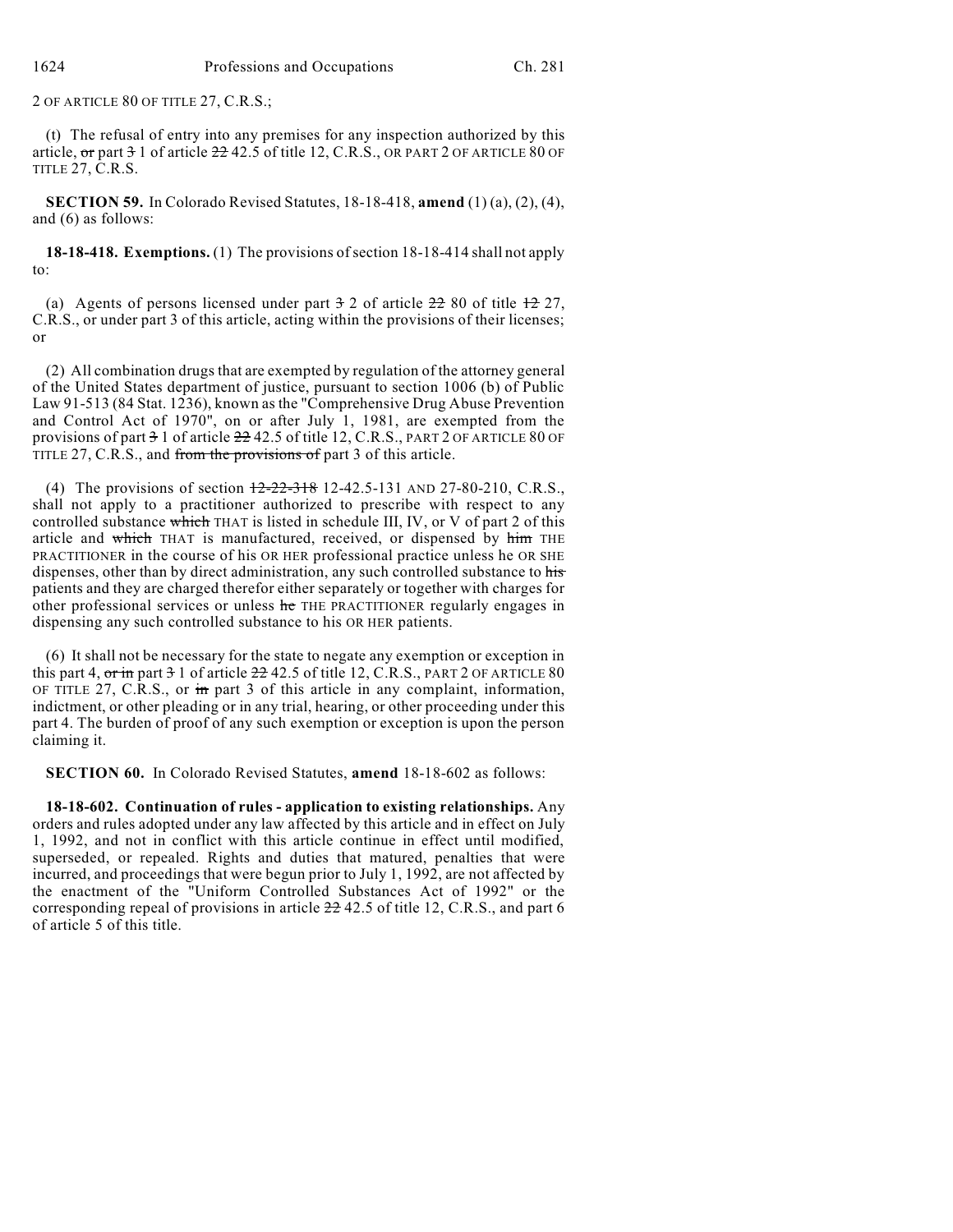**SECTION 61.** In Colorado Revised Statutes, 19-3-604, **amend** (2) (e) as follows:

**19-3-604. Criteria for termination.** (2) In determining unfitness, conduct, or condition for purposes of paragraph (c) of subsection (1) of this section, the court shall find that continuation of the legal relationship between parent and child is likely to result in grave risk of death or serious bodily injury to the child or that the conduct or condition of the parent or parents renders the parent or parents unable or unwilling to give the child reasonable parental care to include, at a minimum, nurturing and safe parenting sufficiently adequate to meet the child's physical, emotional, and mental health needs and conditions. In making such determinations, the court shall consider, but not be limited to, the following:

(e) Excessive use of intoxicating liquors or controlled substances, as defined in section  $\frac{12-22-303(7)}{18-18-102(5)}$ , C.R.S., which affects the ability to care and provide for the child;

**SECTION 62.** In Colorado Revised Statutes, 19-5-105, **amend** (3.1) (a) (V) as follows:

**19-5-105. Proceeding to terminate parent-child legal relationship.** (3.1) The court may order the termination of the other birth parent's parental rights upon a finding that termination is in the best interests of the child and that there is clear and convincing evidence of one or more of the following:

(a) That the parent is unfit. In considering the fitness of the child's parent, the court shall consider, but shall not be limited to, the following:

(V) Excessive use of intoxicating liquors or use of controlled substances, as defined in section  $12-22-303(7)$  18-18-102(5), C.R.S., that affects the ability of the individual to care and provide for the child;

**SECTION 63.** In Colorado Revised Statutes, **amend** 22-1-110 as follows:

**22-1-110. Effect of use of alcohol and controlled substancesto be taught.** The nature of alcoholic drinks and controlled substances, as defined in section  $12-22-303$  (7) 18-18-102 (5), C.R.S., and special instruction as to their effects upon the human system in connection with the several divisions of the subject of physiology and hygiene, as to the physical, emotional, psychological, and social dangers of their use with an emphasis upon the nonuse of such substances by school-age children, and as to the illegal aspects of their use shall be included in the branches of study taught to school-age children during grades kindergarten through grade twelve in the public schools of the state. They shall be studied and taught, as thoroughly and in the same manner as other like required branches are taught in said schools, by the use of instructional materials and strategies designated by the board of directors of the respective school districts.

**SECTION 64.** In Colorado Revised Statutes, **amend** 22-1-119 as follows:

**22-1-119. Students - dispensing of drugs to - liability.** Any school employee who dispenses any drug, as such term is defined in section  $12-22-102$  (11)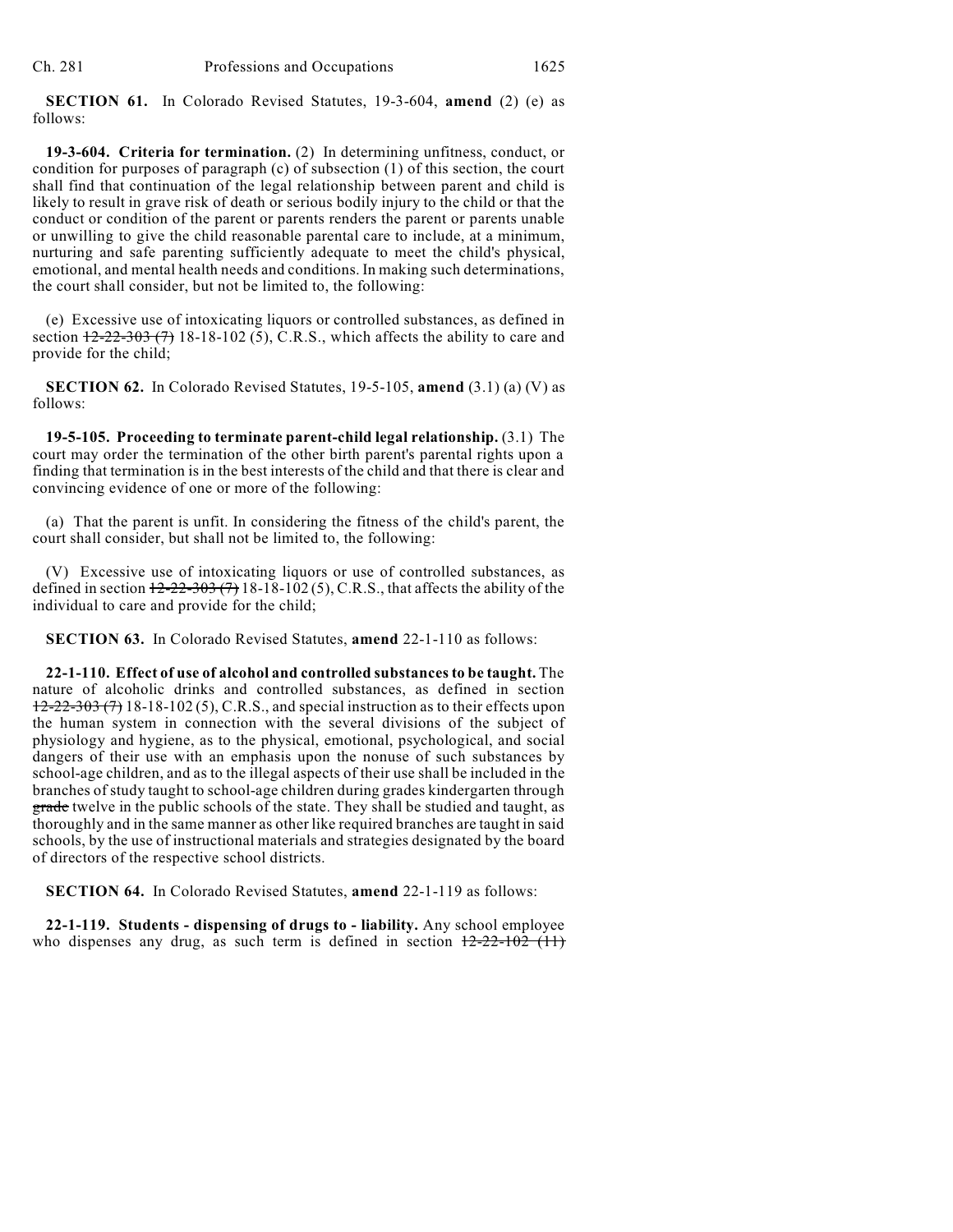12-42.5-102 (13), C.R.S., to a student in accordance with written instructions from a parent or legal guardian shall not be liable for damages in any civil action or subject to prosecution in any criminal proceedings for an adverse drug reaction suffered by the student as a result of dispensing such drug.

**SECTION 65.** In Colorado Revised Statutes, 22-33-106, **amend** (1) (d) (I) as follows:

**22-33-106. Grounds for suspension, expulsion, and denial of admission.** (1) The following shall be grounds for suspension or expulsion of a child from a public school during a school year:

(d) (I) Serious violations in a school building or in or on school property, which suspension or expulsion shall be mandatory; except that expulsion shall be mandatory for the following violations: Carrying, bringing, using, or possessing a dangerous weapon without the authorization of the school or the school district; the sale of a drug or controlled substance as defined in section  $12-22-303$  18-18-102(5), C.R.S.; or the commission of an act which THAT, if committed by an adult, would be robbery pursuant to part 3 of article 4 of title 18, C.R.S., or assault pursuant to part 2 of article 3 of title 18, C.R.S., other than the commission of an act that would be third degree assault under section 18-3-204, C.R.S., if committed by an adult.

**SECTION 66.** In Colorado Revised Statutes, 22-60.5-107, **amend** (2) (c) as follows:

**22-60.5-107. Grounds for denying, annulling, suspending, or revoking license, certificate, endorsement, or authorization.** (2) Any license, certificate, endorsement, or authorization may be denied, annulled, suspended, or revoked in the manner prescribed in section 22-60.5-108, notwithstanding the provisions of subsection  $(1)$  of this section:

(c) When the applicant or holder is found guilty of or upon the court's acceptance of a guilty plea or a plea of nolo contendere to a misdemeanor violation of any law of this state or another state, any municipality of this state or another state, or the United States or any territory subject to the jurisdiction of the United States involving the illegal sale of controlled substances, as defined in section  $12-22-303$  $(7)$  18-18-102 (5), C.R.S.;

**SECTION 67.** In Colorado Revised Statutes, 22-63-302, **amend** (11) (a) (II) as follows:

**22-63-302. Procedure for dismissal - judicial review.** (11) (a) The board of a school district may take immediate action to dismiss a teacher, without a hearing, notwithstanding subsections (2) to (10) of this section, pending the final outcome of judicial review or when the time forseeking review has elapsed, when the teacher is convicted, pleads nolo contendere, or receives a deferred sentence for:

(II) A violation of any law of this state, any municipality of this state, or the United States involving the illegal sale of controlled substances, as defined in section  $12-22-303$  (7) 18-18-102 (5), C.R.S.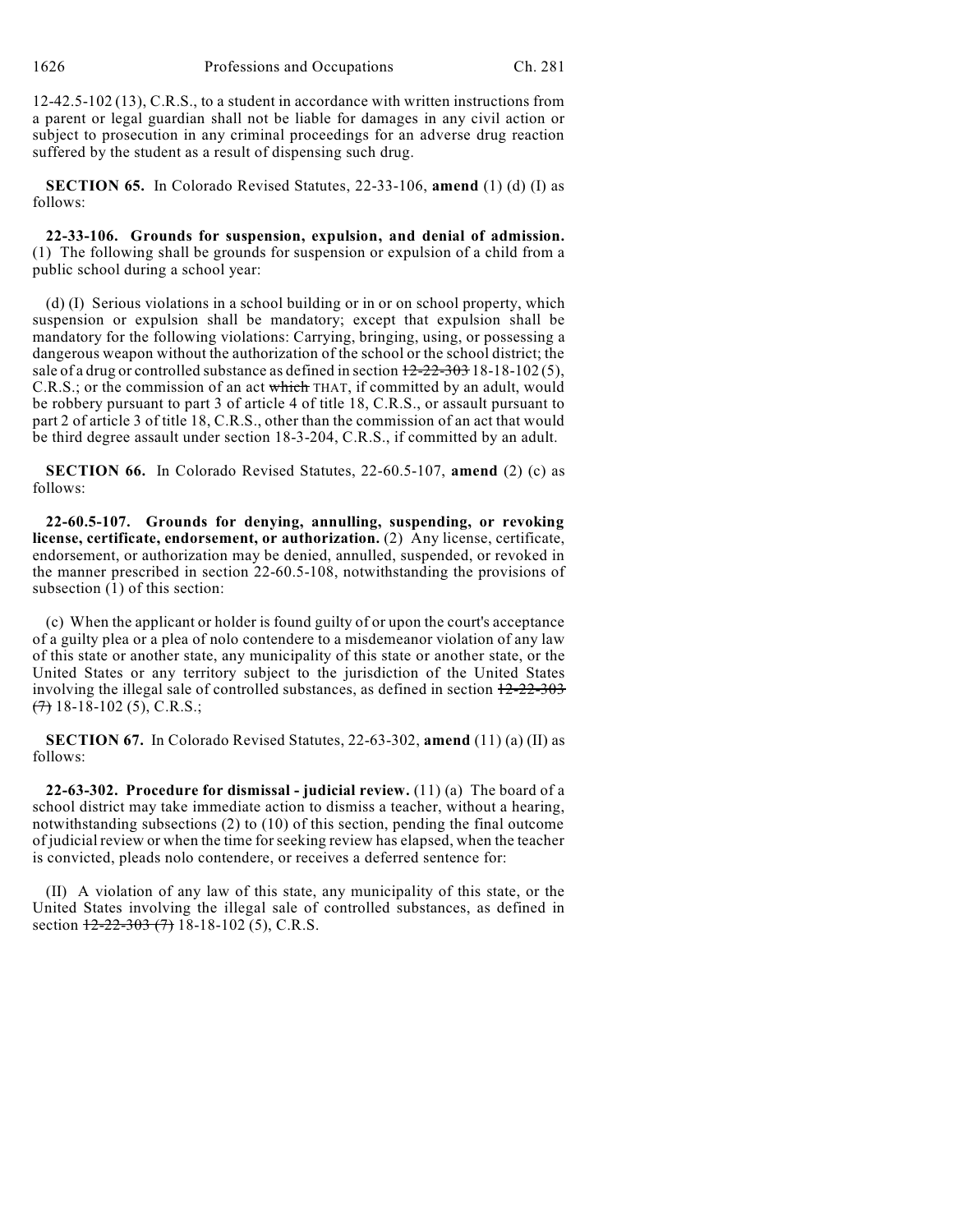**SECTION 68.** In Colorado Revised Statutes, 24-1-122, **amend** (3) (r) asfollows:

**24-1-122. Department of regulatory agencies - creation.** (3) The following boards and agencies are transferred by a **type 1** transfer to the department of regulatory agencies and allocated to the division of registrations:

(r) State board of pharmacy, created by part 1 of article  $22\frac{42.5}{5}$  of title 12, C.R.S.;

**SECTION 69.** In Colorado Revised Statutes, 25-1-1202, **amend** (1) (nnn) as follows:

**25-1-1202. Index of statutory sections regarding medical record confidentiality and health information.** (1) Statutory provisions concerning policies, procedures, and references to the release, sharing, and use of medical records and health information include the following:

 $(nnn)$  Section  $\frac{12-22-707}{2}$  12-42.5-406, C.R.S., concerning information entered into the prescription drug monitoring program database.

**SECTION 70.** In Colorado Revised Statutes, 25-1.5-301, **amend** (4) (b) as follows:

**25-1.5-301. Definitions.** As used in this part 3, unless the context otherwise requires:

(4) "Qualified manager" means a person who:

(b) Has completed training in the administration of medications pursuant to section 25-1.5-303 or is a licensed nurse pursuant to article 38 of title 12, C.R.S., a licensed physician pursuant to article 36 of title 12, C.R.S., or a licensed pharmacist pursuant to article 22 42.5 of title 12, C.R.S. Every unlicensed person who is a "qualified manager" within the meaning of this subsection (4) shall, every four years, successfully complete a test approved by the department pertaining to the administration of medications.

**SECTION 71.** In Colorado Revised Statutes, 25-1.5-302, **amend** (1) (b) as follows:

**25-1.5-302. Administration of medications - powers and duties of department - criminal history record checks.** (1) The department has, in addition to all other powers and duties imposed upon it by law, the power and duty to establish and maintain by rule and regulation a program for the administration of medications in facilities, which program shall be developed and conducted by the department of human services and the department of corrections, as provided in this part 3, within the following guidelines:

(b) Any individual who is not otherwise authorized by law to administer medication in a facility shall be allowed to perform such duties only after passing a competency evaluation. An individual who administers medications in facilities in compliance with the provisions of this part 3 shall be exempt from the licensing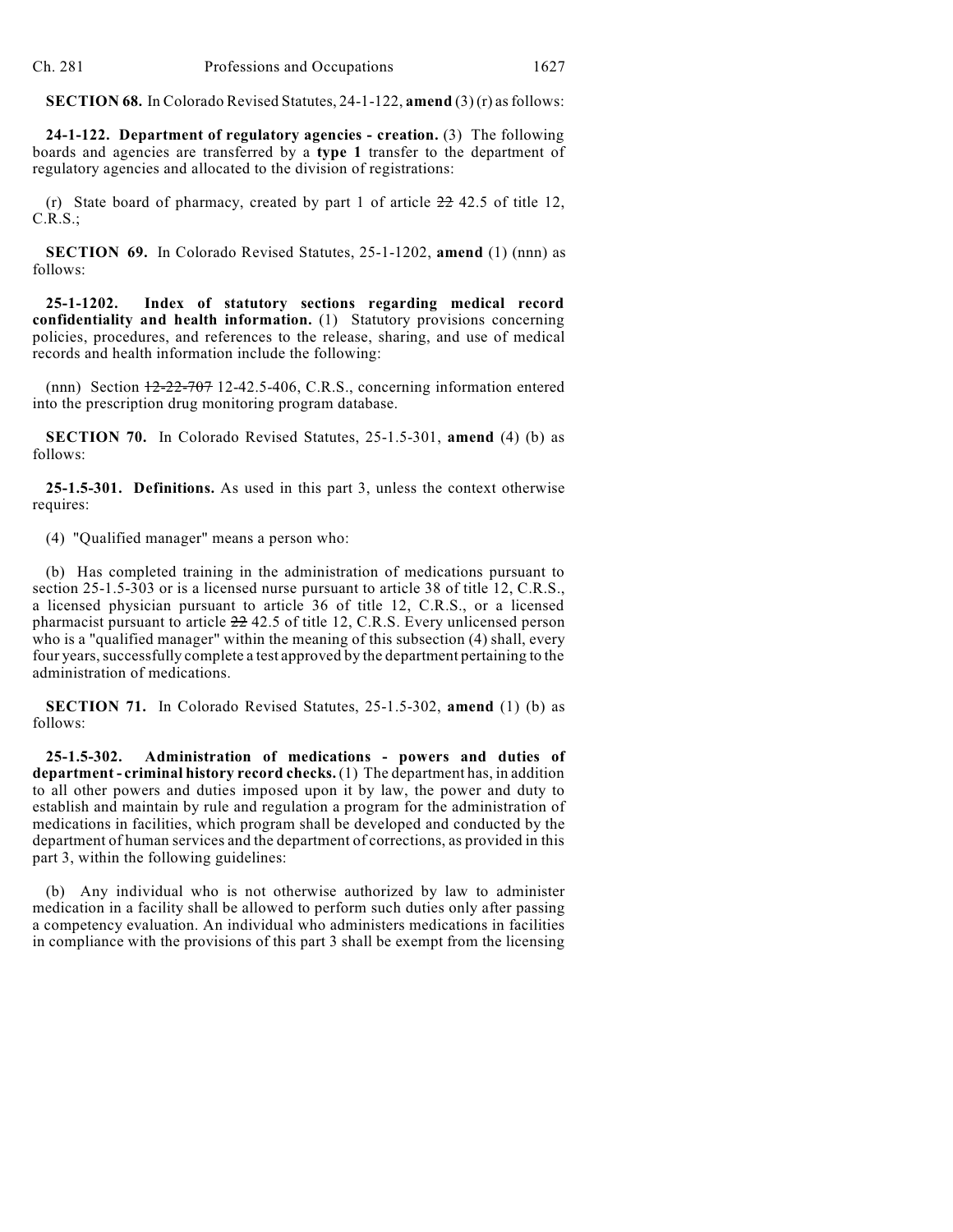requirements of the "Colorado Medical Practice Act", the "Nurse Practice Act", and the laws of this state pertaining to possession of controlled substances as contained in part  $1$  of article  $22$  42.5 of title 12, C.R.S., PART 2 OF ARTICLE 80 OF TITLE 27, C.R.S., or the "Uniform Controlled Substances Act of 1992", article 18 of title 18, C.R.S.

**SECTION 72.** In Colorado Revised Statutes, 25-1.5-303, **amend** (1) as follows:

**25-1.5-303. Medication reminder boxes or systems - medication cash fund.** (1) Medication reminder boxes or systems may be used if such containers have been filled and properly labeled by a pharmacist licensed pursuant to article  $22-42.5$ of title 12, C.R.S., a nurse licensed pursuant to article 38 of title 12, C.R.S., an unlicensed person trained pursuant to this section, or filled and properly labeled through the gratuitous care by members of one's family or friends. Nothing in this section authorizes or shall be construed to authorize the practice of pharmacy, as defined in section  $12-22-102$  (26) 12-42.5-102 (31), C.R.S. No unlicensed person shall fill and label medication reminder boxes pursuant to this section until such person has completed appropriate training approved by the department, and no facility shall use an unlicensed person to perform such services unless such facility has a qualified manager to oversee the work of such unlicensed person or persons. Every unlicensed person and qualified manager described in this section shall sign a disclosure statement under penalty of perjury stating that he or she never had a professional license to practice nursing, medicine, or pharmacy revoked in this or any other state for reasons directly related to the administration of medications.

**SECTION 73.** In Colorado Revised Statutes, 25-35-102, **amend** (3) and (8) as follows:

**25-35-102. Definitions.** As used in this article, unless the context otherwise requires:

(3) "Dispense" shall have the same meaning as set forth in section  $12-22-102(9)$ 12-42.5-102 (11), C.R.S.

(8) "Pharmacist" means an individual licensed by this state pursuant to the provisions of article 22 42.5 of title 12, C.R.S., to engage in the practice of pharmacy.

**SECTION 74.** In Colorado Revised Statutes, 25-35-103, **amend** (3) (d) as follows:

**25-35-103. Cancer drug repository - administration - donation - dispensing - cancer drugs - medical devices.** (3) A pharmacist may accept and dispense cancer drugs and medical devices donated under the program to eligible patients if all of the following requirements are met:

(d) The cancer drug or medical device is prescribed by a practitioner, as defined in section  $12-22-102$  (27) 12-42.5-102 (32), C.R.S., for use by an eligible patient and is dispensed by a pharmacist.

**SECTION 75.** In Colorado Revised Statutes, 25.5-5-322, **amend** (2) (a) as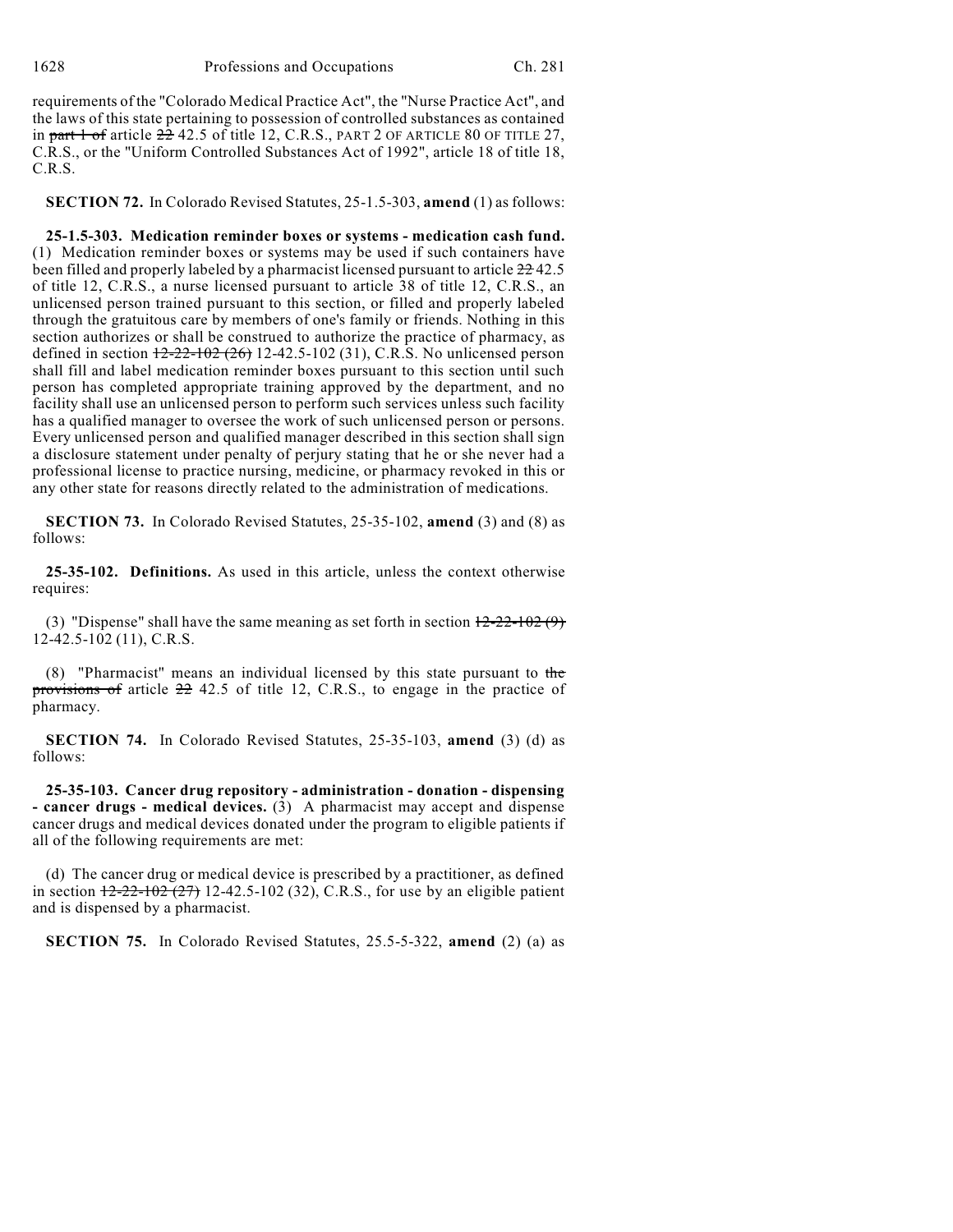follows:

**25.5-5-322. Over-the-counter medications - rules.** (2) (a) The state board, in consultation with the state board of pharmacy created pursuant to section  $12-22-103$ 12-42.5-103, C.R.S., shall establish by rule standards for when a licensed pharmacist may prescribe over-the-counter medications as provided under this section for purposes of receiving reimbursement under the medical assistance program.

**SECTION 76.** In Colorado Revised Statutes, 25.5-5-502, **amend** (2) introductory portion as follows:

**25.5-5-502. Unused medications - reuse - rules.** (2) A pharmacist participating in the medical assistance program may accept unused medication from a licensed facility, as defined in section  $12-22-133$  12-42.5-133 (1) (a), C.R.S., or a licensed health care provider for the purpose of dispensing the medication to another person. A pharmacist shall reimburse the state department for the cost of medications that the state department has paid to the pharmacist if medications are returned to a pharmacist and the medications are available to be dispensed to another person. Medications shall only be available to be dispensed to another person under this section if the medications are:

**SECTION 77.** In Colorado Revised Statutes, 26-1-111, **amend** (5) as follows:

**26-1-111. Activities of the state department under the supervision of the executive director - cash fund - report - rules - statewide adoption resource registry.** (5) The state department, through the unit in the state department that administers behavioral health programs and services, including those related to mental health and substance abuse, shall administer alcohol and drug abuse programs set forth in articles 80, 81, and 82 of title 27, C.R.S. and applicable provisions of article 22 of title 12, C.R.S.

**SECTION 78.** In Colorado Revised Statutes, 26-6-108, **amend** (2) (c) as follows:

**26-6-108. Denial of license - suspension - revocation - probation - refusal to renew license - fines.** (2) The department may deny an application, or suspend, revoke, or make probationary the license of any facility regulated and licensed under this part 1 or assess a fine against the licensee pursuant to section 26-6-114 should the licensee, an affiliate of the licensee, a person employed by the licensee, or a person who resides with the licensee at the facility:

(c) Use any controlled substance, as defined in section  $12-22-303$  (7) 18-18-102 (5), C.R.S., or consume any alcoholic beverage during the operating hours of the facility or be under the influence of a controlled substance or alcoholic beverage during the operating hours of the facility; or

**SECTION 79.** In Colorado Revised Statutes, 27-82-102, **amend** (7) as follows:

**27-82-102. Definitions.** As used in this article, unless the context otherwise requires: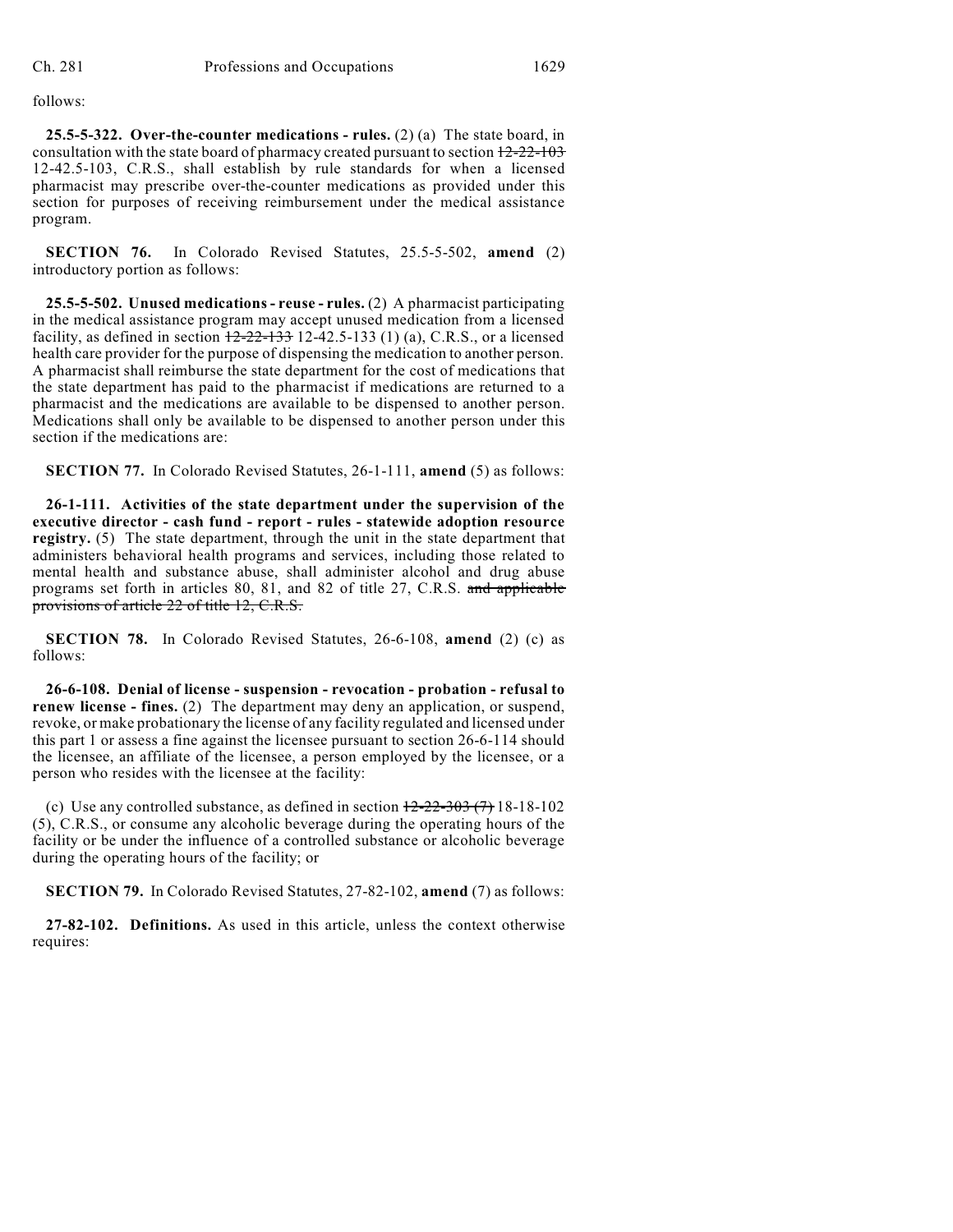(7) "Drug" means a controlled substance as defined in section  $12-22-303$  (7) 18-18-102 (5), C.R.S., and toxic vapors.

**SECTION 80.** In Colorado Revised Statutes, 31-31-803, **amend** (3) (b) as follows:

**31-31-803. Retirement for disability.** (3) (b) For the purposes of thissubsection (3), the terms "addiction" and "controlled substance" shall have the same meanings as such terms have in part  $3\overline{2}$  of article  $2\overline{2}$  80 of title  $1\overline{2}$  27, C.R.S.

**SECTION 81.** In Colorado Revised Statutes, **amend** 33-6-123 as follows:

**33-6-123. Hunting under the influence.** It is unlawful for any person who is under the influence of alcohol or any controlled substance, as defined in section  $12-22-303$  (7) 18-18-102 (5), C.R.S., or any other drug to a degree which THAT renders such person incapable of safely operating a firearm or bow and arrow to hunt or take any wildlife in this state. The fact that any person charged with a violation of this section is or has been entitled to use such controlled substance or drug under the laws of this state shall not constitute a defense against any charge of violating this section. For the purposes of this section, being under the influence of any drug shall include the use of glue-sniffing, aerosol inhalation, or the inhalation of any other toxic vapor. Any person who violates this section is guilty of a misdemeanor and, upon conviction thereof, shall be punished by a fine of not less than one hundred dollars nor more than one thousand dollars or by imprisonment in the county jail for not more than one year, or by both such fine and imprisonment, and an assessment of twenty license suspension points.

**SECTION 82.** In Colorado Revised Statutes, 33-13-108.1, **amend** (1) (a) (III) and (1) (a) (IV) as follows:

**33-13-108.1. Operating a vessel while under the influence.** (1) (a) It is a misdemeanor for any person to operate or be in actual physical control of a vessel in this state while:

(III) Under the influence of any controlled substance as defined in section  $12-22-303$  18-18-102 (5), C.R.S., or any other drug that renders the person incapable of safely operating a vessel;

(IV) Under the influence of any combination of alcohol and any controlled substance as defined in section  $12-22-303$  18-18-102(5), C.R.S., or any other drug, when the combination of alcohol and controlled substance or any other drug renders the person incapable of safely operating a vessel.

**SECTION 83.** In Colorado Revised Statutes, 33-13-110, **amend** (3) (a) as follows:

**33-13-110. Water skis, aquaplanes, surfboards, inner tubes, and similar devices.** (3) (a) No person shall operate, manipulate, or ride water skis, an aquaplane, a surfboard, an inner tube, or any similar device while under the influence of alcohol, a controlled substance as defined in section  $12-22-303$  (7) 18-18-102 (5), C.R.S., or any other drug, or any combination thereof, which renders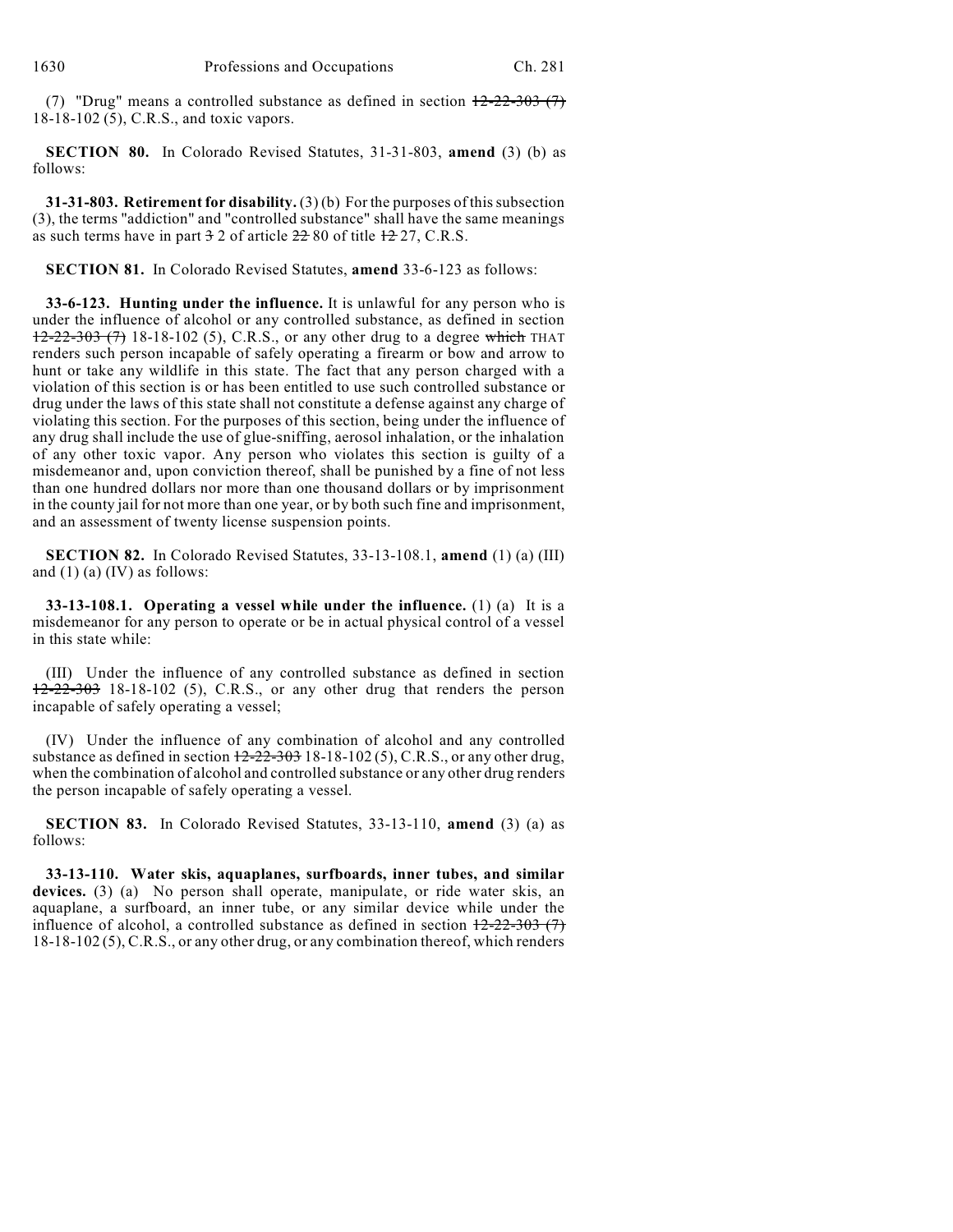him THE PERSON incapable of the safe operation of such device.

**SECTION 84.** In Colorado Revised Statutes, 33-14-116, **amend** (3) as follows:

**33-14-116. Other operating restrictions.** (3) No person shall operate a snowmobile while under the influence of alcohol, a controlled substance, as defined in section  $\frac{12-22-303(7)}{18-18-102}$  (5), C.R.S., or any other drug, or any combination thereof, which renders him THE PERSON incapable of the safe operation of a snowmobile.

**SECTION 85.** In Colorado Revised Statutes, 33-44-109, **amend** (9) as follows:

**33-44-109. Duties of skiers - penalties.** (9) No person shall move uphill on any passenger tramway or use any ski slope or trail while such person's ability to do so is impaired by the consumption of alcohol or by the use of any controlled substance, as defined in section  $12-22-303(7)$  18-18-102 (5), C.R.S., or other drug or while such person is under the influence of alcohol or any controlled substance, as defined in section  $\frac{12-22-303(7)}{18-18-102(5)}$ , C.R.S., or other drug.

**SECTION 86.** In Colorado Revised Statutes, 41-2-102, **amend** (1) (b) and (1) (c) as follows:

**41-2-102. Operating an aircraft under the influence - operating an aircraft with excessive alcohol content - tests- penalties- useful public service program.** (1) (b) It is a misdemeanor for any person who is an habitual user of any controlled substance, as defined in section  $\frac{12-22-303(7)}{18-18-102(5)}$ , C.R.S., to operate any aircraft in this state.

(c) For the purposes of this subsection (1), "one or more drugs" shall mean all substances defined as a drug in section  $12-22-303$  (13)  $27-80-203$  (13), C.R.S., and all controlled substances, as defined in section  $12-22-303(7)$  18-18-102(5), C.R.S.

**SECTION 87.** In Colorado Revised Statutes, 42-2-104, **amend** (2) (c) as follows:

**42-2-104. Licenses issued - denied.** (2) Except as otherwise provided in this article, a person shall not be licensed by the department to operate any motor vehicle in this state:

(c) Who has been adjudged or determined by a court of competent jurisdiction to be an habitual drunkard or addicted to the use of a controlled substance, as defined in section  $\frac{12-22-303(7)}{18-18-102(5)}$ , C.R.S.

**SECTION 88.** In Colorado Revised Statutes, 42-2-125, **amend** (1) (b) as follows:

**42-2-125. Mandatory revocation of license and permit.** (1) The department shall immediately revoke the license or permit of any driver or minor driver upon receiving a record showing that such driver has:

(b) Been convicted of driving a motor vehicle while under the influence of a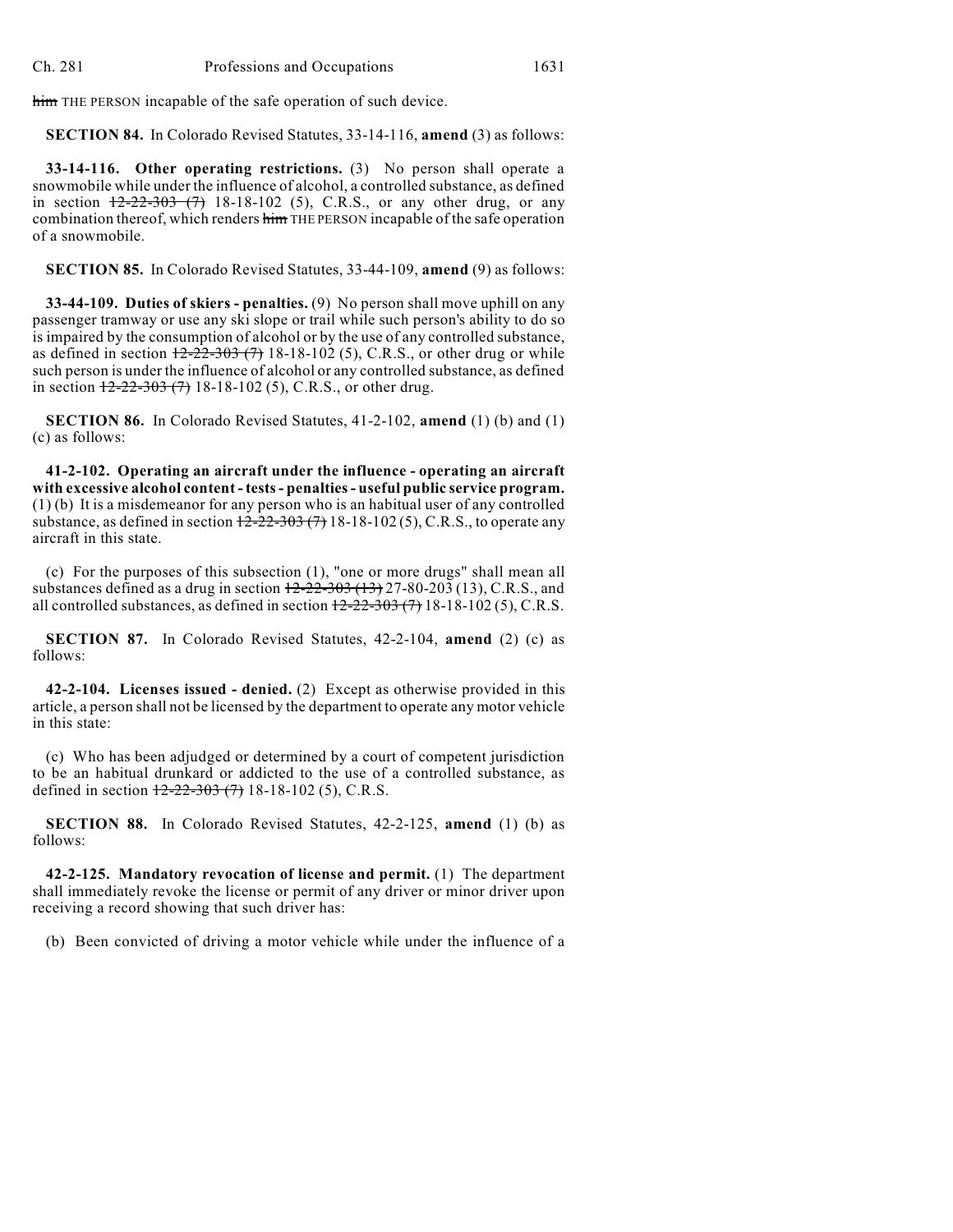controlled substance, as defined in section  $\frac{12-22-303(7)}{18-18-102(5)}$ , C.R.S., or while an habitual user of such a controlled substance;

**SECTION 89.** In Colorado Revised Statutes, 42-4-110, **amend** (1) (d) as follows:

**42-4-110. Provisions uniform throughout state.** (1) The provisions of this article shall be applicable and uniform throughout this state and in all political subdivisions and municipalities therein. Cities and counties, incorporated cities and towns, and counties shall regulate and enforce all traffic and parking restrictions on streets which are state highways as provided in section  $43-2-135(1)(g)$ , C.R.S., and all local authorities may enact and enforce traffic regulations on other roads and streets within their respective jurisdictions. All such regulations shall be subject to the following conditions and limitations:

(d) In no event shall local authorities have the power to enact by ordinance regulations governing the driving of vehicles by persons under the influence of alcohol or of a controlled substance, as defined in section  $12-22-303(7)$  18-18-102 (5), C.R.S., or under the influence of any other drug to a degree which THAT renders any such person incapable of safely operating a vehicle, or whose ability to operate a vehicle is impaired by the consumption of alcohol or by the use of a controlled substance, as defined in section  $\frac{12-22-303(7)}{18-18-102(5)}$ , C.R.S., or any other drug, the registration of vehicles and the licensing of drivers, the duties and obligations of persons involved in traffic accidents, and vehicle equipment requirements in conflict with the provisions of this article; but said local authorities within their respective jurisdictions shall enforce the state laws pertaining to these subjects, and in every charge of violation the complaint shall specify the section of state law under which the charge is made and the state court having jurisdiction.

**SECTION 90.** In Colorado Revised Statutes, 42-4-805, **amend** (3) as follows:

**42-4-805. Pedestrians walking or traveling in a wheelchair on highways.** (3) It is unlawful for any person who is under the influence of alcohol or of any controlled substance, as defined in section  $12-22-303$  (7) 18-18-102 (5), C.R.S., or of any stupefying drug to walk or be upon that portion of any highway normally used by moving motor vehicle traffic.

**SECTION 91.** In Colorado Revised Statutes, 42-4-1301, **amend** (1) (c) and (1) (d) as follows:

**42-4-1301. Driving under the influence - driving while impaired - driving with excessive alcoholic content - definitions - penalties.** (1) (c) It is a misdemeanor for any person who is an habitual user of any controlled substance defined in section  $12-22-303$  (7) 18-18-102 (5), C.R.S., to drive a motor vehicle, vehicle, or low-power scooter in this state.

(d) For the purposes of this subsection (1), one or more drugs shall mean all substances defined as a drug in section  $12-22-303(13)$ , 27-80-203 (13), C.R.S., and all controlled substances defined in section  $12-22-303$  (7) 18-18-102 (5), C.R.S., and glue-sniffing, aerosol inhalation, and the inhalation of any other toxic vapor or vapors.